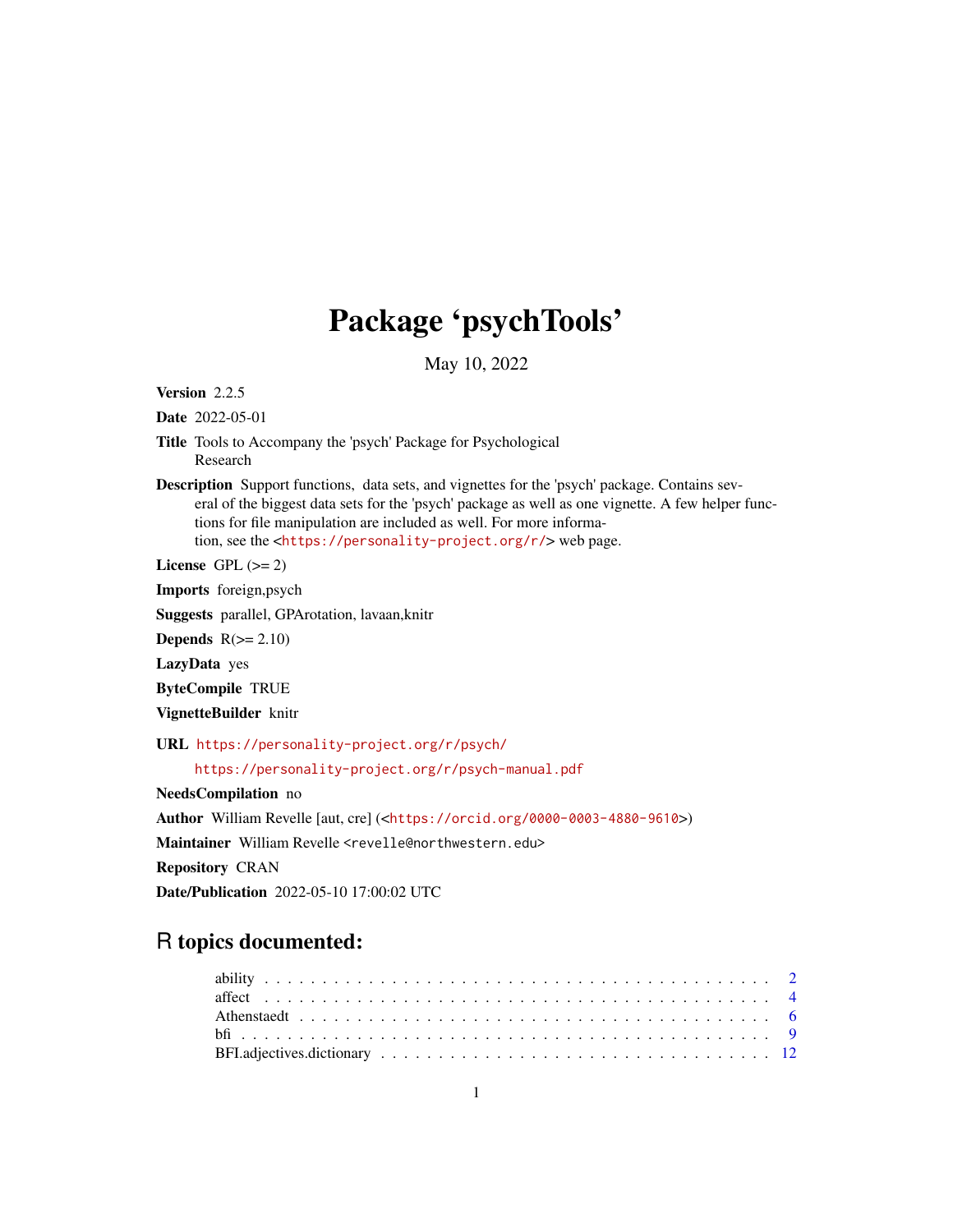<span id="page-1-0"></span>

| blot.                                                              |  |  |                           |  |  |  |  |  |  |  |  |  |  |  |
|--------------------------------------------------------------------|--|--|---------------------------|--|--|--|--|--|--|--|--|--|--|--|
| <b>burt</b>                                                        |  |  |                           |  |  |  |  |  |  |  |  |  |  |  |
| cities                                                             |  |  |                           |  |  |  |  |  |  |  |  |  |  |  |
| cubits                                                             |  |  |                           |  |  |  |  |  |  |  |  |  |  |  |
|                                                                    |  |  |                           |  |  |  |  |  |  |  |  |  |  |  |
|                                                                    |  |  |                           |  |  |  |  |  |  |  |  |  |  |  |
| $dfOrder \dots \dots$                                              |  |  |                           |  |  |  |  |  |  |  |  |  |  |  |
|                                                                    |  |  |                           |  |  |  |  |  |  |  |  |  |  |  |
|                                                                    |  |  |                           |  |  |  |  |  |  |  |  |  |  |  |
|                                                                    |  |  |                           |  |  |  |  |  |  |  |  |  |  |  |
|                                                                    |  |  |                           |  |  |  |  |  |  |  |  |  |  |  |
|                                                                    |  |  |                           |  |  |  |  |  |  |  |  |  |  |  |
|                                                                    |  |  |                           |  |  |  |  |  |  |  |  |  |  |  |
|                                                                    |  |  |                           |  |  |  |  |  |  |  |  |  |  |  |
|                                                                    |  |  |                           |  |  |  |  |  |  |  |  |  |  |  |
|                                                                    |  |  |                           |  |  |  |  |  |  |  |  |  |  |  |
|                                                                    |  |  |                           |  |  |  |  |  |  |  |  |  |  |  |
|                                                                    |  |  |                           |  |  |  |  |  |  |  |  |  |  |  |
|                                                                    |  |  |                           |  |  |  |  |  |  |  |  |  |  |  |
|                                                                    |  |  |                           |  |  |  |  |  |  |  |  |  |  |  |
|                                                                    |  |  |                           |  |  |  |  |  |  |  |  |  |  |  |
|                                                                    |  |  |                           |  |  |  |  |  |  |  |  |  |  |  |
| psychTools                                                         |  |  |                           |  |  |  |  |  |  |  |  |  |  |  |
| $read.file$                                                        |  |  |                           |  |  |  |  |  |  |  |  |  |  |  |
| sai<br>$\sim$ $\sim$ $\sim$ $\sim$ $\sim$ $\sim$ $\sim$ $\sim$     |  |  |                           |  |  |  |  |  |  |  |  |  |  |  |
| sat.act $\ldots$                                                   |  |  |                           |  |  |  |  |  |  |  |  |  |  |  |
| Schutz $\ldots$ $\ldots$                                           |  |  | $\mathbf{1}$ $\mathbf{1}$ |  |  |  |  |  |  |  |  |  |  |  |
|                                                                    |  |  |                           |  |  |  |  |  |  |  |  |  |  |  |
| $\text{spl} \cdot \cdot \cdot \cdot \cdot \cdot \cdot \cdot \cdot$ |  |  |                           |  |  |  |  |  |  |  |  |  |  |  |
|                                                                    |  |  |                           |  |  |  |  |  |  |  |  |  |  |  |
|                                                                    |  |  |                           |  |  |  |  |  |  |  |  |  |  |  |
|                                                                    |  |  |                           |  |  |  |  |  |  |  |  |  |  |  |
|                                                                    |  |  |                           |  |  |  |  |  |  |  |  |  |  |  |
|                                                                    |  |  |                           |  |  |  |  |  |  |  |  |  |  |  |

ability *16 ability items scored as correct or incorrect.*

# Description

16 multiple choice ability items 1525 subjects taken from the Synthetic Aperture Personality Assessment (SAPA) web based personality assessment project are saved as [iqitems](#page-41-1). Those data are shown as examples of how to score multiple choice tests and analyses of response alternatives. When scored correct or incorrect, the data are useful for demonstrations of tetrachoric based factor analysis [irt.fa](#page-0-0) and finding tetrachoric correlations.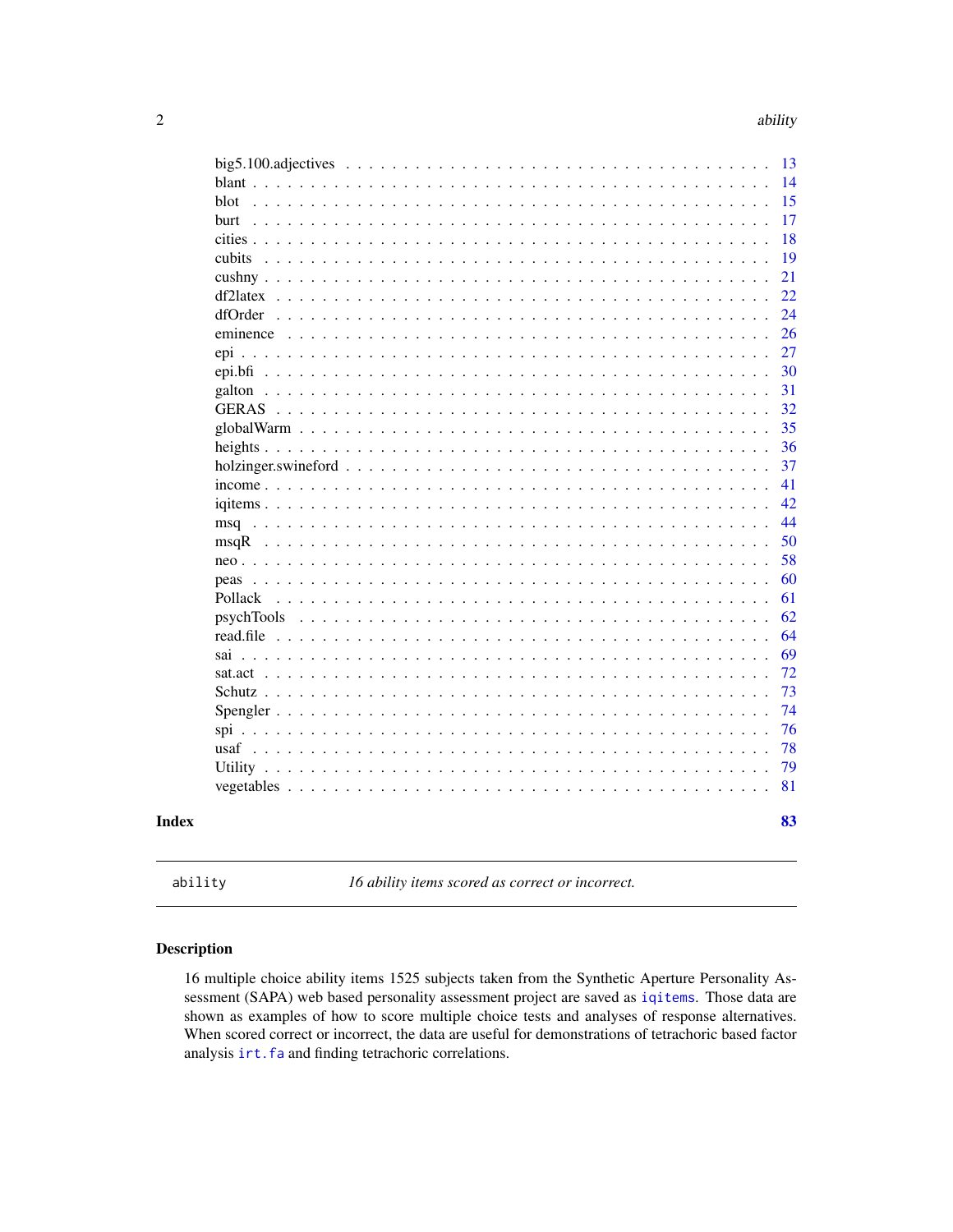#### ability 3

#### Usage

data(iqitems)

#### Format

A data frame with 1525 observations on the following 16 variables. The number following the name is the item number from SAPA.

reason.4 Basic reasoning questions

reason.16 Basic reasoning question

reason.17 Basic reasoning question

reason.19 Basic reasoning question

letter.7 In the following alphanumeric series, what letter comes next?

letter.33 In the following alphanumeric series, what letter comes next?

letter.34 In the following alphanumeric series, what letter comes next

letter.58 In the following alphanumeric series, what letter comes next?

matrix.45 A matrix reasoning task

matrix.46 A matrix reasoning task

matrix.47 A matrix reasoning task

matrix.55 A matrix reasoning task

rotate.3 Spatial Rotation of type 1.2

rotate.4 Spatial Rotation of type 1.2

rotate.6 Spatial Rotation of type 1.1

rotate.8 Spatial Rotation of type 2.3

#### Details

16 items were sampled from 80 items given as part of the SAPA ([https://www.sapa-project.](https://www.sapa-project.org/) [org/](https://www.sapa-project.org/)) project (Revelle, Wilt and Rosenthal, 2009; Condon and Revelle, 2014) to develop online measures of ability. These 16 items reflect four lower order factors (verbal reasoning, letter series, matrix reasoning, and spatial rotations. These lower level factors all share a higher level factor  $('g')$ .

This data set may be used to demonstrate item response functions, [tetrachoric](#page-0-0) correlations, or irt. fa as well as [omega](#page-0-0) estimates of of reliability and hierarchical structure.

In addition, the data set is a good example of doing item analysis to examine the empirical response probabilities of each item alternative as a function of the underlying latent trait. When doing this, it appears that two of the matrix reasoning problems do not have monotonically increasing trace lines for the probability correct. At moderately high ability (theta  $= 1$ ) there is a decrease in the probability correct from theta  $= 0$  and theta  $= 2$ .

#### Source

The example data set is taken from the Synthetic Aperture Personality Assessment personality and ability test at <https://www.sapa-project.org/>. The data were collected with David Condon from 8/08/12 to 8/31/12.

Similar data are available from the International Cognitive Ability Resource at [https://www.](https://www.icar-project.org/) [icar-project.org/](https://www.icar-project.org/).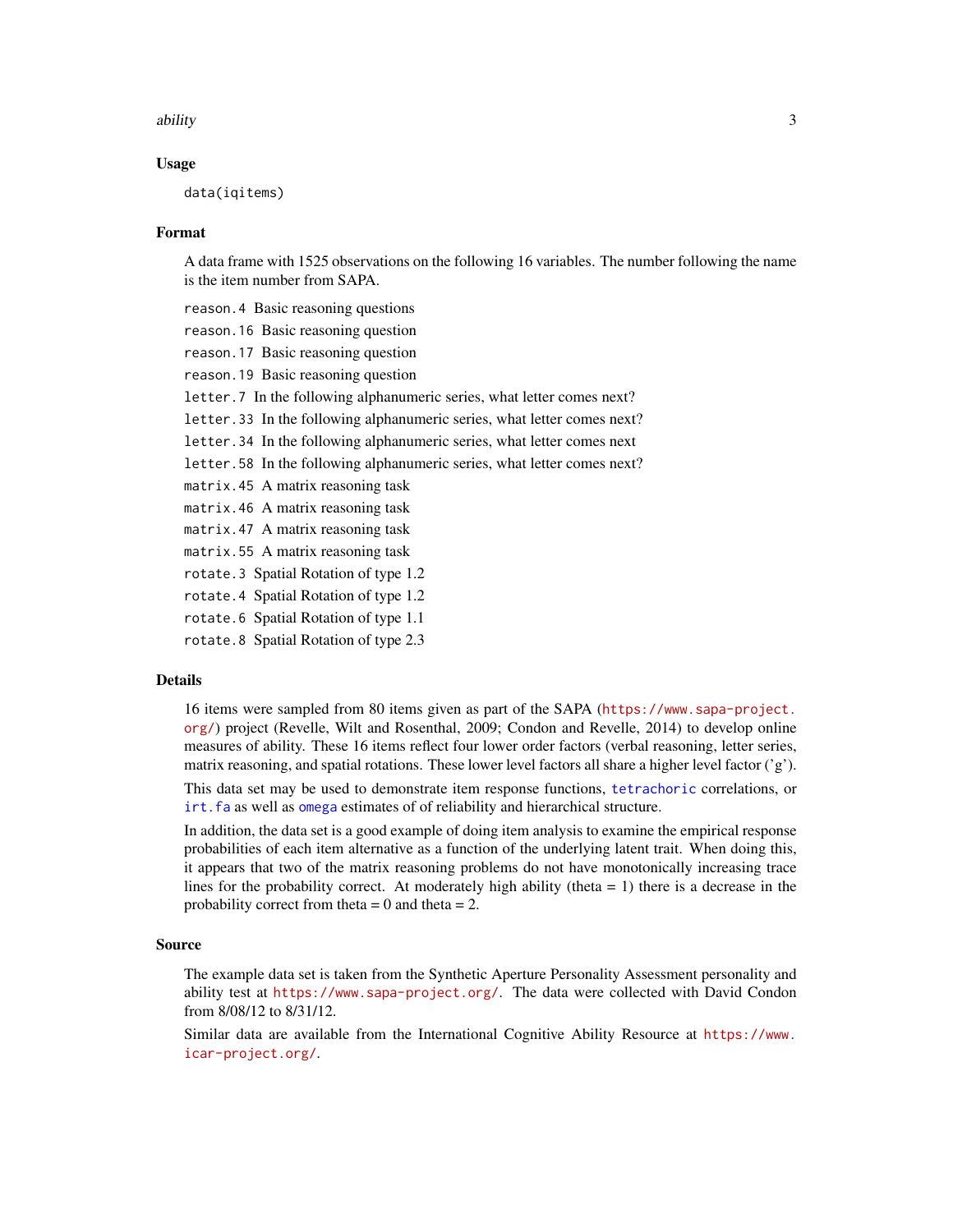#### <span id="page-3-0"></span>References

Condon, David and Revelle, William, (2014) The International Cognitive Ability Resource: Development and initial validation of a public-domain measure. Intelligence, 43, 52-64.

Revelle, William, Dworak, Elizabeth M. and Condon, David (2020) Cognitive ability in everyday life: the utility of open-source measures. Current Directions in Psychological Science, 29, (4) 358-363. Open access at [doi:10.1177/0963721420922178.](https://doi.org/10.1177/0963721420922178)

Dworak, Elizabeth M., Revelle, William, Doebler, Philip and Condon, David (2021) Using the International Cognitive Ability Resource as an open source tool to explore individual differences in cognitive ability. Personality and Individual Differences, 169. Open access at [doi:10.1016/](https://doi.org/10.1016/j.paid.2020.109906) [j.paid.2020.109906.](https://doi.org/10.1016/j.paid.2020.109906) Revelle, William, Wilt, Joshua, and Rosenthal, Allen (2010) Personality and Cognition: The Personality-Cognition Link. In Gruszka, Alexandra and Matthews, Gerald and Szymura, Blazej (Eds.) Handbook of Individual Differences in Cognition: Attention, Memory and Executive Control, Springer.

#### Examples

```
data(ability)
cs<- psych::cs
keys <- list(ICAR16=colnames(ability),reasoning = cs(reason.4,reason.16,reason.17,reason.19),
 letters=cs(letter.7, letter.33,letter.34,letter.58),
 matrix=cs(matrix.45,matrix.46,matrix.47,matrix.55),
 rotate=cs(rotate.3,rotate.4,rotate.6,rotate.8))
 psych::scoreOverlap(keys,ability)
    #this next step takes a few seconds to run and demonstrates IRT approaches
     ability.irt <- psych::irt.fa(ability)
     ability.scores <- psych::scoreIrt(ability.irt,ability)
     ability.sub.scores <- psych::scoreIrt.2pl(keys,ability) #demonstrate irt scoring
#It is sometimes asked how to handle missing data when finding scores
#this next example compares 3 ways of scoring ability items from icar
#Just sum the items
#Sum the means for the items
#IRT score the items
total <- rowSums(ability, na.rm=TRUE)
means <- rowMeans(ability, na.rm=TRUE)
irt <- psych::scoreIrt(items=ability)[1]
df <- data.frame(total, means,irt)
 psych:: pairs.panels(df)
```
<span id="page-3-1"></span>affect *Two data sets of affect and arousal scores as a function of personality and movie conditions*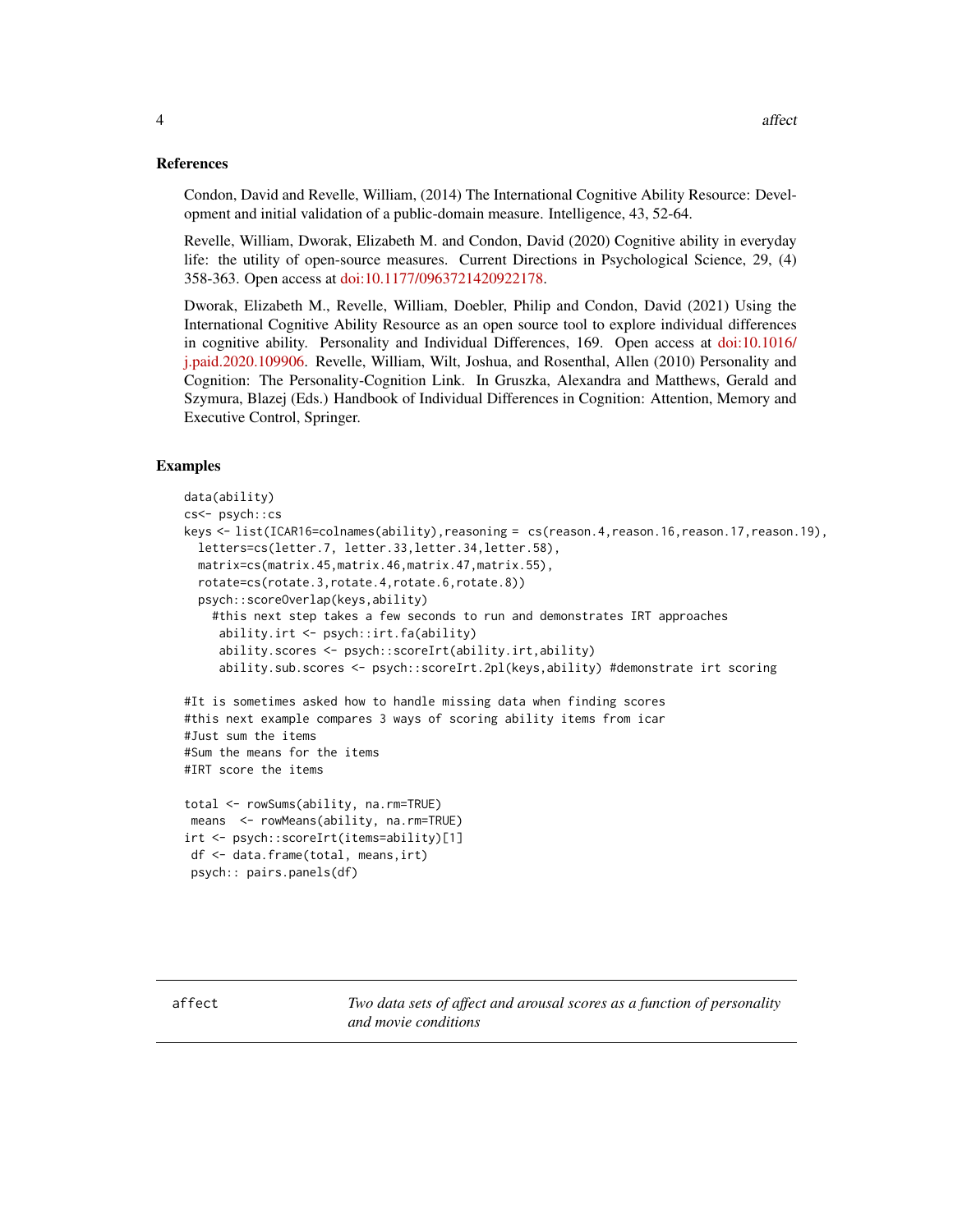#### affect 5

#### Description

A recurring question in the study of affect is the proper dimensionality and the relationship to various personality dimensions. Here is a data set taken from two studies of mood and arousal using movies to induce affective states.

# Usage

data(affect)

# **Details**

These are data from two studies conducted in the Personality, Motivation and Cognition Laboratory at Northwestern University. Both studies used a similar methodology:

Collection of pretest data using 5 scales from the Eysenck Personality Inventory and items taken from the Motivational State Questionnaire (see [msq](#page-43-1). In addition, state and trait anxiety measures were given. In the "maps" study, the Beck Depression Inventory was given also.

Then subjects were randomly assigned to one of four movie conditions: 1: Frontline. A documentary about the liberation of the Bergen-Belsen concentration camp. 2: Halloween. A horror film. 3: National Geographic, a nature film about the Serengeti plain. 4: Parenthood. A comedy. Each film clip was shown for 9 minutes. Following this the MSQ was given again.

Data from the MSQ were scored for Energetic and Tense Arousal (EA and TA) as well as Positive and Negative Affect (PA and NA).

Study flat had 170 participants, study maps had 160.

These studies are described in more detail in various publications from the PMC lab. In particular, Revelle and Anderson, 1997 and Rafaeli and Revelle (2006). An analysis of these data has also appeared in Smillie et al. (2012).

For a much more complete data set involving film, caffeine, and time of day manipulations, see the [msqR](#page-49-1) data set.

#### Source

Data collected at the Personality, Motivation, and Cognition Laboratory, Northwestern University.

#### References

Revelle, William and Anderson, Kristen Joan (1997) Personality, motivation and cognitive performance: Final report to the Army Research Institute on contract MDA 903-93-K-0008

Rafaeli, Eshkol and Revelle, William (2006), A premature consensus: Are happiness and sadness truly opposite affects? Motivation and Emotion, 30, 1, 1-12.

Smillie, Luke D. and Cooper, Andrew and Wilt, Joshua and Revelle, William (2012) Do Extraverts Get More Bang for the Buck? Refining the Affective-Reactivity Hypothesis of Extraversion. Journal of Personality and Social Psychology, 103 (2), 206-326.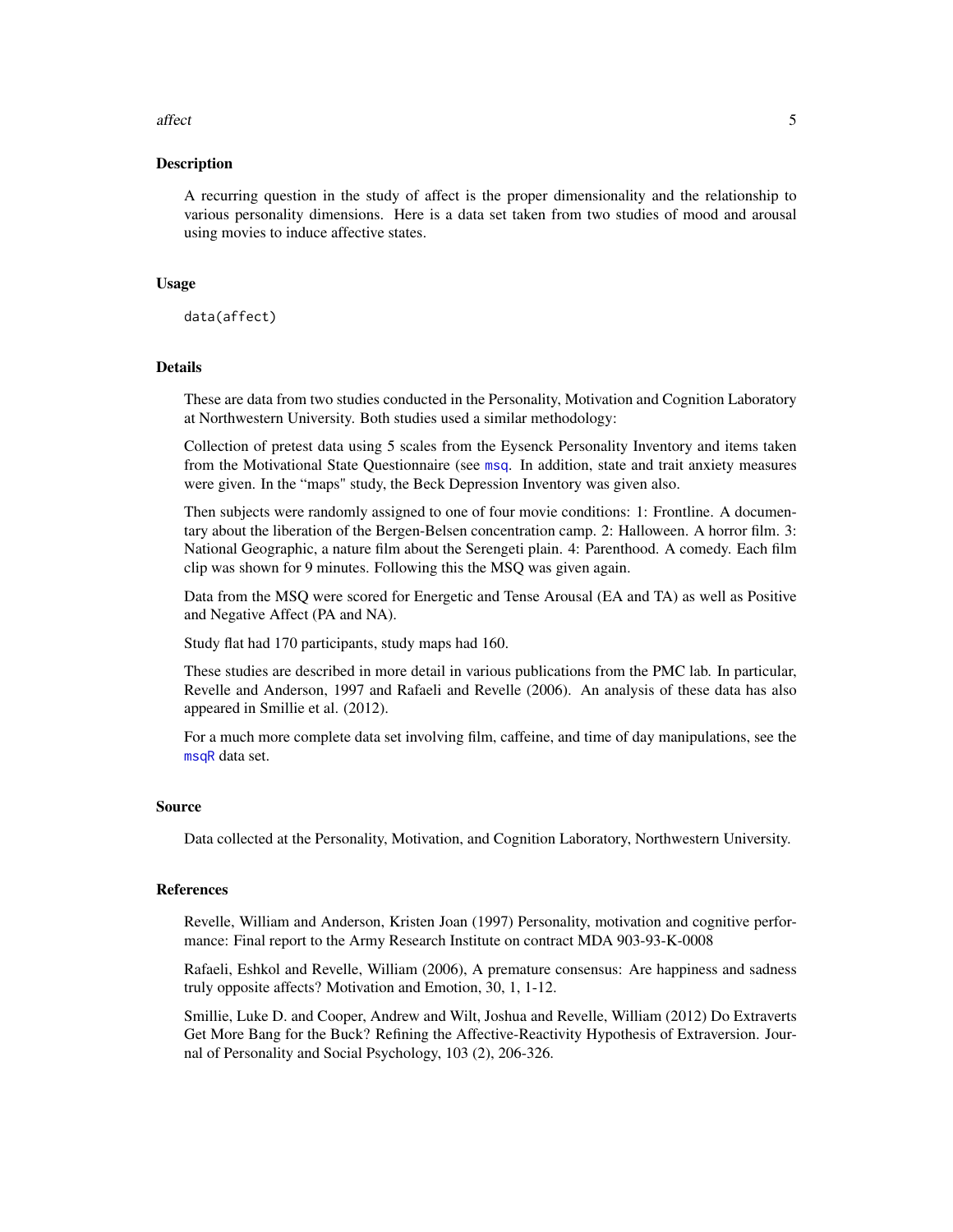# Examples

```
data(affect)
psych::describeBy(affect[-1],group="Film")
psych::pairs.panels(affect[14:17],bg=c("red","black","white","blue")[affect$Film],pch=21,
   main="Affect varies by movies ")
psych::errorCircles("EA2","TA2",data=affect,group="Film",labels=c("Sad","Fear","Neutral","Humor")
, main="Enegetic and Tense Arousal by Movie condition")
psych::errorCircles(x="PA2",y="NA2",data=affect,group="Film",labels=c("Sad","Fear","Neutral","
Humor"), main="Positive and Negative Affect by Movie condition")
```
Athenstaedt *Gender Role Self Concept data from Athenstaedt (2003)*

#### Description

Athenstaedt (2003) examined Gender Role Self-Concept. She reports two independent dimensions of Male and Female behaviors. While there are large gender/sex differences on both of these dimensions, the two represent independent factorsl Eagly and Revelle (in press) have used these data to explore the power of aggregation when examining sex differences. This data set is also useful to show various graphical display procedures.

# Usage

```
data("Athenstaedt")
```
#### Format

A data frame with 576 observations on the following 117 variables.

STUDIE a numeric vector

gender Male =1, Female= 2

V1 - V74 self report items (see Athenstaedt.dictionary)

V1 Gender (Male = 1, Female = 2)

- V2 To pay attention to ones appearance in the office
- V3 Offer fire to somebody
- V4 Paint an Apartment
- V5 Mow the Lawn
- V6 Make the Bed
- V7 Hold the Door Open for your Partner
- V8 Do the Dishes
- V9 Do Extreme Sports
- V10 Tinker with the Car
- V11 Talk about Sports

<span id="page-5-0"></span>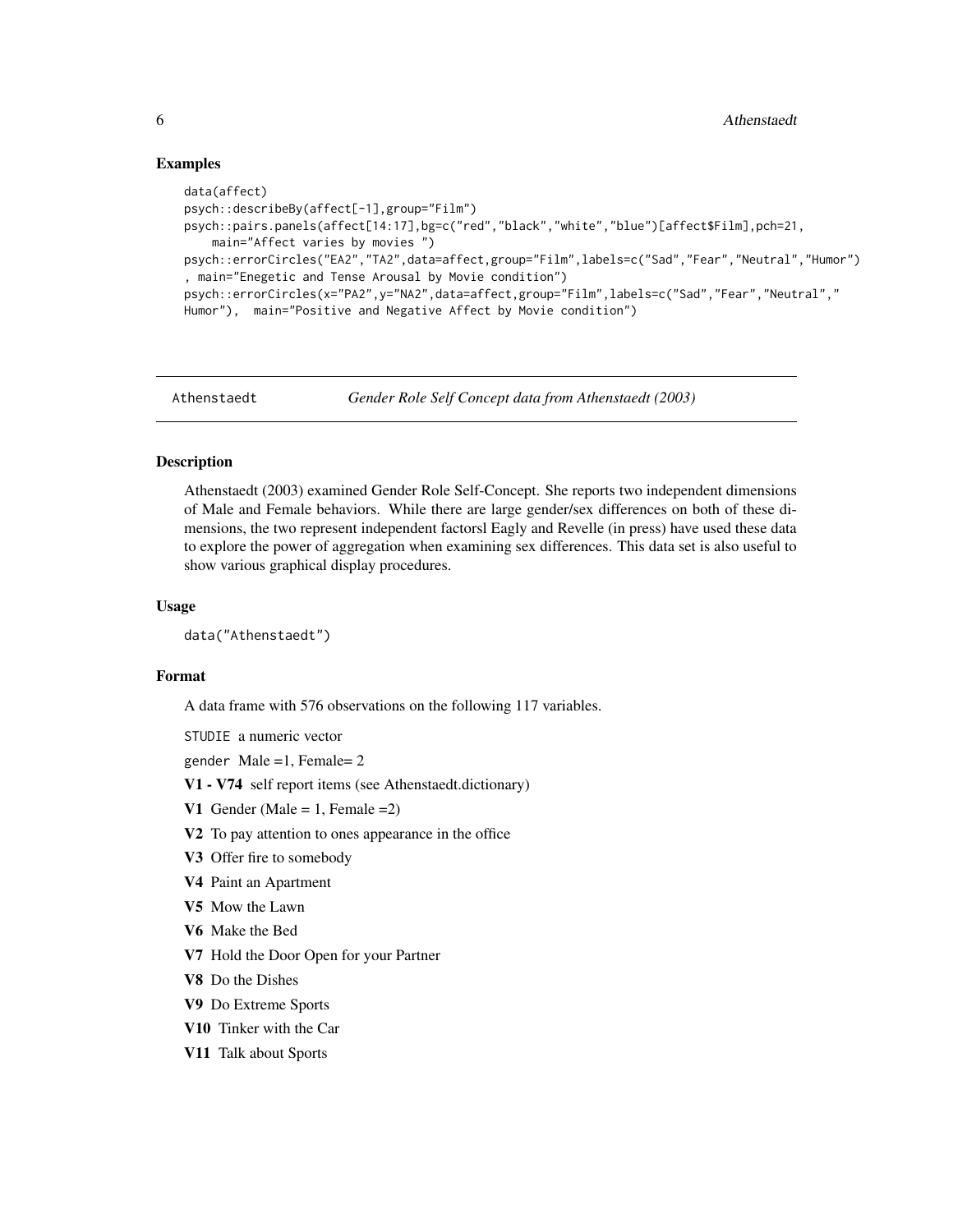#### Athenstaedt 7

- V12 Assemble Prefabricated Furniture
- V13 Drive a Car in a Risky Way
- V14 Listen Attentively to Others
- V15 Tell your Partner about Problems at Work
- V16 Play on a Computer
- V17 Set the Table
- V18 Watch ones Weight
- V19 Care for a Partner if he/she is Ill
- V20 Play Chess
- V21 Meet with friends at a Regulars Table
- V22 Watch Soap Operas
- V23 Take a Friends Arm
- V24 Wrap Presents Beautifully
- V25 In case of Vacation with Partner Packing the Luggage for Both
- V26 To admit own Occupational Weekness
- V27 Work Overtime
- V28 Openly Show Vulnerability
- V29 Babysit
- V30 Change Fuses
- V31 Clean a Drain
- V32 Take Care of Somebody
- V33 Do Repair Work
- V34 Change Light Bulbs
- V35 Wash the Car
- V36 Ride a Motorcycle
- V37 Cook Meat on the Grill
- V38 Thump Carpets
- V39 Dust the Furniture
- V40 Buy Electric Appliances
- V41 Go Dancing
- V42 Go for a Walk through Town
- V43 Go to the Ballet
- V44 Hug a Friend
- V45 Do Handiwork (e.g. Knitting)
- V46 Change Bed Sheets
- V47 Sew on a Button
- V48 Do Aerobics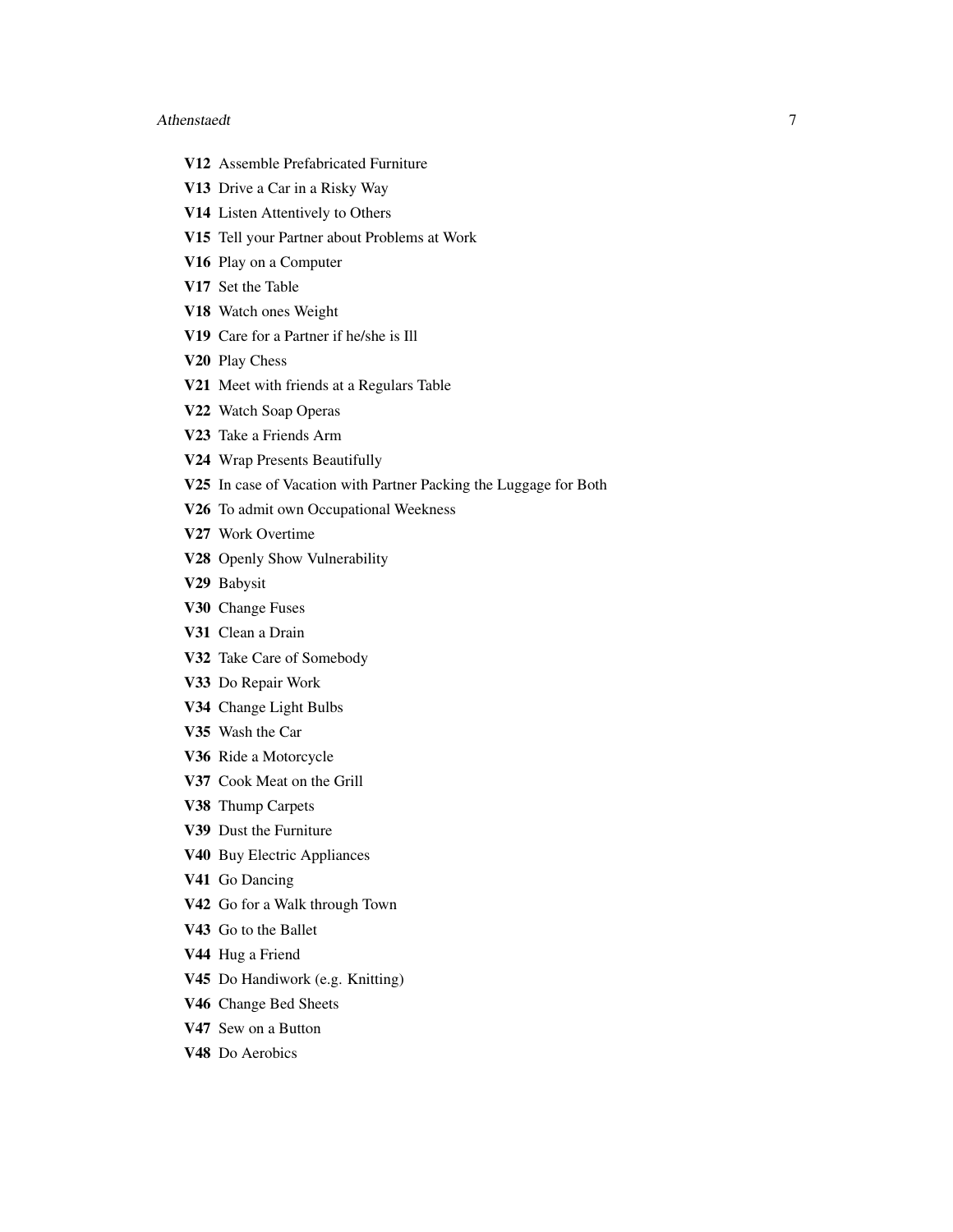#### 8 Athenstaedt and the state of the state of the state of the state of the state of the state of the state of the state of the state of the state of the state of the state of the state of the state of the state of the state

- V49 Watch Sports on Television
- V50 Talk about Problems
- V51 Play Parlor Games
- V52 Talk about Politics
- V53 Take Care of Flowers
- V54 Make Coffee in the Office
- V55 Shovel Snow
- V56 Read non-Fiction Books
- V57 Organize Company Parties
- V58 Do Home Improvement Jobs
- V59 Plead for the Socially Disadvantaged
- V60 Buy a Present for a Colleague
- V61 To Talk with Colleagues about Family Matters
- V62 Make Jam
- V63 Frquently Ask Colleagues Questions
- V64 Decorate the Office with Flowers
- V65 Pick up the Dinner Bill
- V66 Shop for the Family
- V67 Have Problem using Technical Devices
- V68 Care for Family Besides a Job
- V69 Watch Action Movies
- V70 Cook
- V71 Help your Partner Put on His or Her Coat
- V72 Wash Windows
- V73 Do the Ironing
- V74 Do the Laundry
- V75 Put on Make-up
- V76 Femininity Scale
- V77 Masculinity Scale
- V78 Femininity Scale
- V79 Masculinity Scale
- V80 Pooled Scale

MMINUS1 - MPLUS see the original Athenstaedt paper

FBEHAV a numeric vector

- MBEHAV a numeric vector
- Femininity a numeric vector
- Masculinity a numeric vector
- MF a numeric vector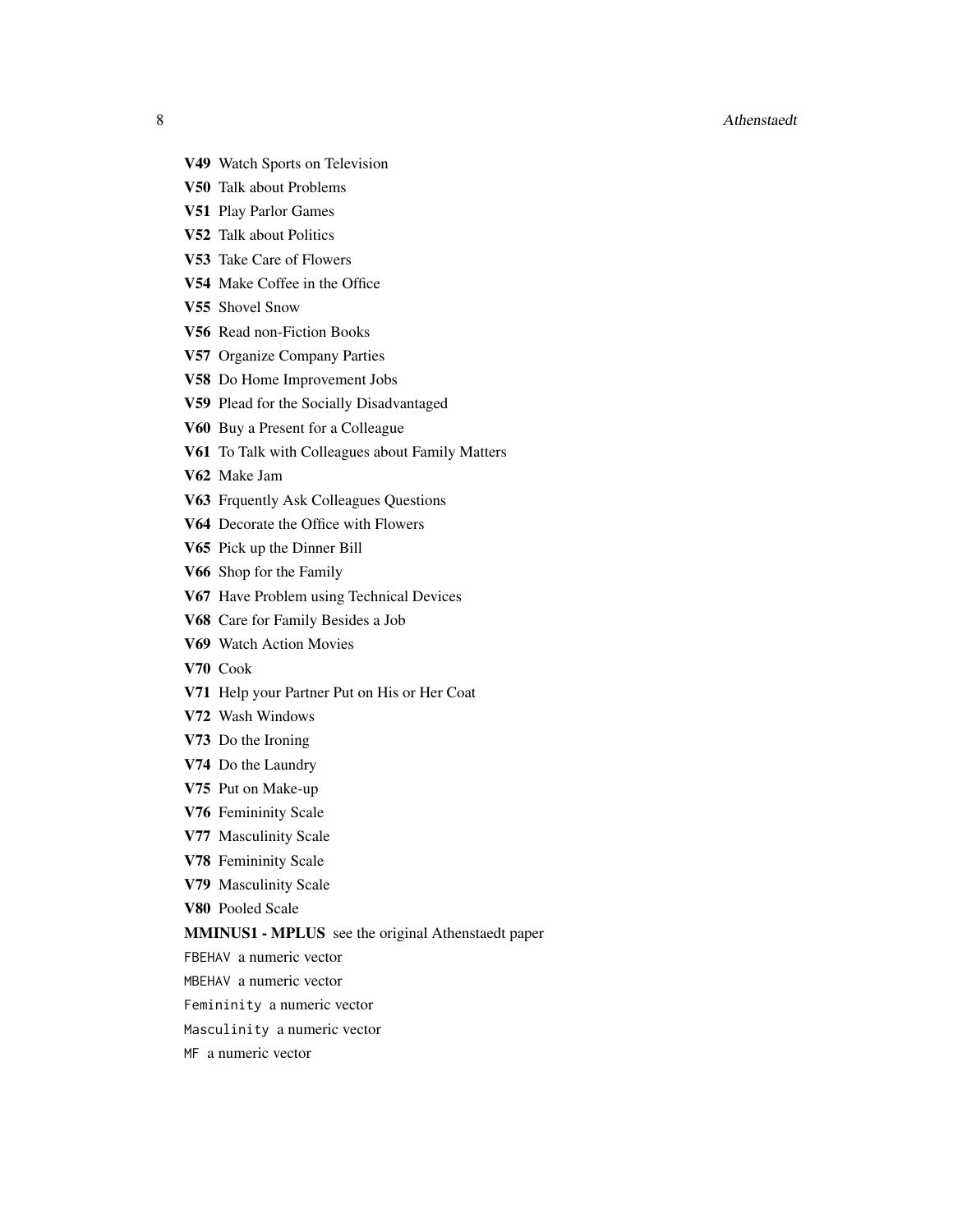<span id="page-8-0"></span>Ursala Athenstaedt (2003) reported several analyses of items and scales measuring Gender Role Self-Concept. Eagly and Revelle (2022) have used these data in an analysis of the power of aggregation. Here are the original items as well as the three scales Eagly and Revelle (2022). The accompanying Athenstaedt.dictionary may be used to see the items.

#### Source

Ursala Athenstaedt, personal communication, 2022, provided a SPSS sav file with the original data from which the complete cases in this set were selected.

#### References

Ursula Athenstaedt (2003) On the Content and Structure of the Gender Role Self-Concept: Including Gender-Stereotypical Behaviors in Addition to Traits. Psychology of Women Quarterly, 27, 309-318. doi: 10.1111/1471-6402.00111.

Alice Eagly and William Revelle (2022) Understanding the Magnitude of Psychological Differences Between Women and Men Requires Seeing the Forest and the Trees. Perspectives in Psychological Science (in press).

#### Examples

```
data(Athenstaedt)
psych::scatterHist(Femininity ~ Masculinity + gender, data =Athenstaedt,
cex.point=.4,smooth=FALSE, correl=FALSE,d.arrow=TRUE,col=c("red","blue"),
  lwd=4, cex.main=1.5,main="Scatter Plot and Density",cex.axis=2)
```
psych::cohen.d(Athenstaedt[2:76], group="gender", dictionary=Athenstaedt.dictionary)

bfi *25 Personality items representing 5 factors*

# Description

25 personality self report items taken from the International Personality Item Pool (ipip.ori.org) were included as part of the Synthetic Aperture Personality Assessment (SAPA) web based personality assessment project. The data from 2800 subjects are included here as a demonstration set for scale construction, factor analysis, and Item Response Theory analysis. Three additional demographic variables (sex, education, and age) are also included.

#### Usage

```
data(bfi)
data(bfi.dictionary)
```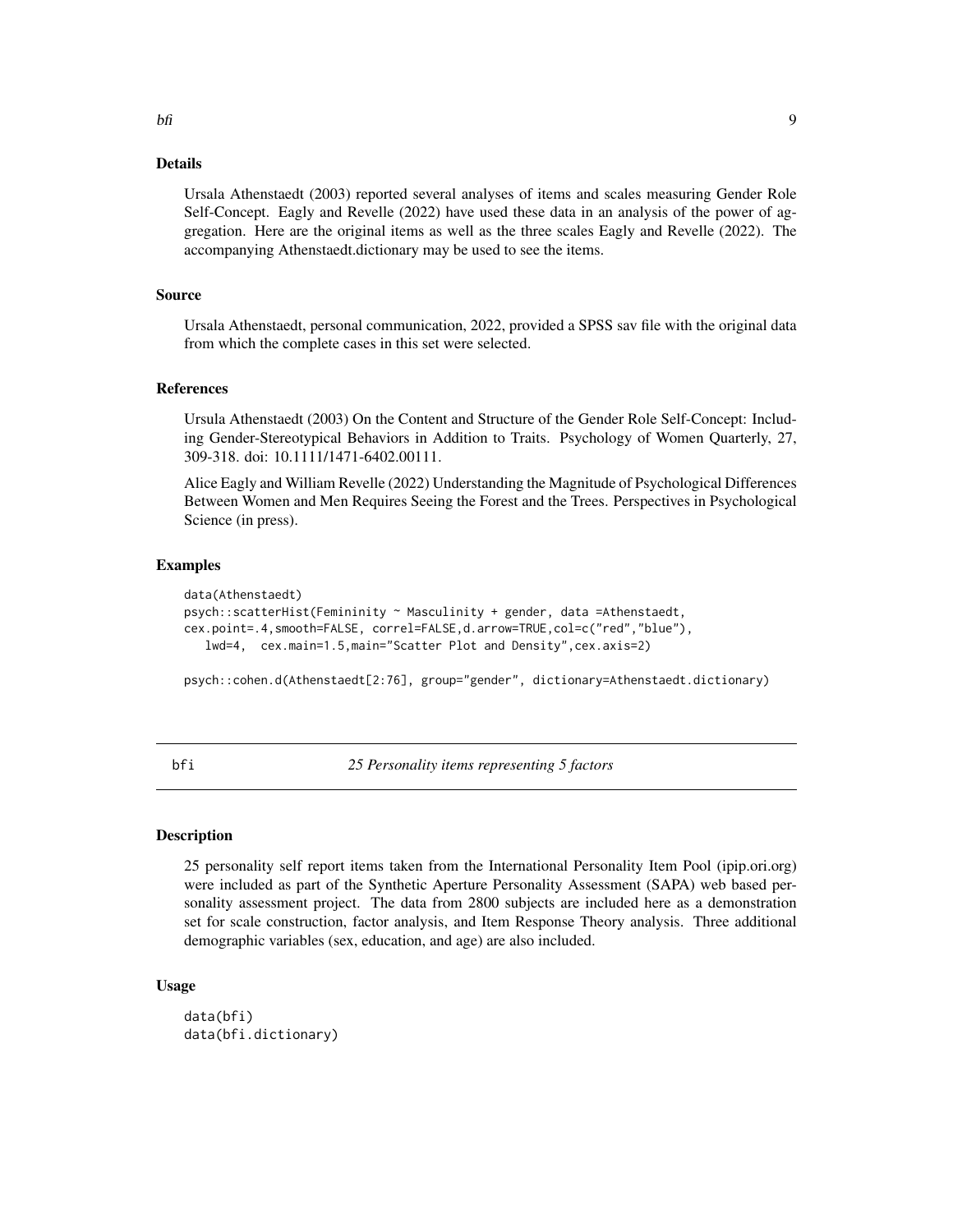# Format

A data frame with 2800 observations on the following 28 variables. (The q numbers are the SAPA item numbers).

- A1 Am indifferent to the feelings of others. (q\_146)
- A2 Inquire about others' well-being. (q\_1162)
- A3 Know how to comfort others. (q\_1206)
- A4 Love children. (q\_1364)
- A5 Make people feel at ease. (q\_1419)
- C1 Am exacting in my work.  $(q_124)$
- C2 Continue until everything is perfect. (q\_530)
- C3 Do things according to a plan.  $(q_619)$
- C4 Do things in a half-way manner.  $(q_626)$
- C5 Waste my time. (q\_1949)
- E1 Don't talk a lot.  $(q_712)$
- E2 Find it difficult to approach others.  $(q_901)$
- E3 Know how to captivate people. (q\_1205)
- E4 Make friends easily. (q\_1410)
- E5 Take charge. (q\_1768)
- N1 Get angry easily. (q\_952)
- N2 Get irritated easily. (q\_974)
- N3 Have frequent mood swings. (q\_1099)
- N4 Often feel blue. (q\_1479)
- N5 Panic easily. (q\_1505)
- O1 Am full of ideas. (q\_128)
- O2 Avoid difficult reading material.(q\_316)
- O3 Carry the conversation to a higher level. (q\_492)
- O4 Spend time reflecting on things. (q\_1738)
- O5 Will not probe deeply into a subject. (q\_1964)
- gender Males =  $1$ , Females =  $2$
- education  $1 = HS$ ,  $2 =$  finished HS,  $3 =$  some college,  $4 =$  college graduate  $5 =$  graduate degree age age in years

#### Details

The first 25 items are organized by five putative factors: Agreeableness, Conscientiousness, Extraversion, Neuroticism, and Opennness. The scoring key is created using [make.keys](#page-0-0), the scores are found using [score.items](#page-0-0).

These five factors are a useful example of using [irt.fa](#page-0-0) to do Item Response Theory based latent factor analysis of the [polychoric](#page-0-0) correlation matrix. The endorsement plots for each item, as well as the item information functions reveal that the items differ in their quality.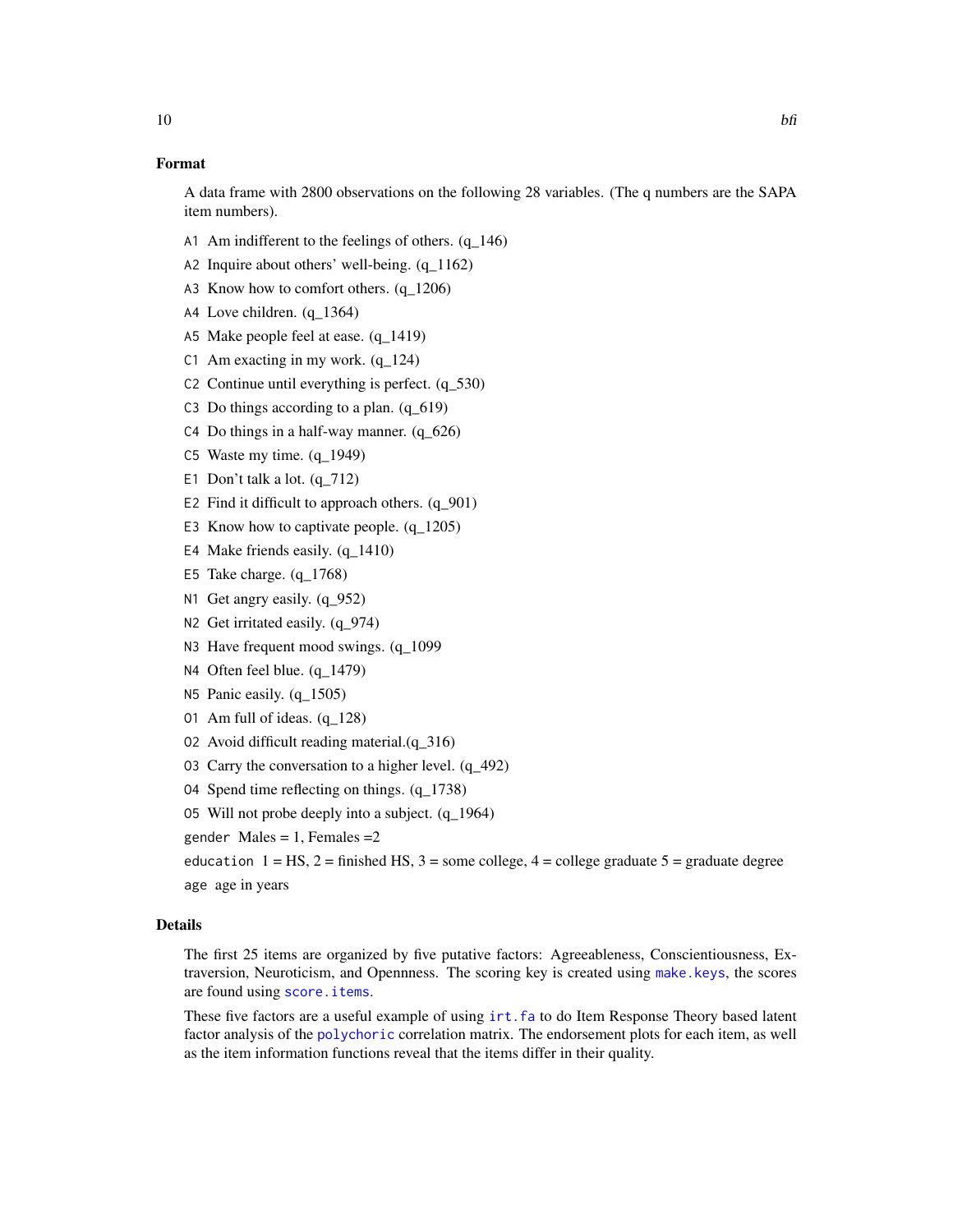The item data were collected using a 6 point response scale: 1 Very Inaccurate 2 Moderately Inaccurate 3 Slightly Inaccurate 4 Slightly Accurate 5 Moderately Accurate 6 Very Accurate

as part of the Synthetic Apeture Personality Assessment (SAPA [https://www.sapa-project.](https://www.sapa-project.org/) [org/](https://www.sapa-project.org/)) project. To see an example of the data collection technique, visit [https://www.SAPA-project](https://www.SAPA-project.org/). [org/](https://www.SAPA-project.org/) or the International Cognitive Ability Resource at <https://icar-project.org>. The items given were sampled from the International Personality Item Pool of Lewis Goldberg using the sampling technique of SAPA. This is a sample data set taken from the much larger SAPA data bank.

# **Note**

The bfi data set and items should not be confused with the BFI (Big Five Inventory) of Oliver John and colleagues (John, O. P., Donahue, E. M., & Kentle, R. L. (1991). The Big Five Inventory– Versions 4a and 54. Berkeley, CA: University of California,Berkeley, Institute of Personality and Social Research.)

#### Source

The items are from the ipip (Goldberg, 1999). The data are from the SAPA project (Revelle, Wilt and Rosenthal, 2010) , collected Spring, 2010 ( <https://www.sapa-project.org/>).

#### References

Goldberg, L.R. (1999) A broad-bandwidth, public domain, personality inventory measuring the lower-level facets of several five-factor models. In Mervielde, I. and Deary, I. and De Fruyt, F. and Ostendorf, F. (eds) Personality psychology in Europe. 7. Tilburg University Press. Tilburg, The Netherlands.

Revelle, W., Wilt, J., and Rosenthal, A. (2010) Individual Differences in Cognition: New Methods for examining the Personality-Cognition Link In Gruszka, A. and Matthews, G. and Szymura, B. (Eds.) Handbook of Individual Differences in Cognition: Attention, Memory and Executive Control, Springer.

Revelle, W, Condon, D.M., Wilt, J., French, J.A., Brown, A., and Elleman, L.G. (2016) Web and phone based data collection using planned missing designs. In Fielding, N.G., Lee, R.M. and Blank, G. (Eds). SAGE Handbook of Online Research Methods (2nd Ed), Sage Publcations.

#### See Also

bi. bars to show the data by age and gender, irt. fa for item factor analysis applying the irt model.

#### Examples

```
data(bfi)
psych::describe(bfi)
# create the bfi.keys (actually already saved in the data file)
bfi.keys <-
 list(agree=c("-A1","A2","A3","A4","A5"),conscientious=c("C1","C2","C3","-C4","-C5"),
extraversion=c("-E1","-E2","E3","E4","E5"),neuroticism=c("N1","N2","N3","N4","N5"),
openness = c("O1","-O2","O3","O4","-O5"))
```
scores <- psych::scoreItems(bfi.keys,bfi,min=1,max=6) #specify the minimum and maximum values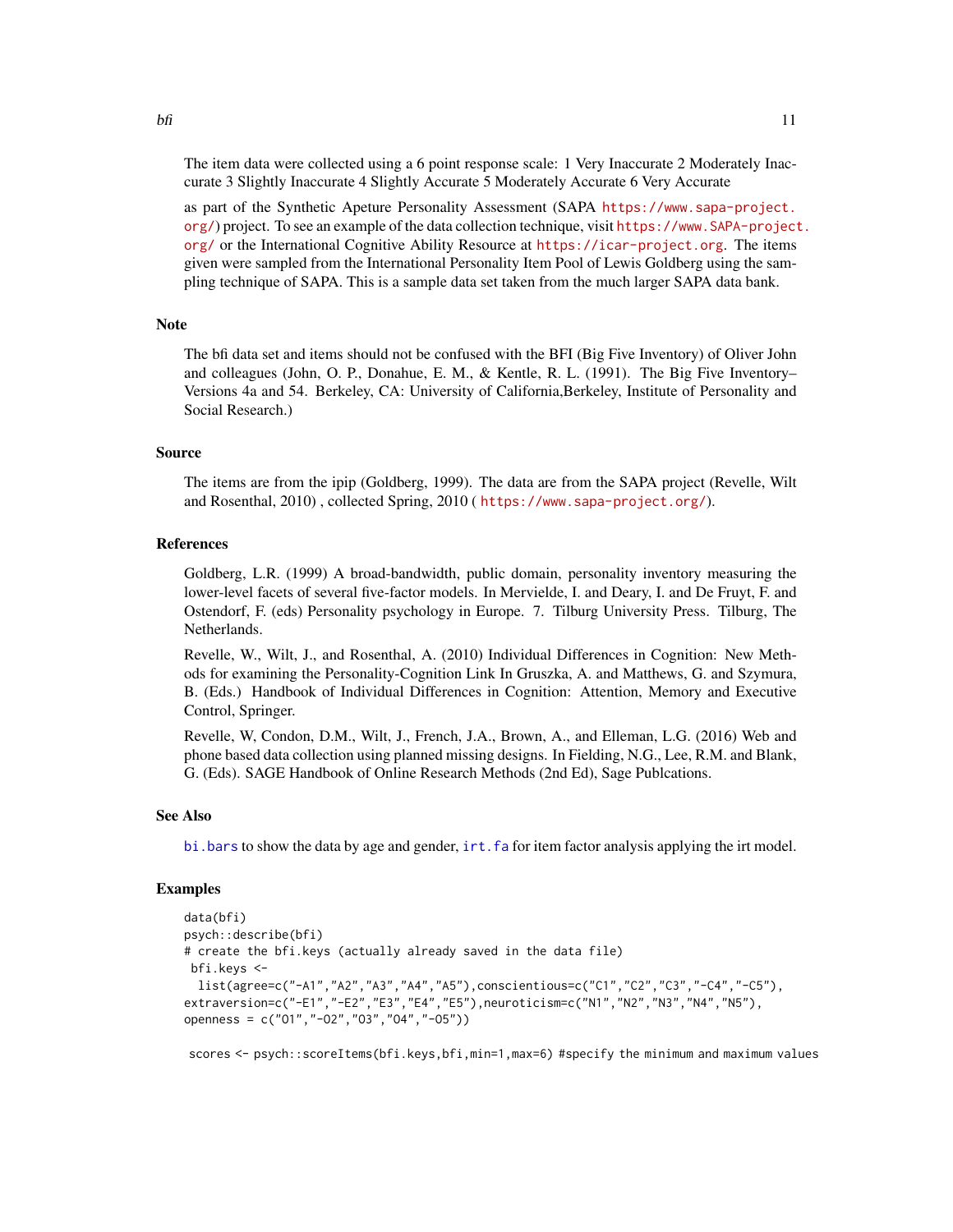```
scores
#show the use of the keys.lookup with a dictionary
psych::keys.lookup(bfi.keys,bfi.dictionary[,1:4])
```
BFI.adjectives.dictionary

*Dictionary for the 100 Big Five Adjectives*

#### Description

Lew Goldberg organized 100 adjectives to measure 5 factors of personality (The Big5). 500 hundred participants were given these adjectives along with other personality measures. This dictionary allows for easy item labeling of the results. ~

# Usage

data("BFI.adjectives.dictionary")

# Format

A data frame with 100 observations on the following 2 variables.

numer a character vector of the item label

Item a character vector of the actual adjectives

# Details

Keying information for the 100 adjectives:

#### Source

Data collected at the Personality, Motivation, and Cognition Laboratory, Northwestern University.

#### References

Lewis R. Goldberg,(1992) The development of markers for the Big-Five factor structure, Psychological Assessment, 4 (1) 26-42.

#### See Also

[big5.100.adjectives](#page-12-1) for examples of the data. [msqR](#page-49-1) for 3896 participants with scores on five scales of the EPI. [affect](#page-3-1) for an example of the use of some of these adjectives in a mood manipulation study.

<span id="page-11-0"></span>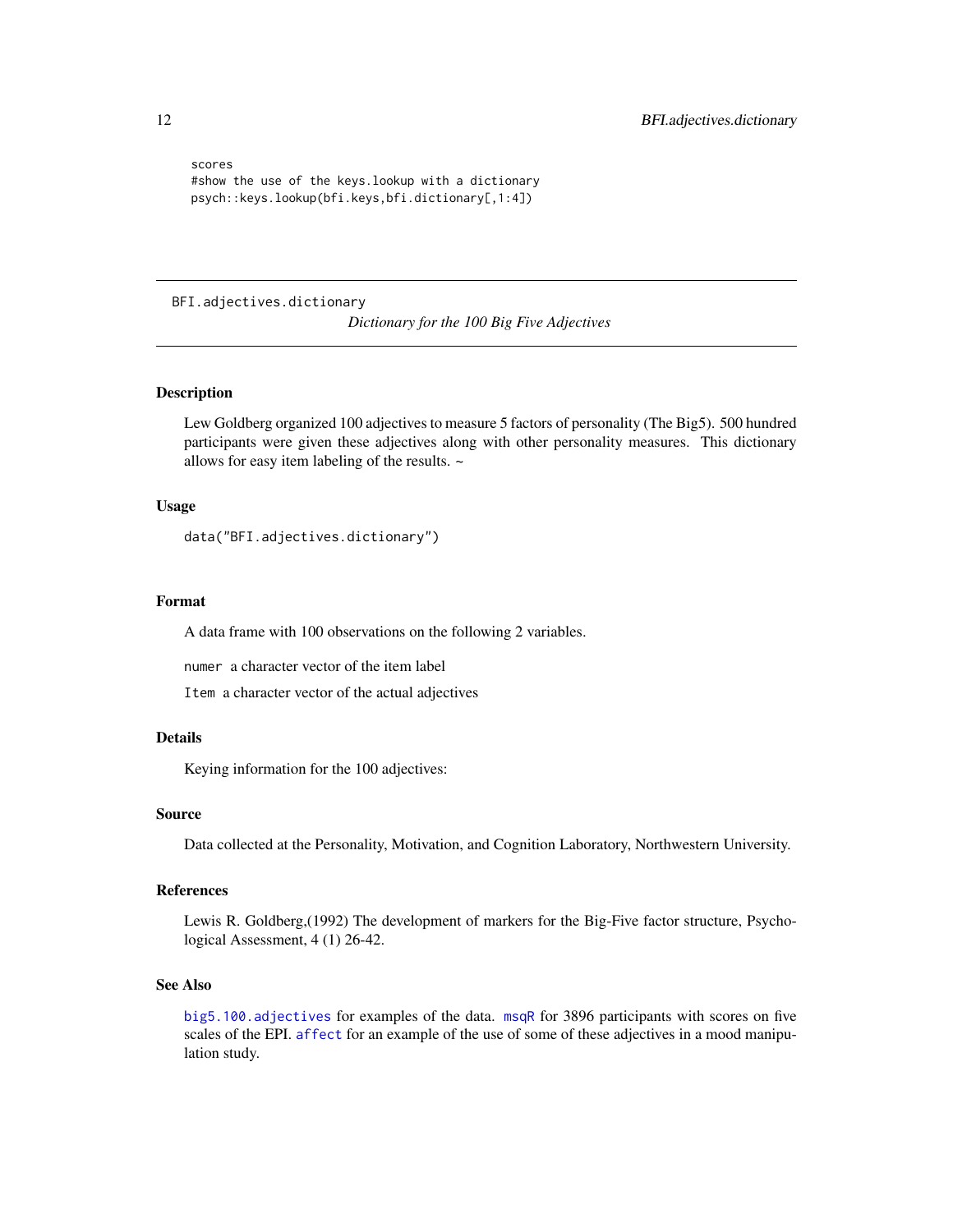# <span id="page-12-0"></span>big5.100.adjectives 13

#### Examples

```
data(BFI.adjectives.dictionary) #this includes the bfi.adjectives.keys
bfi.adjectives.keys <- list(
Agreeableness =
psych::cs(V2,-V11, V14, V15, -V19,-V21, V29,-V31, V32,V48, V55,-V61,-V63,
V69, V76, -V78,-V79, -V90,-V94,V99),
Conscientiousness = psych::cs(V9,-V10,V13, -V20,V22, -V30, -V37, -V38, -V39,
     V50, -V51, V53, V56, V57, -V67,V68, V70, V73, -V82, -V95),
Extraversion = psych::cs(V1,V5,-V6,V7,V17, V24, V26, -V40,-V45, -V58,-V60,-V65,
     V71, -V74,-V77,V92, -V96,V97, V98, -V100),
Neuroticism= psych::cs(V3, V23, V25, V27,V28, V33,-V36, V42, V46,V47, V49, V52,-V59,V62,
V72, V75, -V81,-V83,-V84, -V85),
Openness = psych::cs(V4,V8,V12, V16, V18,V34, -V35,V41, V43, V44, V54,-V64,-V66, -V80,
-V86, -V87, -V88, -V89, -V91, -V93)
)
psych::lookupFromKeys(bfi.adjectives.keys,bfi.adjectives.dictionary,20)
```
<span id="page-12-1"></span>big5.100.adjectives *100 adjectives describing the "big 5" for 502 subjects*

#### Description

Lew Goldberg organized 100 adjectives to measure 5 factors of personality (The Big5). 500 hundred participants were given these adjectives along with other personality measures in the Personality, Motivation and Cognition (PMC) lab. This data set is for demonstrations of factor and cluster analysis.

#### Usage

```
data("big5.100.adjectives")
```
#### Format

A data frame with 554 observations on the following 102 variables.

- study a character vector
- id a numeric vector
- V1 numeric vector (see big5.adjectives.dictionary)

V100 A numeric vector. (see big5.adjectives.dictionary)

bfi.adjectives.keys a key list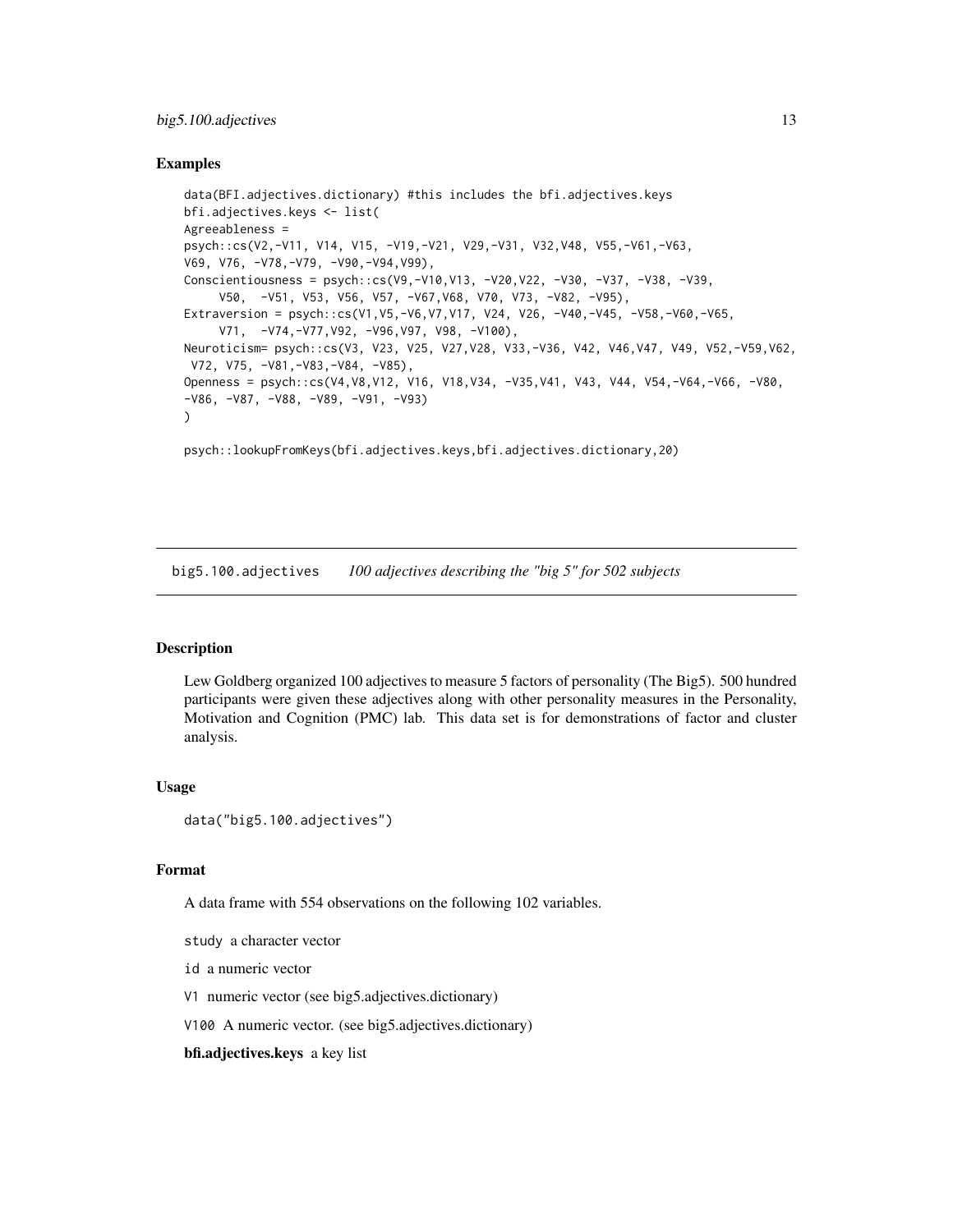#### Details

Procedure. The data were collected over nine years in the Personality, Motivation and Cognition laboratory at Northwestern, as part of a series of studies examining the effects of personality and situational factors on motivational state and subsequent cognitive performance. In each of 38 studies, prior to any manipulation of motivational state, participants signed a consent form and in some studies, consumed 0 or 4mg/kg of caffeine. In caffeine studies, they waited 30 minutes and then filled out the MSQ as well as other personality trait measures (e.g. the Big 5 adjectives)

#### Source

Data collected at the Personality, Motivation, and Cognition Laboratory, Northwestern University.

#### References

Lewis R. Goldberg,(1992) The development of markers for the Big-Five factor structure, Psychological Assessment, 4 (1) 26-42.

Revelle, W. and Anderson, K.J. (1998) Personality, motivation and cognitive performance: Final report to the Army Research Institute on contract MDA 903-93-K-0008. ([https://www.personality](https://www.personality-project.org/revelle/publications/ra.ari.98.pdf)-project. [org/revelle/publications/ra.ari.98.pdf](https://www.personality-project.org/revelle/publications/ra.ari.98.pdf)).

#### Examples

```
data(big5.100.adjectives)
five.scores <- psych::scoreItems(big5.adjectives.keys,big5.100.adjectives)
summary(five.scores)
```
blant *A 29 x 29 matrix that produces weird factor analytic results*

#### **Description**

Normally, min.res factor analysis and maximum likelihood produce very similar results. This data set (from Alexandra Blant) does not. Warnings are given for the min.res solution, the pa solution, but not the old.min nor the mle solution. Included as a test case for the factor analysis function.

# Usage

```
data("blant")
```
#### Format

The format is: num [1:29, 1:29] 1 0.77 0.813 0.68 0.717 ... - attr(\*, "dimnames")=List of 2 ..\$ : NULL ..\$ : chr [1:29] "V1" "V2" "V3" "V4" ...

<span id="page-13-0"></span>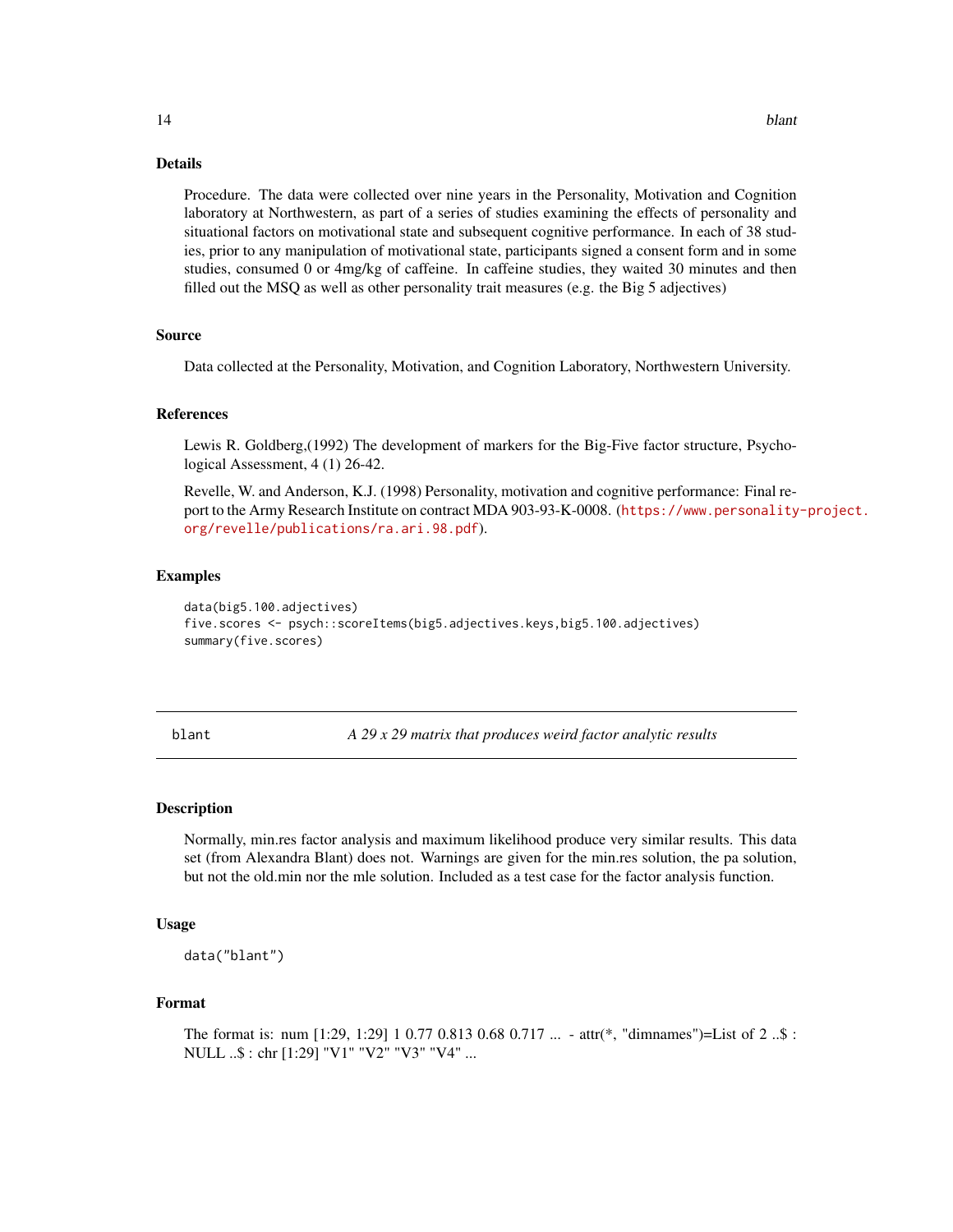# <span id="page-14-0"></span>Details

This data matrix was sent by Alexandra Blant as an example of a problem with the minres solution in the [fa](#page-0-0) function. The default solution, using fm="minres" issues a warning that the solution has improper factor score weights. This is not the case for the fm="old.min" and fm="mle" options, but is for fm="pa", fm="ols".

The residuals are indeed smaller for fm="minres" than for fm="old.min" or fm="mle".

"old.min" attempts to find the minimum residual but uses the gradient for mle. This was the approach until version 1.7.5 but was changed (see the help page for fa) following extensive communication with Hao Wu.

The problem with this matrix is probably that it is almost singular, with some smcs approaching 1 and the smallest three eigenvalues of .006, .004 and .001.

This problem matrix was provided by Alexandra Blant.

#### Source

Alexandra Blant, personal communication

#### Examples

```
data(blant)
#compare
f5 <- psych::fa(blant,5,rotate="none") #the default minres
f5.old <- psych::fa(blant,5, fm="old.min",rotate="none") #old version of minres
f5.mle <- psych::fa(blant,5,fm="mle",rotate= "none") #maximum likelihood
#compare solutions
psych::factor.congruence(list(f5,f5.old,f5.mle))
#compare sums of squared residuals
sum(residuals(f5,diag=FALSE)^2,na.rm=TRUE) # 1.355489
sum(residuals(f5.old,diag=FALSE)^2,na.rm=TRUE) # 1.539757
sum(residuals(f5.mle,diag=FALSE)^2,na.rm=TRUE) # 2.402092
#but, when we divide the squared residuals by the original (squared) correlations, we find
#a different ordering of fit
f5$fit # 0.9748177
```

```
f5.old$fit # 0.9752774
f5.mle$fit # 0.9603324
```
blot *Bond's Logical Operations Test – BLOT*

#### Description

35 items for 150 subjects from Bond's Logical Operations Test. A good example of Item Response Theory analysis using the Rasch model. One parameter (Rasch) analysis and two parameter IRT analyses produce somewhat different results.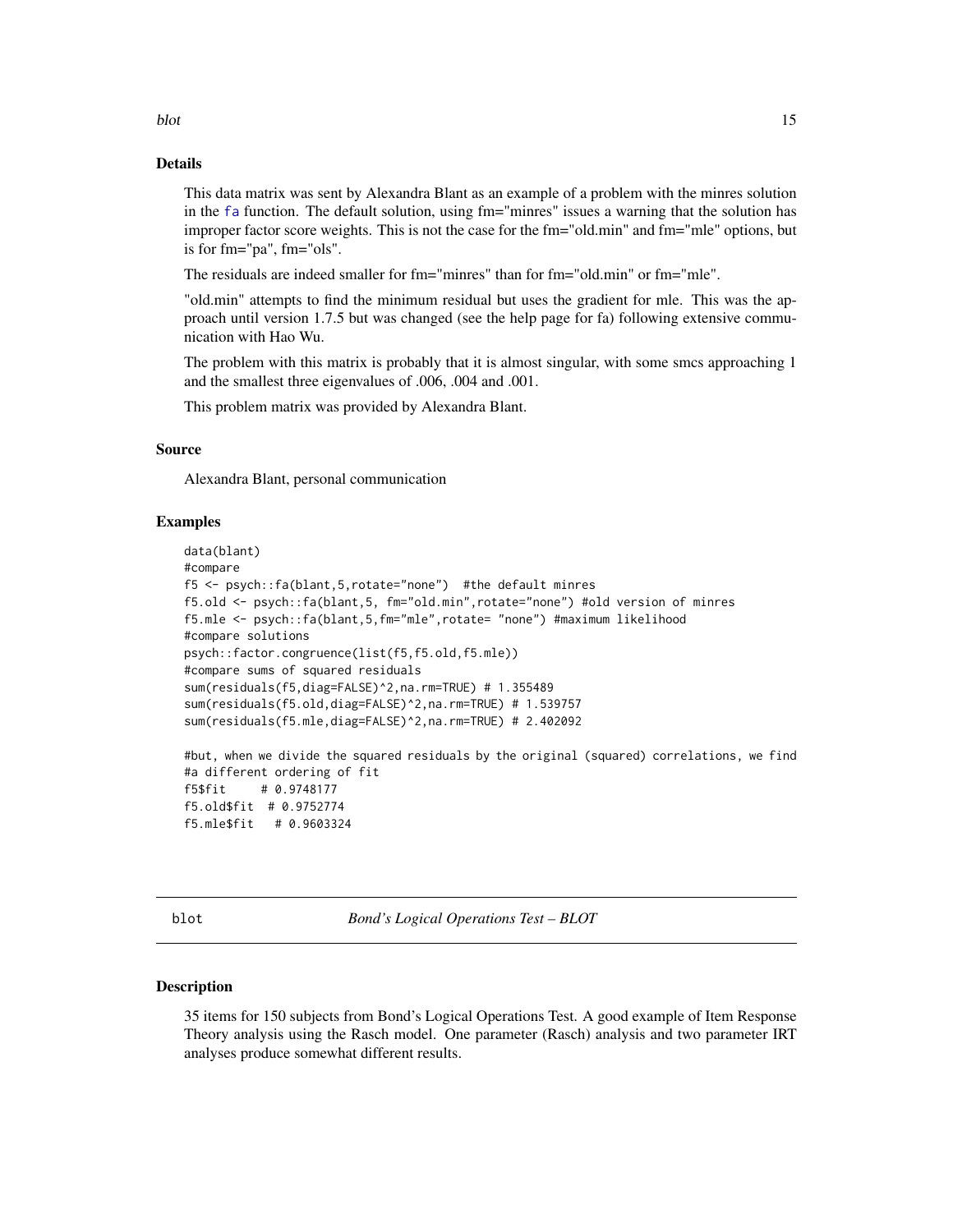# Usage

data(blot)

#### Format

A data frame with 150 observations on 35 variables. The BLOT was developed as a paper and pencil test for children to measure Logical Thinking as discussed by Piaget and Inhelder.

#### Details

Bond and Fox apply Rasch modeling to a variety of data sets. This one, Bond's Logical Operations Test, is used as an example of Rasch modeling for dichotomous items. In their text (p 56), Bond and Fox report the results using WINSTEPS. Those results are consistent (up to a scaling parameter) with those found by the rasch function in the ltm package. The WINSTEPS seem to produce difficulty estimates with a mean item difficulty of 0, whereas rasch from ltm has a mean difficulty of -1.52. In addition, rasch seems to reverse the signs of the difficulty estimates when reporting the coefficients and is effectively reporting "easiness".

However, when using a two parameter model, one of the items (V12) behaves very differently.

This data set is useful when comparing 1PL, 2PL and 2PN IRT models.

# Source

The data are taken (with kind permission from Trevor Bond) from the webpage https://www.winsteps.com/BF3/bondfox3.htm and read using read.fwf.

# References

T.G. Bond. BLOT:Bond's Logical Operations Test. Townsville, Australia: James Cook University. (Original work published 1976), 1995.

T. Bond and C. Fox. (2007) Applying the Rasch model: Fundamental measurement in the human sciences. Lawrence Erlbaum, Mahwah, NJ, US, 2 edition.

# See Also

See also the irt. fa and associated plot functions.

### Examples

#### data(blot)

#ltm is not required by psychTools, but if available, may be run to show a Rasch model

#do the same thing with functions in psych blot.fa <- psych::irt.fa(blot) # a 2PN model plot(blot.fa)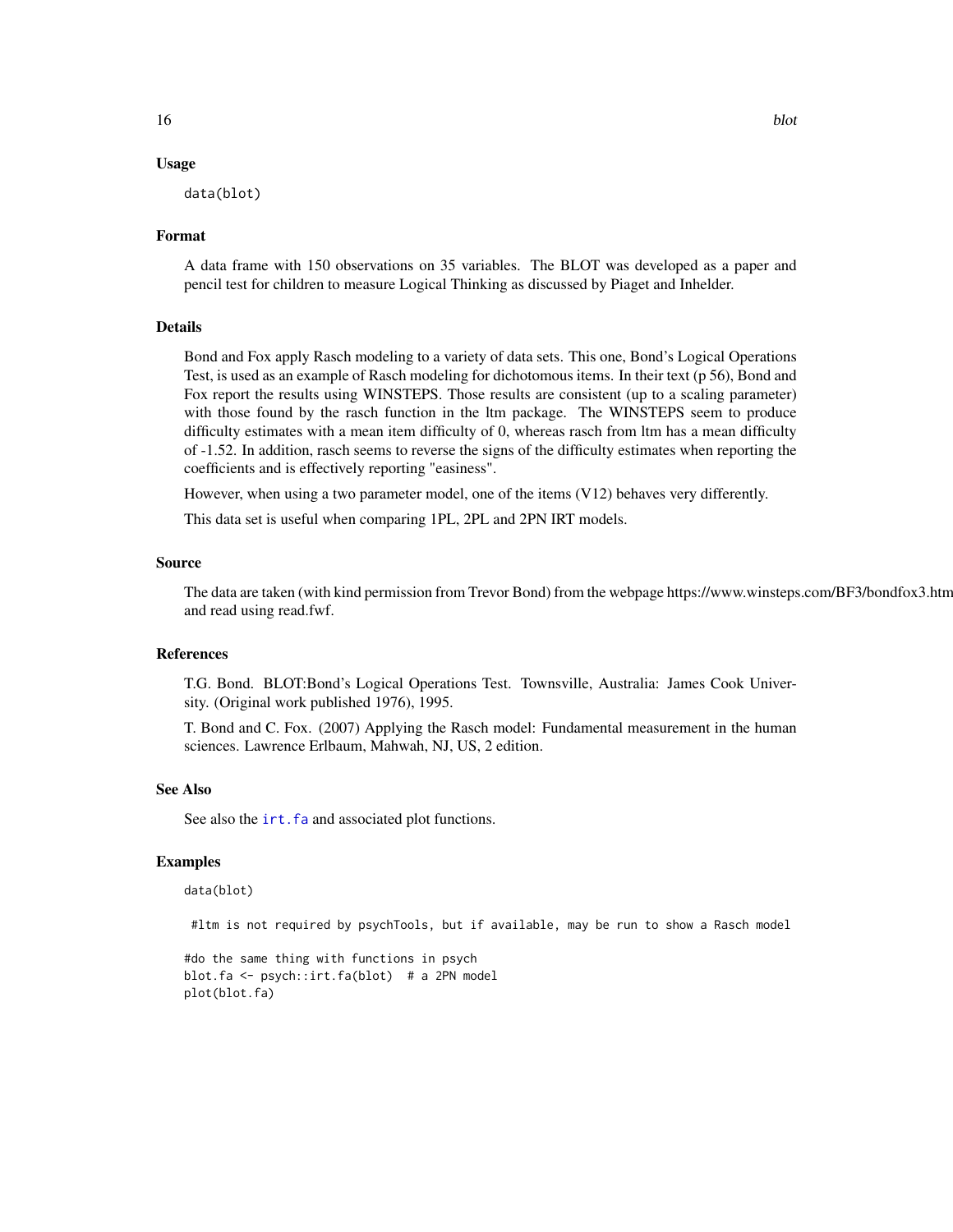#### <span id="page-16-0"></span>Description

Cyril Burt reported an early factor analysis with a circumplex structure of 11 emotional variables in 1915. 8 of these were subsequently used by Harman in his text on factor analysis. Unfortunately, it seems as if Burt made a mistake for the matrix is not positive definite. With one change from .87 to .81 the matrix is positive definite.

#### Usage

data(burt)

# Format

A correlation matrix based upon 172 "normal school age children aged 9-12".

Sociality Sociality Sorrow Sorrow Tenderness Tenderness Joy Joy Wonder Wonder Elation Elation Disgust Disgust Anger Anger Sex Sex Fear Fear Subjection Subjection

#### Details

The Burt data set is interesting for several reasons. It seems to be an early example of the organizaton of emotions into an affective circumplex, a subset of it has been used for factor analysis examples (see Harman. Burt, and it is an example of how typos affect data. The original data matrix has one negative eigenvalue. With the replacement of the correlation between Sorrow and Tenderness from .87 to .81, the matrix is positive definite.

Alternatively, using [cor.smooth](#page-0-0), the matrix can be made positive definite as well, although cor.smooth makes more (but smaller) changes.

#### Source

(retrieved from the web at https://www.biodiversitylibrary.org/item/95822#790) Following a suggestion by Jan DeLeeuw.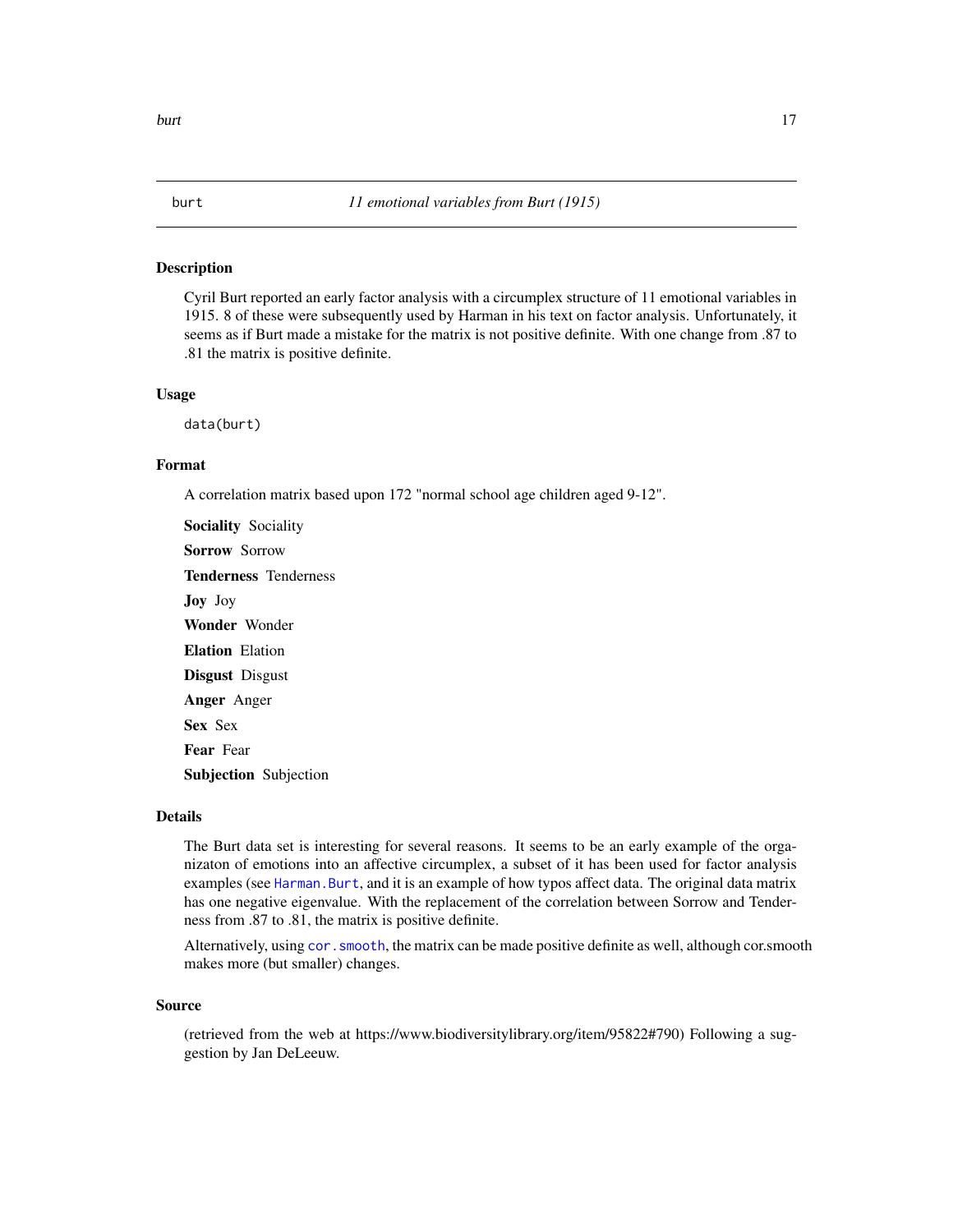#### <span id="page-17-0"></span>References

Burt, C.General and Specific Factors underlying the Primary Emotions. Reports of the British Association for the Advancement of Science, 85th meeting, held in Manchester, September 7-11, 1915. London, John Murray, 1916, p. 694-696 (retrieved from the web at https://www.biodiversitylibrary.org/item/95822#790)

#### See Also

[Harman](#page-0-0). Burt in the Harman dataset and cor. smooth

#### Examples

```
data(burt)
eigen(burt)$values #one is negative!
burt.new <- burt
burt.new[2,3] <- burt.new[3,2] <- .81
eigen(burt.new)$values #all are positive
bs <- psych::cor.smooth(burt)
round(burt.new - bs,3)
```
cities *Distances between 11 US cities*

#### Description

Airline distances between 11 US cities may be used as an example for multidimensional scaling or cluster analysis.

#### Usage

data(cities)

#### Format

A data frame with 11 observations on the following 11 variables.

- ATL Atlana, Georgia
- BOS Boston, Massachusetts
- ORD Chicago, Illinois
- DCA Washington, District of Columbia
- DEN Denver, Colorado
- LAX Los Angeles, California
- MIA Miami, Florida
- JFK New York, New York
- SEA Seattle, Washington
- SFO San Francisco, California
- MSY New Orleans, Lousianna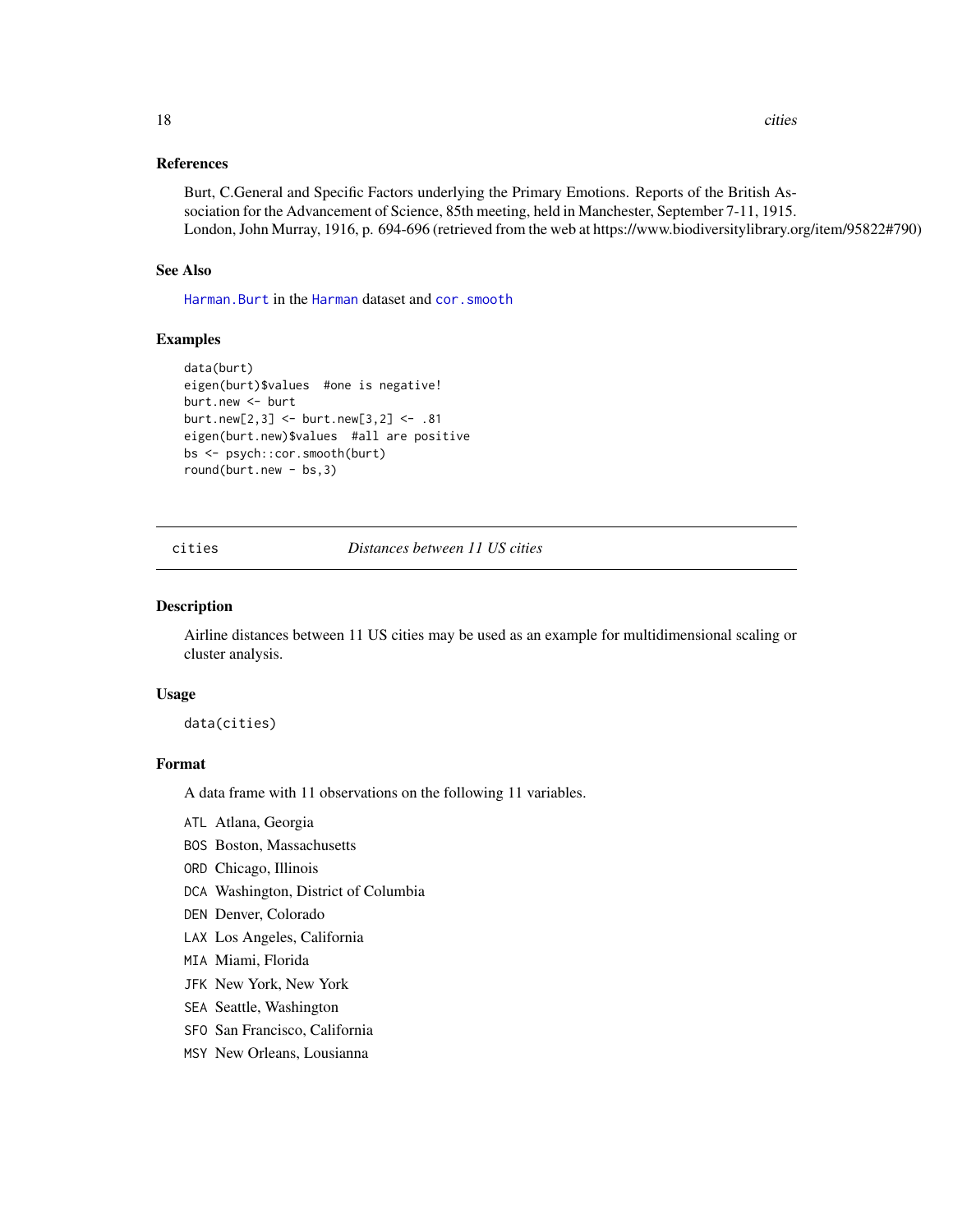#### <span id="page-18-0"></span>cubits and the cubits of the contract of the contract of the contract of the contract of the contract of the contract of the contract of the contract of the contract of the contract of the contract of the contract of the c

#### Details

An 11 x11 matrix of distances between major US airports. This is a useful demonstration of multiple dimensional scaling.

city.location is a dataframe of longitude and latitude for those cities.

Note that the 2 dimensional MDS solution does not perfectly capture the data from these city distances. Boston, New York and Washington, D.C. are located slightly too far west, and Seattle and LA are slightly too far south.

#### Source

<https://www.timeanddate.com/worldclock/distance.html>

#### Examples

```
data(cities)
city.location[,1] <- -city.location[,1] #included in the cities data set
plot(city.location, xlab="Dimension 1", ylab="Dimension 2",
  main ="Multidimensional scaling of US cities")
#do the mds
city.loc <- cmdscale(cities, k=2) #ask for a 2 dimensional solution round(city.loc,0)
city.loc <- -city.loc #flip the axes
city.loc <- psych::rescale(city.loc,apply(city.location,2,mean),apply(city.location,2,sd))
points(city.loc,type="n") #add the date point to the map
text(city.loc,labels=names(cities))
## Not run: #we need the maps package to be available
#an overlay map can be added if the package maps is available
if(require(maps)) {
 map("usa",add=TRUE)
}
## End(Not run)
```
<span id="page-18-1"></span>cubits *Galton's example of the relationship between height and 'cubit' or forearm length*

#### Description

Francis Galton introduced the 'co-relation' in 1888 with a paper discussing how to measure the relationship between two variables. His primary example was the relationship between height and forearm length. The data table (cubits) is taken from Galton (1888). Unfortunately, there seem to be some errors in the original data table in that the marginal totals do not match the table.

The data frame, [heights](#page-35-1), is converted from this table.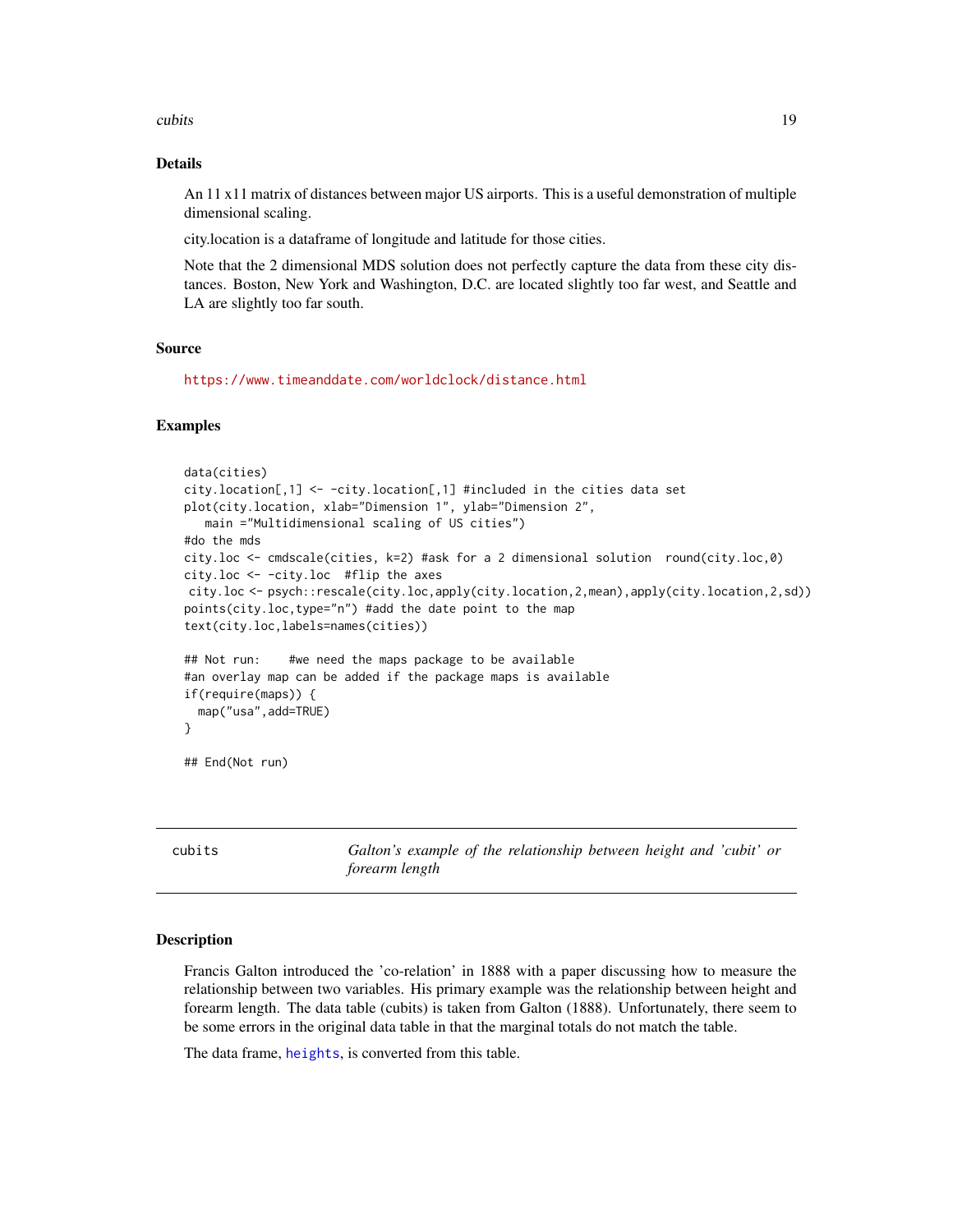20 cubits and the contract of the contract of the contract of the contract of the cubits cubits cubits and the contract of the contract of the contract of the contract of the contract of the contract of the contract of the

#### Usage

data(cubits)

#### Format

A data frame with 9 observations on the following 8 variables.

16.5 Cubit length < 16.5

16.75  $16.5 \leq$  Cubit length  $< 17.0$ 

17.25  $17.0 \leq$  Cubit length  $< 17.5$ 

17.75 17.5 <= Cubit length < 18.0

18.25 18.0 <= Cubit length < 18.5

18.75 18.5 <= Cubit length < 19.0

19.25 19.0 <= Cubit length < 19.5

19.75  $19.5 \leq$  Cubit length

# Details

Sir Francis Galton (1888) published the first demonstration of the correlation coefficient. The regression (or reversion to mediocrity) of the height to the length of the left forearm (a cubit) was found to .8. There seem to be some errors in the table as published in that the row sums do not agree with the actual row sums. These data are used to create a matrix using [table2matrix](#page-0-0) for demonstrations of analysis and displays of the data.

## Source

Galton (1888)

#### References

Galton, Francis (1888) Co-relations and their measurement. Proceedings of the Royal Society. London Series,45,135-145,

#### See Also

[table2matrix](#page-0-0), [table2df](#page-0-0), [ellipses](#page-0-0), [heights](#page-35-1), [peas](#page-59-1),[galton](#page-30-1)

#### Examples

```
data(cubits)
cubits
heights <- psych::table2df(cubits,labs = c("height","cubit"))
psych::ellipses(heights,n=1,main="Galton's co-relation data set")
psych::ellipses(jitter(heights$height,3),jitter(heights$cubit,3),pch=".",
     main="Galton's co-relation data set",xlab="height",
     ylab="Forearm (cubit)") #add in some noise to see the points
psych::pairs.panels(heights,jiggle=TRUE,main="Galton's cubits data set")
```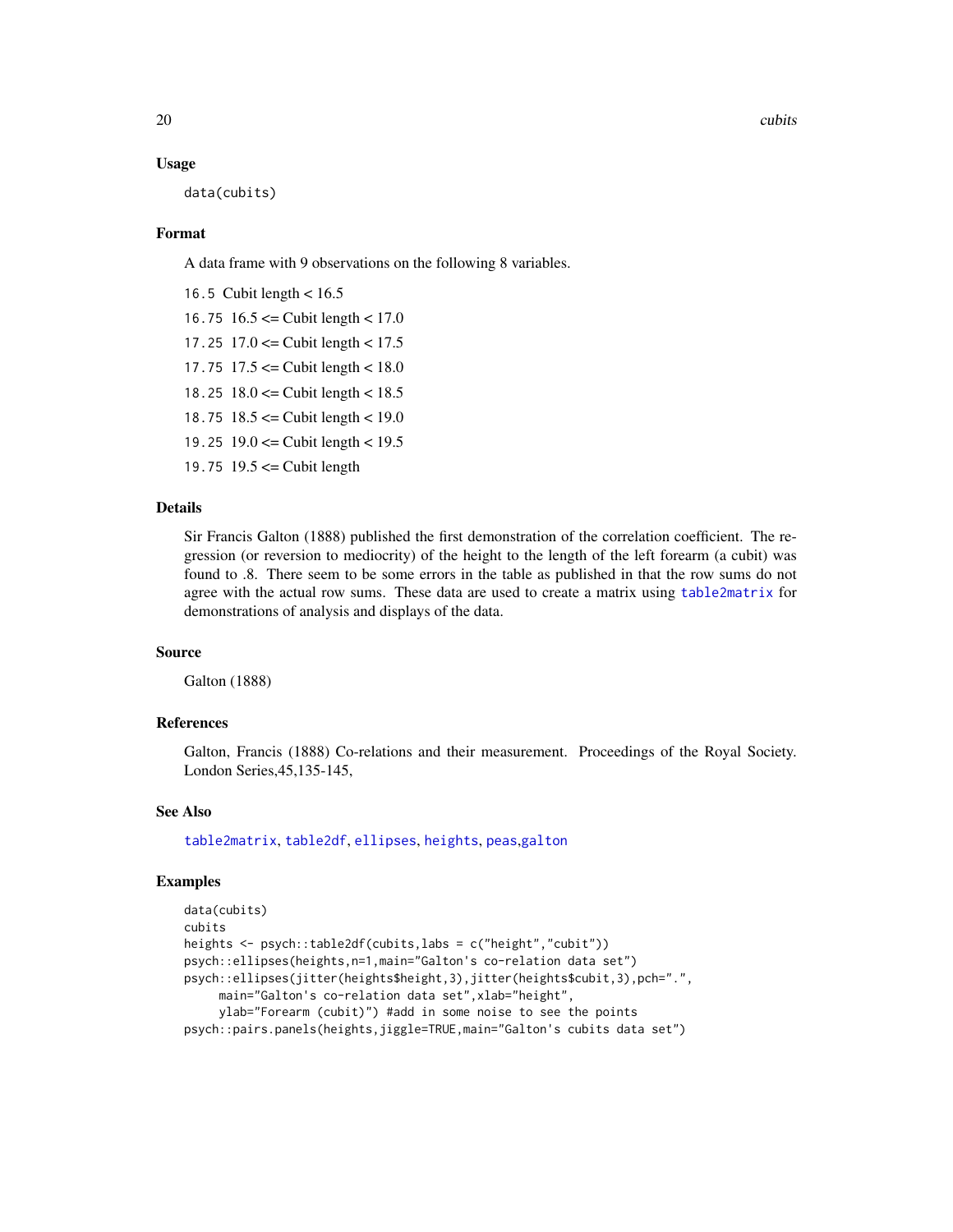<span id="page-20-0"></span>cushny *A data set from Cushny and Peebles (1905) on the effect of three drugs on hours of sleep, used by Student (1908)*

#### Description

The classic data set used by Gossett (publishing as Student) for the introduction of the t-test. The design was a within subjects study with hours of sleep in a control condition compared to those in 3 drug conditions. Drug1 was 06mg of L Hscyamine, Drug 2L and Drug2R were said to be .6 mg of Left and Right isomers of Hyoscine. As discussed by Zabell (2008) these were not optical isomers. The detal1, delta2L and delta2R are changes from the baseline control.

#### Usage

data(cushny)

#### Format

A data frame with 10 observations on the following 7 variables.

Control Hours of sleep in a control condition

drug1 Hours of sleep in Drug condition 1

drug2L Hours of sleep in Drug condition 2

drug2R Hours of sleep in Drug condition 3 (an isomer of the drug in condition 2

delta1 Change from control, drug 1

delta2L Change from control, drug 2L

delta2R Change from control, drug 2R

# Details

The original analysis by Student is used as an example for the t-test function, both as a paired t-test and a two group t-test. The data are also useful for a repeated measures analysis of variance.

### Source

Cushny, A.R. and Peebles, A.R. (1905) The action of optical isomers: II hyoscines. The Journal of Physiology 32, 501-510.

Student (1908) The probable error of the mean. Biometrika, 6 (1) , 1-25.

#### References

See also the data set sleep and the examples for the t.test

S. L. Zabell. On Student's 1908 Article "The Probable Error of a Mean" Journal of the American Statistical Association, Vol. 103, No. 481 (Mar., 2008), pp. 1- 20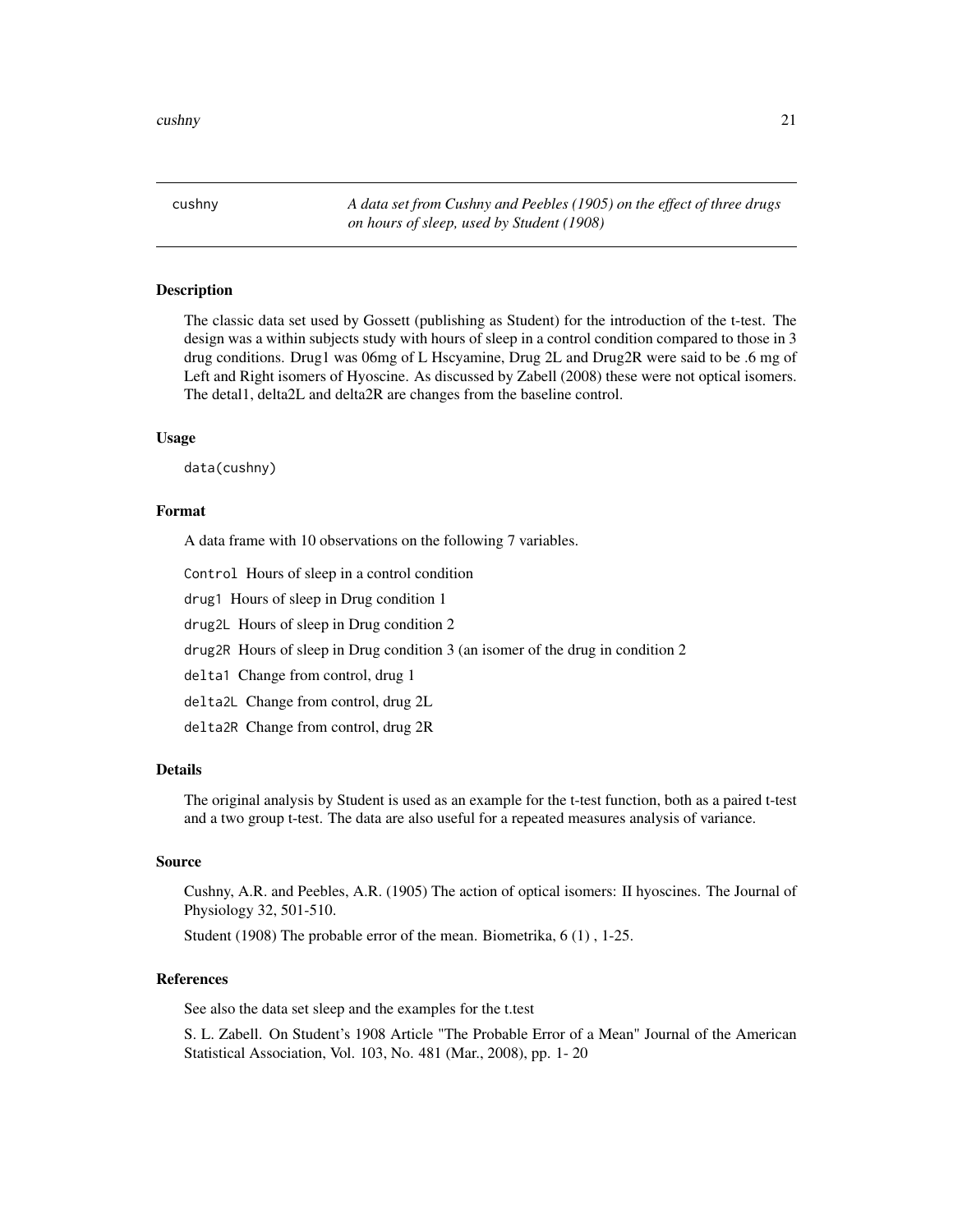# Examples

```
data(cushny)
with(cushny, t.test(drug1,drug2L,paired=TRUE)) #within subjects
```
psych::error.bars(cushny[1:4],within=TRUE,ylab="Hours of sleep",xlab="Drug condition", main="95% confidence of within subject effects")

| df2latex | Convert a data frame, correlation matrix, or factor analysis output to |
|----------|------------------------------------------------------------------------|
|          | a LaTeX table                                                          |

#### Description

A set of handy helper functions to convert data frames or matrices to LaTeX tables. Although Sweave is the preferred means of converting R output to LaTeX, it is sometimes useful to go directly from a data.frame or matrix to a LaTeX table. cor2latex will find the correlations and then create a lower (or upper) triangular matrix for latex output. fa2latex will create the latex commands for showing the loadings and factor intercorrelations. As the default option, tables are prepared in an approximation of APA format.

#### Usage

```
df2latex(x,digits=2,rowlabels=TRUE,apa=TRUE,short.names=TRUE,font.size ="scriptsize",
     big.mark=NULL,drop.na=TRUE, heading="A table from the psych package in R",
   caption="df2latex",label="default", char=FALSE,
  stars=FALSE,silent=FALSE,file=NULL,append=FALSE,cut=0,big=0,abbrev=NULL,long=FALSE)
cor2latex(x,use = "pairwise", method="pearson", adjust="holm",stars=FALSE,
       digits=2,rowlabels=TRUE,lower=TRUE,apa=TRUE,short.names=TRUE,
   font.size ="scriptsize", heading="A correlation table from the psych package in R.",
    caption="cor2latex",label="default",silent=FALSE,file=NULL,append=FALSE,cut=0,big=0)
fa2latex(f,digits=2,rowlabels=TRUE,apa=TRUE,short.names=FALSE,cumvar=FALSE,
       cut=0,big=.3,alpha=.05,font.size ="scriptsize",long=FALSE,
       heading="A factor analysis table from the psych package in R",
       caption="fa2latex",label="default",silent=FALSE,file=NULL,append=FALSE)
omega2latex(f,digits=2,rowlabels=TRUE,apa=TRUE,short.names=FALSE,cumvar=FALSE,cut=.2,
       font.size ="scriptsize",
        heading="An omega analysis table from the psych package in R",
     caption="omega2latex",label="default",silent=FALSE,file=NULL,append=FALSE)
irt2latex(f,digits=2,rowlabels=TRUE,apa=TRUE,short.names=FALSE,
       font.size ="scriptsize", heading="An IRT factor analysis table from R",
       caption="fa2latex",label="default",silent=FALSE,file=NULL,append=FALSE)
ICC2latex(icc,digits=2,rowlabels=TRUE,apa=TRUE,ci=TRUE,
   font.size ="scriptsize",big.mark=NULL, drop.na=TRUE,
    heading="A table from the psych package in R",
  caption="ICC2latex",label="default",char=FALSE,silent=FALSE,file=NULL,append=FALSE)
```
<span id="page-21-0"></span>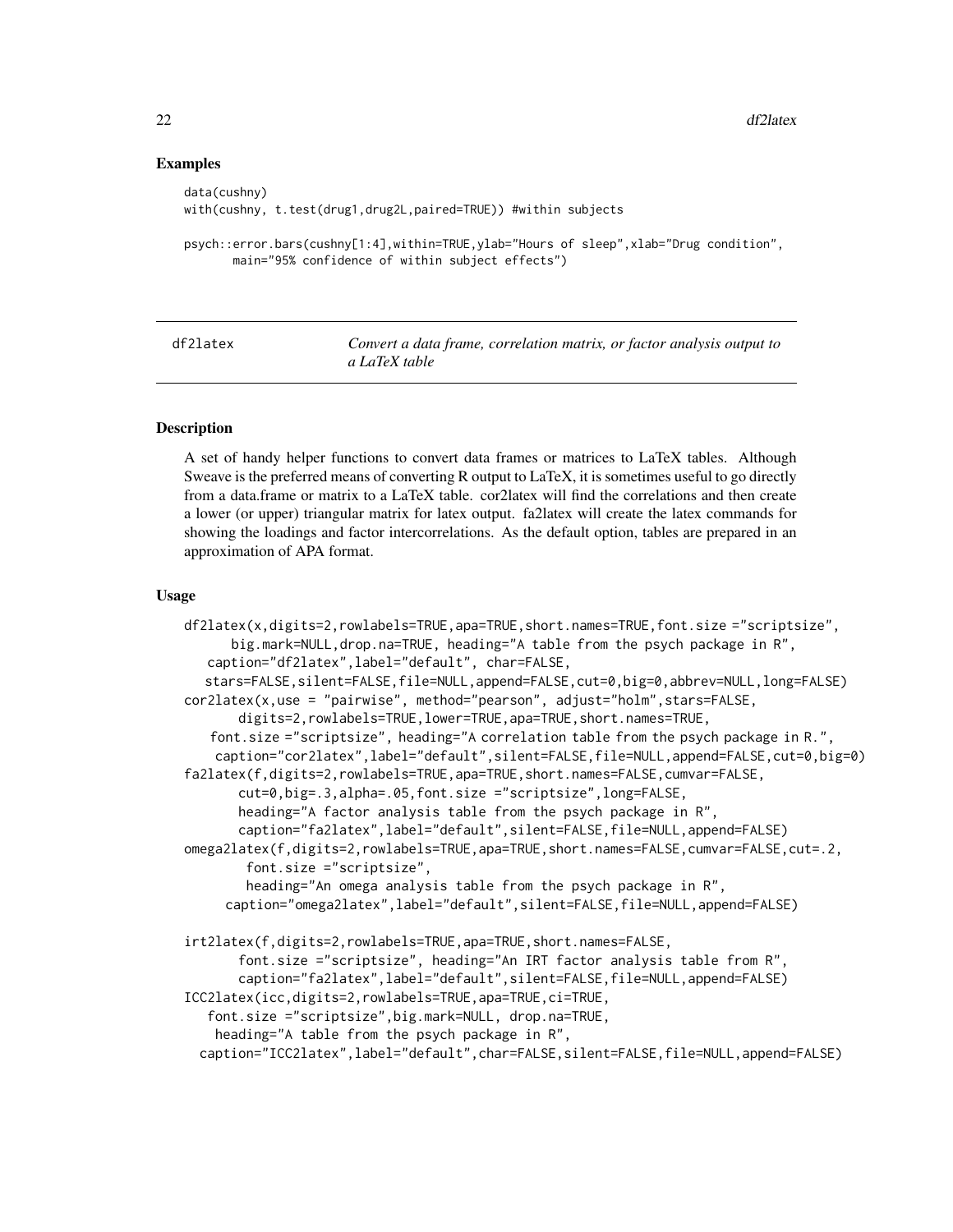#### df2latex 23

# Arguments

| x           | A data frame or matrix to convert to LaTeX. If non-square, then correlations will<br>be found prior to printing in cor2latex |
|-------------|------------------------------------------------------------------------------------------------------------------------------|
| digits      | Round the output to digits of accuracy. NULL for formatting character data                                                   |
| abbrev      | How many characters should be used in column names $-defaults$ to digits $+3$                                                |
| rowlabels   | If TRUE, use the row names from the matrix or data.frame                                                                     |
| short.names | Name the columns with abbreviated rownames to save space                                                                     |
| apa         | If TRUE formats table in APA style                                                                                           |
| cumvar      | For factor analyses, should we show the cumulative variance accounted for?                                                   |
| font.size   | e.g., "scriptsize", "tiny" or anyother acceptable LaTeX font size.                                                           |
| heading     | The label appearing at the top of the table                                                                                  |
| caption     | The table caption                                                                                                            |
| lower       | in cor2latex, just show the lower triangular matrix                                                                          |
| f           | The object returned from a factor analysis using fa or irt.fa.                                                               |
| label       | The label for the table                                                                                                      |
| big.mark    | Comma separate numbers large numbers (big.mark=",")                                                                          |
| drop.na     | Do not print NA values                                                                                                       |
| method      | When finding correlations, which method should be used (pearson)                                                             |
| use         | use="pairwise" is the default when finding correlations in cor2latex                                                         |
| adjust      | If showing probabilities, which adjustment should be used (holm)                                                             |
| stars       | Should probability 'magic astericks' be displayed in cor2latex (FALSE)                                                       |
| char        | char=TRUE allows printing tables with character information, but does not al-<br>low for putting in commas into numbers      |
| cut         | In omega2latex, df2latex and fa2latex, do not print abs(values) < cut                                                        |
| big         | In fa2latex and df2latex boldface those $abs(values) > big$                                                                  |
| alpha       | If fa has returned confidence intervals, then what values of loadings should be<br>boldfaced?                                |
| icc         | Either the output of an ICC, or the data to be analyzed.                                                                     |
| ci          | Should confidence intervals of the ICC be displayed                                                                          |
| silent      | If TRUE, do not print any output, just return silently - useful if using Sweave                                              |
| file        | If specified, write the output to this file                                                                                  |
| append      | If file is specified, then should we append (append=TRUE) or just write to the<br>file                                       |
| long        | if TRUE, then do long tables. (requires the longtables package in latex)                                                     |

# Value

A LaTeX table. Note that if showing "stars" for correlations, then one needs to use the siunitx package in LaTex. The entire LaTeX output is also returned invisibly. If using Sweave to create tables, then the silent option should be set to TRUE and the returned object saved as a file. See the last example.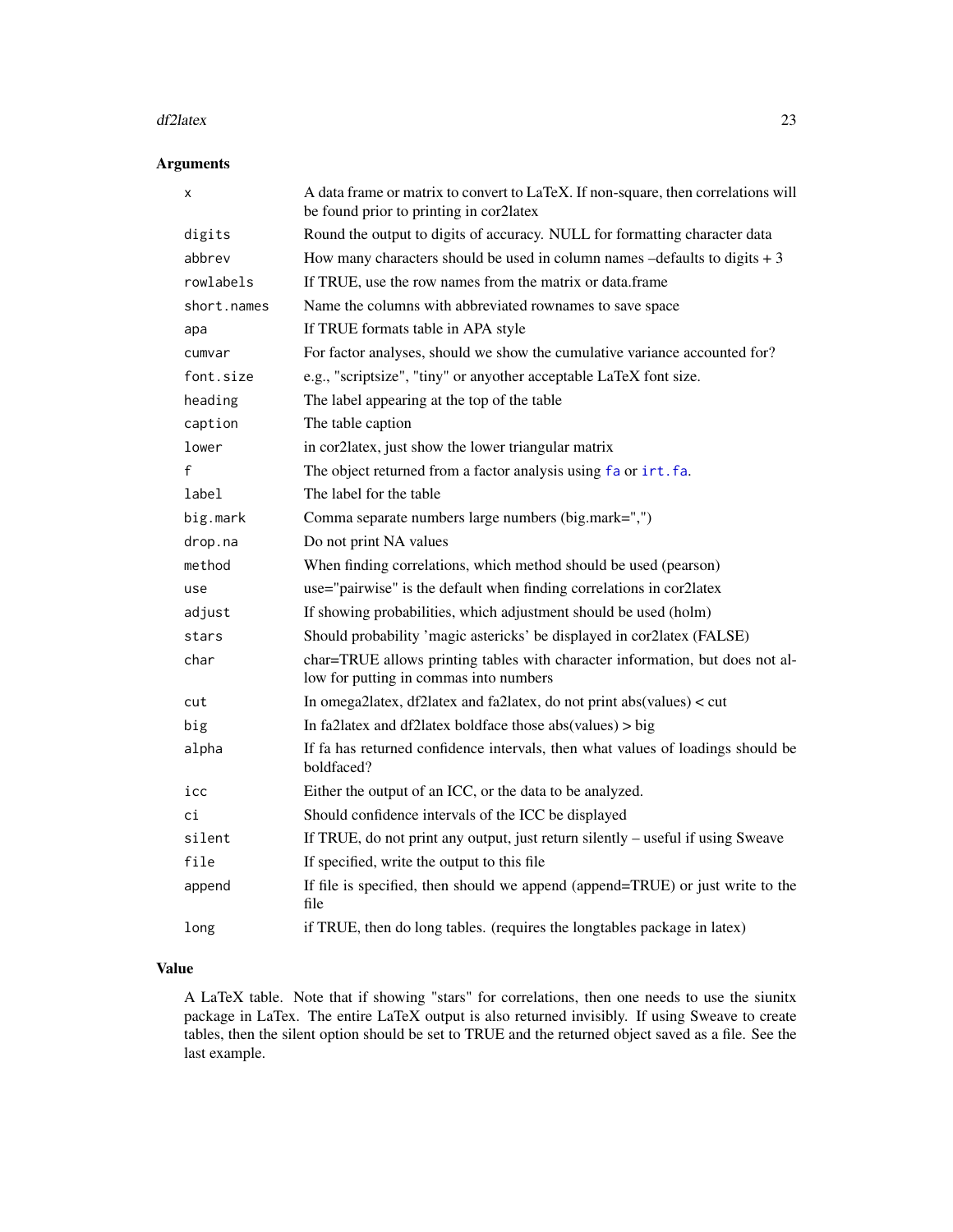#### <span id="page-23-0"></span>Author(s)

William Revelle with suggestions from Jason French and David Condon and Davide Morselli

# See Also

The many LaTeX conversion routines in Hmisc.

# Examples

```
df2latex(psych::Thurstone,rowlabels=FALSE,apa=FALSE,short.names=FALSE,
        caption="Thurstone Correlation matrix")
df2latex(psych::Thurstone,heading="Thurstone Correlation matrix in APA style")
df2latex(psych::describe(psych::sat.act)[2:10],short.names=FALSE)
cor2latex(psych::Thurstone)
cor2latex(psych::sat.act,short.names=FALSE)
fa2latex(psych::fa(psych::Thurstone,3),heading="Factor analysis from R in quasi APA style")
```

```
#If using Sweave to create a LateX table as a separate file then set silent=TRUE
#e.g.,
#LaTex preamble
#....
#<<print=FALSE,echo=FALSE>>=
#f3 <- fa(Thurstone,3)
#fa2latex(f3,silent=TRUE,file='testoutput.tex')
#@
#
#\input{testoutput.tex}
```
<span id="page-23-1"></span>

dfOrder *Sort (order) a dataframe or matrix by multiple columns*

# **Description**

Although [order](#page-0-0) will order a vector, and it is possible to order several columns of a data.frame by specifying each column individually in the call to order, df0rder will order a dataframe or matrix by as many columns as desired. The default is to sort by columns in lexicographic order. If the object is a correlation matrix, then the selected columns are sorted by the (abs) max value across the columns (similar to fa.lookup in psych). If object is a correlation matrix, rows and columns are sorted.

#### Usage

```
dfOrder(object, columns,absolute=FALSE,ascending=TRUE)
```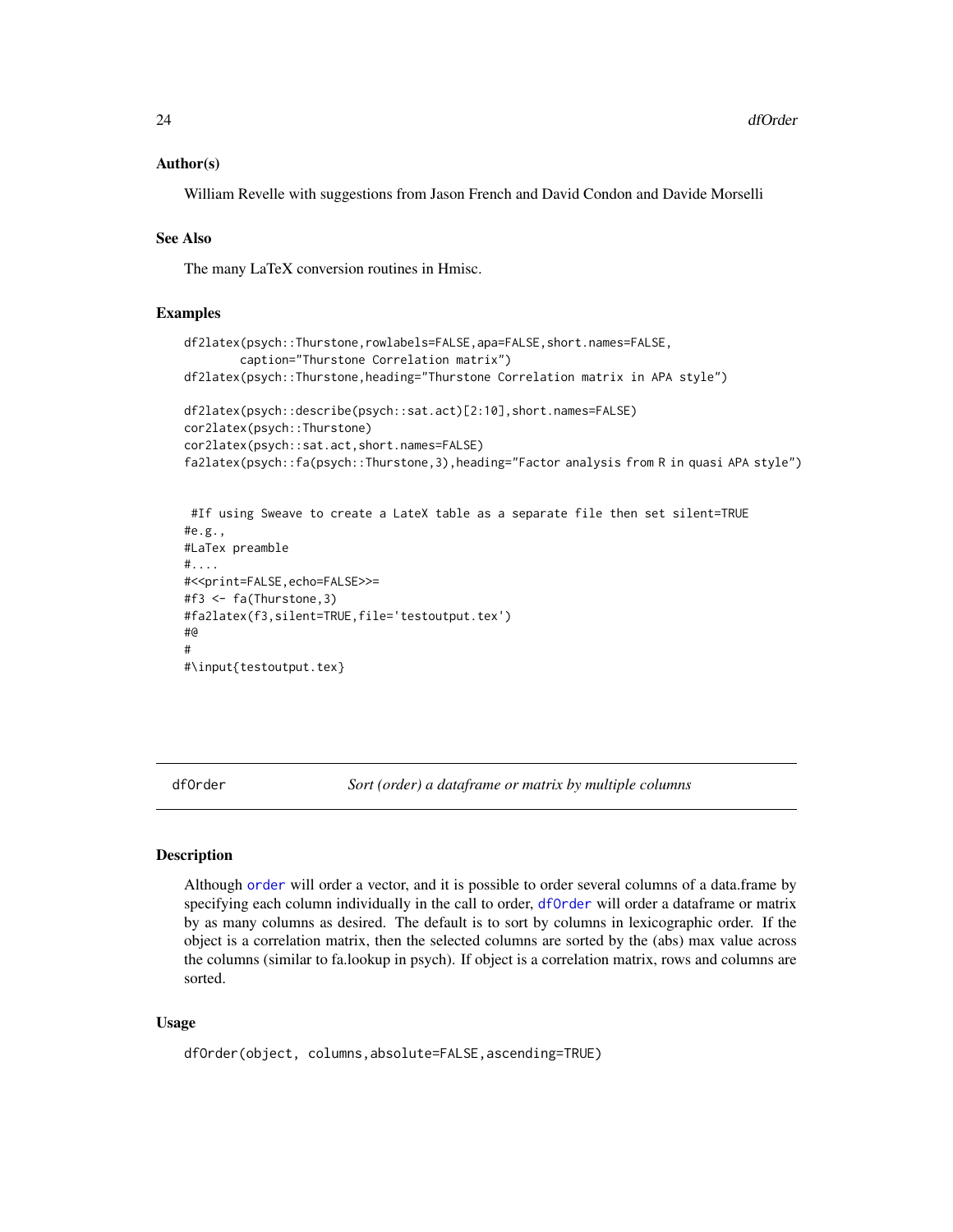#### dfOrder 25

#### Arguments

| object    | The data frame or matrix to be sorted                                                                                                           |
|-----------|-------------------------------------------------------------------------------------------------------------------------------------------------|
| columns   | Column numbers or names to use for sorting. If positive, then they will be sorted<br>in increasing order. If negative, then in decreasing order |
| absolute  | If TRUE, then sort the absolute values                                                                                                          |
| ascending | By default, order from smallest to largest.                                                                                                     |

#### Details

This is just a simple helper function to reorder data.frames and correlation matrices. Originally developed to organize IRT output from the ltm package. It is a basic add on to the order function.

(Completely rewritten for version 1.8.1. and then again for 2.2.1 to allow sorting correlation matrices by numeric values.)

# Value

The original data frame is now in sorted order. If the input is a correlation matrix, the output is sorted by rows and columns.

#### Author(s)

William Revelle

# See Also

Other useful file manipulation functions include read. file to read in data from a file or read. clipboard from the clipboard, [fileScan](#page-78-1), [filesList](#page-78-1), [filesInfo](#page-78-1), and [fileCreate](#page-78-1)

[dfOrder](#page-23-1) code is used in the [test.irt](#page-0-0) function to combine ltm and [sim.irt](#page-0-0) output.

#### Examples

```
#create a data frame and then sort it in lexicographic order
set.seed(42)
x <- matrix(sample(1:4,64,replace=TRUE),ncol=4)
dfOrder(x) # sort by all columns
dfOrder(x, c(1, 4)) #sort by the first and 4th column
x.df \leftarrow data.frame(x)dfOrder(x.df,c(1,-2)) #sort by the first in increasing order,
   #the second in decreasing order
#now show sorting correlation matrices
```

```
r <- cor(sat.act,use="pairwise")
r.ord <- dfOrder(r,columns=c("education","ACT"),ascending=FALSE)
psych::corPlot(r.ord)
```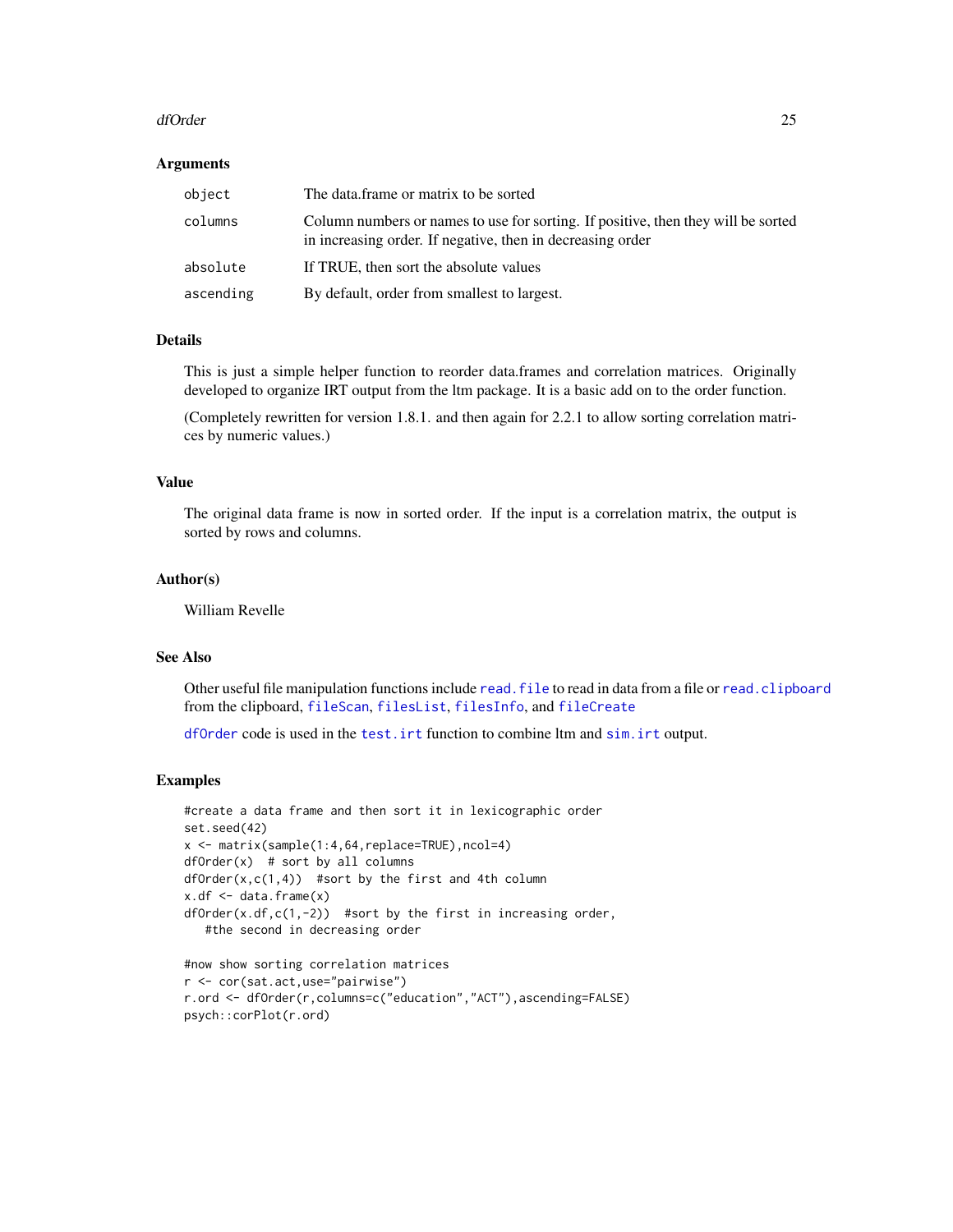<span id="page-25-0"></span>

#### Description

Marco Del Giudice criticized an earlier study by Simonton for using partial regression weights to estimate the importance of various predictors of rated eminence. This is a nice example of the (mis)interpretation of beta weights of highly correlated predictors.

#### Usage

data("eminence")

#### Format

A data frame with 69 observations on the following 9 variables.

name a character vector

reputation Log of rated reputation

birth.year Year of birth

first.year Year of first cited publicatin

last.year Year of last cited publication

works Log of number of publications

citations Log of number of citations

composite A composite index of publications

h The 'h' index of citations

#### Details

Simonton (1997, 2014) discusses various estimates of eminence among 69 psychologists born between 1842 and 1912 and reports that the regression weights are small and interprets this as meaning number of publications and citations are not very important. Del Giudice (2020) points out that citations and the number of publications are highly collinear and thus while their independent contributioons are small, their joint effect is quite large  $(R = .69)$ . These data are given here as an example of multiple correlation and partial correlation

# Source

Del Giudice (2020) links to a web page with the data.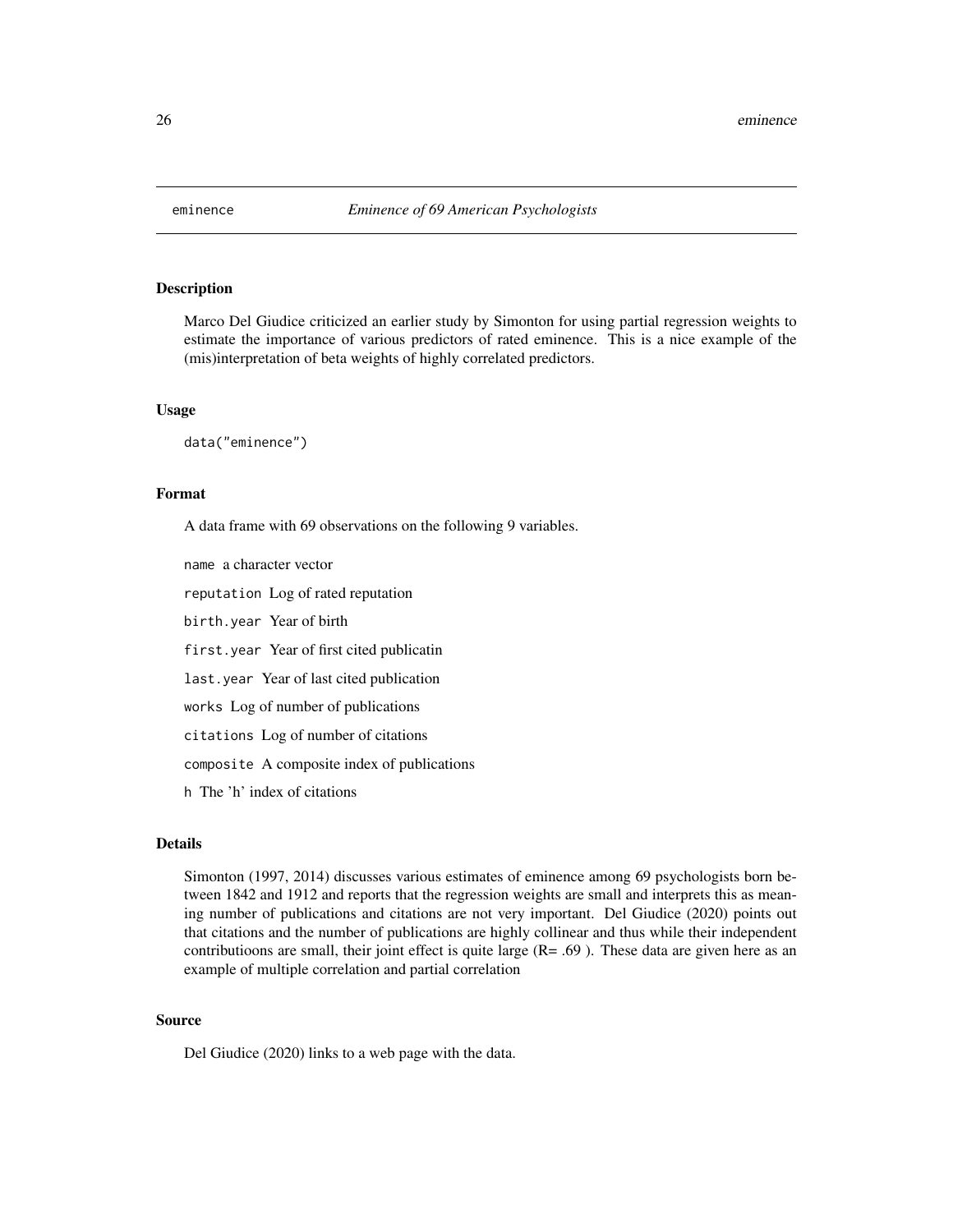#### <span id="page-26-0"></span>References

Marco Del Giudice (2020). How Well Do Bibliometric Indicators Correlate With Scientific Eminence? A Comment on Simonton (2016). Perspective in Psychological Science, 15, 202-203.

Simonton, D. K. (1992). Leaders of American psychology, 1879-1967: Career development, creative output, and professional achievement. Journal of Personality and Social Psychology, 62, 5-17.

Simonton, D. K. (2016). Giving credit where credit is due: Why it's so hard to do in psychological science. Perspectives on Psychological Science, 11, 888-892.

#### Examples

```
data(eminence)
psych::lowerCor(eminence)
cs <- psych::cs
psych::partial.r(eminence, x= cs(reputation, works, citations),y=cs(birth.year))
psych::setCor(reputation ~ works + h + first.year,data=eminence)
```
epi *Eysenck Personality Inventory (EPI) data for 3570 participants*

#### <span id="page-26-1"></span>Description

The EPI is and has been a very frequently administered personality test with 57 measuring two broad dimensions, Extraversion-Introversion and Stability-Neuroticism, with an additional Lie scale. Developed by Eysenck and Eysenck, 1964. Eventually replaced with the EPQ which measures three broad dimensions. This data set represents 3570 observations collected in the early 1990s at the Personality, Motivation and Cognition lab at Northwestern. An additional data set (epiR) has test and retest information for 474 participants. The data are included here as demonstration of scale construction and test-retest reliability.

# Usage

```
data(epi)
data(epi.dictionary)
data(epiR)
```
#### Format

A data frame with 3570 observations on the following 57 variables.

id The identification number within the study

time First (group testing) or 2nd time (before a lab experiment) for the epiR data set.

study Four lab based studies and their pretest data

V1 a numeric vector

V2 a numeric vector

V3 a numeric vector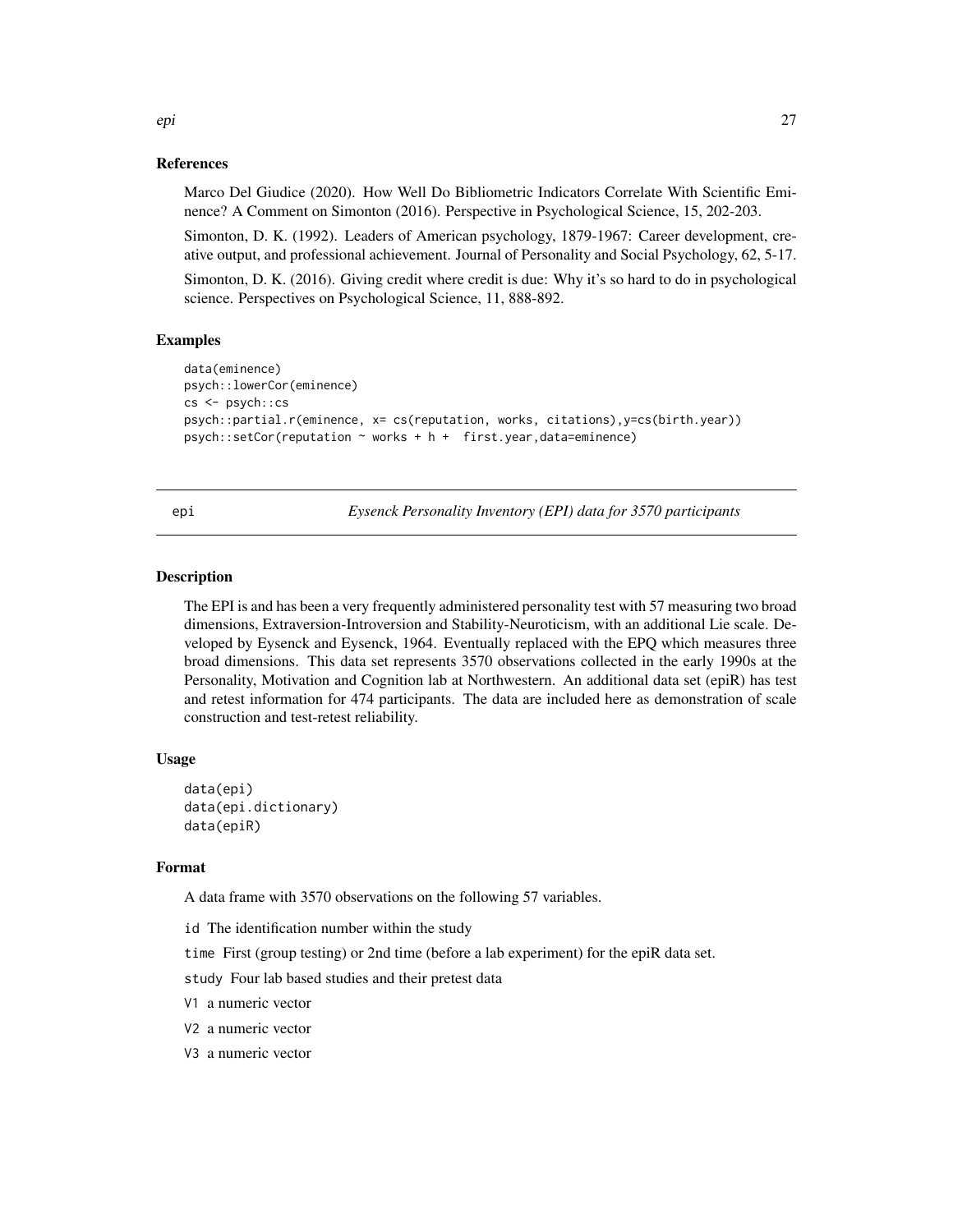- V4 a numeric vector
- V5 a numeric vector
- V6 a numeric vector
- V7 a numeric vector
- V8 a numeric vector
- V9 a numeric vector
- V10 a numeric vector
- V11 a numeric vector
- V12 a numeric vector
- V13 a numeric vector
- V14 a numeric vector
- V15 a numeric vector
- V16 a numeric vector
- V17 a numeric vector
- V18 a numeric vector
- V19 a numeric vector
- V20 a numeric vector
- V21 a numeric vector
- V22 a numeric vector
- V23 a numeric vector
- V24 a numeric vector
- V25 a numeric vector
- V26 a numeric vector
- V27 a numeric vector
- V28 a numeric vector
- V29 a numeric vector
- V30 a numeric vector
- V31 a numeric vector
- V32 a numeric vector
- V33 a numeric vector
- V34 a numeric vector
- V35 a numeric vector
- V36 a numeric vector
- V37 a numeric vector
- V38 a numeric vector
- V39 a numeric vector
- V40 a numeric vector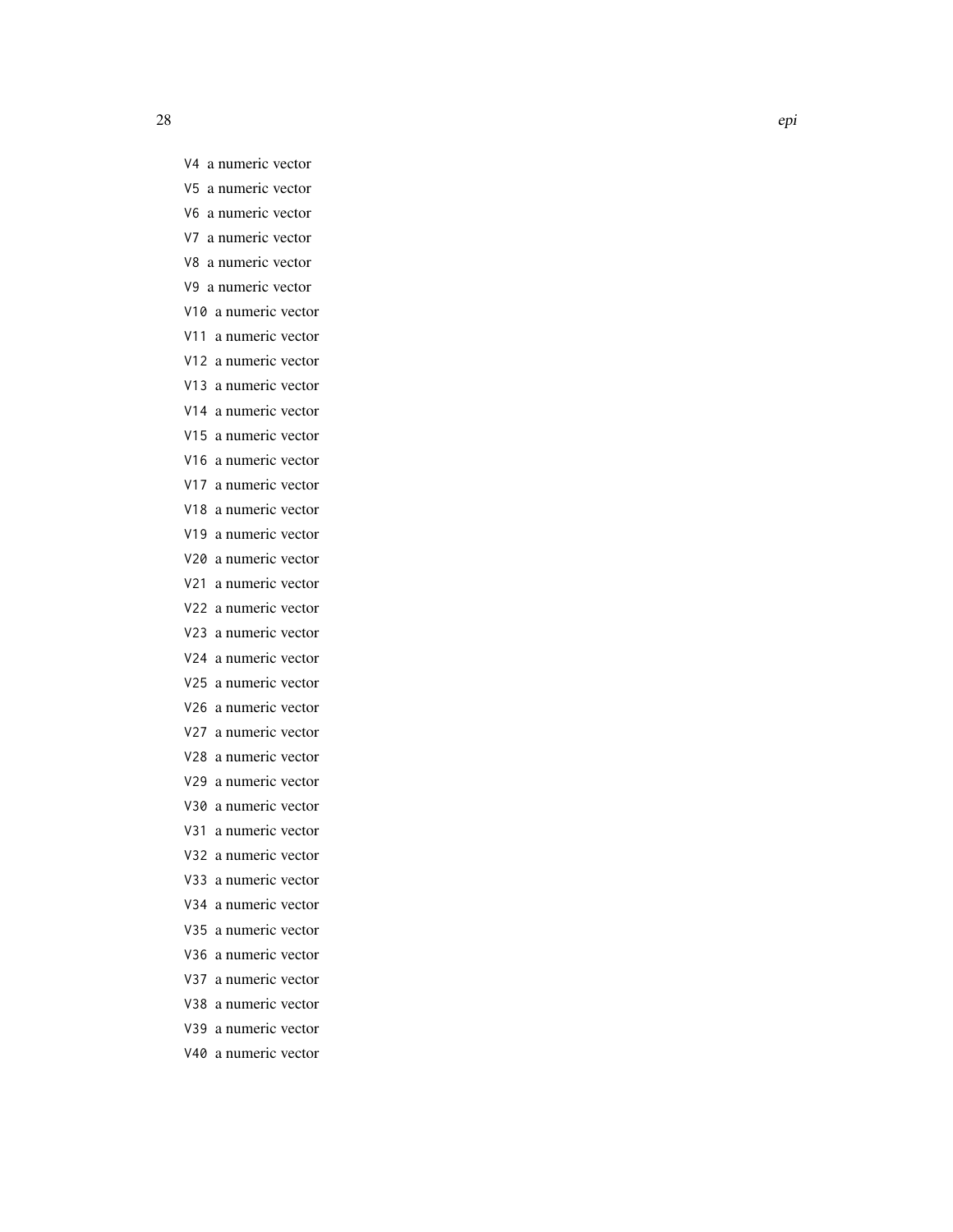epi 29

- V42 a numeric vector
- V43 a numeric vector
- V44 a numeric vector
- V45 a numeric vector
- V46 a numeric vector
- V47 a numeric vector
- V48 a numeric vector
- V49 a numeric vector
- V50 a numeric vector
- V51 a numeric vector
- V52 a numeric vector
- V53 a numeric vector
- V54 a numeric vector
- V55 a numeric vector
- V56 a numeric vector
- V57 a numeric vector

## Details

The original data were collected in a group testing framework for screening participants for subsequent studies. The participants were enrolled in an introductory psychology class between Fall, 1991 and Spring, 1995.

The actual items may be found in the [epi.dictionary](#page-26-1).

The structure of the E scale has been shown by Rocklin and Revelle (1981) to have two subcomponents, Impulsivity and Sociability. These were subsequently used by Revelle, Humphreys, Simon and Gilliland (1980) to examine the relationship between personality, caffeine induced arousal, and cognitive performance.

The epiR data include the original group testing data and matched data for 474 participants collected several weeks later. This is useful for showing that internal consistency estimates (e.g. [alpha](#page-0-0) or [omega](#page-0-0)) can be low even though the test is stable across time. For more demonstrations of the distinction between immediate internal consistency and delayed test-retest reliability see the [msqR](#page-49-1) and [sai](#page-68-1) data sets and [testRetest](#page-0-0).

#### Source

Data from the PMC laboratory at Northwestern.

#### References

Eysenck, H.J. and Eysenck, S. B.G. (1968). Manual for the Eysenck Personality Inventory.Educational and Industrial Testing Service, San Diego, CA.

Revelle, W. and Humphreys, M. S. and Simon, L. and Gilliland, K. (1980) Interactive effect of personality, time of day, and caffeine: A test of the arousal model, Journal of Experimental Psychology General, 109, 1, 1-31,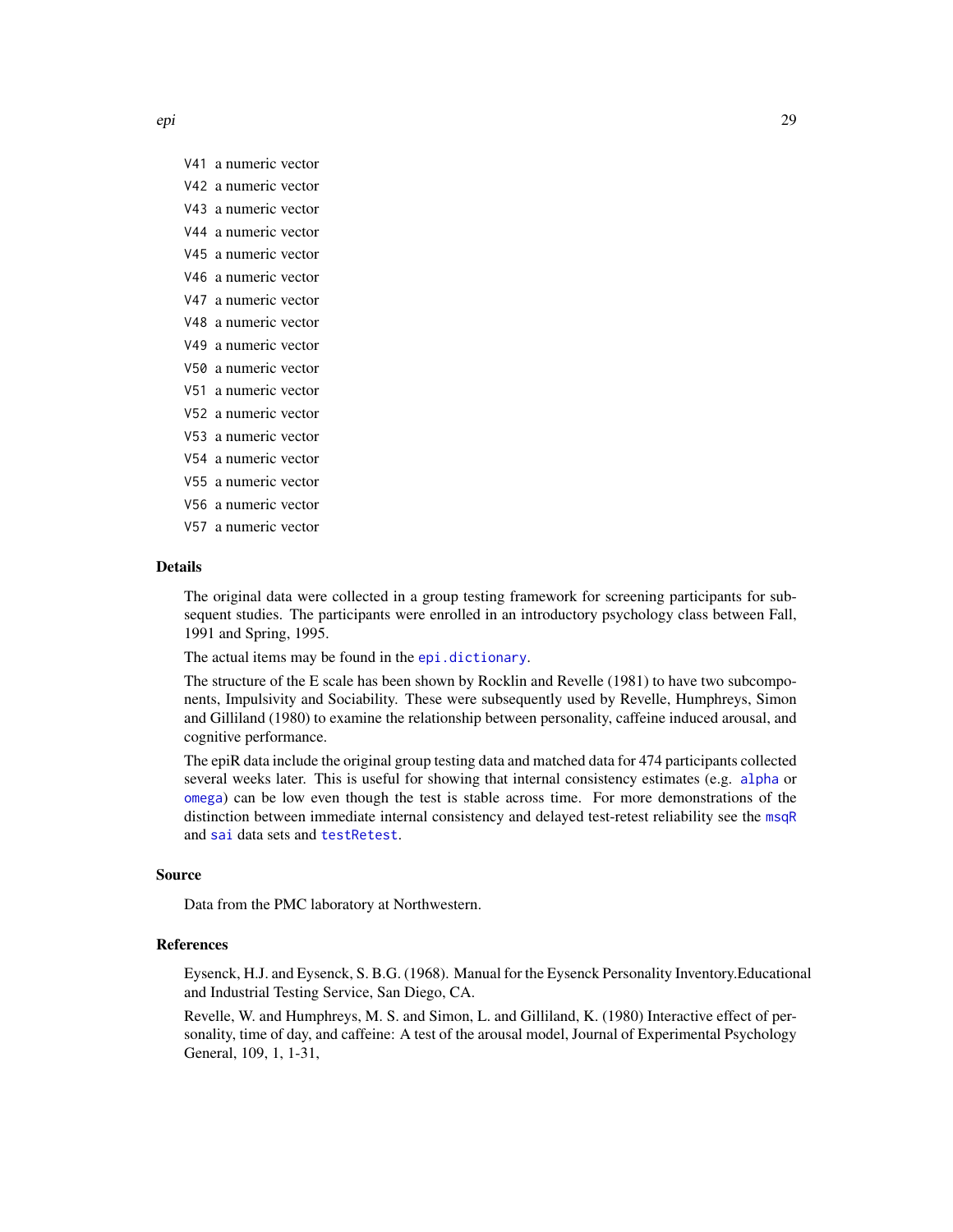# Examples

```
data(epi)
epi.keys <- list(E = c("V1", "V3", "V8", "V10", "V13", "V17", "V22", "V25", "V27", "V39",
 "V44", "V46", "V49", "V53", "V56", "-V5", "-V15", "-V20", "-V29", "-V32", "-V34","-V37",
  "-V41", "-V51"),
N = c( "V2", "V4", "V7", "V9", "V11", "V14", "V16", "V19", "V21", "V23", "V26", "V28",
"V31", "V33", "V35", "V38", "V40","V43", "V45", "V47", "V50", "V52","V55", "V57"),
L = c("V6", "V24", "V36", "–V12", "–V18", "–V30", "–V42", "–V48", "–V54"),Imp = c( "V1", "V3", "V8", "V10", "V13", "V22", "V39", "-V5", "-V41"),
Soc = c( "V17", "V25", "V27", "V44", "V46", "V53", "-V11", "-V15", "-V20",
"-V29", "-V32", "-V37", "-V51")
)
scores <- psych::scoreItems(epi.keys,epi)
psych::keys.lookup(epi.keys[1:3],epi.dictionary) #show the items and keying information
#a variety of demonstrations (not run) of test retest reliability versus alpha versus omega
E <- psych::selectFromKeys(epi.keys$E)
#look at the testRetest help file for more examples
```
epi.bfi *13 personality scales from the Eysenck Personality Inventory and Big 5 inventory*

#### Description

A small data set of 5 scales from the Eysenck Personality Inventory, 5 from a Big 5 inventory, a Beck Depression Inventory, and State and Trait Anxiety measures. Used for demonstrations of correlations, regressions, graphic displays.

#### Usage

data(epi.bfi)

#### Format

A data frame with 231 observations on the following 13 variables.

epiE EPI Extraversion

epiS EPI Sociability (a subset of Extraversion items

epiImp EPI Impulsivity (a subset of Extraversion items

epilie EPI Lie scale

epiNeur EPI neuroticism

bfagree Big 5 inventory (from the IPIP) measure of Agreeableness

bfcon Big 5 Conscientiousness

<span id="page-29-0"></span>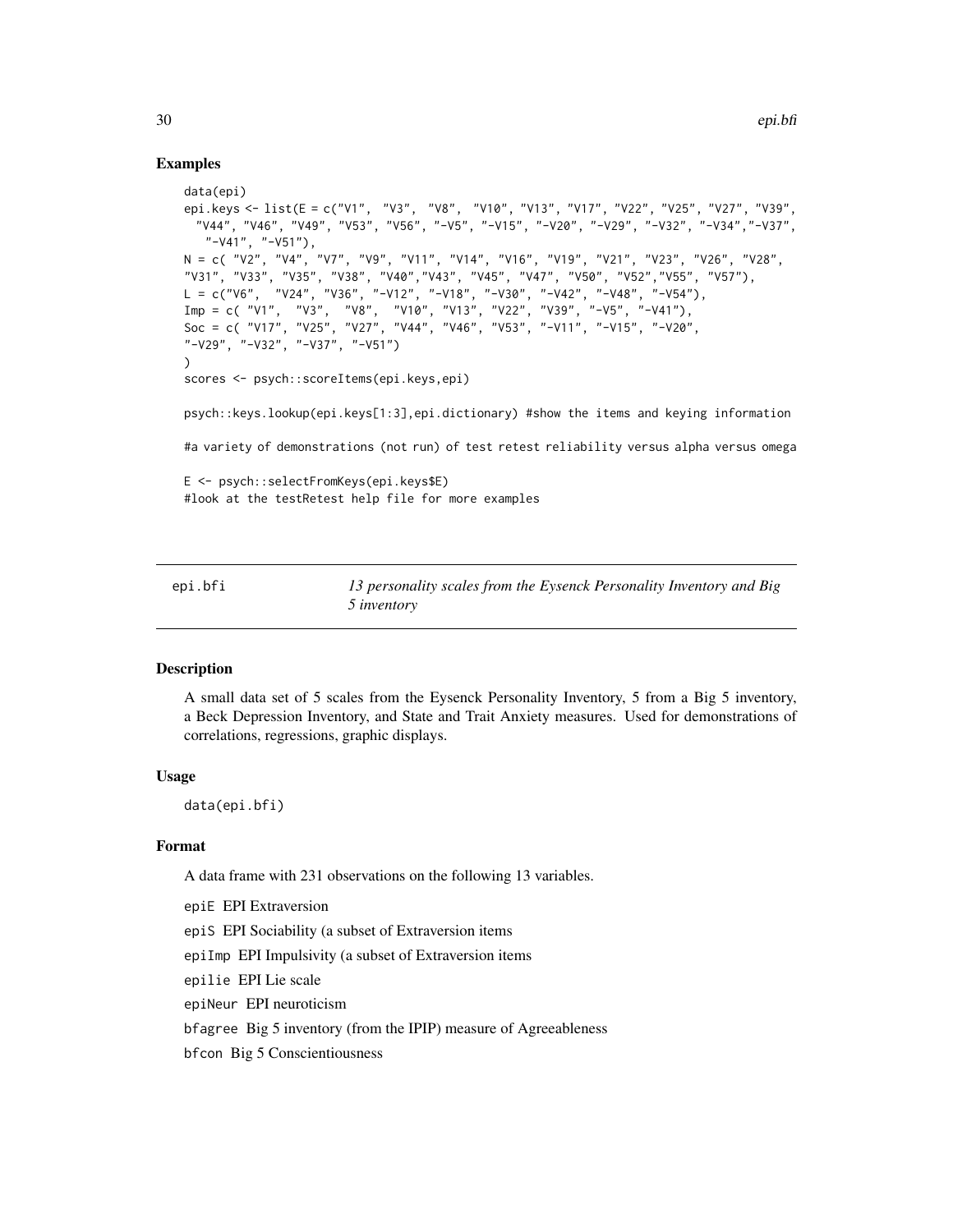#### <span id="page-30-0"></span>galton 31

bfext Big 5 Extraversion bfneur Big 5 Neuroticism bfopen Big 5 Openness bdi Beck Depression scale traitanx Trait Anxiety stateanx State Anxiety

#### Details

Self report personality scales tend to measure the "Giant 2" of Extraversion and Neuroticism or the "Big 5" of Extraversion, Neuroticism, Agreeableness, Conscientiousness, and Openness. Here is a small data set from Northwestern University undergraduates with scores on the Eysenck Personality Inventory (EPI) and a Big 5 inventory taken from the International Personality Item Pool.

# Source

Data were collected at the Personality, Motivation, and Cognition Lab (PMCLab) at Northwestern by William Revelle)

#### References

<https://personality-project.org/pmc.html>

#### Examples

data(epi.bfi) psych::pairs.panels(epi.bfi[,1:5]) psych::describe(epi.bfi)

<span id="page-30-1"></span>galton *Galton's Mid parent child height data*

# **Description**

Two of the earliest examples of the correlation coefficient were Francis Galton's data sets on the relationship between mid parent and child height and the similarity of parent generation peas with child peas. This is the data set for the Galton height.

#### Usage

data(galton)

# Format

A data frame with 928 observations on the following 2 variables.

parent Mid Parent heights (in inches) child Child Height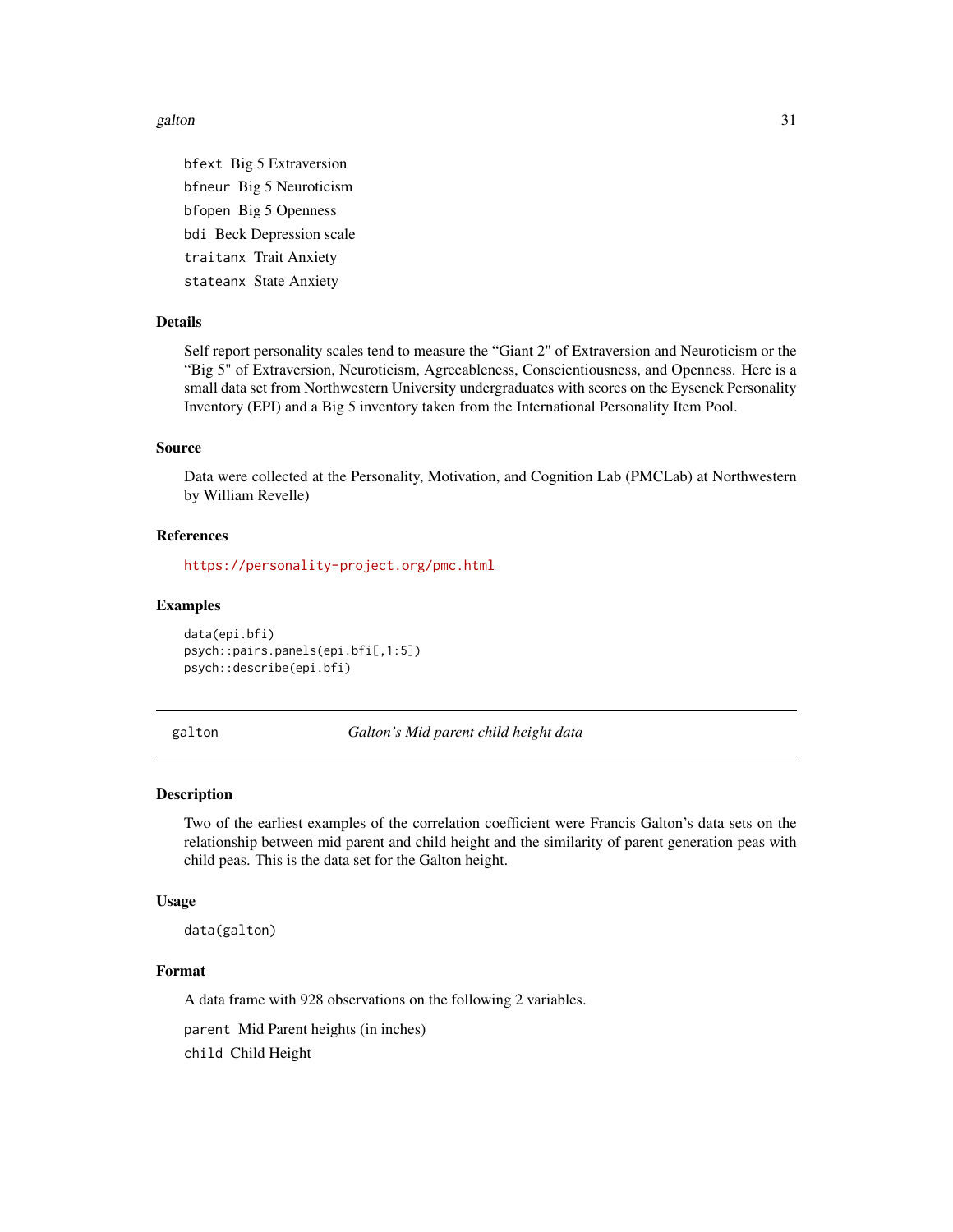#### <span id="page-31-0"></span>Details

Female heights were adjusted by 1.08 to compensate for sex differences. (This was done in the original data set)

#### Source

This is just the galton data set from UsingR, slightly rearranged.

#### References

Stigler, S. M. (1999). Statistics on the Table: The History of Statistical Concepts and Methods. Harvard University Press. Galton, F. (1886). Regression towards mediocrity in hereditary stature. Journal of the Anthropological Institute of Great Britain and Ireland, 15:246-263. Galton, F. (1869). Hereditary Genius: An Inquiry into its Laws and Consequences. London: Macmillan.

Wachsmuth, A.W., Wilkinson L., Dallal G.E. (2003). Galton's bend: A previously undiscovered nonlinearity in Galton's family stature regression data. The American Statistician, 57, 190-192.

#### See Also

The other Galton data sets: [heights](#page-35-1), [peas](#page-59-1),[cubits](#page-18-1)

#### Examples

```
data(galton)
psych::describe(galton)
#show the scatter plot and the lowess fit
psych::pairs.panels(galton,main="Galton's Parent child heights")
#but this makes the regression lines look the same
psych::pairs.panels(galton,lm=TRUE,main="Galton's Parent child heights")
#better is to scale them
psych::pairs.panels(galton,lm=TRUE,xlim=c(62,74),ylim=c(62,74),
              main="Galton's Parent child heights")
```
GERAS *Data from Gruber et al, 2020, Study 2: Gender Related Attributes Survey*

#### Description

Gruber et al. (2020) report on the psychometric properties of a multifaceted Gender Related Attributes Survey. Here are the data from their 3 domains (Personality, Cognition and Activities and Interests from their study 2. Eagly and Revelle (in press) include these data in their review of the power of aggregation. The data are included here as demonstrations of the [cohen.d](#page-0-0) and [scatterHist](#page-0-0) functions in the psych package and may be used to show the power of aggregation.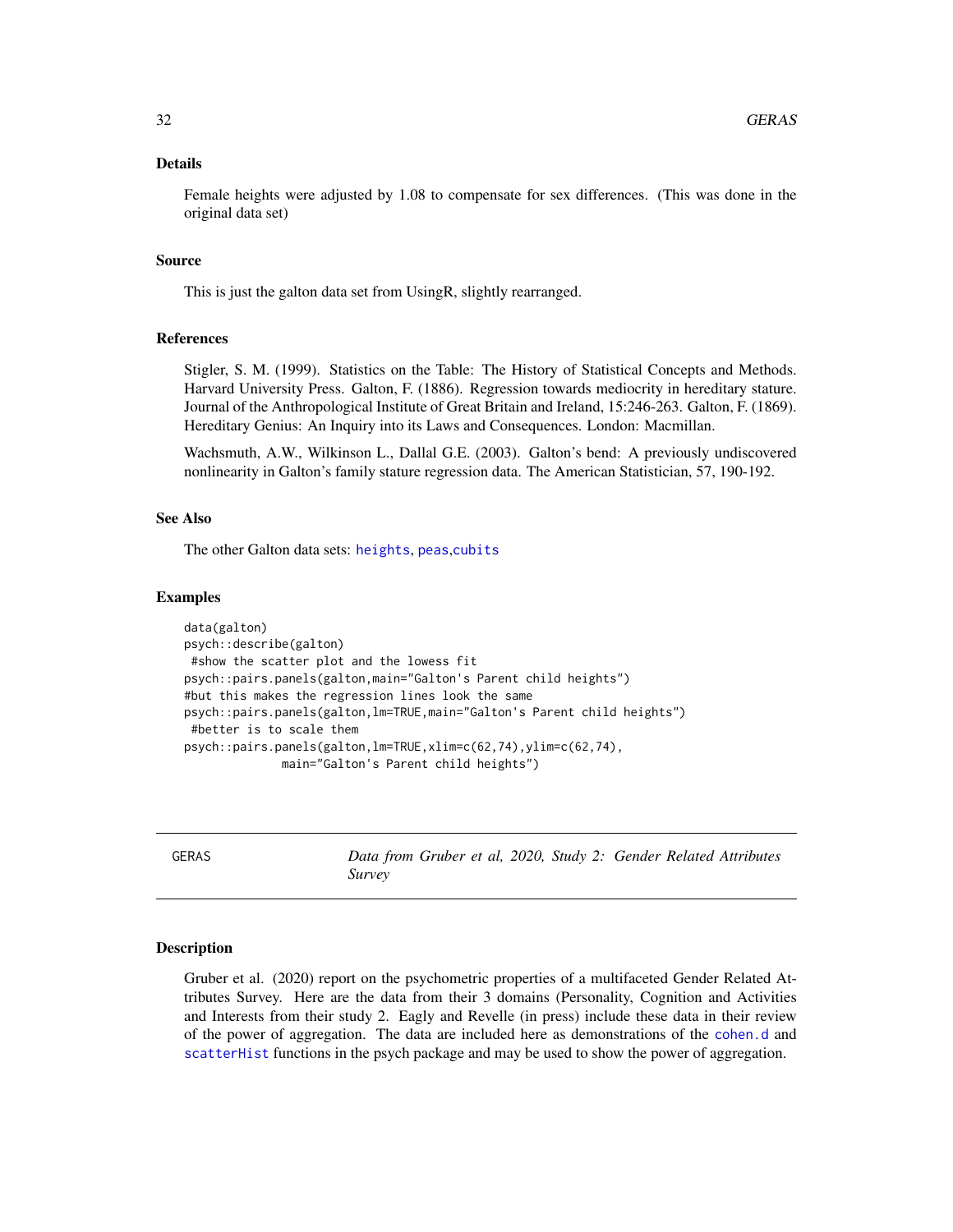#### GERAS 33

# Usage

```
data("GERAS")
#These other objects are included in the file
# data("GERAS.scales")
# data("GERAS.dictionary")
# data("GERAS.items")
# data("GERAS.keys")
```
# Format

A data frame with 471 observations on the following 51 variables (selected from the original 93) The code numbers are item numbers from the bigger set.

- V15 reckless
- V22 willing to take risks
- V11 courageous
- V6 a adventurous
- V19 dominant
- V14 controlling
- V20 boastful
- V21 rational
- V23 analytical
- V9 pragmatic
- V44 to find an address for the first time
- V45 to find a way again
- V46 to understand equations
- V50 to follow directions
- V51 to understand equations
- V53 day-to-day calculations
- V48 to write a computer program
- V69 paintball
- V73 driving go-cart
- V71 drinking beer
- V68 watching action movies
- V75 playing cards (poker)
- V72 watching sports on TV
- V67 doing certain sports (e.g. soccer, ...)
- V74 Gym (weightlifting)
- V27 warm-hearted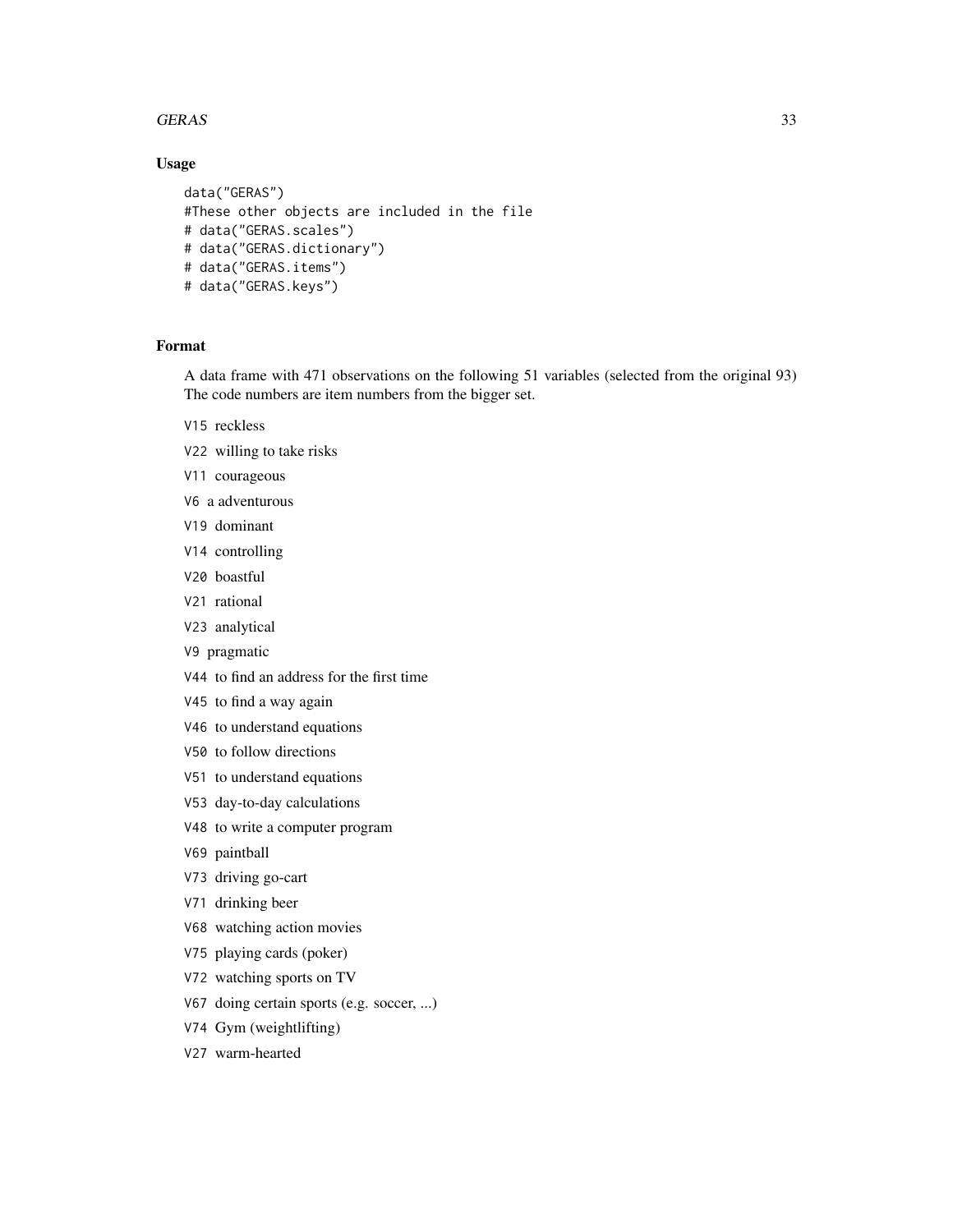- V28 loving
- V29 caring
- V26 compassionate
- V32 delicate
- V30 tender
- V24 familiy-oriented
- V40 anxious
- V39 thin-skinned
- V41 careful
- V55 to explain foreign words
- V58 to find the right words to express certain content
- V59 synonyms for a word in order to avoid repetitions
- V60 to phrase a text
- V54 remembering events from your own life
- V63 to notice small changes
- V57 to remember names and faces
- V89 shopping
- V92 gossiping
- V81 watching a romantic movie
- V80 talking on the phone with a friend
- V90 yoga
- V83 rhythmic gymnastics
- V84 going for a walk
- V86 dancing
- gender gender (M=1 F=2)

# Details

These 50 items (+ gender) may be formed into scales using the GERAS.keys The first 10 items are Male Personality, the next 10 are Female Personality, then 7 and 7 M and F Cognition, then 8 and 8 M and F Activity items. The Pers, Cog and Act scales are formed from the M-F scales for the three domains. M and F are the composites of the Male and then the Female scales. MF.all is the composite of the M - F scales. See the GERAS.keys object for scoring directions.

"M.pers" "F.pers" "M.cog" "F.cog" "M.act" "F.act" "Pers" "Cog" "Act" "M" "F" "MF.all" "gender"

#### Source

Study 2 data downloaded from the Open Science Framework https://osf.io/42jhr/ Used by kind permission of Freya M. Gruber, Tullia Ortner, and Belinda A. Pletzer.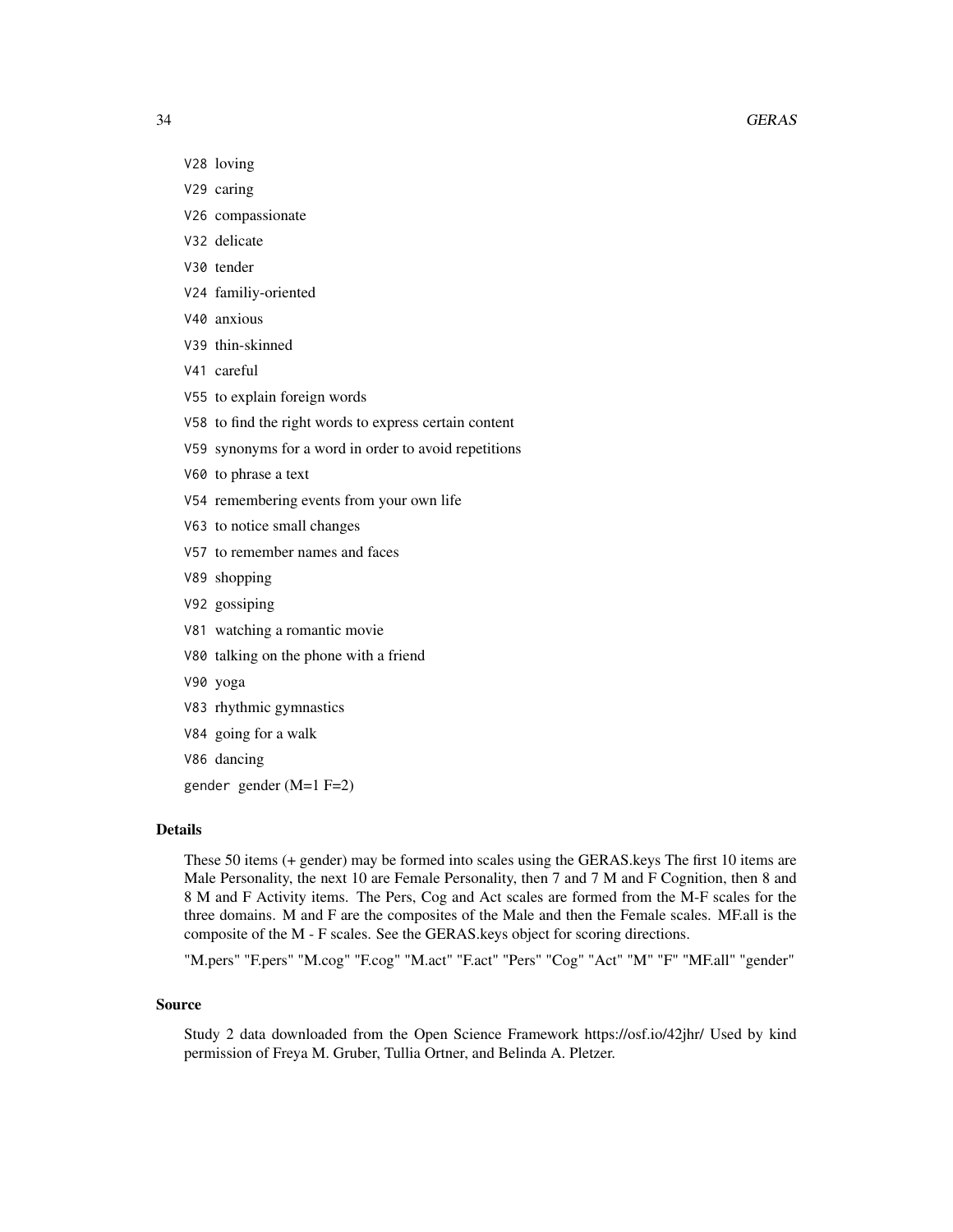#### <span id="page-34-0"></span>globalWarm 35

#### References

Alice H. Eagly and William Revelle, Understanding the Magnitude of Psychological Differences Between Women and Men Requires Seeing the Forest and the Tree. Perspectives in Psychological Science (in press)

Gruber, Freya M. and Distlberger, Eva and Scherndl, Thomas and Ortner, Tuulia M. and Pletzer, Belinda (2020) Psychometric properties of the multifaceted Gender-Related Attributes Survey (GERAS) European Journal of Psychological Assessment, 36, (4) 612-623.

#### Examples

```
data(GERAS)
GERAS.keys #show the keys
#show the items from the dictionary
psych::lookupFromKeys(GERAS.keys, GERAS.dictionary[,4,drop=FALSE])
```
#now, use the GERAS.scales to show a scatterHist plot showing univariate d and bivariate # Mahalanobis D.

```
psych::scatterHist(F ~ M + gender, data=GERAS.scales, cex.point=.3,smooth=FALSE,
xlab="Masculine Scale",ylab="Feminine Scale",correl=FALSE,
d.arrow=TRUE,col=c("red","blue"), bg=c("red","blue"), lwd=4, title="Combined M and F
scales",cex.cor=2,cex.arrow=1.25, cex.main=2)
```
globalWarm *7 attitude items about Global Warming policy from Erik Nisbet*

#### **Description**

Erik Nisbet reported the relationship between emotions, ideology, and party affiliation as predictors of attitudes towards government action on climate change. The data were used by Hayes (2013) in a discussion of regression. They are available as the glbwarm data set in the processR package. They are copied here for examples of mediation.

#### Usage

data("globalWarm")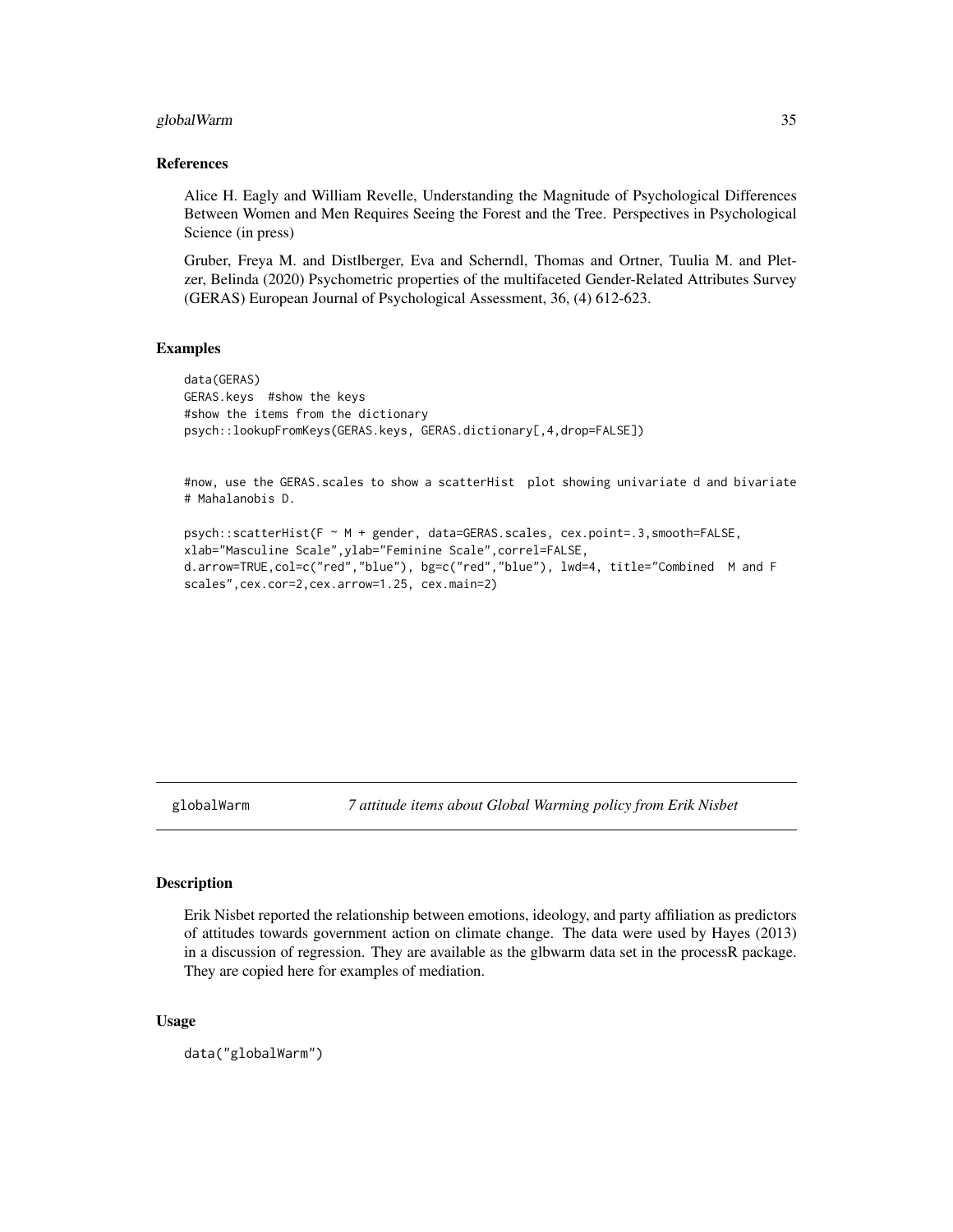#### 36 heights

#### Format

A data frame with 815 observations on the following 7 variables.

govact a numeric posemot a numeric negemot a numeric ideology a numeric age a numeric sex a numeric partyid a numeric

# Details

More details to follow

# Source

The raw data are available from the processR package (Keon-Woong Moon, 2020). as the glbwarm data set. The data set is used by Hayes in several examples. Used here by kind permission of Erik Nisbet.

# References

Nisbet, E. (?)

Hayes, Andrew F. (2013) Introduction to mediation, moderation, and conditional process analysis: A regression-based approach. Guilford Press.

#### Examples

```
data(globalWarm)
psych::lowerCor(globalWarm)
```
<span id="page-35-1"></span>heights *A data.frame of the Galton (1888) height and cubit data set.*

#### Description

Francis Galton introduced the 'co-relation' in 1888 with a paper discussing how to measure the relationship between two variables. His primary example was the relationship between height and forearm length. The data table ([cubits](#page-18-1)) is taken from Galton (1888). Unfortunately, there seem to be some errors in the original data table in that the marginal totals do not match the table.

The data frame, [heights](#page-35-1), is converted from this table using [table2df](#page-0-0).

#### Usage

data(heights)

<span id="page-35-0"></span>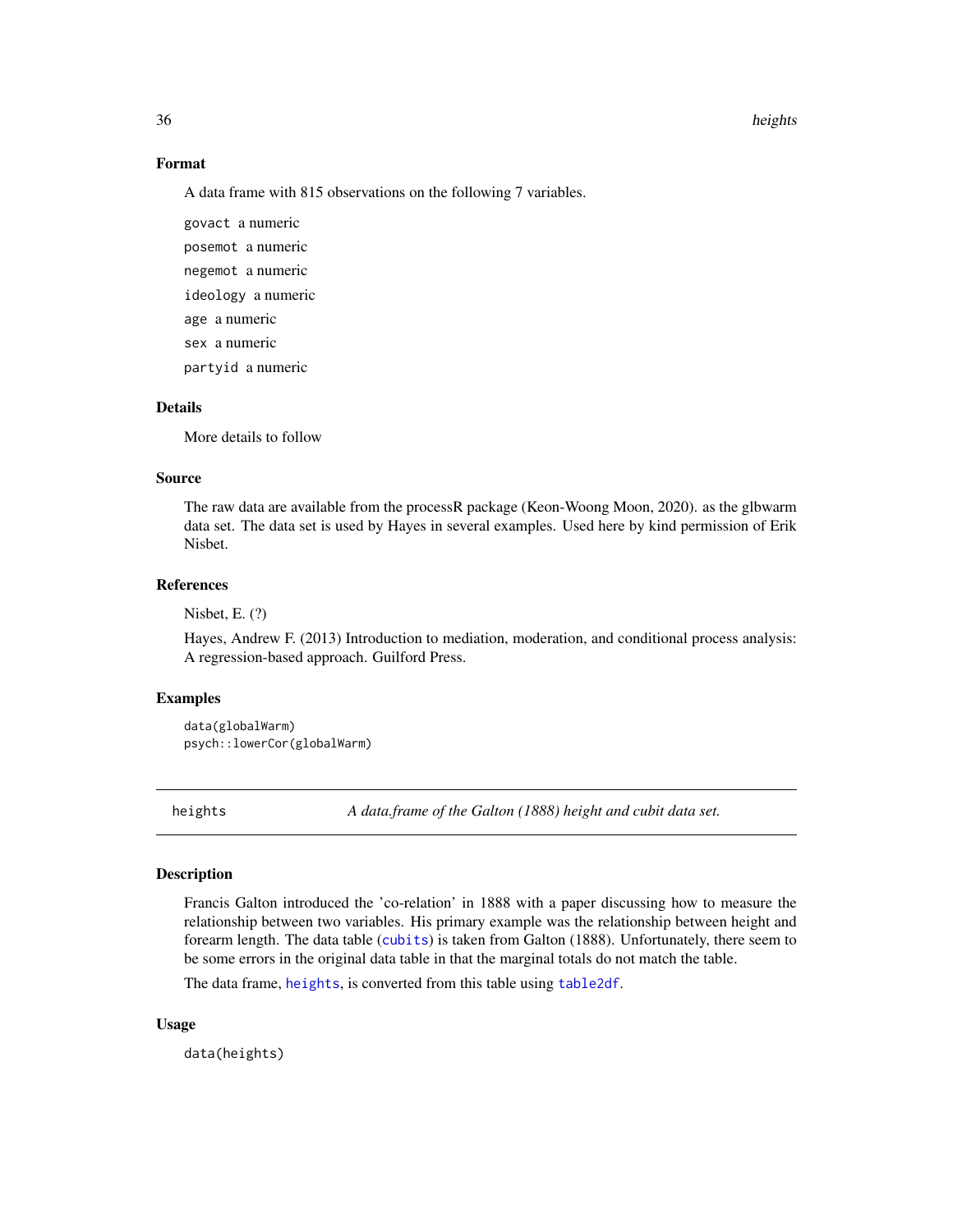#### Format

A data frame with 348 observations on the following 2 variables.

height Height in inches

cubit Forearm length in inches

#### Details

Sir Francis Galton (1888) published the first demonstration of the correlation coefficient. The regression (or reversion to mediocrity) of the height to the length of the left forearm (a cubit) was found to .8. The original table [cubits](#page-18-0) is taken from Galton (1888). There seem to be some errors in the table as published in that the row sums do not agree with the actual row sums. These data are used to create a matrix using [table2matrix](#page-0-0) for demonstrations of analysis and displays of the data.

## Source

Galton (1888)

## References

Galton, Francis (1888) Co-relations and their measurement. Proceedings of the Royal Society. London Series,45,135-145,

## See Also

[table2matrix](#page-0-0), [table2df](#page-0-0), [cubits](#page-18-0), [ellipses](#page-0-0), [galton](#page-30-0)

### Examples

```
data(heights)
psych::ellipses(heights,n=1,main="Galton's co-relation data set")
```
<span id="page-36-1"></span>holzinger.swineford *The raw and transformed data from Holzinger and Swineford, 1939*

## <span id="page-36-0"></span>Description

A classic data set in psychometrics is that from Holzinger and Swineford (1939). A 4 and 5 factor solution to 24 of these variables problem is presented by Harman (1976), and 9 of these are used by the lavaan package. The two data sets were supplied by Keith Widaman.

## Usage

```
data(holzinger.swineford)
     data(holzinger.raw)
     data(holzinger.dictionary)
```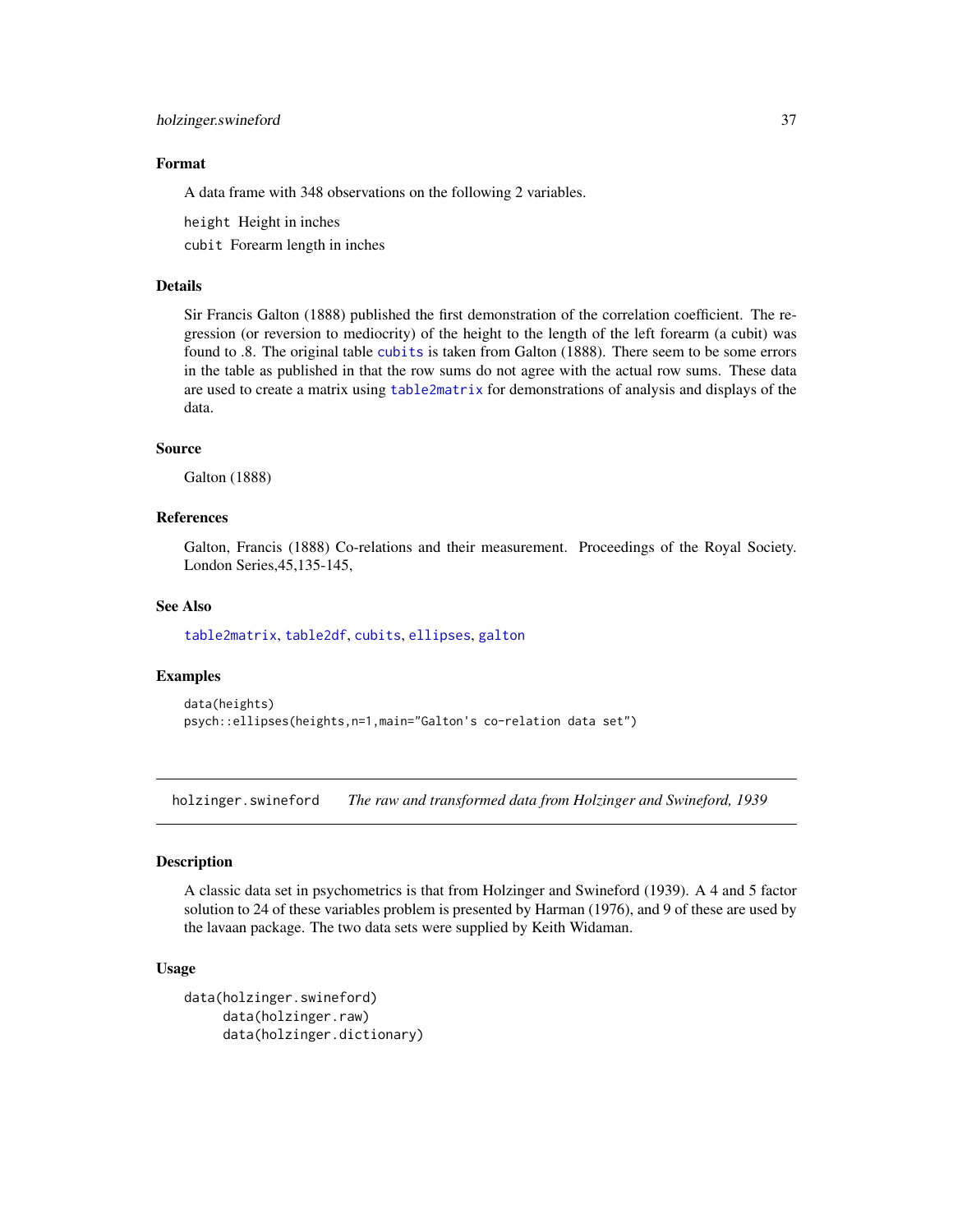# Format

A data frame with 301 observations on the following 33 variables. Longer descriptions taken from Thompson, (1998).

- case a numeric vector
- school School Pasteur or Grant-White
- grade Grade (7 or 8)
- female male =  $1$ , female =  $2$
- ageyr age in years
- mo months over year
- agemo Age in months
- t01\_visperc Visual perception test from Spearman VPT Part I
- t02\_cubes Cubes, Simplification of Brighams Spatial Relations Test
- t03\_frmbord Paper formboard-Shapes that can be combined to form a target
- t04\_lozenges Lozenges from Thorndike-Shapes flipped over then identify target
- t05\_geninfo General Information Verbal Test
- t06\_paracomp Paragraph Comprehension Test
- t07\_sentcomp Sentence Completion Test
- t08\_wordclas Word clasification-Which word not belong in set
- t09\_wordmean Word Meaning Test
- t10\_addition Speeded addition test
- t11\_code Speeded codetest-Transform shapes into alpha with code
- t12\_countdot Speeded counting of dots in shap
- t13\_sccaps Speeded discrimation of straight and curved caps
- t14\_wordrecg Memory of Target Words
- t15\_numbrecg Memory of Target Numbers
- t16\_figrrecg Memory of Target Shapes
- t17\_objnumb Memory of object-Number association targets
- t18\_numbfig Memory of number-Object association targets
- t19\_figword Memory of figure-Word association target
- t20\_deduction Deductive Math Ability
- t21\_numbpuzz Math number puzzles
- t22\_probreas Math word problem reasoning
- t23\_series Completion of a Math Number Series
- t24\_woody Woody-McCall mixed math fundamentals test
- t25\_frmbord2 Revision of t3-Paper form board
- t26\_flags Flags-possible substitute for t4 lozenges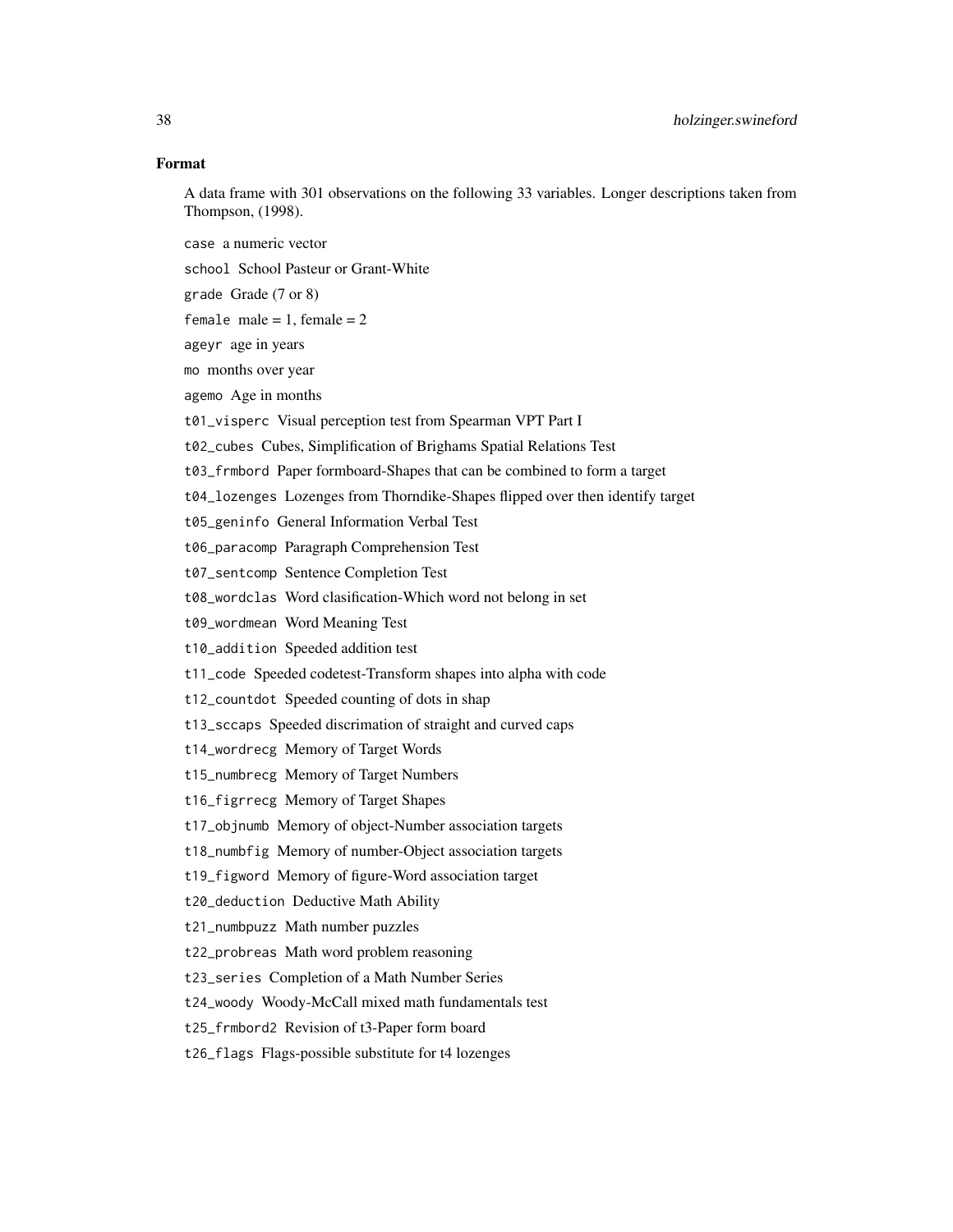#### Details

The following commentary was provided by Keith Widaman:

"The Holzinger and Swineford (1939) data have been used as a model data set by many investigators. For example, Harman (1976) used the "24 Psychological Variables" example prominently in his authoritative text on multiple factor analysis, and the data presented under this rubric consisted of 24 of the variables from the Grant-White school ( $N = 145$ ). Meredith (1964a, 1964b) used several variables from the Holzinger and Swineford study in his work on factorial invariance under selection. Joreskog (1971) based his work on multiple-group confirmatory factor analysis using the Holzinger and Swineford data, subsetting the data into four groups.

Rosseel, who developed the 'lavaan' package for R, included 9 of the manifest variables from Holzinger and Swineford (1939) as a "resident" data set when one downloads the 'lavaan' package. Several background variables are included in this "resident" data set in addition to 9 of the psychological tests (which are named  $x1 - x9$  in the data set). When analyzing these data, I found the distributions of the variables (means, SDs) did not match the sample statistics from the original article. For example, in the "resident" data set in 'lavaan', scores on all manifest variables ranged between 0 and 10, sample means varied between 3 and 6, and sample SDs varied between 1.0 and 1.5. In the original data set, scores ranges were rather different across tests, with some variables having scores that ranged between 0 and 20, but other manifest variables having scores ranging from 50 to over 300 – with obvious attendant differences in sample means and SDs.

After a bit of snooping (i.e., data analysis), I discovered that the 9 variables in the "resident" data set in 'lavaan' had been rescored through ratio transformations. The ratio transformations involved dividing the raw score for each person on a given test by a particular constant for that test that transformed scores on the test to have the desired range.

I decided to perform transformations of all 26 variables so that two data sets could be available to interested researchers:"

holzinger.raw are the raws scores on all variables from Holzinger & Swineford (1939)

holzinger.swineford are rescaled scores on all variables from Holzinger & Swineford.

holzinger.dictionary is a list of the variable names in short and long form.

... Widaman continues:

"As several persons have noted, Harman (1976) used data only from the Grant-White school ( $N =$ 145) for his 24 Psychological Variables data set. In doing so, Harman replaced t03\_frmbord and t04\_lozenges with t25\_frmbord2 and t26\_flags, because the latter two tests were experimental tests that were designed to be more appropriate for this age level. This substitution is fine, as long as one analyzes data from only the Grant- White school. If one wishes to perform multiple-group analyses and uses school as a grouping variable (as Meredith, 1964a, 1964b, and Joreskog, 1971, did), then tests 25 and 26 should not be used."

"As have others, Gorsuch (1983) mentioned that analyses based on the raw data reported by Holzinger and Swineford (1939) will not produce statistics (means, SDs, correlations) that match precisely the values reported by Holzinger and Swineford or Harman (1976). Following Gorsuch, I have assumed that the raw data are correct. Applying factor analytic techniques to the raw data from the Grant-White school and to the summary data reported by Harman (1976) will produce slightly different results, but results that differ in only minor, unimportant details."

These data are interesting not just for the historical completeness of having the orinal data, but also as an example of suppressor variables. Age and grade are positively correlated, and scores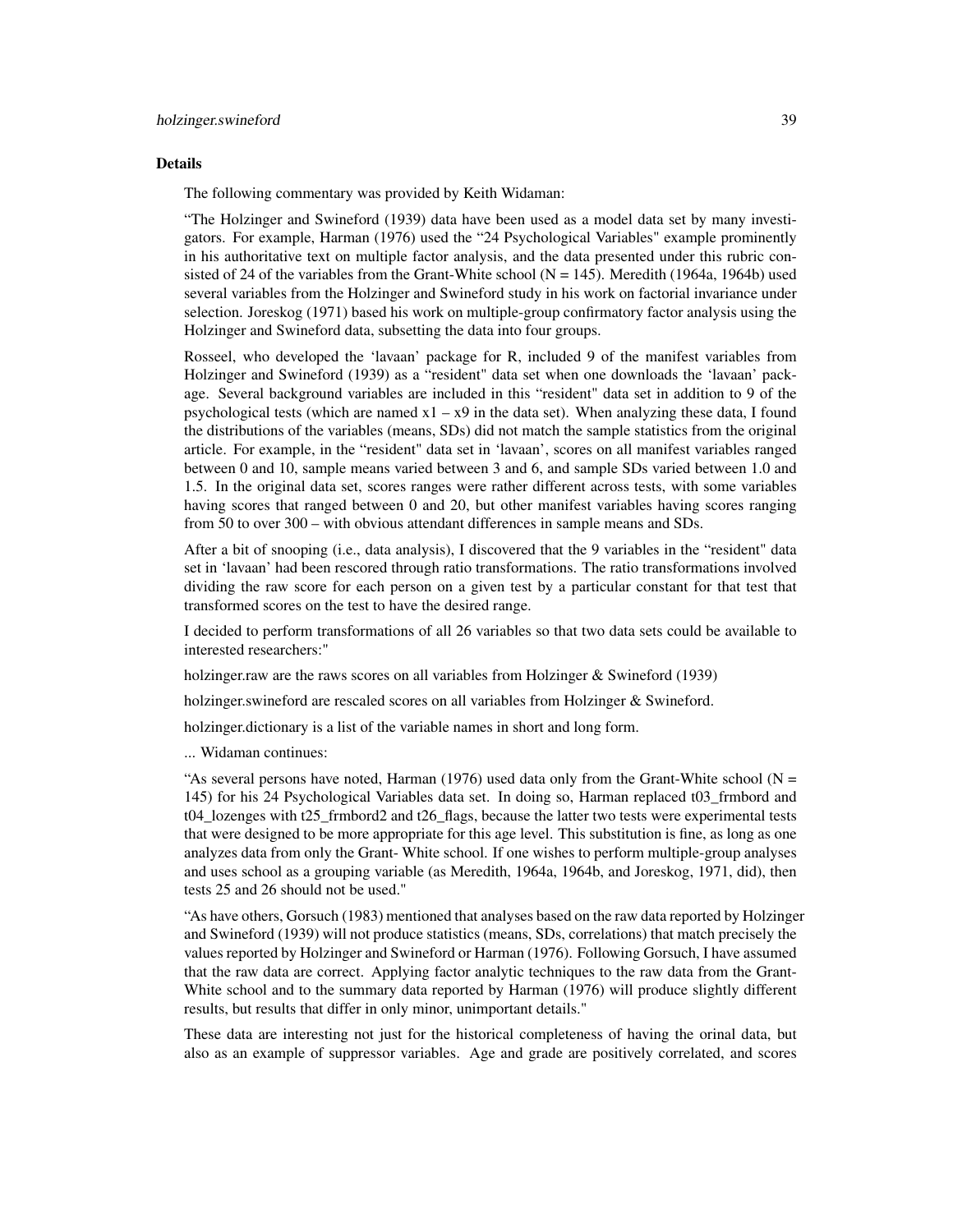are higher in the 8th grade than in the 7th grade. But age (particularly in months) is negatively correlated with many of the cognitive tasks, and when grade and age are both entered into regression, this negative correlation is enhanced. That is, although increasing grade increases cognitive perforamnce, younger children in both grades do better than the older children.

#### **Note**

As discussed by Widaman, the descriptive values reported in Harman (1967) (p 124) do not quite match the descriptive statistics in [holzinger.raw](#page-36-0). Further note that the correlation matrix and factor loadings are trivially different from the Harman.24 factor loadings in the GPA rotation package.

The purpose behind presenting both the raw and transformed data is to show that the fit statistics from factor analysis are identical for these two data sets.

The variables v1 ...  $v9$  in the lavaan package correspond to tests 1, 2, 4, 6, 7, 9, 10, 12 and 13.

## Source

Keith Widaman (2019, personal communication). Original data from Holzinger and Swineford (1939).

#### References

Gorsuch, R. L. (1983). Factor analysis (2nd ed.). Hillsdale, NJ: Erlbaum.

Harman, Harry Horace (1967), Modern factor analysis. Chicago, University of Chicago Press.

Holzinger, K. J., & Swineford, F. (1939). A study in factor analysis: The stability of a bi-factor solution. Supplementary Educational Monographs, no. 48. Chicago: University of Chicago, Department of Education.

Joreskog, K. G. (1971). Simultaneous factor analysis in several populations. Psychometrika, 36, 409-426.

Meredith, W. (1964a). Notes on factorial invariance. Psychometrika, 29, 177-185.

Meredith, W. (1964b). Rotation to achieve factorial invariance. Psychometrika, 29, 177-206.

Meredith, W. (1977). On weighted Procrustes and hyperplane fitting in factor analytic rotation. Psychometrika, 42, 491-522.

Thompson, Bruce. Five Methodology Errors in Educational Research:The Pantheon of Statistical Significance and Other Faux Pas. Paper presented at the Annual Meeting of the American Educational Research Association(San Diego, CA, April 13-17,1998)

#### See Also

psych::Holzinger

## Examples

```
data(holzinger.raw)
psych::describe(holzinger.raw)
data(holzinger.dictionary)
holzinger.dictionary #to see the longer names for these data (taken from Thompson)
```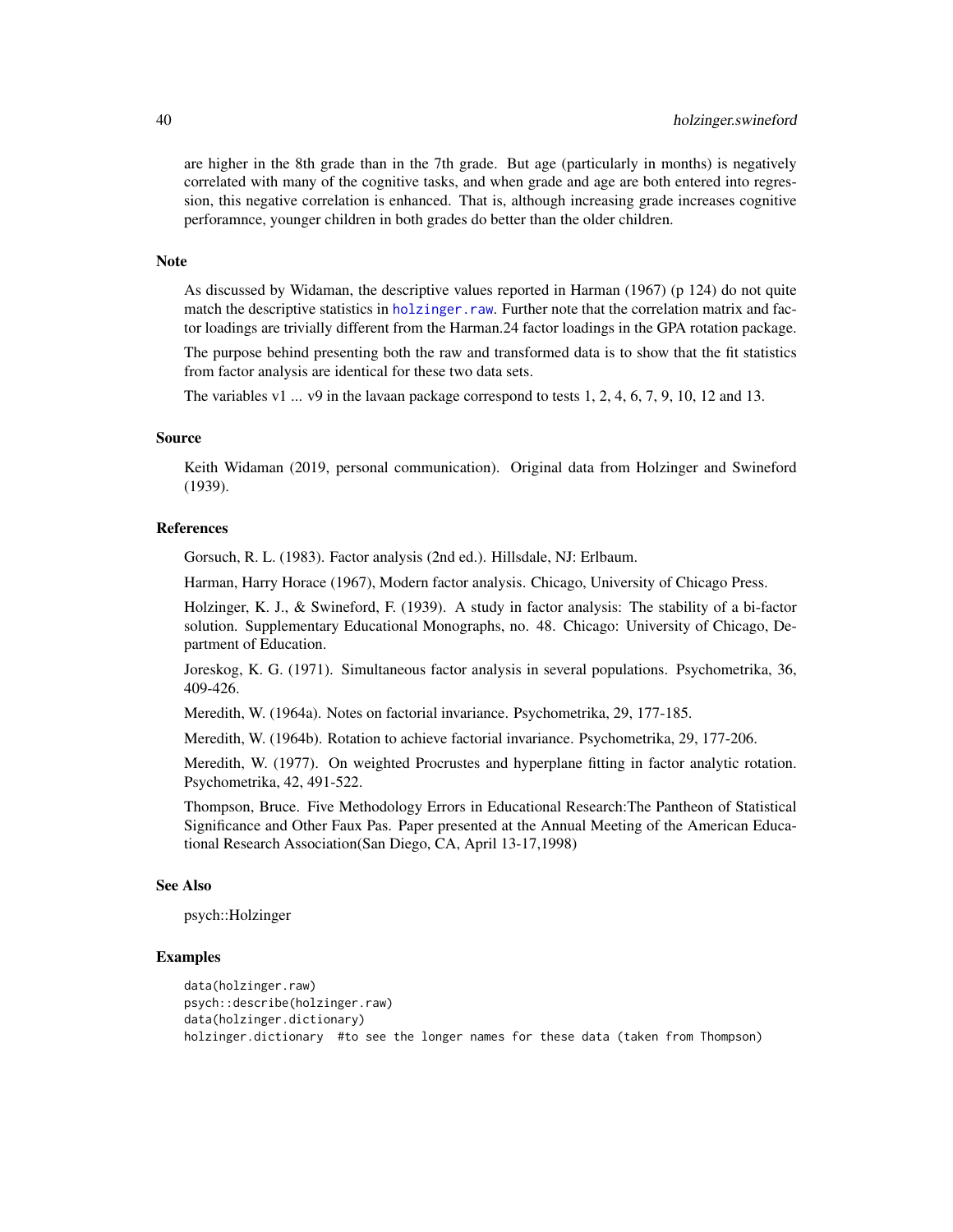#### income 41

```
#Compare these to the lavaan correlation matrix
psych::lowerCor(holzinger.swineford[ 7+ c(1, 2, 4, 6, 7, 9, 10, 12, 13)])
psych::setCor(t01_visperc + t05_geninfo + t08_wordclas ~ grade + agemo,data = holzinger.raw)
psych::setCor( t06_paracomp ~ grade + agemo, data=holzinger.swineford)
psych::mediate(t06_paracomp ~ grade + (agemo),data = holzinger.raw,std=TRUE)
#show the omega structure of the 24 variables
om4 <- psych::omega(holzinger.swineford[8:31],4)
psych::omega.diagram(om4,sl=FALSE,main="26 variables from Holzinger-Swineford")
#these data also show an interesting suppression effect
psych::lowerCor(holzinger.swineford[c(3,7,12:14)])
psych::setCor( t06_paracomp ~ grade + agemo, data=holzinger.swineford)
#or show as a mediation effect
mod <- psych::mediate(t06_paracomp ~ grade + (agemo),data = holzinger.raw,std=TRUE,n.iter=50)
summary(mod)
#now, show a plot of these effets
plot(t07_sentcomp ~ agemo, col=c("red","blue")[holzinger.swineford$grade -6],
 pch=26-holzinger.swineford$grade,data=holzinger.swineford,
  ylab="Sentence Comprehension",xlab="Age in Months",
  main="Sentence Comprehension varies by age and grade")
by(holzinger.swineford,holzinger.swineford$grade -6,function(x) abline(
     lm(t07_sentcomp ~ agemo,data=x),lty=c("dashed","solid")[x$grade-6]))
text(190, 3.3, "grade = 8")text(190, 2, "grade = 7")
```
<span id="page-40-0"></span>income *US family income from US census 2008*

#### **Description**

US census data on family income from 2008

## Usage

data(income)

#### Format

A data frame with 44 observations on the following 4 variables.

value lower boundary of the income group

count Number of families within that income group

mean Mean of the category

prop proportion of families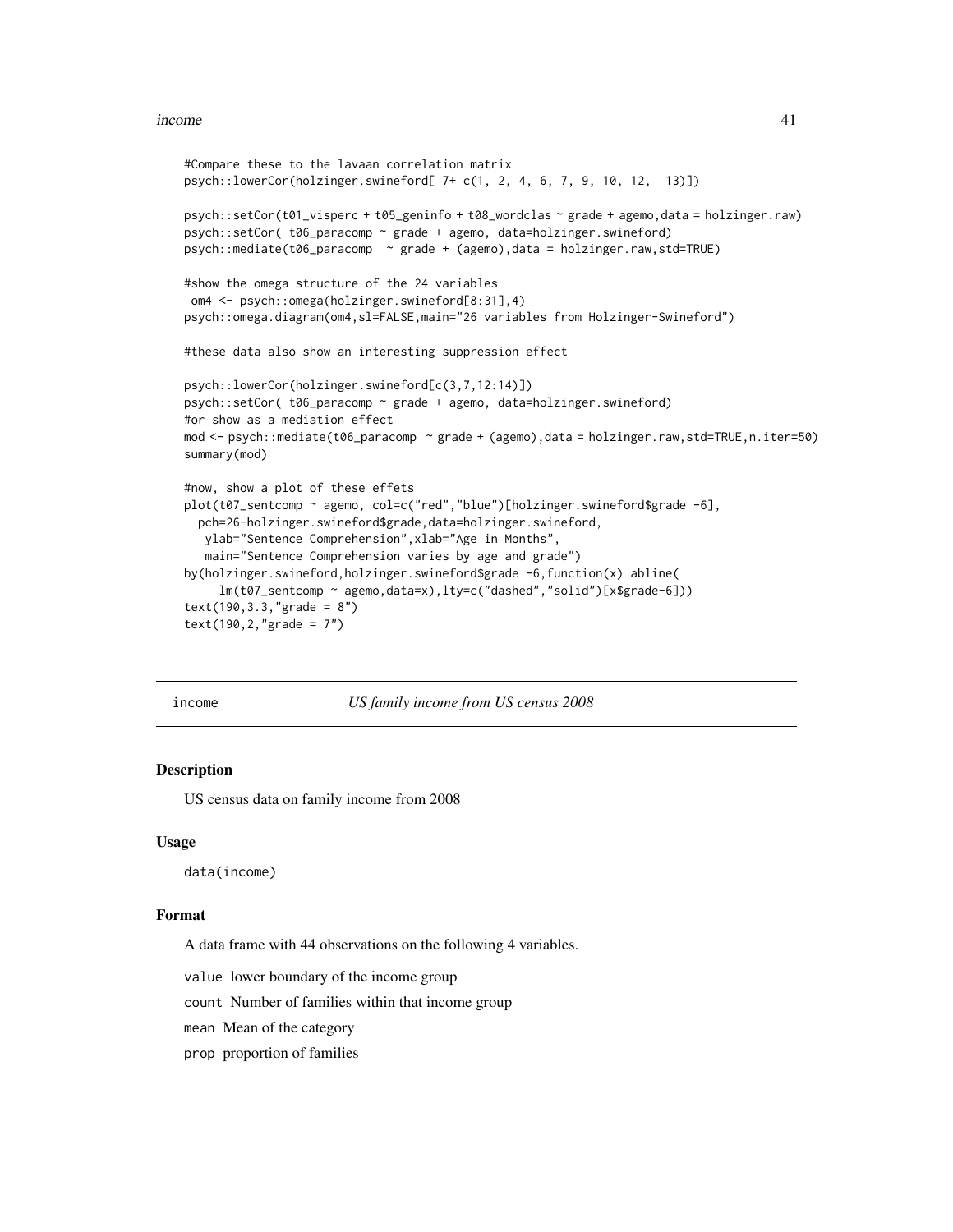#### Details

The distribution of income is a nice example of a log normal distribution. It is also an interesting example of the power of graphics. It is quite clear when graphing the data that income statistics are bunched to the nearest 5K. That is, there is a clear sawtooth pattern in the data.

The all.income set is interpolates intervening values for 100-150K, 150-200K and 200-250K

## Source

US Census: Table HINC-06. Income Distribution to \$250,000 or More for Households: 2008 https://www.census.gov/hhes/www/cpstables/032009/hhinc/new06\_000.htm

#### Examples

```
data(income)
with(income[1:40,], plot(mean,prop, main="US family income for 2008",xlab="income",
        ylab="Proportion of families",xlim=c(0,100000)))
with (income[1:40,], points(lowess(mean,prop,f=.3),typ="l"))
psych::describe(income)
```

```
with(all.income, plot(mean,prop, main="US family income for 2008", xlab="income",
                ylab="Proportion of families",xlim=c(0,250000)))
with (all.income[1:50,], points(lowess(mean,prop,f=.25),typ="l"))
```
<span id="page-41-0"></span>iqitems *16 multiple choice IQ items*

# Description

16 multiple choice ability items taken from the Synthetic Aperture Personality Assessment (SAPA) web based personality assessment project. The data from 1525 subjects are included here as a demonstration set for scoring multiple choice inventories and doing basic item statistics. For more information on the development of an open source measure of cognitive ability, consult the readings available at the <https://personality-project.org/>.

#### Usage

data(iqitems)

## Format

A data frame with 1525 observations on the following 16 variables. The number following the name is the item number from SAPA.

reason.4 Basic reasoning questions

reason.16 Basic reasoning question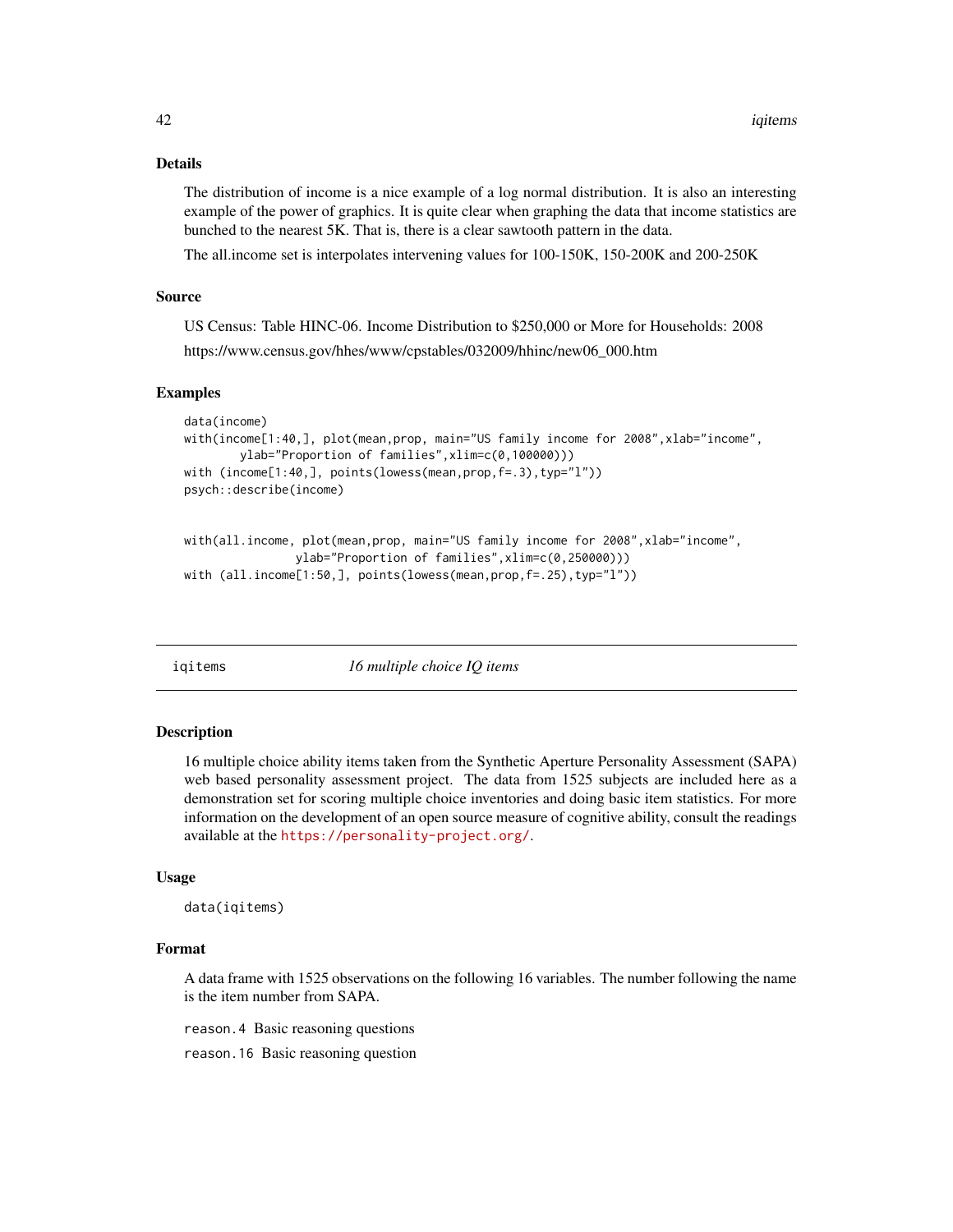#### iqitems 43

reason.17 Basic reasoning question reason.19 Basic reasoning question letter.7 In the following alphanumeric series, what letter comes next? letter.33 In the following alphanumeric series, what letter comes next? letter.34 In the following alphanumeric series, what letter comes next letter.58 In the following alphanumeric series, what letter comes next? matrix.45 A matrix reasoning task matrix.46 A matrix reasoning task matrix.47 A matrix reasoning task matrix.55 A matrix reasoning task rotate.3 Spatial Rotation of type 1.2 rotate.4 Spatial Rotation of type 1.2 rotate.6 Spatial Rotation of type 1.1 rotate.8 Spatial Rotation of type 2.3

## Details

16 items were sampled from 80 items given as part of the SAPA ([https://www.sapa-project.](https://www.sapa-project.org/) [org/](https://www.sapa-project.org/)) project (Revelle, Wilt and Rosenthal, 2009; Condon and Revelle, 2014) to develop online measures of ability. These 16 items reflect four lower order factors (verbal reasoning, letter series, matrix reasoning, and spatial rotations. These lower level factors all share a higher level factor ('g'). Similar data are available from the International Cognitive Abiity Resource at [https://www.](https://www.icar-project.org/) [icar-project.org/](https://www.icar-project.org/) .

This data set and the associated data set ([ability](#page-1-0) based upon scoring these multiple choice items and converting them to correct/incorrect may be used to demonstrate item response functions, [tetrachoric](#page-0-0) correlations, or [irt.fa](#page-0-0) as well as [omega](#page-0-0) estimates of of reliability and hierarchical structure.

In addition, the data set is a good example of doing item analysis to examine the empirical response probabilities of each item alternative as a function of the underlying latent trait. When doing this, it appears that two of the matrix reasoning problems do not have monotonically increasing trace lines for the probability correct. At moderately high ability (theta  $= 1$ ) there is a decrease in the probability correct from theta  $= 0$  and theta  $= 2$ .

#### Source

The example data set is taken from the Synthetic Aperture Personality Assessment personality and ability test at <https://www.sapa-project.org/>. The data were collected with David Condon from 8/08/12 to 8/31/12.

## References

Condon, David and Revelle, William, (2014) The International Cognitive Ability Resource: Development and initial validation of a public-domain measure. Intelligence, 43, 52-64.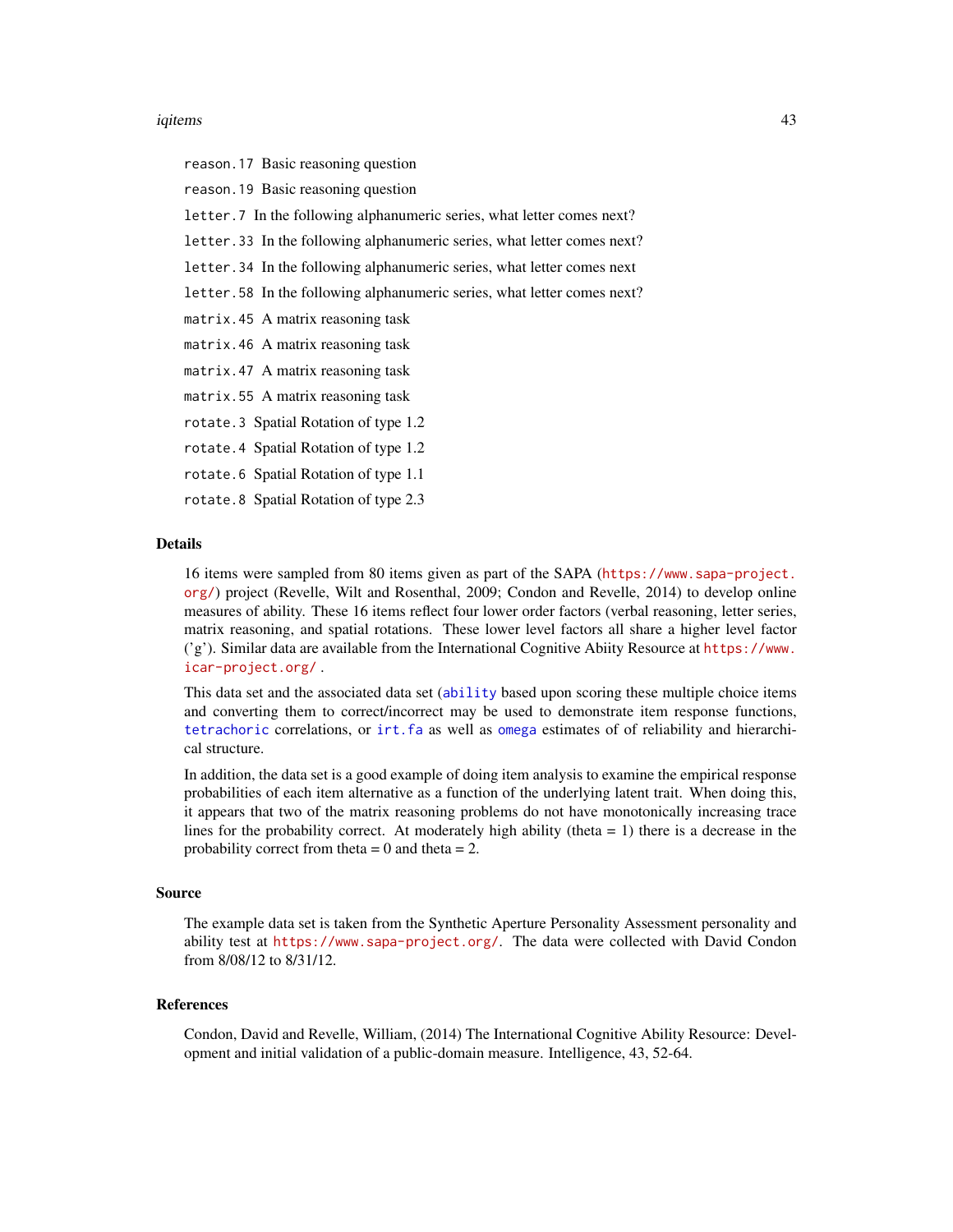Revelle, William, Dworak, Elizabeth M. and Condon, David (2020) Cognitive ability in everyday life: the utility of open-source measures. Current Directions in Psychological Science, 29, (4) 358-363. Open access at [doi:10.1177/0963721420922178.](https://doi.org/10.1177/0963721420922178)

Dworak, Elizabeth M., Revelle, William, Doebler, Philip and Condon, David (2021) Using the International Cognitive Ability Resource as an open source tool to explore individual differences in cognitive ability. Personality and Individual Differences, 169. Open access at [doi:10.1016/](https://doi.org/10.1016/j.paid.2020.109906) [j.paid.2020.109906.](https://doi.org/10.1016/j.paid.2020.109906)

Revelle, W., Wilt, J., and Rosenthal, A. (2010) Individual Differences in Cognition: New Methods for examining the Personality-Cognition Link In Gruszka, A. and Matthews, G. and Szymura, B. (Eds.) Handbook of Individual Differences in Cognition: Attention, Memory and Executive Control, Springer.

Revelle, W, Condon, D.M., Wilt, J., French, J.A., Brown, A., and Elleman, L.G. (2016) Web and phone based data collection using planned missing designs. In Fielding, N.G., Lee, R.M. and Blank, G. (Eds). SAGE Handbook of Online Research Methods (2nd Ed), Sage Publcations.

## Examples

```
data(iqitems)
iq.keys \leq c(4,4,4,6, 6,3,4,4, 5,2,2,4, 3,2,6,7)psych::score.multiple.choice(iq.keys,iqitems) #this just gives summary statisics
#convert them to true false
iq.scrub <- psych::scrub(iqitems,isvalue=0) #first get rid of the zero responses
iq.tf <- psych::score.multiple.choice(iq.keys,iq.scrub,score=FALSE)
              #convert to wrong (0) and correct (1) for analysis
psych::describe(iq.tf)
#see the ability data set for these analyses
#now, for some item analysis
iq.irt <- psych::irt.fa(iq.tf) #do a basic irt
iq.sc <- psych::scoreIrt(iq.irt,iq.tf) #find the scores
op \leq par(mfrow=c(4,4))
psych::irt.responses(iq.sc[,1], iq.tf)
op \leq par(mfrow=c(1,1))
```
<span id="page-43-0"></span>msq *75 mood items from the Motivational State Questionnaire for 3896 participants*

#### Description

Emotions may be described either as discrete emotions or in dimensional terms. The Motivational State Questionnaire (MSQ) was developed to study emotions in laboratory and field settings. The data can be well described in terms of a two dimensional solution of energy vs tiredness and tension versus calmness. Additional items include what time of day the data were collected and a few personality questionnaire scores.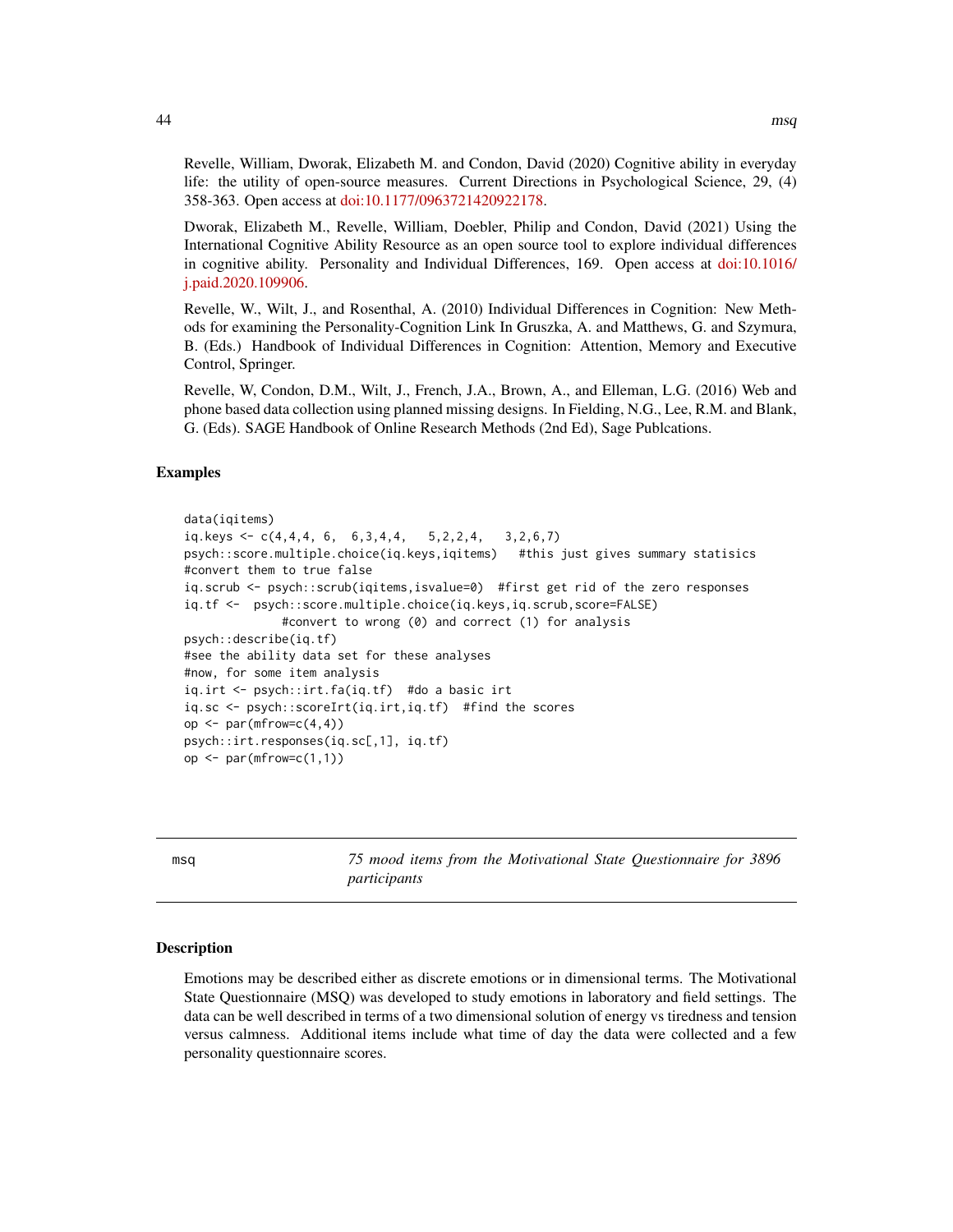#### $\log$  45

# Usage

data(msq)

# Format

A data frame with 3896 observations on the following 92 variables.

active a numeric vector afraid a numeric vector alert a numeric vector angry a numeric vector anxious a numeric vector aroused a numeric vector ashamed a numeric vector astonished a numeric vector at.ease a numeric vector at.rest a numeric vector attentive a numeric vector blue a numeric vector bored a numeric vector calm a numeric vector cheerful a numeric vector clutched.up a numeric vector confident a numeric vector content a numeric vector delighted a numeric vector depressed a numeric vector determined a numeric vector distressed a numeric vector drowsy a numeric vector dull a numeric vector elated a numeric vector energetic a numeric vector enthusiastic a numeric vector excited a numeric vector fearful a numeric vector frustrated a numeric vector full.of.pep a numeric vector gloomy a numeric vector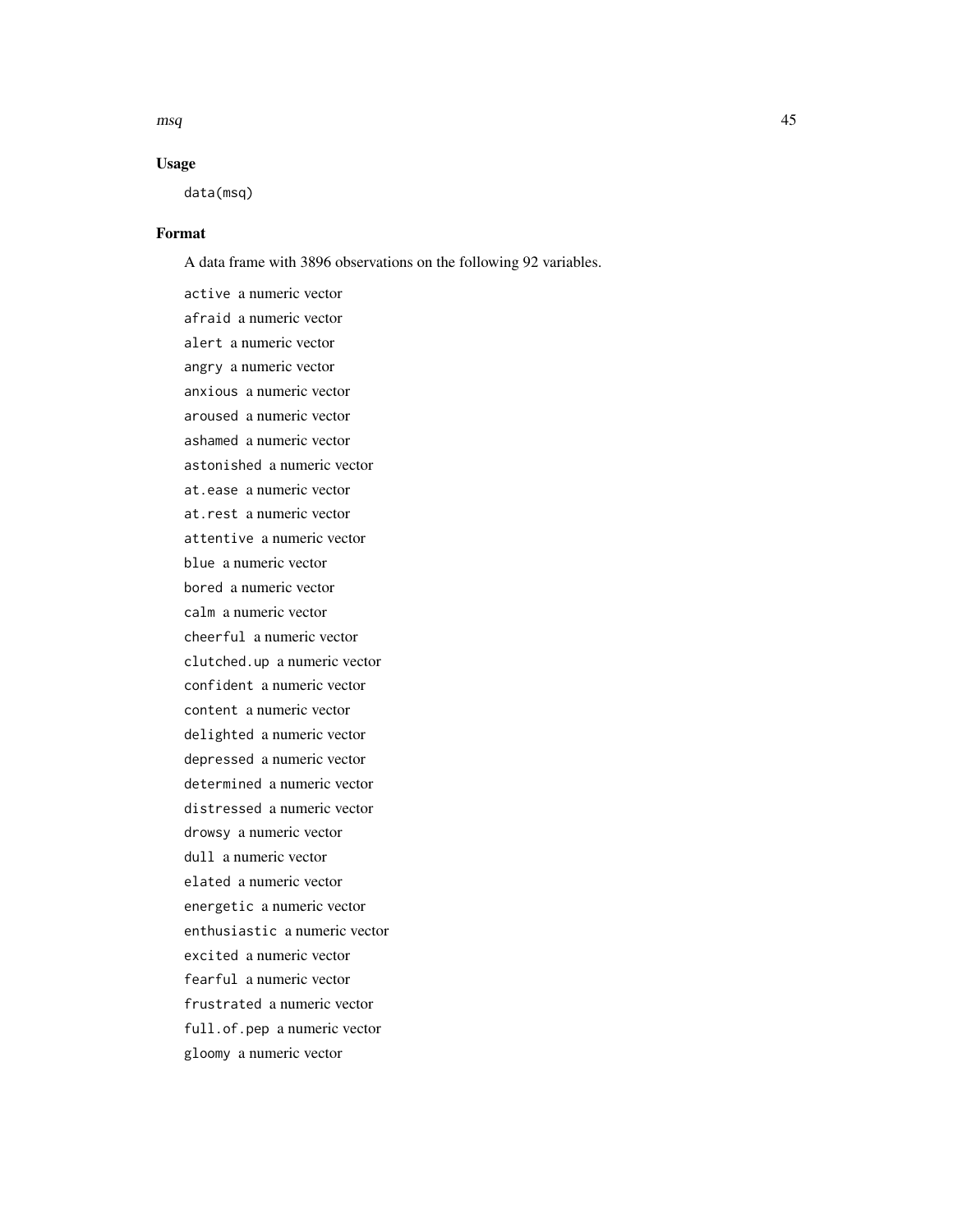grouchy a numeric vector guilty a numeric vector happy a numeric vector hostile a numeric vector idle a numeric vector inactive a numeric vector inspired a numeric vector intense a numeric vector interested a numeric vector irritable a numeric vector jittery a numeric vector lively a numeric vector lonely a numeric vector nervous a numeric vector placid a numeric vector pleased a numeric vector proud a numeric vector quiescent a numeric vector quiet a numeric vector relaxed a numeric vector sad a numeric vector satisfied a numeric vector scared a numeric vector serene a numeric vector sleepy a numeric vector sluggish a numeric vector sociable a numeric vector sorry a numeric vector still a numeric vector strong a numeric vector surprised a numeric vector tense a numeric vector tired a numeric vector tranquil a numeric vector unhappy a numeric vector upset a numeric vector vigorous a numeric vector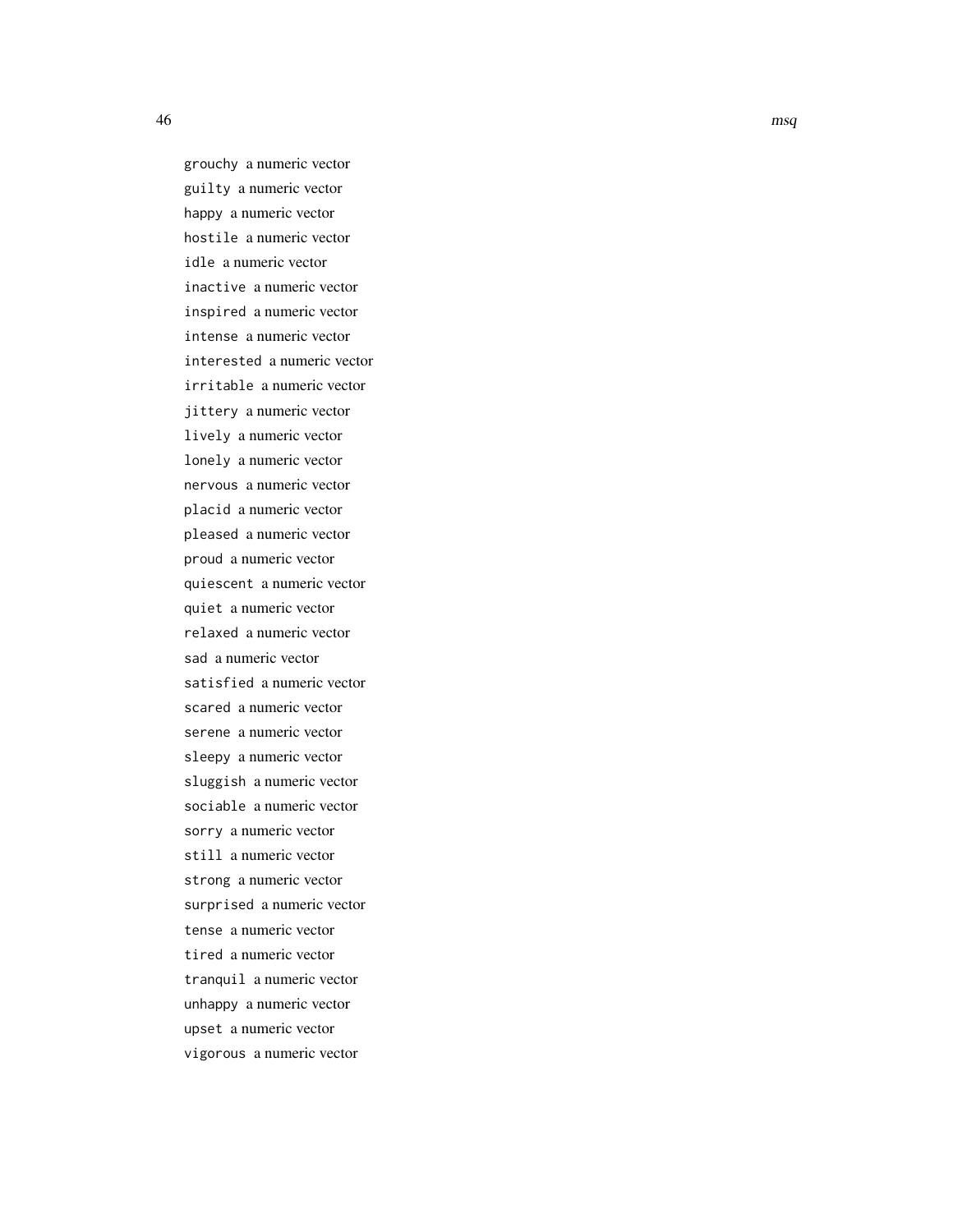wakeful a numeric vector

warmhearted a numeric vector

wide.awake a numeric vector

alone a numeric vector

kindly a numeric vector

scornful a numeric vector

EA Thayer's Energetic Arousal Scale

TA Thayer's Tense Arousal Scale

PA Positive Affect scale

NegAff Negative Affect scale

Extraversion Extraversion from the Eysenck Personality Inventory

Neuroticism Neuroticism from the Eysenck Personality Inventory

Lie Lie from the EPI

Sociability The sociability subset of the Extraversion Scale

Impulsivity The impulsivity subset of the Extraversions Scale

MSQ\_Time Time of day the data were collected

MSQ\_Round Rounded time of day

TOD a numeric vector

TOD24 a numeric vector

ID subject ID

condition What was the experimental condition after the msq was given

scale a factor with levels msq r original or revised msq

exper Which study were the data collected: a factor with levels AGES BING BORN CART CITY COPE EMIT FAST Fern FILM FLAT Gray imps item knob MAPS mite pat-1 pat-2 PATS post RAFT Rim.1 Rim.2 rob-1 rob-2 ROG1 ROG2 SALT sam-1 sam-2 SAVE/PATS sett swam swam-2 TIME VALE-1 VALE-2 VIEW

## Details

The Motivational States Questionnaire (MSQ) is composed of 72 items, which represent the full affective space (Revelle & Anderson, 1998). The MSQ consists of 20 items taken from the Activation-Deactivation Adjective Check List (Thayer, 1986), 18 from the Positive and Negative Affect Schedule (PANAS, Watson, Clark, & Tellegen, 1988) along with the items used by Larsen and Diener (1992). The response format was a four-point scale that corresponds to Russell and Carroll's (1999) "ambiguous–likely-unipolar format" and that asks the respondents to indicate their current standing ("at this moment") with the following rating scale:

Not at all A little Moderately Very much

 $0 \longrightarrow 1 \longrightarrow 2 \longrightarrow 3$ 

The original version of the MSQ included 70 items. Intermediate analyses (done with 1840 subjects) demonstrated a concentration of items in some sections of the two dimensional space, and a paucity of items in others. To begin correcting this, 3 items from redundantly measured sections (alone,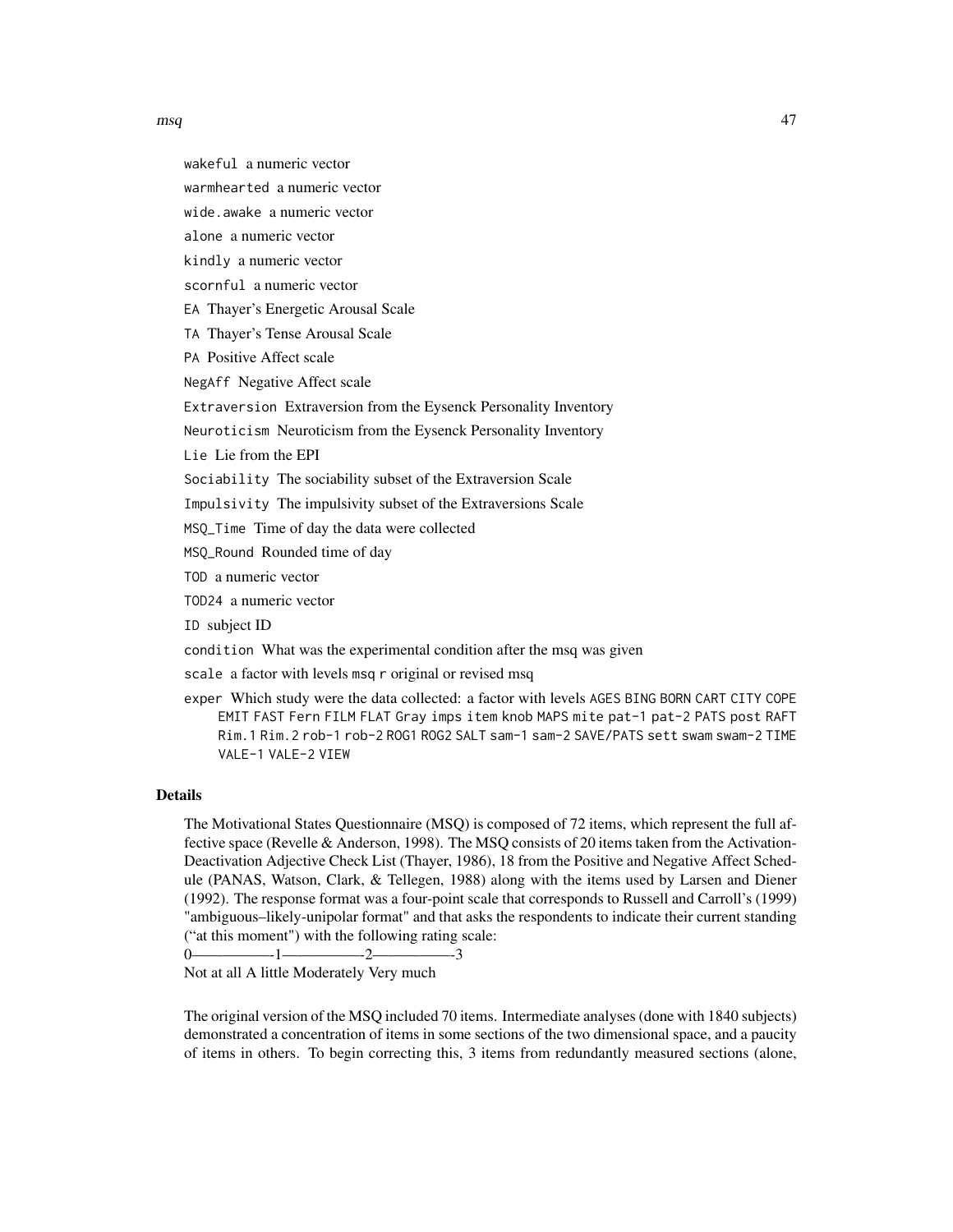kindly, scornful) were removed, and 5 new ones (anxious, cheerful, idle, inactive, and tranquil) were added. Thus, the correlation matrix is missing the correlations between items anxious, cheerful, idle, inactive, and tranquil with alone, kindly, and scornful.

Procedure. The data were collected over nine years, as part of a series of studies examining the effects of personality and situational factors on motivational state and subsequent cognitive performance. In each of 38 studies, prior to any manipulation of motivational state, participants signed a consent form and filled out the MSQ. (The procedures of the individual studies are irrelevant to this data set and could not affect the responses to the MSQ, since this instrument was completed before any further instructions or tasks). Some MSQ post test (after manipulations) is available in [affect](#page-3-0).

The EA and TA scales are from Thayer, the PA and NA scales are from Watson et al. (1988). Scales and items:

Energetic Arousal: active, energetic, vigorous, wakeful, wide.awake, full.of.pep, lively, -sleepy, -tired, - drowsy (ADACL)

Tense Arousal: Intense, Jittery, fearful, tense, clutched up, -quiet, -still, - placid, - calm, -at rest (ADACL)

Positive Affect: active, alert, attentive, determined, enthusiastic, excited, inspired, interested, proud, strong (PANAS)

Negative Affect: afraid, ashamed, distressed, guilty, hostile, irritable , jittery, nervous, scared, upset (PANAS)

The PA and NA scales can in turn can be thought of as having subscales: (See the PANAS-X) Fear: afraid, scared, nervous, jittery (not included frightened, shaky) Hostility: angry, hostile, irritable, (not included: scornful, disgusted, loathing guilt: ashamed, guilty, (not included: blameworthy, angry at self, disgusted with self, dissatisfied with self) sadness: alone, blue, lonely, sad, (not included: downhearted) joviality: cheerful, delighted, energetic, enthusiastic, excited, happy, lively, (not included: joyful) self-assurance: proud, strong, confident, (not included: bold, daring, fearless ) attentiveness: alert, attentive, determined (not included: concentrating)

The next set of circumplex scales were taken (I think) from Larsen and Diener (1992). High activation: active, aroused, surprised, intense, astonished Activated PA: elated, excited, enthusiastic, lively Unactivated NA : calm, serene, relaxed, at rest, content, at ease PA: happy, warmhearted, pleased, cheerful, delighted Low Activation: quiet, inactive, idle, still, tranquil Unactivated PA: dull, bored, sluggish, tired, drowsy NA: sad, blue, unhappy, gloomy, grouchy Activated NA: jittery, anxious, nervous, fearful, distressed.

Keys for these separate scales are shown in the examples.

In addition to the MSQ, there are 5 scales from the Eysenck Personality Inventory (Extraversion, Impulsivity, Sociability, Neuroticism, Lie). The Imp and Soc are subsets of the the total extraversion scale.

#### Source

Data collected at the Personality, Motivation, and Cognition Laboratory, Northwestern University.

## References

Larsen, R. J., & Diener, E. (1992). Promises and problems with the circumplex model of emotion. In M. S. Clark (Ed.), Review of personality and social psychology, No. 13. Emotion (pp. 25-59). Thousand Oaks, CA, US: Sage Publications, Inc.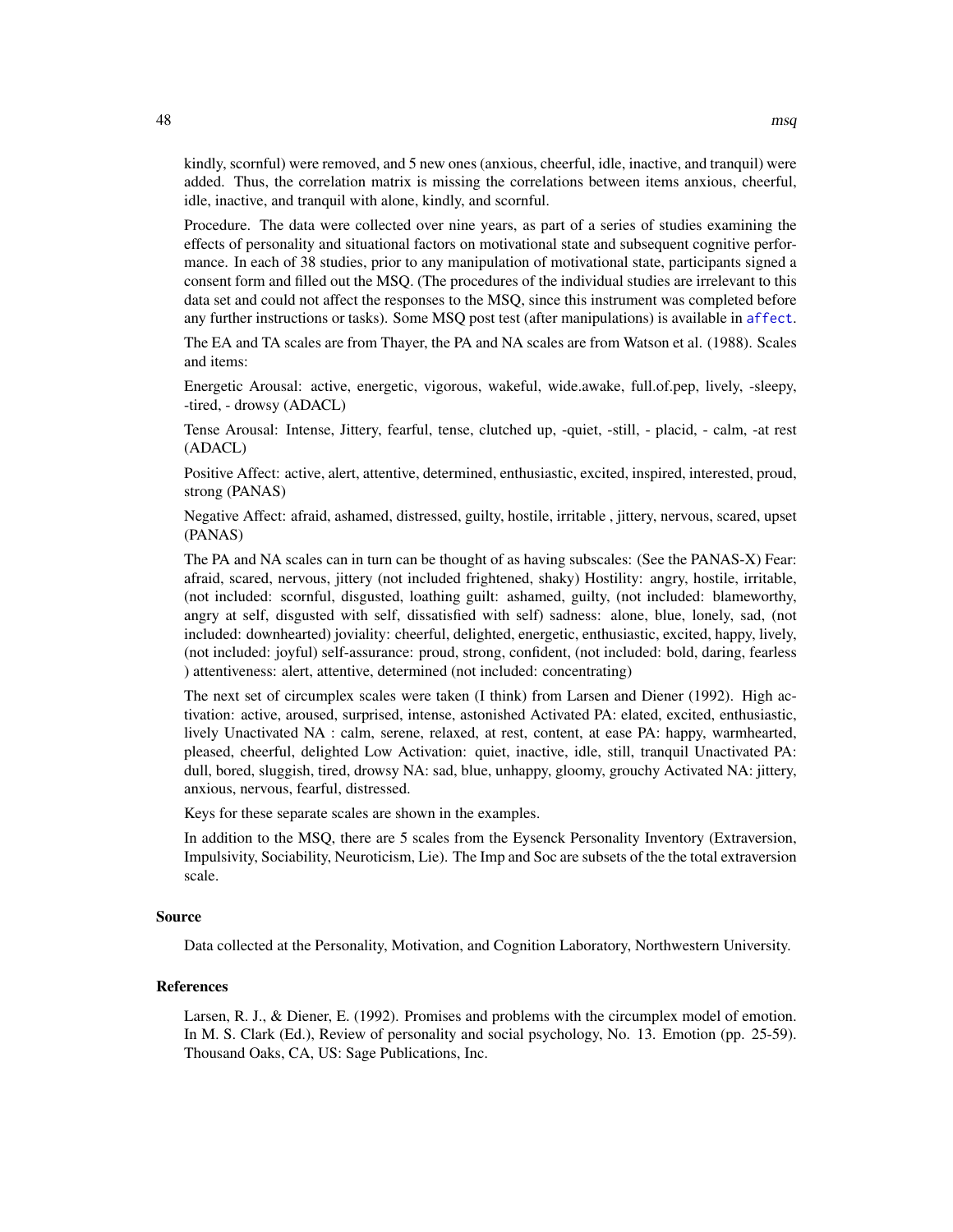Rafaeli, Eshkol and Revelle, William (2006), A premature consensus: Are happiness and sadness truly opposite affects? Motivation and Emotion, 30, 1, 1-12.

Revelle, W. and Anderson, K.J. (1998) Personality, motivation and cognitive performance: Final report to the Army Research Institute on contract MDA 903-93-K-0008. ([https://www.personality](https://www.personality-project.org/revelle/publications/ra.ari.98.pdf)-project. [org/revelle/publications/ra.ari.98.pdf](https://www.personality-project.org/revelle/publications/ra.ari.98.pdf)).

Thayer, R.E. (1989) The biopsychology of mood and arousal. Oxford University Press. New York, NY.

Watson,D., Clark, L.A. and Tellegen, A. (1988) Development and validation of brief measures of positive and negative affect: The PANAS scales. Journal of Personality and Social Psychology, 54(6):1063-1070.

## See Also

[msqR](#page-49-0) for a larger data set with repeated measures for 3032 participants measured at least once, 2753 measured twice, 446 three times and 181 four times. [affect](#page-3-0) for an example of the use of some of these adjectives in a mood manipulation study.

[make.keys](#page-0-0), [scoreItems](#page-0-0) and [scoreOverlap](#page-0-0) for instructions on how to score multiple scales with and without item overlap. Also see [fa](#page-0-0) and [fa.extension](#page-0-0) for instructions on how to do factor analyses or factor extension.

#### Examples

```
data(msq)
  #in in the interests of time
#basic descriptive statistics
psych::describe(msq)
#score them for 20 short scales -- note that these have item overlap
#The first 2 are from Thayer
#The next 2 are classic positive and negative affect
#The next 9 are circumplex scales
#the last 7 are msq estimates of PANASX scales (missing some items)
keys.list <- list(
EA = c("active", "energetic", "vigorous", "wakeful", "wide.awake", "full.of.pep",
       "lively", "-sleepy", "-tired", "-drowsy"),
TA =c("intense", "jittery", "fearful", "tense", "clutched.up", "-quiet", "-still",
       "-placid", "-calm", "-at.rest") ,
PA =c("active", "excited", "strong", "inspired", "determined", "attentive",
          "interested", "enthusiastic", "proud", "alert"),
NAf =c("jittery", "nervous", "scared", "afraid", "guilty", "ashamed", "distressed",
         "upset", "hostile", "irritable" ),
HAct = c("active", "aroused", "surprised", "intense", "astonished"),
aPA = c("elated", "excited", "enthusiastic", "lively"),
uNA = c("calm", "serene", "relaxed", "at.rest", "content", "at.ease"),
pa = c("happy", "warmhearted", "pleased", "cheerful", "delighted" ),
LAct = c("quiet", "inactive", "idle", "still", "tranquil"),
uPA =c( "dull", "bored", "sluggish", "tired", "drowsy"),
naf = c( "sad", "blue", "unhappy", "gloomy", "grouchy"),
aNA = c("jittery", "anxious", "nervous", "fearful", "distressed"),
Fear = c("afraid" , "scared" , "nervous" , "jittery" ) ,
```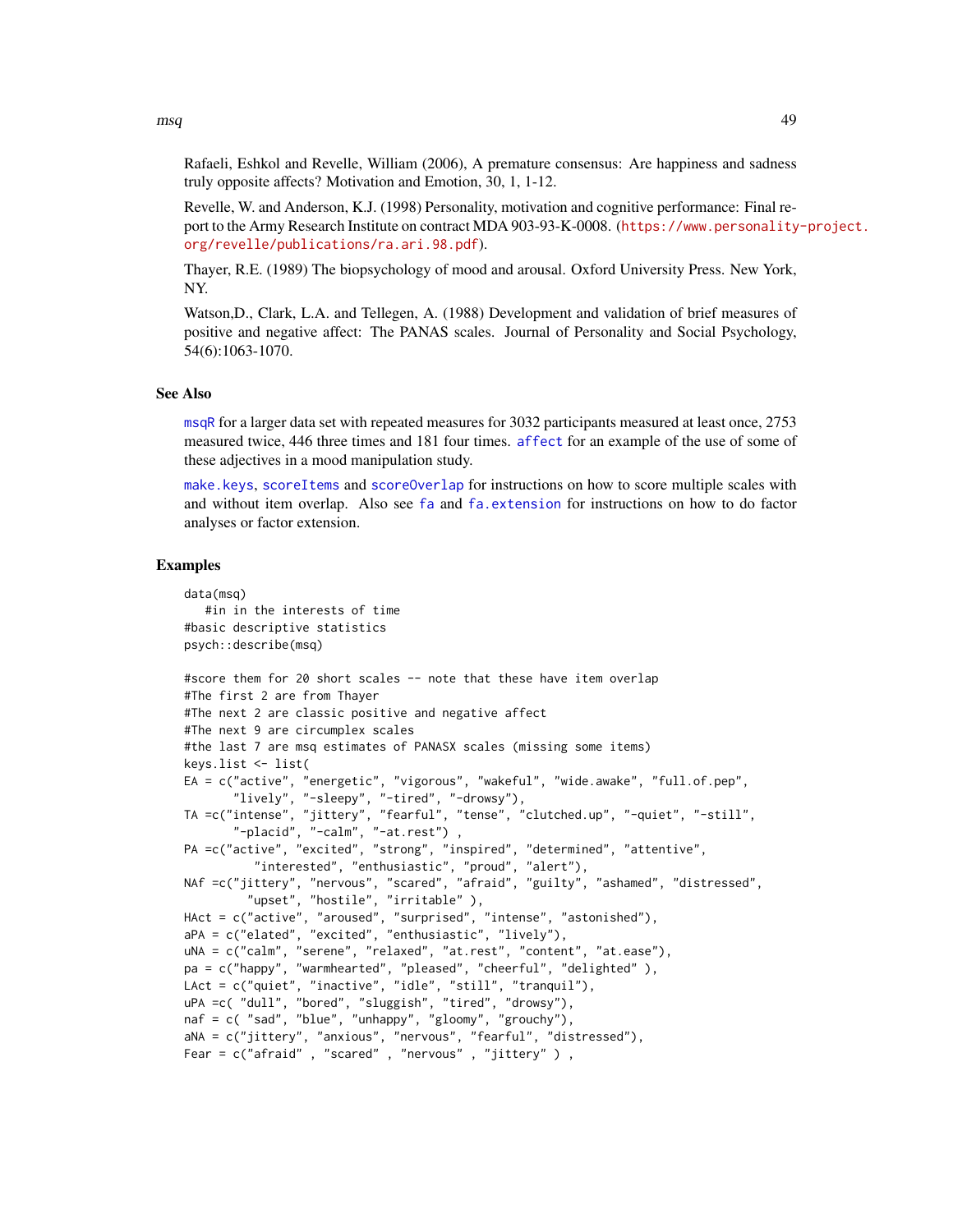```
Hostility = c("angry" , "hostile", "irritable", "scornful" ),
Guilt = c("guilty", "ashamed"),
Sadness = c( "sad" , "blue" , "lonely", "alone" ),
Joviality =c("happy","delighted", "cheerful", "excited", "enthusiastic", "lively", "energetic"),
Self.Assurance=c( "proud","strong" , "confident" , "-fearful" ),
Attentiveness = c("alert" , "determined" , "attentive" )
#, acquiscence = c("sleepy" , "wakeful" , "relaxed","tense")
#dropped because it has a negative alpha and throws warnings
   )
msq.scores <- psych::scoreItems(keys.list,msq)
#show a circumplex structure for the non-overlapping items
fcirc <- psych::fa(msq.scores$scores[,5:12],2)
psych::fa.plot(fcirc,labels=colnames(msq.scores$scores)[5:12])
#now, find the correlations corrected for item overlap
msq.overlap <- psych::scoreOverlap(keys.list,msq)
#a warning is thrown by smc because of some NAs in the matrix
f2 <- psych::fa(msq.overlap$cor,2)
psych::fa.plot(f2,labels=colnames(msq.overlap$cor),
      title="2 dimensions of affect, corrected for overlap")
#extend this solution to EA/TA NA/PA space
fe <- psych::fa.extension(cor(msq.scores$scores[,5:12],msq.scores$scores[,1:4]),fcirc)
psych::fa.diagram(fcirc,fe=fe,
          main="Extending the circumplex structure to EA/TA and PA/NA ")
#show the 2 dimensional structure
f2 \leq -psych::fa(msq[1:72], 2)psych::fa.plot(f2,labels=colnames(msq)[1:72],
     title="2 dimensions of affect at the item level",cex=.5)
#sort them by polar coordinates
round(psych::polar(f2),2)
```
<span id="page-49-0"></span>msqR *75 mood items from the Motivational State Questionnaire for 3032 unique participants*

## Description

Emotions may be described either as discrete emotions or in dimensional terms. The Motivational State Questionnaire (MSQ) was developed to study emotions in laboratory and field settings. The data can be well described in terms of a two dimensional solution of energy vs tiredness and tension versus calmness. Alternatively, this space can be organized by the two dimensions of Positive Affect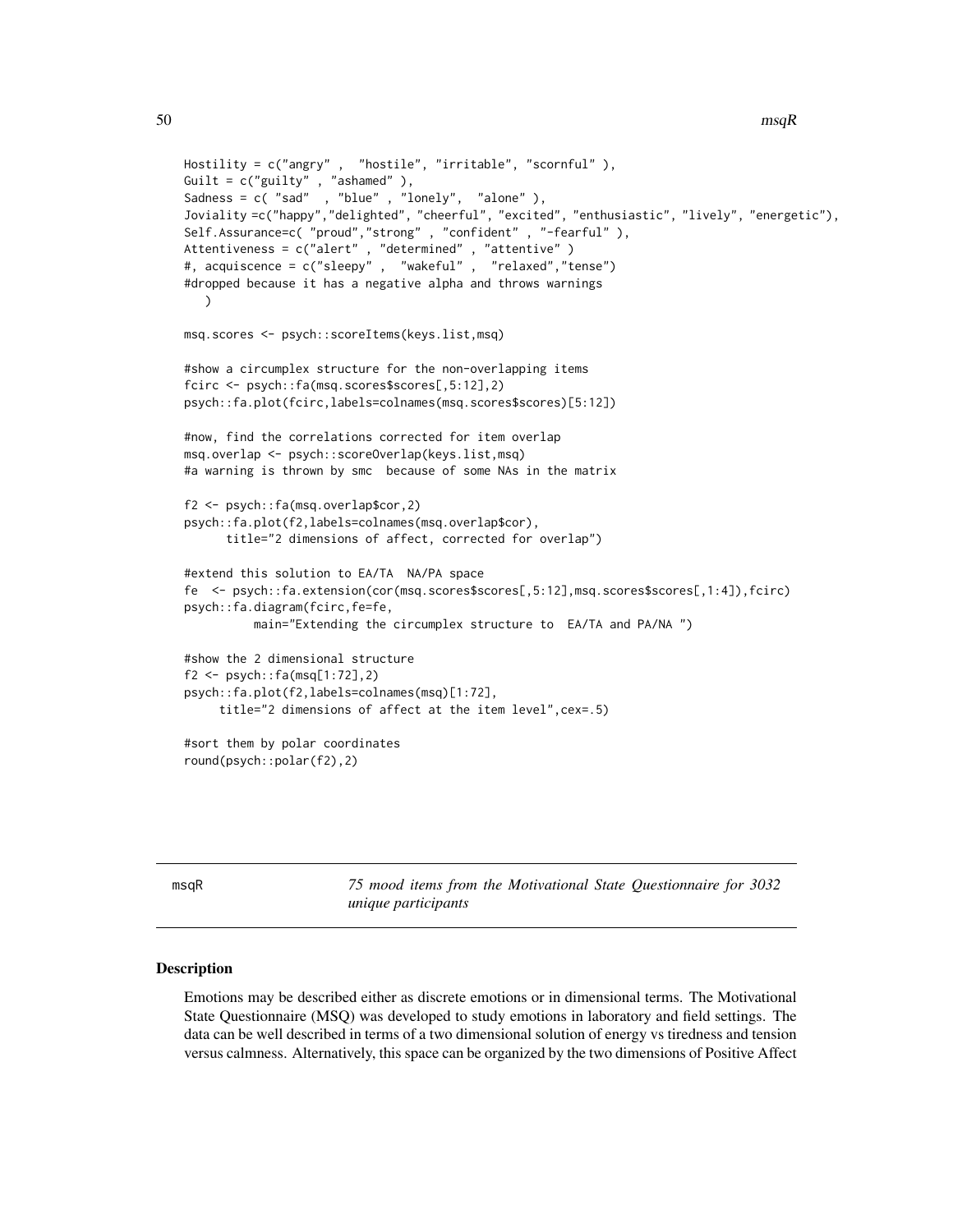#### $mgR$  51

and Negative Affect. Additional items include what time of day the data were collected and a few personality questionnaire scores. 3032 unique participants took the MSQ at least once, 2753 at least twice, 446 three times, and 181 four times. The 3032 participants also took the [sai](#page-68-0) state anxiety inventory at the same time. Some studies manipulated arousal by caffeine, others manipulations included affect inducing movies.

#### Usage

data("msqR")

## Format

A data frame with 6411 observations on the following 88 variables.

active a numeric vector afraid a numeric vector alert a numeric vector alone a numeric vector angry a numeric vector aroused a numeric vector ashamed a numeric vector astonished a numeric vector at.ease a numeric vector at.rest a numeric vector attentive a numeric vector blue a numeric vector bored a numeric vector calm a numeric vector clutched.up a numeric vector confident a numeric vector content a numeric vector delighted a numeric vector depressed a numeric vector determined a numeric vector distressed a numeric vector drowsy a numeric vector dull a numeric vector elated a numeric vector energetic a numeric vector enthusiastic a numeric vector excited a numeric vector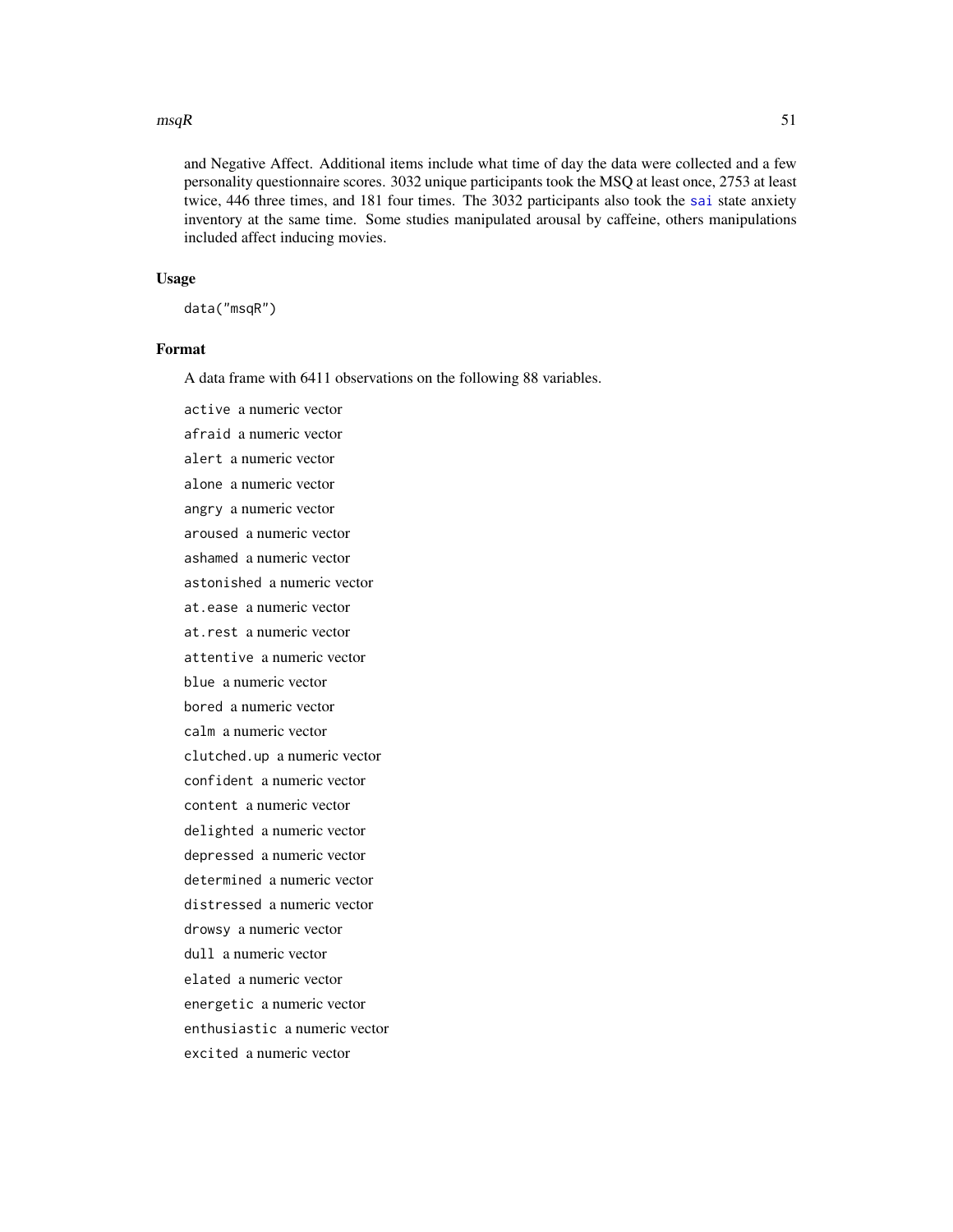fearful a numeric vector frustrated a numeric vector full.of.pep a numeric vector gloomy a numeric vector grouchy a numeric vector guilty a numeric vector happy a numeric vector hostile a numeric vector inspired a numeric vector intense a numeric vector interested a numeric vector irritable a numeric vector jittery a numeric vector lively a numeric vector lonely a numeric vector nervous a numeric vector placid a numeric vector pleased a numeric vector proud a numeric vector quiescent a numeric vector quiet a numeric vector relaxed a numeric vector sad a numeric vector satisfied a numeric vector scared a numeric vector serene a numeric vector sleepy a numeric vector sluggish a numeric vector sociable a numeric vector sorry a numeric vector still a numeric vector strong a numeric vector surprised a numeric vector tense a numeric vector tired a numeric vector unhappy a numeric vector upset a numeric vector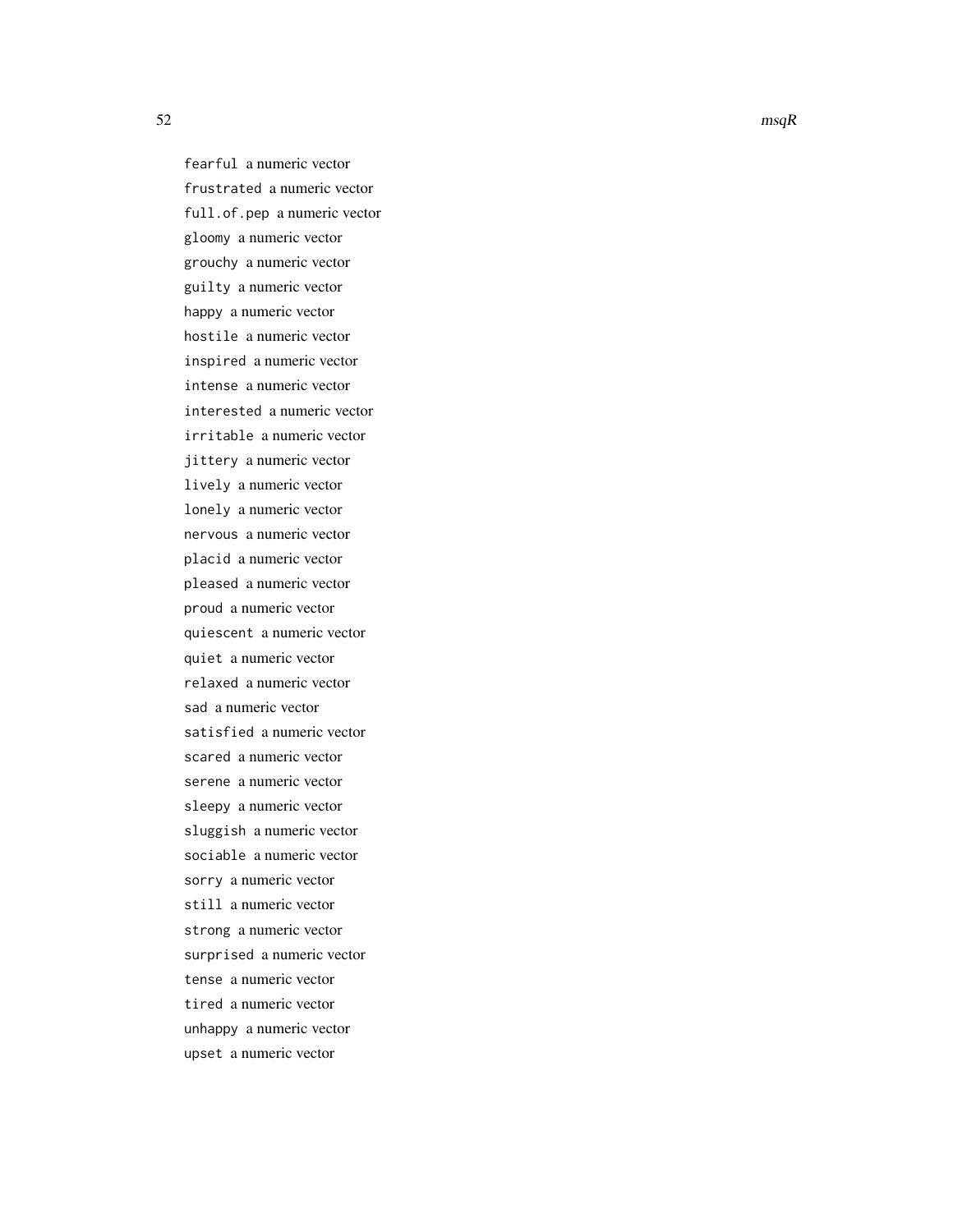$mgR$  53

vigorous a numeric vector

wakeful a numeric vector

warmhearted a numeric vector

wide.awake a numeric vector

anxious a numeric vector

cheerful a numeric vector

idle a numeric vector

inactive a numeric vector

tranquil a numeric vector

kindly a numeric vector

scornful a numeric vector

Extraversion Extraversion from the EPI

Neuroticism Neuroticism from the EPI

Lie Lie from the EPI

Sociability Sociability from the EPI

Impulsivity Impulsivity from the EPI

gender  $1=$  male,  $2=$  female (coded on presumed x chromosome). Slowly being added to the data set.

TOD Time of day that the study was run

drug 1 if given placebo, 2 if given caffeine

film 1-4 if given a film: 1=Frontline, 2= Halloween, 3=Serengeti, 4 = Parenthood

time Measurement occasion (1 and 2 are same session, 3 and 4 are the same, but a later session)

id a numeric vector

form msq versus msqR

study a character vector of the experiment name

## Details

The Motivational States Questionnaire (MSQ) is composed of 75 items, which represent the full affective space (Revelle & Anderson, 1998). The MSQ consists of 20 items taken from the Activation-Deactivation Adjective Check List (Thayer, 1986), 18 from the Positive and Negative Affect Schedule (PANAS, Watson, Clark, & Tellegen, 1988) along with the affective circumplex items used by Larsen and Diener (1992). The response format was a four-point scale that corresponds to Russell and Carroll's (1999) "ambiguous–likely-unipolar format" and that asks the respondents to indicate their current standing ("at this moment") with the following rating scale:

0—————-1—————-2—————-3 Not at all A little Moderately Very much

The original version of the MSQ included 70 items. Intermediate analyses (done with 1840 subjects) demonstrated a concentration of items in some sections of the two dimensional space, and a paucity of items in others. To begin correcting this, 3 items from redundantly measured sections (alone,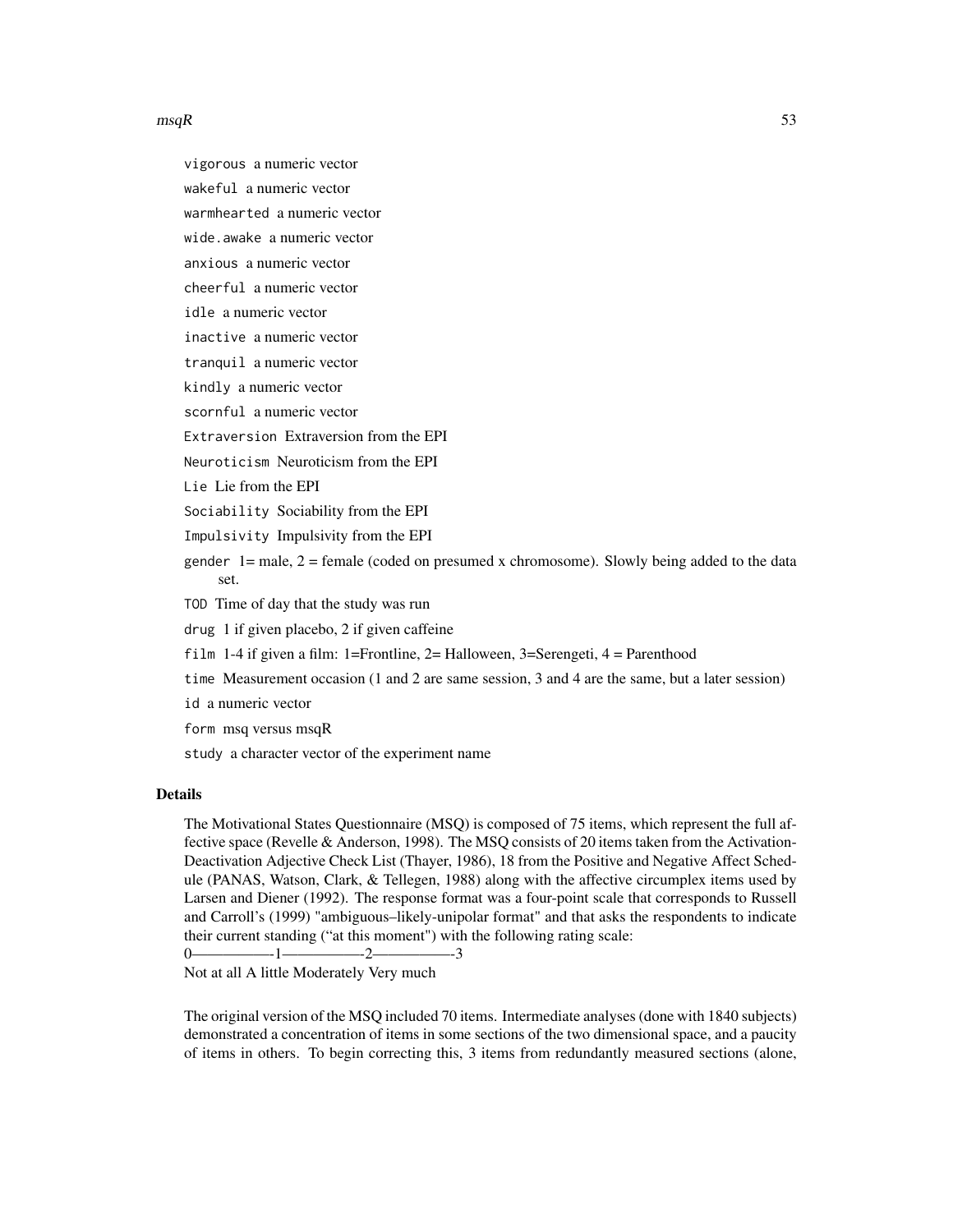kindly, scornful) were removed, and 5 new ones (anxious, cheerful, idle, inactive, and tranquil) were added. Thus, the correlation matrix is missing the correlations between items anxious, cheerful, idle, inactive, and tranquil with alone, kindly, and scornful.

2605 individuals took Form 1 version, 3806 the Form 2 version. 3032 people (1218 form 1, 1814 form 2) took the MSQ at least once. 2086 at least twice, 1112 three times, and 181 four times.

To see the relative frequencies by time and form, see the first example.

Procedure. The data were collected over nine years in the Personality, Motivation and Cognition laboratory at Northwestern, as part of a series of studies examining the effects of personality and situational factors on motivational state and subsequent cognitive performance. In each of 38 studies, prior to any manipulation of motivational state, participants signed a consent form and in some studies, consumed 0 or 4mg/kg of caffeine. In caffeine studies, they waited 30 minutes and then filled out the MSQ. (Normally, the procedures of the individual studies are irrelevant to this data set and could not affect the responses to the MSQ at time 1, since this instrument was completed before any further instructions or tasks. However, caffeine does have an effect.) The MSQ post test following a movie manipulation) is available in [affect](#page-3-0) as well as here.

The XRAY study crossed four movie conditions with caffeine. The first MSQ measures are showing the effects of the movies and caffeine, but after an additional 30 minutes, the second MSQ seems to mainly show the caffeine effects. The movies were 9 minute clips from 1) a BBC documentary on British troops arriving at the Bergen-Belsen concentration camp (sad); 2) an early scene from Halloween in which the heroine runs around shutting doors and windows (terror); 3) a documentary about lions on the Serengeti plain, and 4) the "birthday party" scene from Parenthood.

The FLAT study measured affect before, immediately after, and then after 30 minutes following a movie manipulation. See the [affect](#page-3-0) data set.

To see which studies used which conditions, see the second and third examples.

The EA and TA scales are from Thayer, the PA and NA scales are from Watson et al. (1988). Scales and items:

Energetic Arousal: active, energetic, vigorous, wakeful, wide.awake, full.of.pep, lively, -sleepy, -tired, - drowsy (ADACL)

Tense Arousal: Intense, Jittery, fearful, tense, clutched up, -quiet, -still, - placid, - calm, -at rest (ADACL)

Positive Affect: active, alert, attentive, determined, enthusiastic, excited, inspired, interested, proud, strong (PANAS)

Negative Affect: afraid, ashamed, distressed, guilty, hostile, irritable , jittery, nervous, scared, upset (PANAS)

The PA and NA scales can in turn can be thought of as having subscales: (See the PANAS-X) Fear: afraid, scared, nervous, jittery (not included frightened, shaky) Hostility: angry, hostile, irritable, (not included: scornful, disgusted, loathing guilt: ashamed, guilty, (not included: blameworthy, angry at self, disgusted with self, dissatisfied with self) sadness: alone, blue, lonely, sad, (not included: downhearted) joviality: cheerful, delighted, energetic, enthusiastic, excited, happy, lively, (not included: joyful) self-assurance: proud, strong, confident, (not included: bold, daring, fearless ) attentiveness: alert, attentive, determined (not included: concentrating)

The next set of circumplex scales were taken from Larsen and Diener (1992). High activation: active, aroused, surprised, intense, astonished Activated PA: elated, excited, enthusiastic, lively Unactivated NA : calm, serene, relaxed, at rest, content, at ease PA: happy, warmhearted, pleased,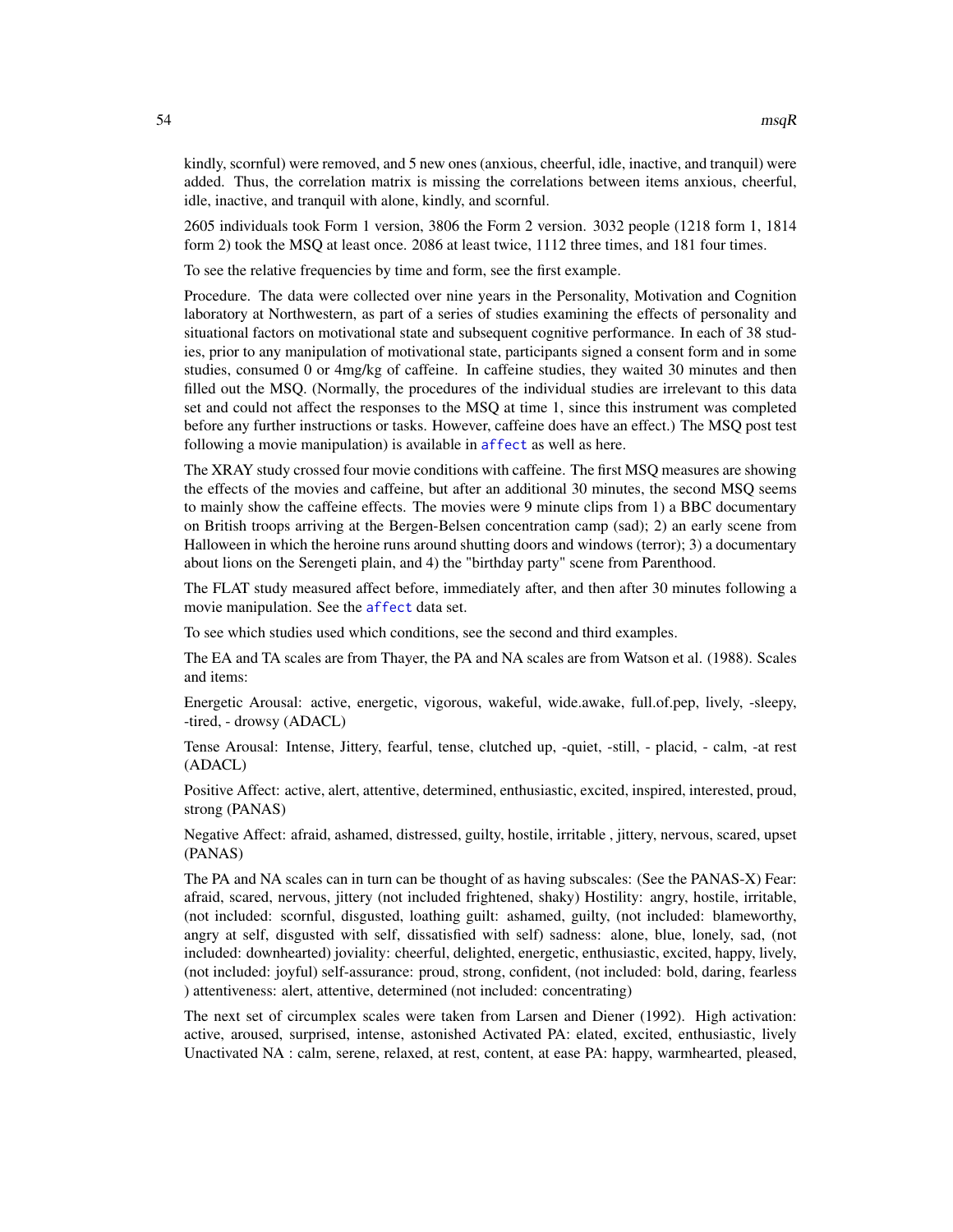$mgR$  55

cheerful, delighted Low Activation: quiet, inactive, idle, still, tranquil Unactivated PA: dull, bored, sluggish, tired, drowsy NA: sad, blue, unhappy, gloomy, grouchy Activated NA: jittery, anxious, nervous, fearful, distressed.

Keys for these separate scales are shown in the examples.

In addition to the MSQ, there are 5 scales from the Eysenck Personality Inventory (Extraversion, Impulsivity, Sociability, Neuroticism, Lie). The Imp and Soc are subsets of the the total extraversion scale based upon a reanalysis of the EPI by Rocklin and Revelle (1983). This information is in the [msq](#page-43-0) data set as well.

## **Note**

In December, 2018 the caffeine, film and personality conditions were added. In the process of doing so, it was discovered that the EMIT data had been incorrectly entered. This has been fixed.

### Source

Data collected at the Personality, Motivation, and Cognition Laboratory, Northwestern University.

## References

Larsen, R. J., & Diener, E. (1992). Promises and problems with the circumplex model of emotion. In M. S. Clark (Ed.), Review of personality and social psychology, No. 13. Emotion (pp. 25-59). Thousand Oaks, CA, US: Sage Publications, Inc.

Rafaeli, Eshkol and Revelle, William (2006), A premature consensus: Are happiness and sadness truly opposite affects? Motivation and Emotion, 30, 1, 1-12.

Revelle, W. and Anderson, K.J. (1998) Personality, motivation and cognitive performance: Final report to the Army Research Institute on contract MDA 903-93-K-0008. ([https://www.personality](https://www.personality-project.org/revelle/publications/ra.ari.98.pdf)-project. [org/revelle/publications/ra.ari.98.pdf](https://www.personality-project.org/revelle/publications/ra.ari.98.pdf)).

Smillie, Luke D. and Cooper, Andrew and Wilt, Joshua and Revelle, William (2012) Do Extraverts Get More Bang for the Buck? Refining the Affective-Reactivity Hypothesis of Extraversion. Journal of Personality and Social Psychology, 103 (2), 206-326.

Thayer, R.E. (1989) The biopsychology of mood and arousal. Oxford University Press. New York, NY.

Watson,D., Clark, L.A. and Tellegen, A. (1988) Development and validation of brief measures of positive and negative affect: The PANAS scales. Journal of Personality and Social Psychology, 54(6):1063-1070.

#### See Also

[msq](#page-43-0) for 3896 participants with scores on five scales of the EPI. [affect](#page-3-0) for an example of the use of some of these adjectives in a mood manipulation study.

[make.keys](#page-0-0), [scoreItems](#page-0-0) and [scoreOverlap](#page-0-0) for instructions on how to score multiple scales with and without item overlap. Also see [fa](#page-0-0) and [fa.extension](#page-0-0) for instructions on how to do factor analyses or factor extension.

Given the temporal ordering of the [sai](#page-68-0) data and the [msqR](#page-49-0) data, these data are useful for demonstrations of [testRetest](#page-0-0) reliability. See the examples in [testRetest](#page-0-0) for how to combine the [sai](#page-68-0) [tai](#page-68-1) and [msqR](#page-49-0) datasets.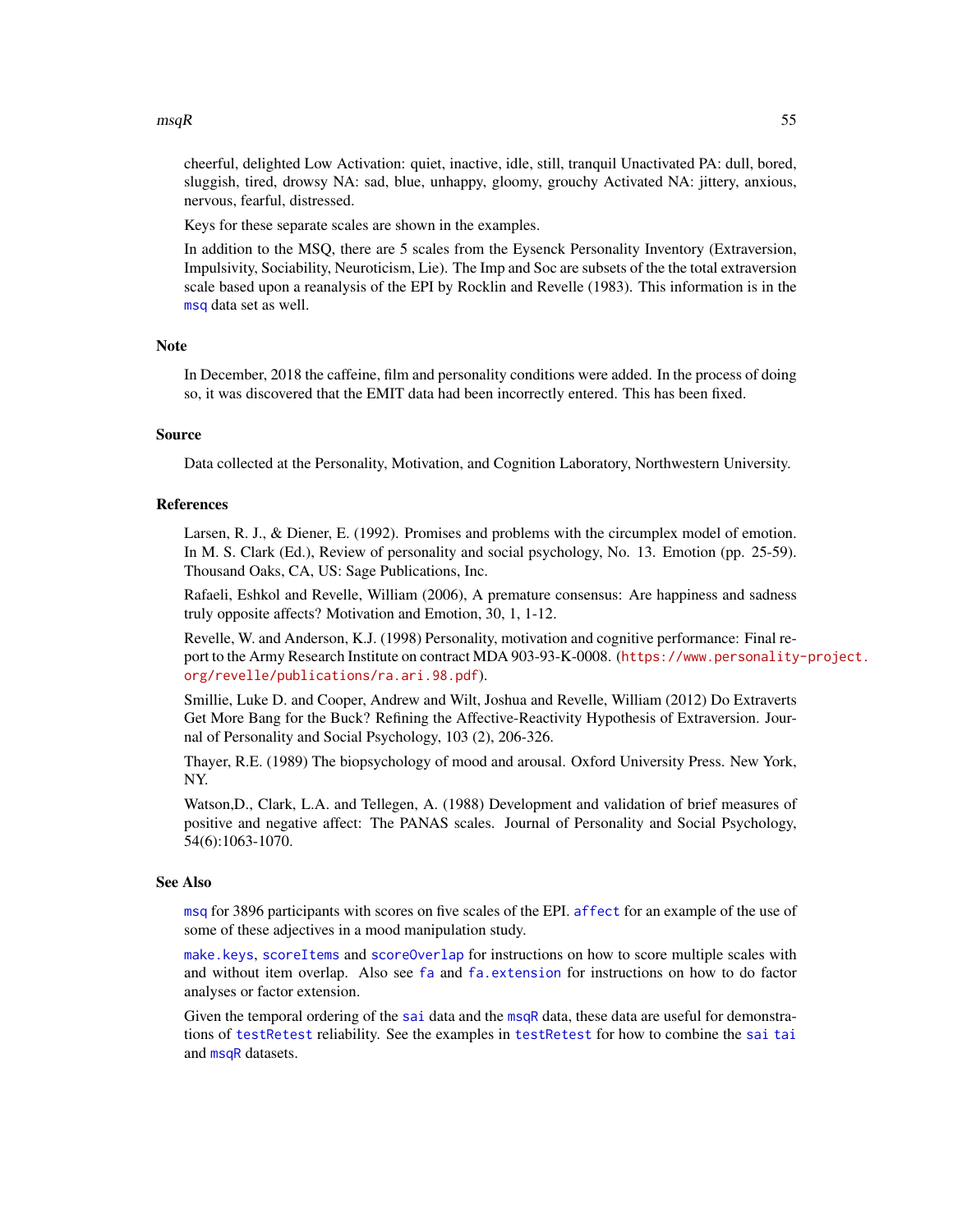## Examples

```
data(msqR)
table(msqR$form,msqR$time) #which forms?
table(msqR$study,msqR$drug) #Drug studies
table(msqR$study,msqR$film) #Film studies
table(msqR$study,msqR$TOD) #To examine time of day
#score them for 20 short scales -- note that these have item overlap
#The first 2 are from Thayer
#The next 2 are classic positive and negative affect
#The next 9 are circumplex scales
#the last 7 are msq estimates of PANASX scales (missing some items)
keys.list <- list(
EA = c("active", "energetic", "vigorous", "wakeful", "wide.awake", "full.of.pep",
       "lively", "-sleepy", "-tired", "-drowsy"),
TA =c("intense", "jittery", "fearful", "tense", "clutched.up", "-quiet", "-still",
       "-placid", "-calm", "-at.rest") ,
PA =c("active", "excited", "strong", "inspired", "determined", "attentive",
          "interested", "enthusiastic", "proud", "alert"),
NAf =c("jittery", "nervous", "scared", "afraid", "guilty", "ashamed", "distressed",
         "upset", "hostile", "irritable" ),
HAct = c("active", "aroused", "surprised", "intense", "astonished"),
aPA = c("elated", "excited", "enthusiastic", "lively"),
uNA = c("calm", "serene", "relaxed", "at.rest", "content", "at.ease"),
pa = c("happy", "warmhearted", "pleased", "cheerful", "delighted" ),
LAct = c("quiet", "inactive", "idle", "still", "tranquil"),
uPA =c( "dull", "bored", "sluggish", "tired", "drowsy"),
naf = c( "sad", "blue", "unhappy", "gloomy", "grouchy"),
aNA = c("jittery", "anxious", "nervous", "fearful", "distressed"),
Fear = c("afraid" , "scared" , "nervous" , "jittery" ) ,
Hostility = c("angry" , "hostile", "irritable", "scornful" ),
Guilt = c("guilty" , "ashamed" ),
Sadness = c( "sad" , "blue" , "lonely", "alone" ),
Joviality =c("happy","delighted", "cheerful", "excited", "enthusiastic", "lively", "energetic"),
Self.Assurance=c( "proud","strong" , "confident" , "-fearful" ),
Attentiveness = c("alert" , "determined" , "attentive" ))
#acquiscence = c("sleepy" , "wakeful" , "relaxed","tense")
#Yik Russell and Steiger list the following items
Yik.keys <- list(
pleasure =psych::cs(happy,content,satisfied, pleased),
act.pleasure =psych::cs(proud,enthusiastic,euphoric),
pleasant.activation = psych::cs(energetic,full.of.pep,excited,wakeful,attentive,
   wide.awake,active,alert,vigorous),
activation = psych::cs(aroused,hyperactivated,intense),
unpleasant.act = psych::cs(anxious,frenzied,jittery,nervous),
activated.displeasure =psych::cs(scared,upset,shaky,fearful,clutched.up,tense,
    ashamed,guilty,agitated,hostile),
displeaure =psych::cs(troubled,miserable,unhappy,dissatisfied),
Ueactivated.Displeasure = psych::cs(sad,down,gloomy,blue,melancholy),
Unpleasant.Deactivation = psych::cs(droopy, drowsy, dull, bored, sluggish, tired),
```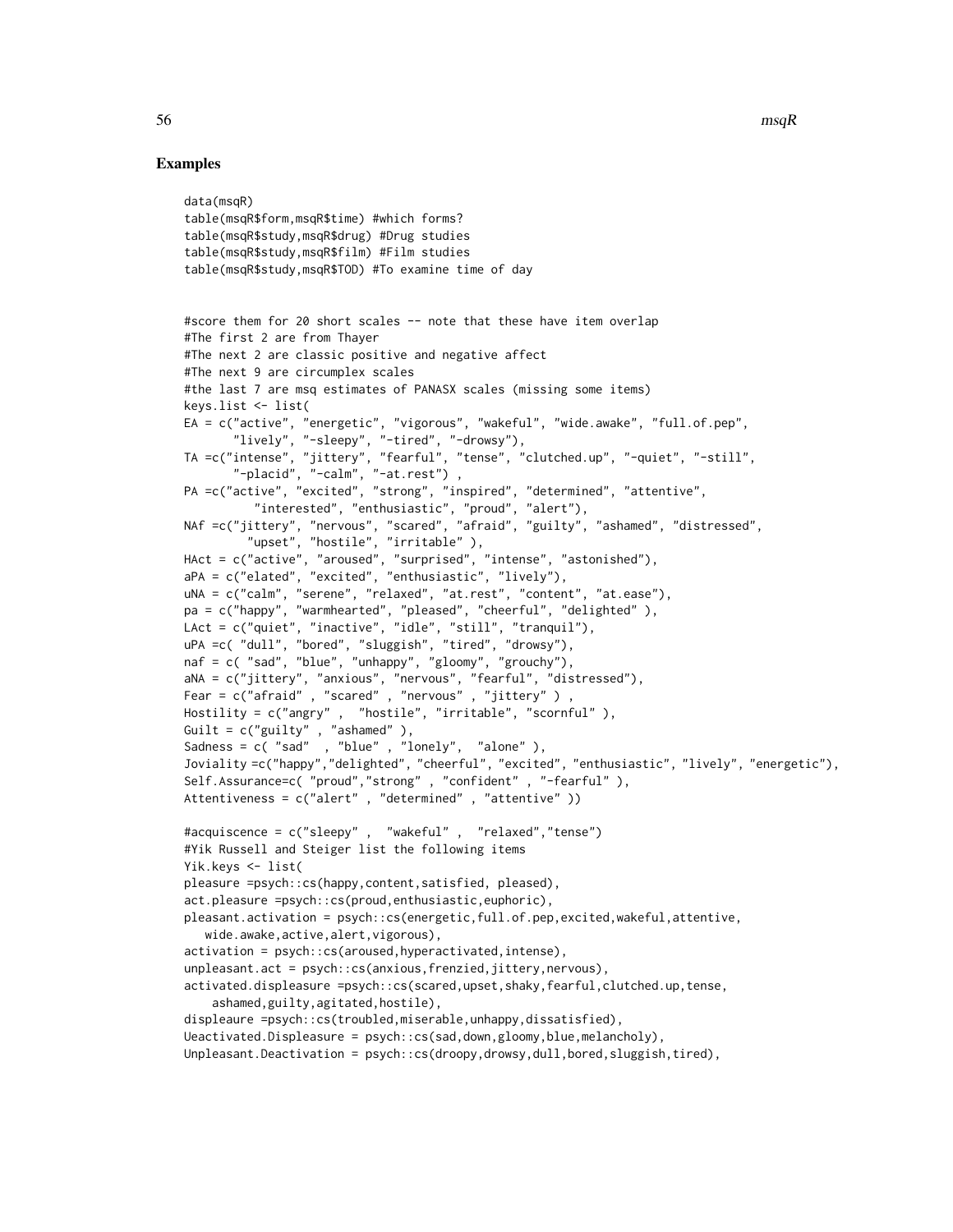#### $\text{magR}$  57

```
Deactivation =psych::cs( quiet,still),
pleasant.deactivation = psych::cs(placid,relaxed,tranquil, at.rest,calm),
deactived.pleasure =psych::cs( serene,soothed,peaceful,at.ease,secure)
\lambda#of these 60 items, 46 appear in the msqR
Yik.msq.keys <- list(
Pleasure =psych::cs(happy,content,satisfied, pleased),
Activated.Pleasure =psych::cs(proud,enthusiastic),
Pleasant.Activation = psych::cs(energetic,full.of.pep,excited,wakeful,attentive,
    wide.awake,active,alert,vigorous),
Activation = psych::cs(aroused,intense),
Unpleasant.Activation = psych::cs(anxious,jittery,nervous),
Activated.Displeasure =psych::cs(scared,upset,fearful,
          clutched.up,tense,ashamed,guilty,hostile),
Displeasure = psych::cs(unhappy),
Deactivated.Displeasure = psych::cs(sad,gloomy,blue),
Unpleasant.Deactivation = psych::cs(drowsy,dull,bored,sluggish,tired),
Deactivation =psych::cs( quiet,still),
Pleasant.Deactivation = psych::cs(placid,relaxed,tranquil, at.rest,calm),
Deactivated.Pleasure =psych::cs( serene,at.ease)
\lambdayik.scores <- psych::scoreItems(Yik.msq.keys,msqR)
yik <- yik.scores$scores
f2.yik <- psych::fa(yik,2) #factor the yik scores
psych::fa.plot(f2.yik,labels=colnames(yik),title="Yik-Russell-Steiger circumplex",cex=.8,
      pos=(c(1,1,2,1,1,1,3,1,4,1,2,4)))
msq.scores <- psych::scoreItems(keys.list,msqR)
#show a circumplex structure for the non-overlapping items
fcirc <- psych::fa(msq.scores$scores[,5:12],2)
psych::fa.plot(fcirc,labels=colnames(msq.scores$scores)[5:12])
#now, find the correlations corrected for item overlap
msq.overlap <- psych::scoreOverlap(keys.list,msqR)
f2 <- psych::fa(msq.overlap$cor,2)
psych::fa.plot(f2,labels=colnames(msq.overlap$cor),
          title="2 dimensions of affect, corrected for overlap")
#extend this solution to EA/TA NA/PA space
fe <- psych::fa.extension(cor(msq.scores$scores[,5:12],msq.scores$scores[,1:4]),fcirc)
psych::fa.diagram(fcirc,fe=fe,main="Extending the circumplex structure to EA/TA and PA/NA ")
#show the 2 dimensional structure
f2 \leq -psych::fa(msqR[1:72], 2)psych::fa.plot(f2,labels=colnames(msqR)[1:72],title="2 dimensions of affect at the item level")
#sort them by polar coordinates
round(psych::polar(f2),2)
```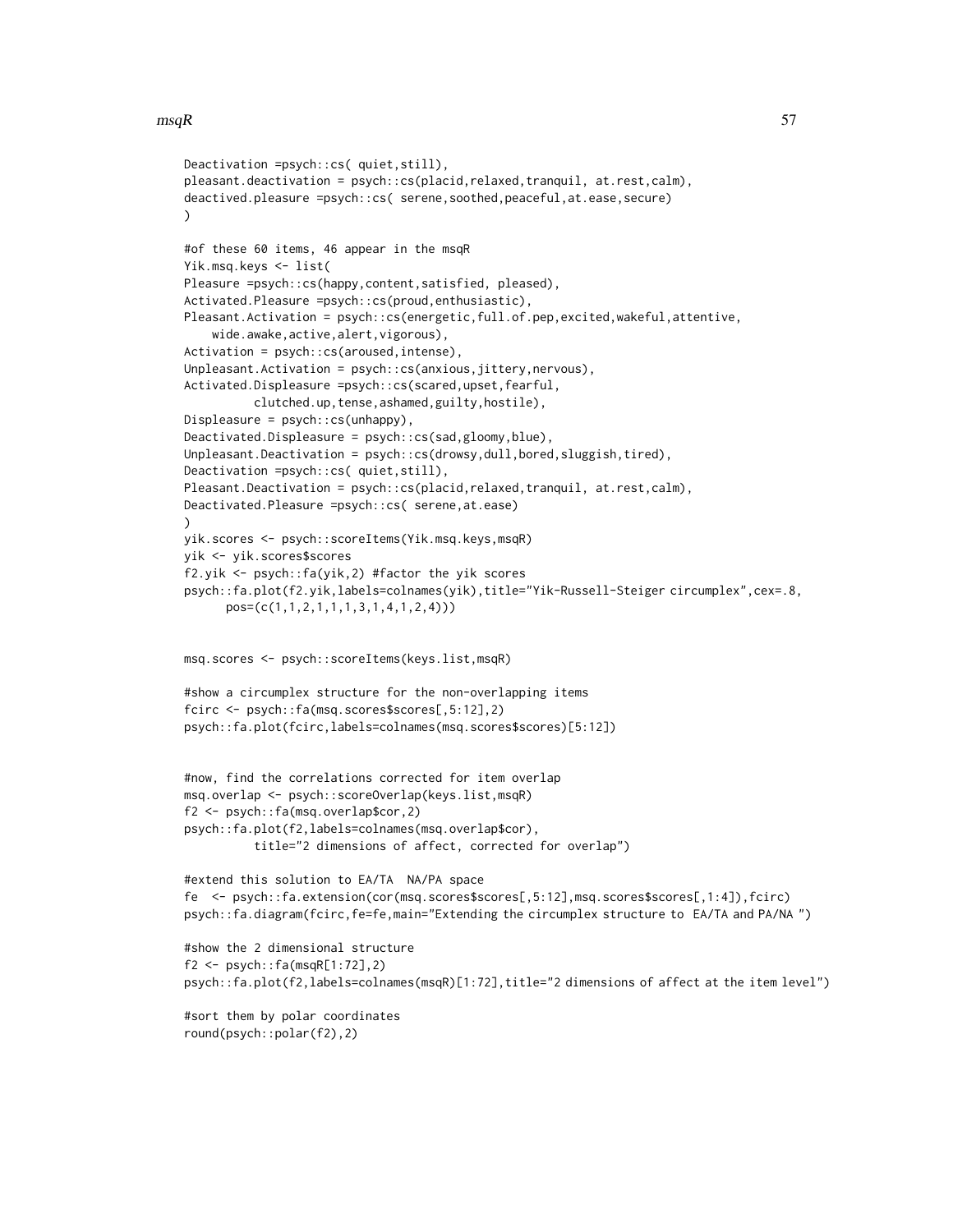```
58 neo
```

```
#the msqR and sai data sets have 10 overlapping items which can be used for
#testRetest analysis. We need to specify the keys, and then choose the appropriate
#data sets
sai.msq.keys <- list(pos =c( "at.ease" , "calm" , "confident", "content","relaxed"),
 neg = c("anxious", "jittery", "nervous" ,"tense" , "upset"),
 anx = c("anxious", "jittery", "nervous" ,"tense", "upset","-at.ease" , "-calm" ,
  "-confident", "-content","-relaxed"))
select <- psych::selectFromKeys(sai.msq.keys$anx)
#The following is useful for examining test retest reliabilities
msq.control <- subset(msqR,is.element( msqR$study , c("Cart", "Fast", "SHED", "SHOP")))
msq.film <- subset(msqR,(is.element( msqR$study , c("FIAT", "FILM","FLAT","MIXX","XRAY"))
    & (msqR$time < 3) ))
msq.film[((msq.film$study == "FLAT") & (msq.film$time ==3)) ,] <- NA
msq.drug <- subset(msqR,(is.element( msqR$study , c("AGES","SALT", "VALE", "XRAY")))
  &(msqR$time < 3))
msq.day <- subset(msqR,is.element( msqR$study , c("SAM", "RIM")))
```
<span id="page-57-0"></span>neo *NEO correlation matrix from the NEO\_PI\_R manual*

## Description

The NEO.PI.R is a widely used personality test to assess 5 broad factors (Neuroticism, Extraversion, Openness, Agreeableness and Conscientiousness) with six facet scales for each factor. The correlation matrix of the facets is reported in the NEO.PI.R manual for 1000 subjects.

### Usage

data(neo)

#### Format

A data frame of a 30 x 30 correlation matrix with the following 30 variables.

- N1 Anxiety
- N2 AngryHostility
- N3 Depression
- N4 Self-Consciousness
- N5 Impulsiveness
- N6 Vulnerability
- E1 Warmth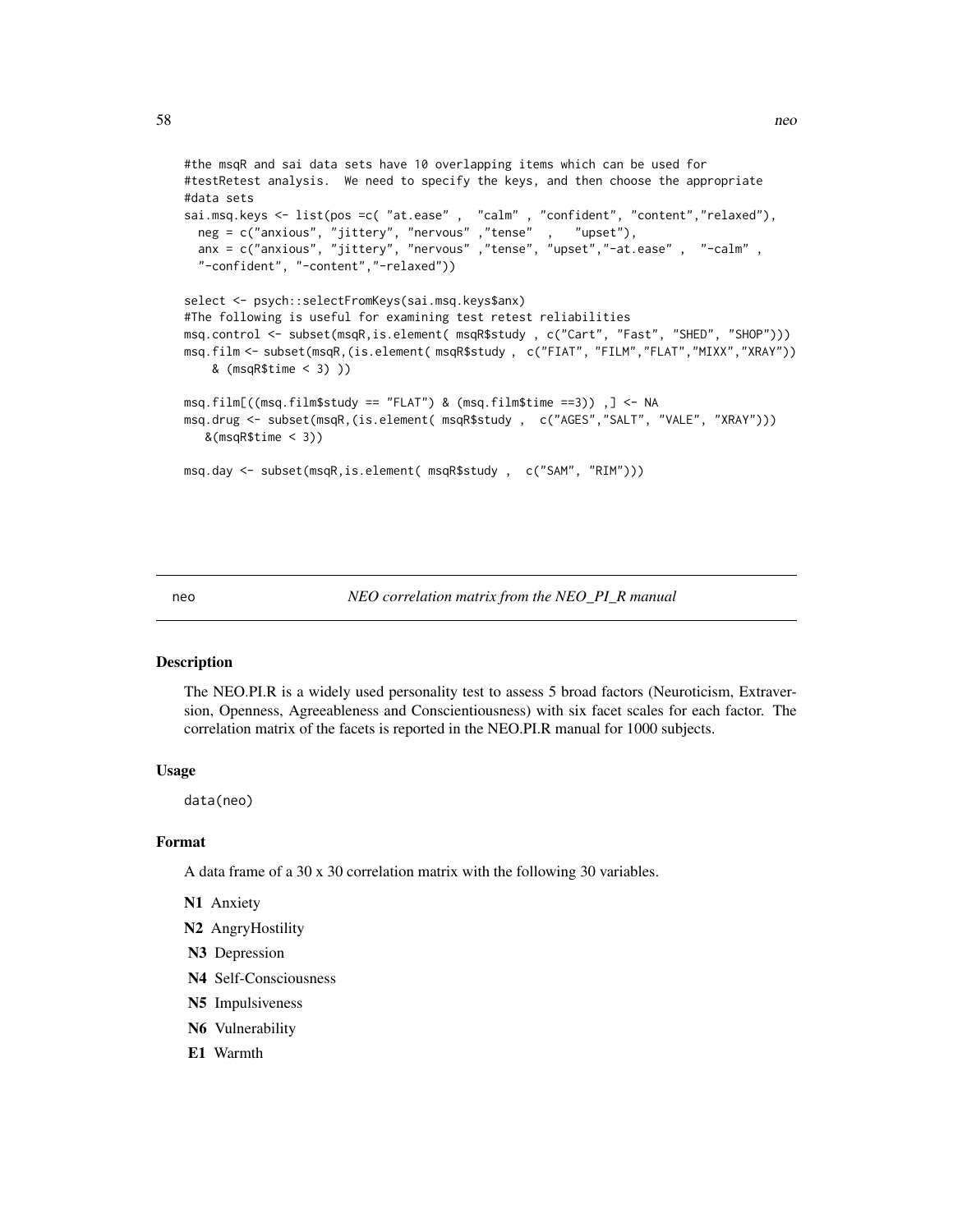neo 59

- E2 Gregariousness
- E3 Assertiveness
- E4 Activity
- E5 Excitement-Seeking
- E6 PositiveEmotions
- O1 Fantasy
- O2 Aesthetics
- O3 Feelings
- O4 Ideas
- O5 Actions
- O6 Values
- A1 Trust
- A2 Straightforwardness
- A3 Altruism
- A4 Compliance
- A5 Modesty
- A6 Tender-Mindedness
- C1 Competence
- C2 Order
- C3 Dutifulness
- C4 AchievementStriving
- C5 Self-Discipline
- C6 Deliberation

## Details

The past thirty years of personality research has led to a general consensus on the identification of major dimensions of personality. Variously known as the "Big 5" or the "Five Factor Model", the general solution represents 5 broad domains of personal and interpersonal experience. Neuroticism and Extraversion are thought to reflect sensitivity to negative and positive cues from the environment and the tendency to withdraw or approach. Openness is sometimes labeled as Intellect and reflects an interest in new ideas and experiences. Agreeableness and Conscientiousness reflect tendencies to get along with others and to want to get ahead.

The factor structure of the NEO suggests five correlated factors as well as two higher level factors. The NEO was constructed with 6 "facets" for each of the five broad factors.

For a contrasting structure, examine the items of the link{spi} data set (Condon, 2017).

#### Source

Costa, Paul T. and McCrae, Robert R. (1992) (NEO PI-R) professional manual. Psychological Assessment Resources, Inc. Odessa, FL. (with permission of the author and the publisher)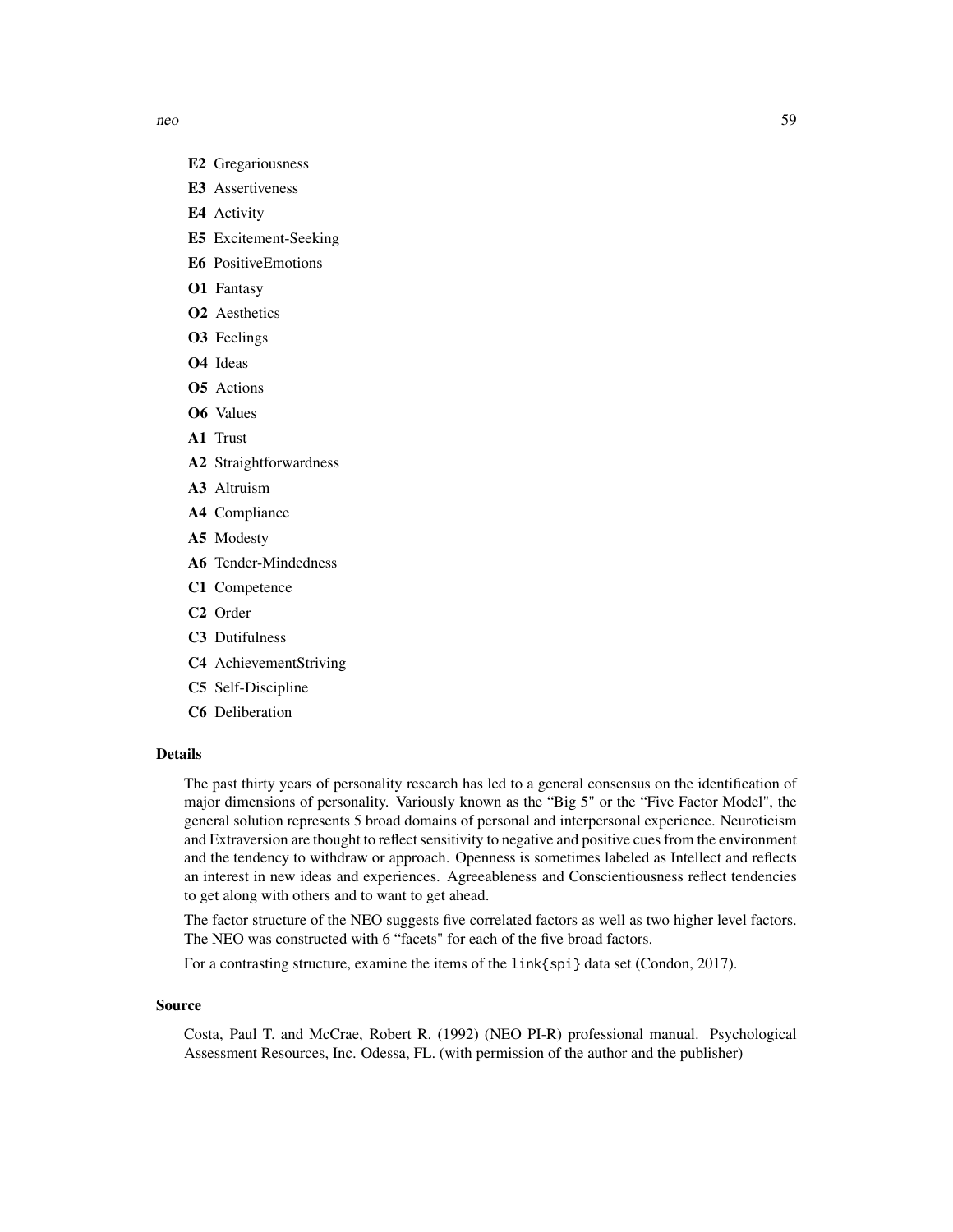#### References

Condon, D. (2017) The SAPA Personality Inventory:An empirically-derived, hierarchically-organized self-report personality assessment model

Digman, John M. (1990) Personality structure: Emergence of the five-factor model. Annual Review of Psychology. 41, 417-440.

John M. Digman (1997) Higher-order factors of the Big Five. Journal of Personality and Social Psychology, 73, 1246-1256.

McCrae, Robert R. and Costa, Paul T., Jr. (1999) A Five-Factor theory of personality. In Pervin, Lawrence A. and John, Oliver P. (eds) Handbook of personality: Theory and research (2nd ed.) 139-153. Guilford Press, New York. N.Y.

Revelle, William (1995), Personality processes, Annual Review of Psychology, 46, 295-328.

Joshua Wilt and William Revelle (2009) Extraversion and Emotional Reactivity. In Mark Leary and Rick H. Hoyle (eds). Handbook of Individual Differences in Social Behavior. Guilford Press, New York, N.Y.

Joshua Wil and William Revelle (2016) Extraversion. In Thomas Widiger (ed) The Oxford Handbook of the Five Factor Model. Oxford University Press.

## Examples

```
data(neo)
n5 <- psych::fa(neo,5)
neo.keys <- psych::make.keys(30,list(N=c(1:6),E=c(7:12),O=c(13:18),A=c(19:24),C=c(25:30)))
n5p <- psych::target.rot(n5,neo.keys) #show a targeted rotation for simple structure
n5p
```
<span id="page-59-0"></span>

peas *Galton's Peas*

#### **Description**

Francis Galton introduced the correlation coefficient with an analysis of the similarities of the parent and child generation of 700 sweet peas.

#### Usage

data(peas)

## Format

A data frame with 700 observations on the following 2 variables.

parent The mean diameter of the mother pea for 700 peas

child The mean diameter of the daughter pea for 700 sweet peas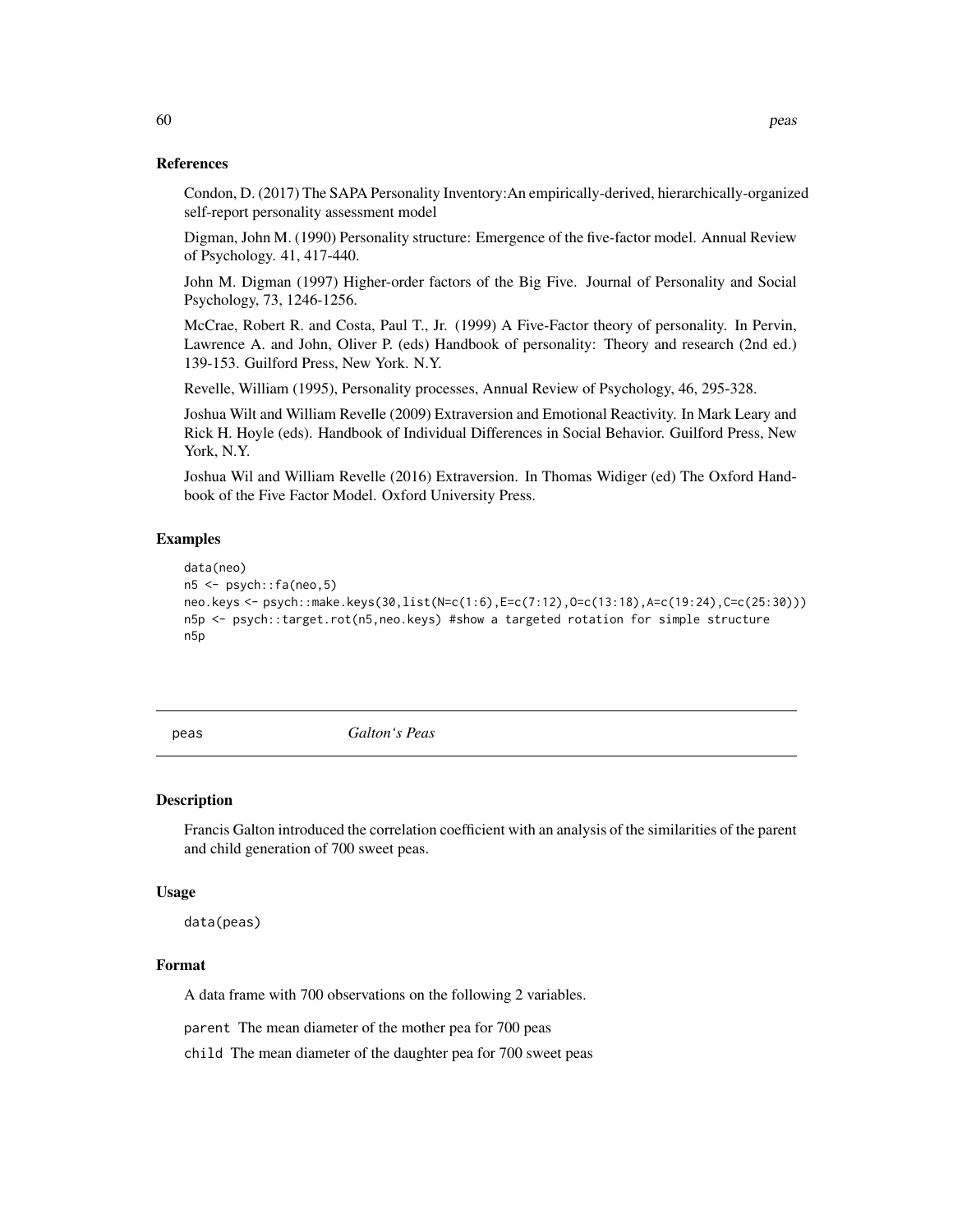## Pollack 61

## Details

Galton's introduction of the correlation coefficient was perhaps the most important contribution to the study of individual differences. This data set allows a graphical analysis of the data set. There are two different graphic examples. One shows the regression lines for both relationships, the other finds the correlation as well.

## Source

Stanton, Jeffrey M. (2001) Galton, Pearson, and the Peas: A brief history of linear regression for statistics intstructors, Journal of Statistics Education, 9. (retrieved from the web from https://www.amstat.org/publications/jse reproduces the table from Galton, 1894, Table 2.

The data were generated from this table.

# References

Galton, Francis (1877) Typical laws of heredity. paper presented to the weekly evening meeting of the Royal Institution, London. Volume VIII (66) is the first reference to this data set. The data appear in

Galton, Francis (1894) Natural Inheritance (5th Edition), New York: MacMillan).

## See Also

The other Galton data sets: [heights](#page-35-0), [galton](#page-30-0), [cubits](#page-18-0)

#### Examples

```
data(peas)
psych::pairs.panels(peas,lm=TRUE,xlim=c(14,22),ylim=c(14,22),main="Galton's Peas")
psych::describe(peas)
psych::pairs.panels(peas,main="Galton's Peas")
```
Pollack *Pollack et al (2012) correlation matrix for mediation example*

## Description

A correlation matrix taken from Pollack (2012) with 9 variables. Primarily used as an example for setCor and mediation.

#### Usage

data("Pollack")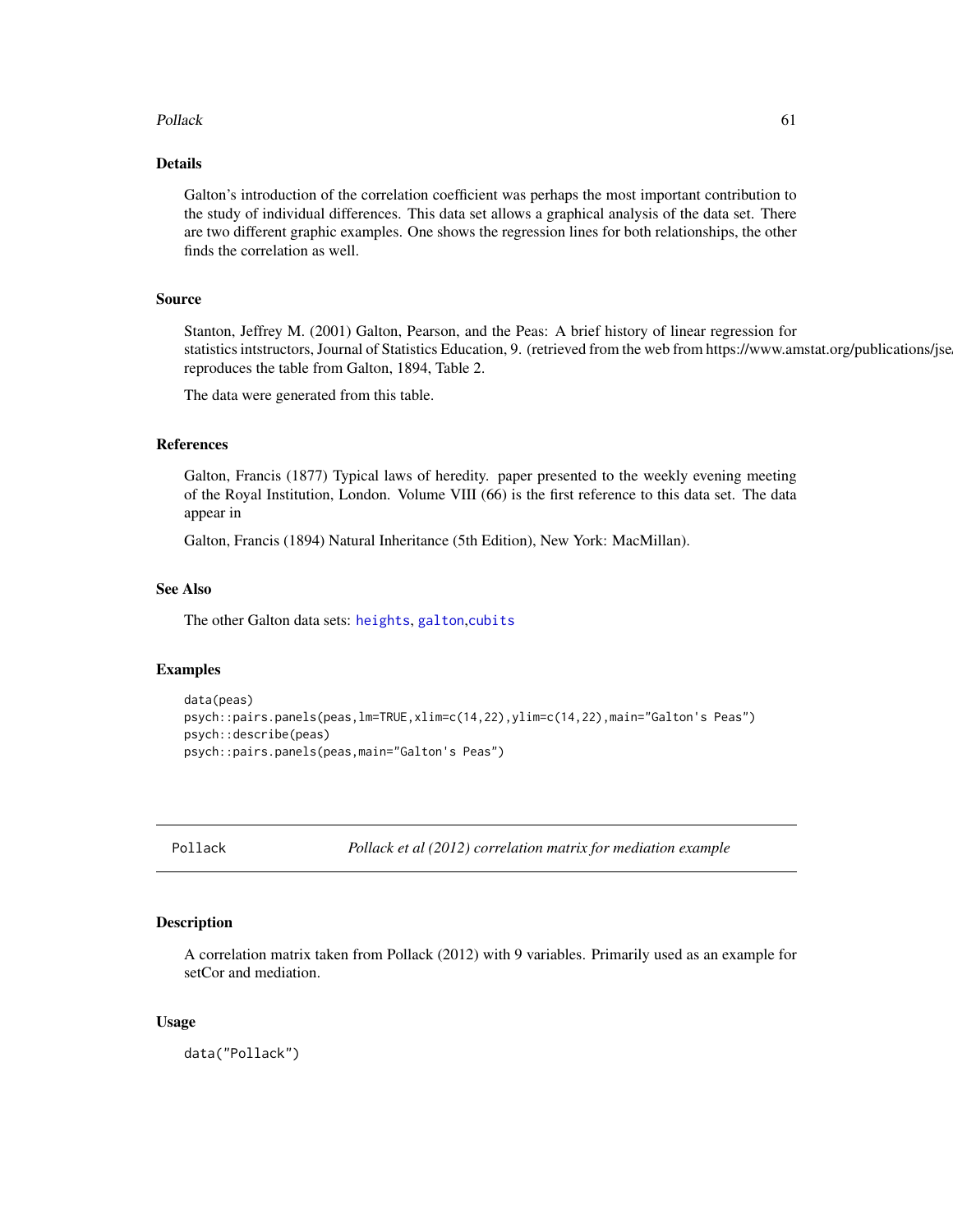#### Format

A correlation matrix based upon 262 participants.

sex Male = 1, Female =  $0,62\%$  male age mean =33 tenure length of employent, mean = 5.9 years self.efficacy self ratings competence self rating of competence social.ties Contact with business-related social ties economic.stress mean of two items on economic stress depression 6 items from MAACL measuring depression withdrawal Withdrawal intentions in domain of entrepreneurship

## **Details**

This is the correlation matrix from Pollack et al. (2012) p 797. The raw data are available from the processR package (Keon-Woong Moon, 2020). The data set is used by Hayes in example p 179 in example 3.

#### Source

Pollack et al. 2012

## References

Pollack, Jeffrey M. and Vanepps, Eric M. and Hayes, Andrew F. (2012). The moderating role of social ties on entrepreneurs' depressed affect and withdrawal intentions in response to economic stress, Journal of Organizational Behavior 33 (6) 789-810.

Hayes, Andrew F. (2013) Introduction to mediation, moderation, and conditional process analysis: A regression-based approach. Guilford Press.

## Examples

psych::lowerMat(Pollack)

| psychTools | psychTools: datasets and utility functions to accompany the psych |  |  |  |  |
|------------|-------------------------------------------------------------------|--|--|--|--|
|            | package                                                           |  |  |  |  |

# **Description**

PsychTools includes the larger data sets used by the [psych](#page-0-0) package and also includes a few general utility functions such as the [read.file](#page-63-0) and [read.clipboard](#page-63-1) functions. The data sets ara made available for demonstrations of a variety of psychometric functions.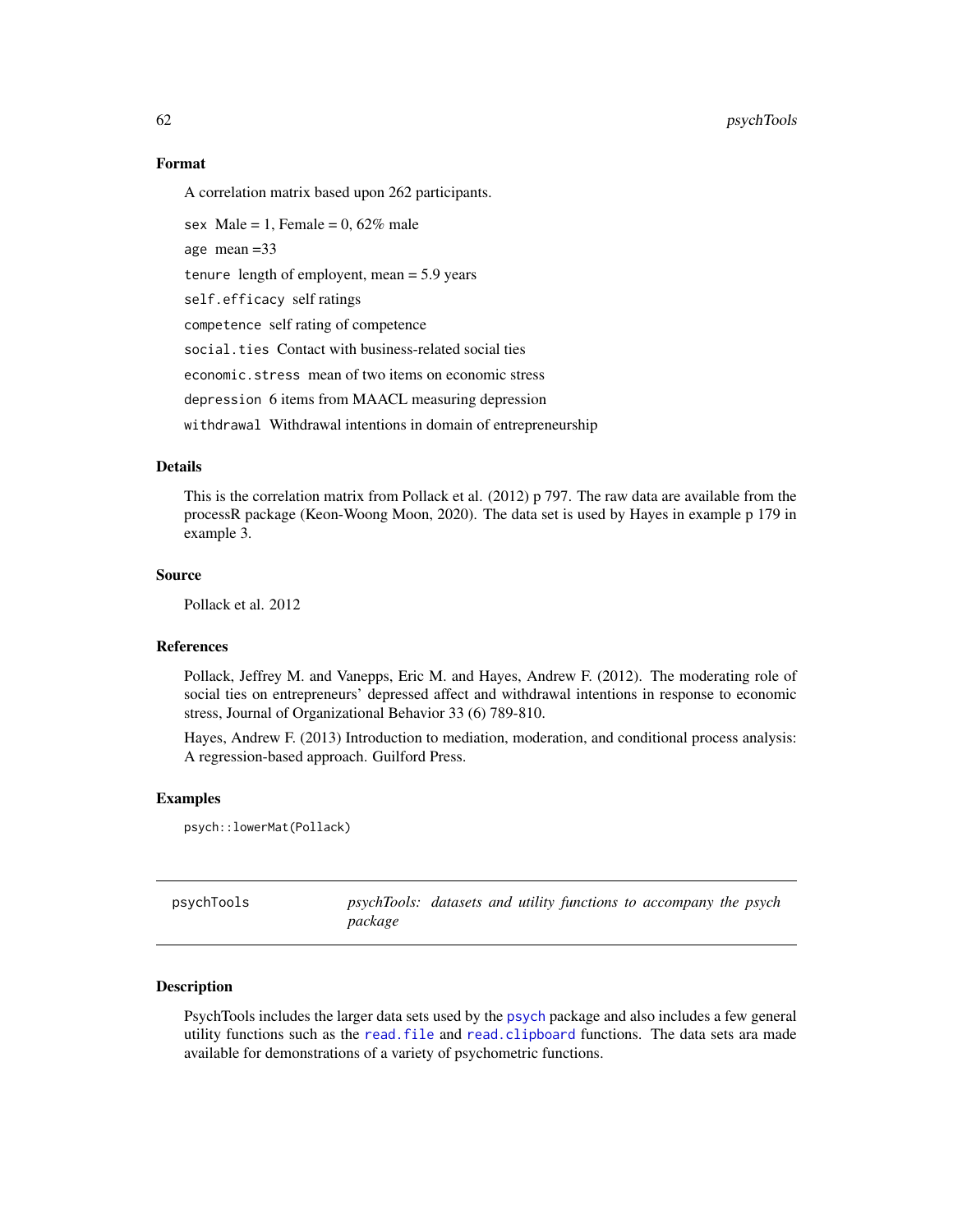# psychTools 63

# Details

See the various helpfiles listed in the index or as links from here. Also see the main functions in the psych package [00.psych-package](#page-0-0).

Data sets from the SAPA/ICAR project:

| ability        | 16 ICAR ability items scored as correct or incorrect for 1525 participants.                   |
|----------------|-----------------------------------------------------------------------------------------------|
| iqitems        | multiple choice IQ items (raw responses)                                                      |
| affect         | Two data sets of affect and arousal scores as a function of personality and movie conditions  |
| bfi            | 25 Personality items representing 5 factors from the SAPA project for 2800 participants       |
| bfi.dictionary | Dictionary of the bfi                                                                         |
| epi            | Eysenck Personality Inventory (EPI) data for 3570 participants                                |
| epi.dictionary | The items for the epi                                                                         |
| epi.bfi        | 13 personality scales from the Eysenck Personality Inventory and Big 5 inventory              |
| epiR           | 474 participants took the epi twice                                                           |
| msq            | 75 mood items from the Motivational State Questionnaire for 3896 participants                 |
| msqR           | 75 mood items from the Motivational State Questionnaire for 3032 unique participants          |
| tai            | Trait Anxiety data from the PMC lab matching the sai sample. 3032 unique subjects             |
| sai            | State Anxiety data from the PMC lab over multiple occasions. 3032 unique subjects.            |
| sai.dictionary | items used in the sai                                                                         |
| spi            | 4000 cases from the SAPA Personality Inventory including an item dictionary and scoring keys. |
| spi.dictionary | The items for the spi                                                                         |
| spi.keys       | Scoring keys for the spi                                                                      |
|                |                                                                                               |

Historically interesting data sets

| burt                | 11 emotional variables from Burt (1915)                                                             |
|---------------------|-----------------------------------------------------------------------------------------------------|
| galton              | Galtons Mid parent child height data                                                                |
| heights             | A data.frame of the Galton (1888) height and cubit data set                                         |
| cubits              | Galtons example of the relationship between height and cubit or forearm length                      |
| peas                | <b>Galtons Peas</b>                                                                                 |
| cushny              | The data set from Cushny and Peebles (1905) on the effect of three drugs on hours of sleep, used by |
| holzinger.swineford | 26 cognitive variables $+7$ demographic variables for 301 cases from Holzinger and Swineford.       |
|                     |                                                                                                     |

Miscellaneous example data sets

| blant         | A 29 x 29 matrix that produces weird factor analytic results                                              |
|---------------|-----------------------------------------------------------------------------------------------------------|
| blot          | Bonds Logical Operations Test - BLOT                                                                      |
| cities        | Distances between 11 US cities                                                                            |
| city.location | and their geograpical location                                                                            |
| income        | US family income from US census 2008                                                                      |
| all.income    | US family income from US census 2008                                                                      |
| neo           | NEO correlation matrix from the NEO_PI_R manual                                                           |
| Schutz        | The Schutz correlation matrix example from Shapiro and ten Berge                                          |
| Spengler      | The Spengler and Damian correlation matrix example from Spengler, Damian and Roberts (2018)               |
| Damian        | Another correlation matrix from Spengler, Damian and Roberts (2018)                                       |
| usaf          | A correlation of 17 body size (anthropometric) measures from the US Air Force. Adapted from the Anthropom |
|               |                                                                                                           |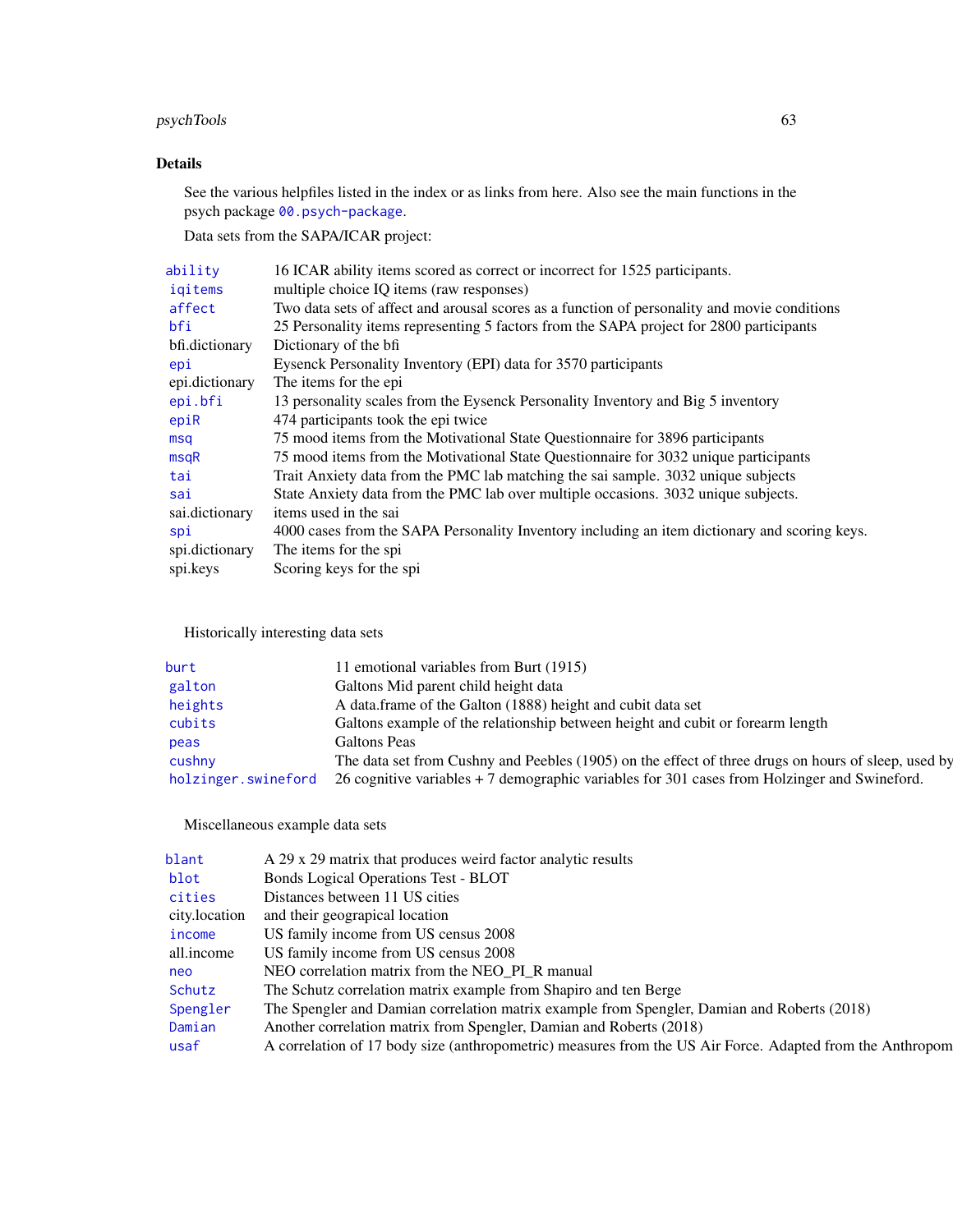# veg Paired comparison of preferences for 9 vegetables (scaling example)

Functions to convert various objects to latex

| fa2latex  | Convert a data frame, correlation matrix, or factor analysis output to a LaTeX table             |
|-----------|--------------------------------------------------------------------------------------------------|
| df2latex  | Convert a data frame, correlation matrix, or factor analysis output to a LaTeX table             |
| ICC2latex | Convert an ICC analyssis output to a LaTeX table                                                 |
| irt2latex | Convert an irt analysis output to a LaTeX table                                                  |
| cor2latex | Convert a correlation matrix output to a LaTeX table                                             |
|           | omega2latex Convert a data frame, correlation matrix, or factor analysis output to a LaTeX table |

File manipulation functions

|           | fileCreate Create a file                          |
|-----------|---------------------------------------------------|
| fileScan  | Show the first few lines of multitple files       |
| filesInfo | Show the information for all files in a directory |
| filesList | Show the names of all files in a directory        |

[dfOrder](#page-23-0) Sorts a data frame File input/output functions

| read.clipboard       | Shortcuts for reading from the clipboard or a file |
|----------------------|----------------------------------------------------|
| read.clipboard.csv   |                                                    |
| read.clipboard.fwf   |                                                    |
| read.clipboard.lower |                                                    |
| read.clipboard.tab   |                                                    |
| read.clipboard.upper |                                                    |
| read.file            | Read a file according to its suffix                |
| read.file.csv        |                                                    |
| read.https           |                                                    |
| write.file           | Write data to a file.                              |
| write.file.csv       |                                                    |

# Examples

psych::describe(ability)

<span id="page-63-1"></span>

<span id="page-63-0"></span>read.file *Shortcuts for reading from the clipboard or a file*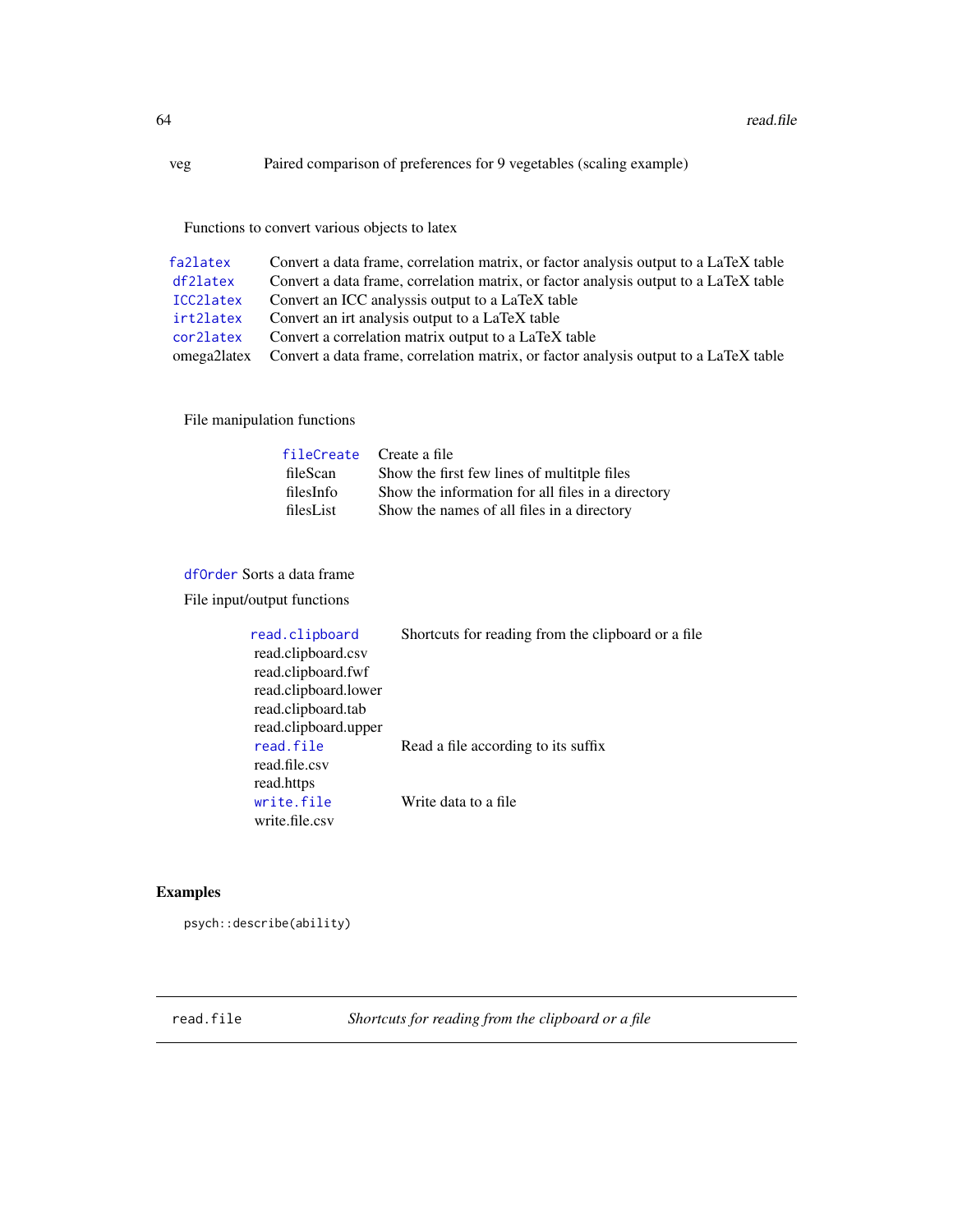#### read.file 65

## Description

Input from a variety of sources may be read. data.frames may be read from files with suffixes of .txt, .text, .TXT, .dat, .DATA,.data, .csv, .rds, rda, .xpt, XPT, or .sav (i.e., data from SPSS sav files may be read as can files saved by SAS using the .xpt option). Data exported by JMP or EXCEL in the csv format are also able to be read. Fixed Width Files saved in .txt mode may be read if the widths parameter is specified. Files saved with writeRDS have suffixes of .rds or Rds, and are read using readRDS. Files associated with objects with suffixes .rda and .Rda are loaded (following a security prompt). The default values for read.spss are adjusted for more standard input from SPSS files. Input from the clipboard is easy but a bit obscure, particularly for Mac users. [read.clipboard](#page-63-1) and its variations are just an easier way to do so. Data may be copied to the clipboard from Excel spreadsheets, csv files, or fixed width formatted files and then into a data.frame. Data may also be read from lower (or upper) triangular matrices and filled out to square matrices. Writing text files may be done using [write.file](#page-63-1) which will prompt for a file name (if not given) and then write or save to that file depending upon the suffix (text, txt, or csv will call write.table, R, or r will dput, rda, Rda will save, Rds,rds will saveRDS).

#### Usage

```
read.file(file=NULL,header=TRUE,use.value.labels=FALSE,to.data.frame=TRUE,sep=",",
quote="\"", widths=NULL,f=NULL, filetype=NULL,...)
#for .txt, .text, TXT, .csv, .sav, .xpt, XPT, R, r, Rds, .rds, or .rda,
# .Rda, .RData, .Rdata, .dat and .DAT files
```

```
read.clipboard(header = TRUE, ...) #assumes headers and tab or space delimited
read.clipboard.csv(header=TRUE,sep=',',...) #assumes headers and comma delimited
read.clipboard.tab(header=TRUE,sep='\t',...) #assumes headers and tab delimited
#read in a matrix given the lower off diagonal
read.clipboard.lower(diag=TRUE,names=FALSE,...)
read.clipboard.upper(diag=TRUE,names=FALSE,...)
```

```
#read in data using a fixed format width (see read.fwf for instructions)
read.clipboard.fwf(header=FALSE,widths=rep(1,10),...)
```

```
read.https(filename,header=TRUE)
read.file.csv(file=NULL,header=TRUE,f=NULL,...)
```

```
#For output:
write.file(x,file=NULL,row.names=FALSE,f=NULL,...)
write.file.csv(x,file=NULL,row.names=FALSE,f=NULL,...)
```
#### Arguments

header Does the first row have variable labels (generally assumed to be TRUE).

sep What is the designated separater between data fields? For typical csv files, this will be a comma, but if commas designate decimals, then a ; can be used to designate different records.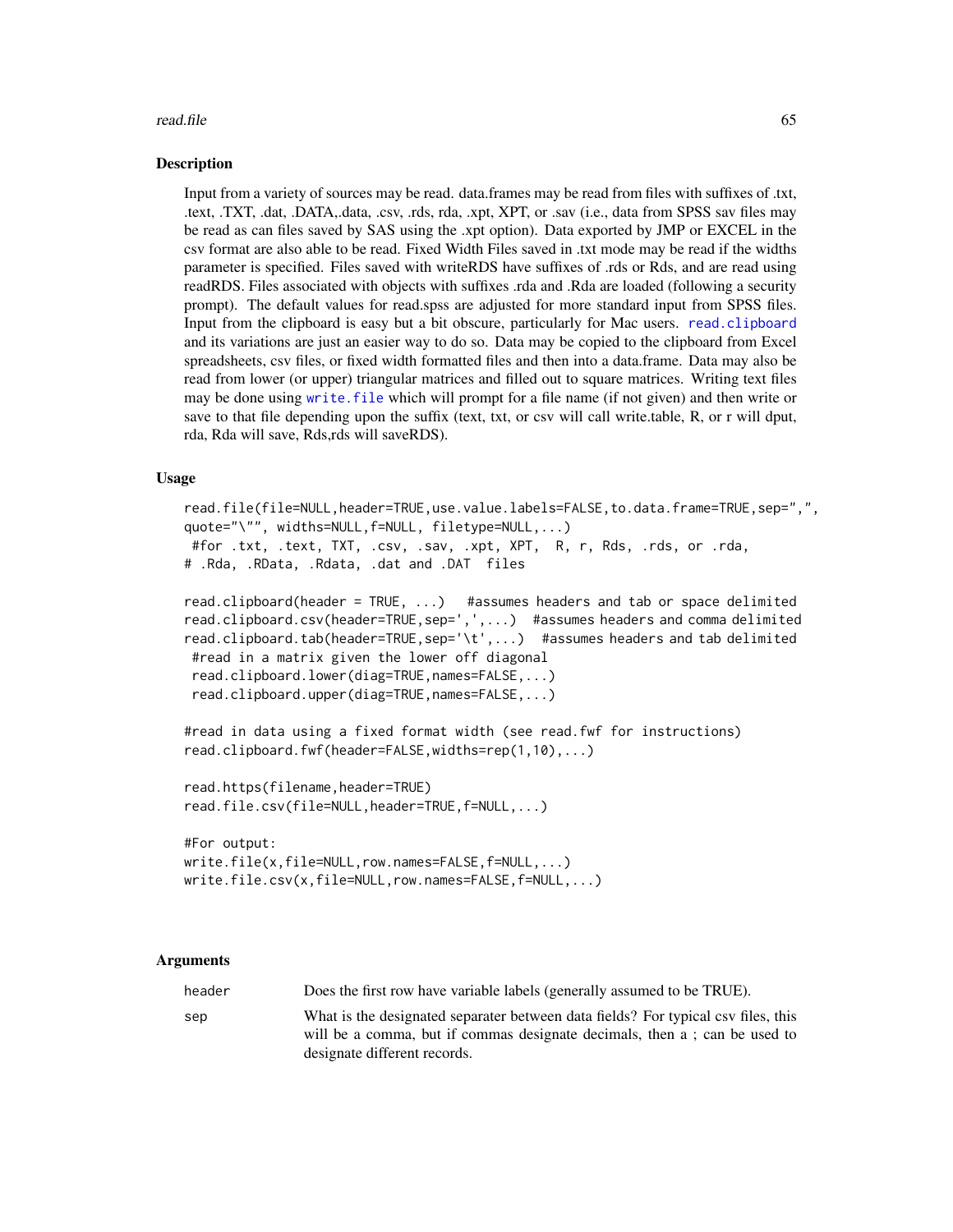| quote            | Specified to                                                                                                                                                                      |
|------------------|-----------------------------------------------------------------------------------------------------------------------------------------------------------------------------------|
| diag             | for upper or lower triangular matrices, is the diagonal specified or not                                                                                                          |
| names            | for read.clipboard.lower or upper, are colnames in the the first column                                                                                                           |
| widths           | how wide are the columns in fixed width input. The default is to read 10 columns<br>of size 1.                                                                                    |
| filename         | Name or address of remote https file to read.                                                                                                                                     |
| .                | Other parameters to pass to read                                                                                                                                                  |
| f                | A file name to read from or write to. If omitted, file choose is called to<br>dynamically get the file name.                                                                      |
| file             | A file name to read from or write to. (same as f, but perhaps more intuitive) If<br>omitted and if f is omitted, then file. choose is called to dynamically get the<br>file name. |
| X                | The data frame or matrix to write to f                                                                                                                                            |
| row.names        | Should the output file include the rownames? By default, no.                                                                                                                      |
| to.data.frame    | Should the spss input be converted to a data frame?                                                                                                                               |
| use.value.labels |                                                                                                                                                                                   |
|                  | Should the SPSS input values be converted to numeric?                                                                                                                             |
| filetype         | If specified the reading will use this term rather than the suffix.                                                                                                               |

#### Details

A typical session of R might involve data stored in text files, generated online, etc. Although it is easy to just read from a file (particularly if using [read.file](#page-63-0), an alternative is to use one's local system to copy from the file to the clipboard and then read from the clipboard [read.clipboard](#page-63-1). This is very convenient (and somewhat more intuitive to the naive user). This is particularly convenient when copying from a text book or article and just moving a section of text into R.) However, copying from a file and then reading the clipboard is hard to automate in a script. Thus, cod[eread.file](#page-63-0) will read from a file.

The read. file function combines the [file.choose](#page-0-0) and either [read.table](#page-0-0), [read.fwf](#page-0-0), [read.spss](#page-0-0) or [read.xport](#page-0-0)(from foreign) or [load](#page-0-0) or [readRDS](#page-0-0) commands. By examining the file suffix, it chooses the appropriate way to read the file. For more complicated file structures, see the foreign package. For even more complicated file structures, see the rio or haven packages.

Note that read. file assumes by default that the first row has column labels (header =TRUE). If this is not true, then make sure to specify header = FALSE. If the file is fixed width, the assumption is that it does not have a header field. In the unlikely case that a fwf file does have a header, then you probably should try fn <- file.choose() and then my.data <- read.fwf(fn,header=TRUE,widths= widths)

Further note: If the file is a .Rda, .rda, etc. file, the read.file command will return the name and location of the file. It will prompt the user to load this file. In this case, it is necessary to either assign the output (the file name) to an object that has a different name than any of the objects in the file, or to call read.file() without any specification. Notice that loading an .Rda file can overwrite existing objects. Thus the warning and the need to do the second step.

If the file has no suffix the default action is to quit with a warning. However, if the filetype is specified, it will use that type in the reading (e.g. filetype="txt" will read as text file, even if there is no suffix.)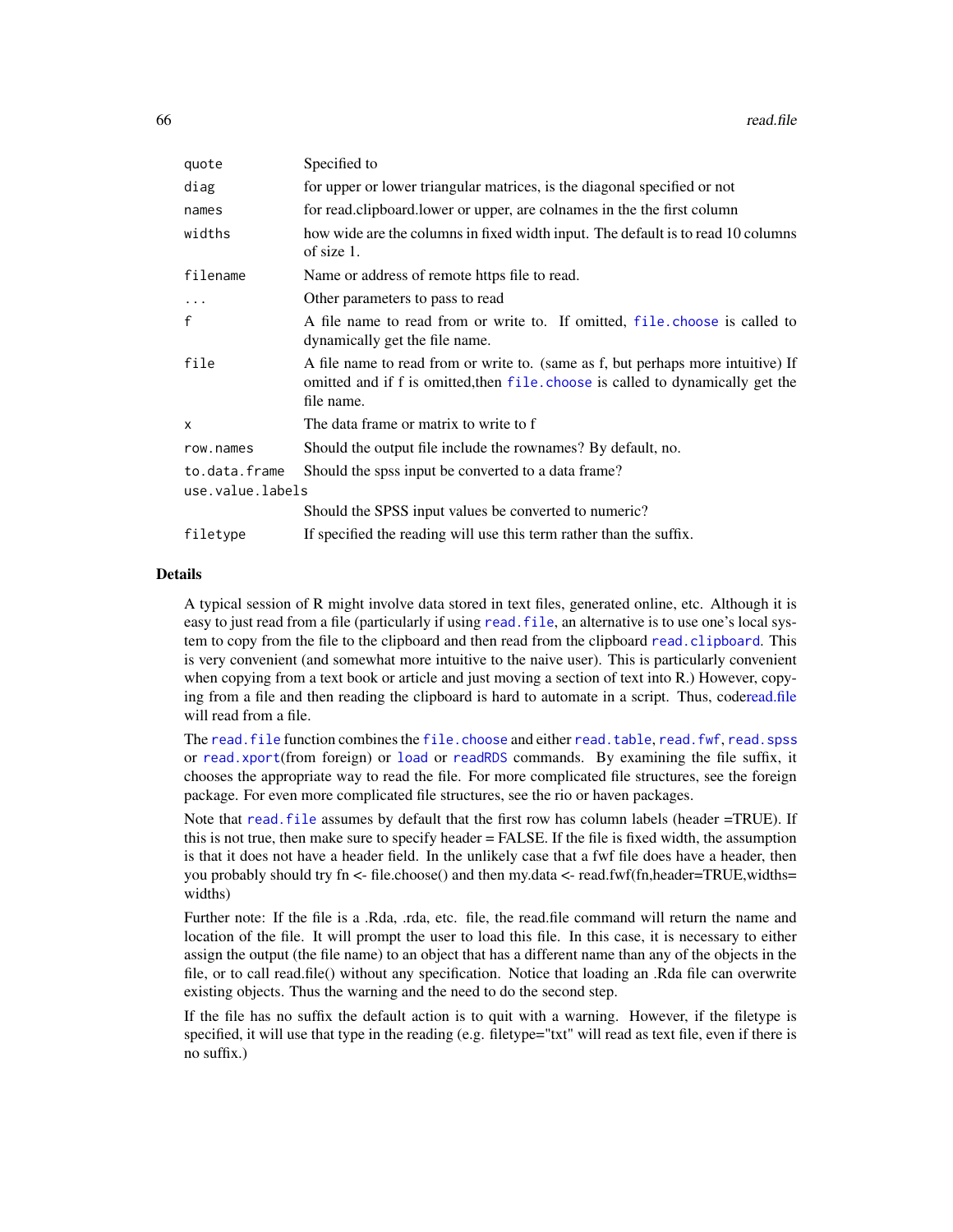#### read.file 67

If the file is specified and has a prefix of http:// https:// it will be downloaded and then read.

Currently supported input formats are

| .sav      | SPSS.sav files                                        |
|-----------|-------------------------------------------------------|
| .csv      | A comma separated file (e.g. from Excel or Qualtrics) |
| .txt      | A typical text file                                   |
| .TXT      | A typical text file                                   |
| .text     | A typical text file                                   |
| .data     | A data file                                           |
| .dat      | A data file                                           |
| .rds      | A R data file                                         |
| .Rds      | A R data file (created by a write)                    |
| .Rda      | A R data structure (created using save)               |
| .rda      | A R data structure (created using save)               |
| .RData    | A R data structure (created using save)               |
| rdata.    | A R data structure (created using save)               |
| .R        | A R data structure created using dput                 |
| $\cdot$ r | A R data structure created using dput                 |
| .xpt      | A SAS data file in xport format                       |
| .XPT      | A SAS data file in XPORT format                       |
|           |                                                       |

Some data files have an extra ' in the data ( e.g. the NYT covid data base). These files can be read specifying quote ""

The foreign function [read.spss](#page-0-0) is used to read SPSS .sav files using the most common options. Just as [read.spss](#page-0-0) issues various warnings, so does [read.file](#page-63-0). In general, these can be ignored. For more detailed information about using [read.spss](#page-0-0), see the help pages in the foreign package.

If you have a file written by JMP, you must first export to a csv or text file.

The [write.file](#page-63-1) function combines the [file.choose](#page-0-0) and either [write.table](#page-0-0) or [saveRDS](#page-0-0). By examining the file suffix, it chooses the appropriate way to write. For more complicated file structures, see the foreign package, or the save function in R Base. If no suffix is added, it will write as a .txt file. [write.file.csv](#page-63-1) will write in csv format to an arbitrary file name.

Currently supported output formats are

- .csv A comma separated file (e.g. for reading into Excel)
- .txt A typical text file
- .text A typical text file
- .rds A R data file
- .Rds A R data file (created by a write)
- .Rda A R data structure (created using save)
- .rda A R data structure (created using save)
- .R A R data structure created using dput
- .r A R data structure created using dput

Many Excel based files specify missing values as a blank field. When reading from the clipboard,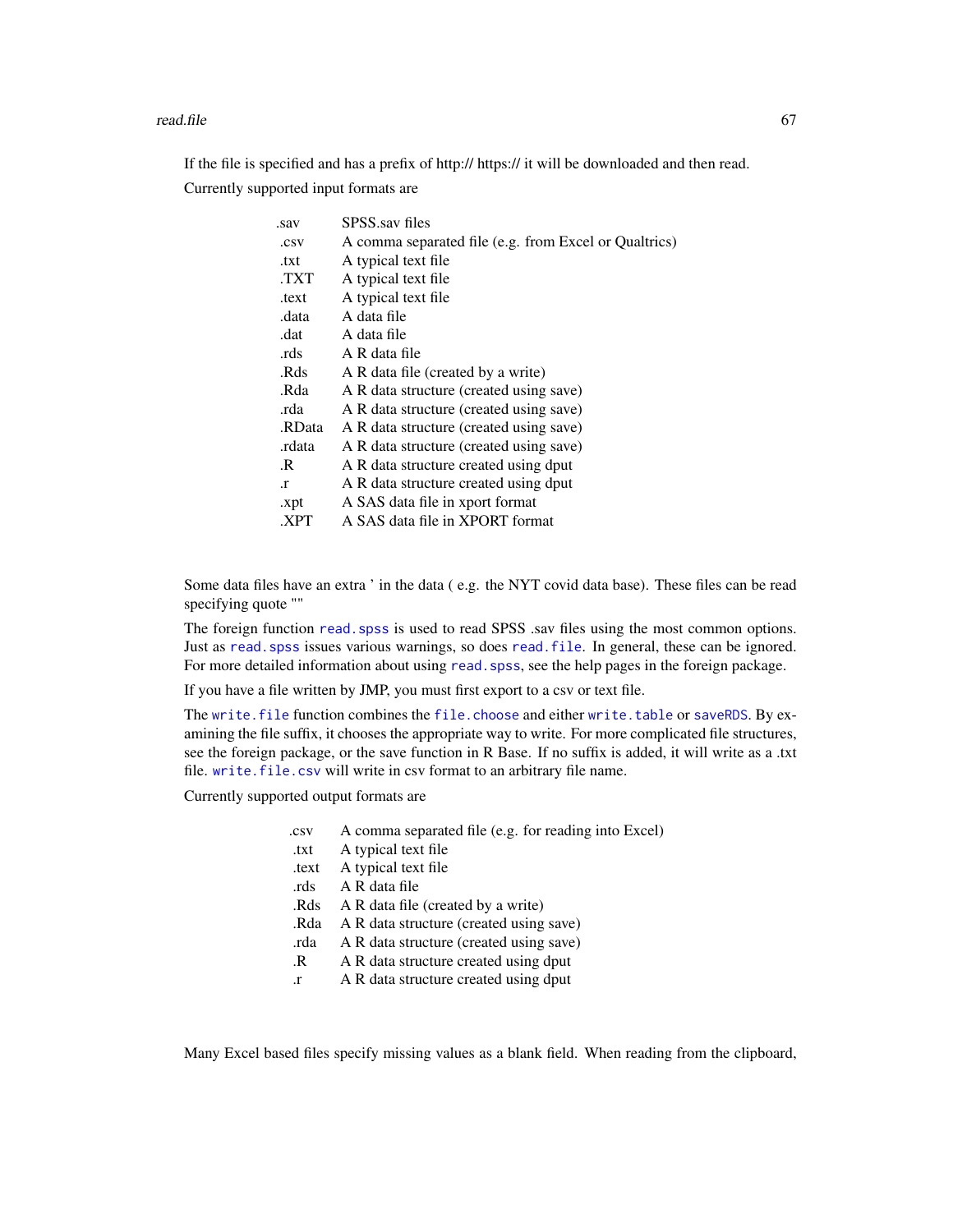using [read.clipboard.tab](#page-63-1) will change these blank fields to NA.

Sometimes missing values are specified as "." or "999", or some other values. These can be converted by the read.file command specifying what values are missing (e.g., na ="."). See the example for the reading from the remote mtcars.csv file.

[read.clipboard](#page-63-1) was based upon a suggestion by Ken Knoblauch to the R-help listserve.

If the input file that was copied into the clipboard was an Excel file with blanks for missing data, then read.clipboard.tab() will correctly replace the blanks with NAs. Similarly for a csv file with blank entries, read.clipboard.csv will replace empty fields with NA.

[read.clipboard.lower](#page-63-1) and [read.clipboard.upper](#page-63-1) are adapted from John Fox's read.moments function in the sem package. They will read a lower (or upper) triangular matrix from the clipboard and return a full, symmetric matrix for use by factanal, [fa](#page-0-0) , [ICLUST](#page-0-0), [pca](#page-0-0). [omega](#page-0-0) , etc. If the diagonal is false, it will be replaced by 1.0s. These two function were added to allow easy reading of examples from various texts and manuscripts with just triangular output.

Many articles will report lower triangular matrices with variable labels in the first column. read.clipboard.lower will handle this case. Names must be in the first column if names=TRUE is specified.

Other articles will report upper triangular matrices with variable labels in the first row. read.clipboard.upper will handle this. Note that labels in the first column will not work for read.clipboard.upper. The names, if present, must be in the first row.

read.clipboard.fwf will read fixed format files from the clipboard. It includes a patch to read.fwf which will not read from the clipboard or from remote file. See read.fwf for documentation of how to specify the widths.

## Value

the contents of the file to be read or of the clipboard.

#### Author(s)

William Revelle

#### Examples

#All of these functions are meant for interactive Input #Because these are dynamic functions, they need to be run interactively and # can not be run as examples. #Thus they are not to be tested by CRAN

```
if(interactive()) {
my.data <- read.file() #search the directory for a file and then read it.
                         #return the result into an object
#or, if the file is a rda, etc. file
my.data <- read.file() #return the path and instructions of how to load
 # without assigning a value.
```
filesList() #search the system for a particular file and then list all the files in that directory fileCreate() #search for a particular directory and create a file there. write.file(Thurstone) #open the search window, choose a location and name the output file, # write the data file (e.g., Thurstone ) to the file chosen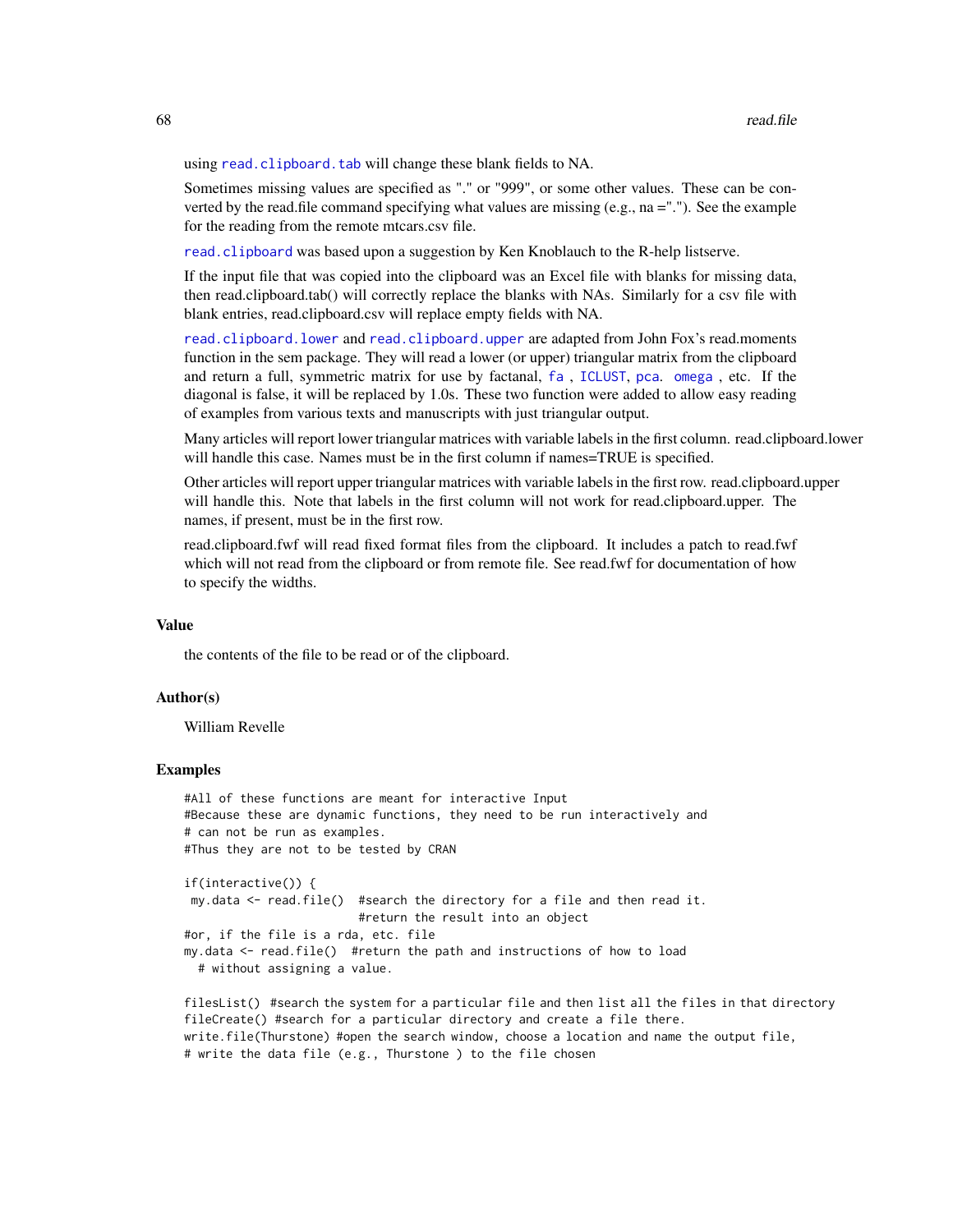```
#the example data set from read.delim in the readr package to read a remote csv file
my.data <-read.file(
"https://github.com/tidyverse/readr/raw/master/inst/extdata/mtcars.csv",
na=".") #the na option is used for an example, but is not needed for these data
#These functions read from the local clipboard and thus are interactive
my.data <- read.clipboard() #space delimited columns
my.data <- read.clipboard.csv() # , delimited columns
my.data <- read.clipboard.tab() #typical input if copied from a spreadsheet
my.data <- read.clipboad(header=FALSE) #data start on line 1
```
}

<span id="page-68-0"></span>sai *State Anxiety data from the PMC lab over multiple occasions.*

#### <span id="page-68-1"></span>Description

State Anxiety was measured two-three times in 11 studies at the Personality-Motivation-Cognition laboratory. Here are item responses for 11 studies (9 repeated twice, 2 repeated three times). In all studies, the first occasion was before a manipulation. In some studies, caffeine, or movies or incentives were then given to some of the participants before the second and third STAI was given. In addition, Trait measures are available and included in the tai data set (3032 subjects).

#### Usage

```
data(sai)
data(tai)
data(sai.dictionary)
```
my.matrix <- read.clipboard.lower()

## Format

A data frame with 3032 unique observations on the following 23 variables.

id a numeric vector

study a factor with levels ages cart fast fiat film flat home pat rob salt shedshop xray

time  $1 = First, 2 = Second, 3 = third$  administration

TOD TOD (time of day  $1 = 8:50 - 9:30$  am,  $2 = 1 = 3$  pm,  $3 = 7:-8$ pm

drug drug (placebo (0) vs. caffeine (1))

film film (1=Frontline (concentration camp), 2 = Halloween 3= National Geographic (control), 4- Parenthood (humor)

anxious anxious

at.ease at ease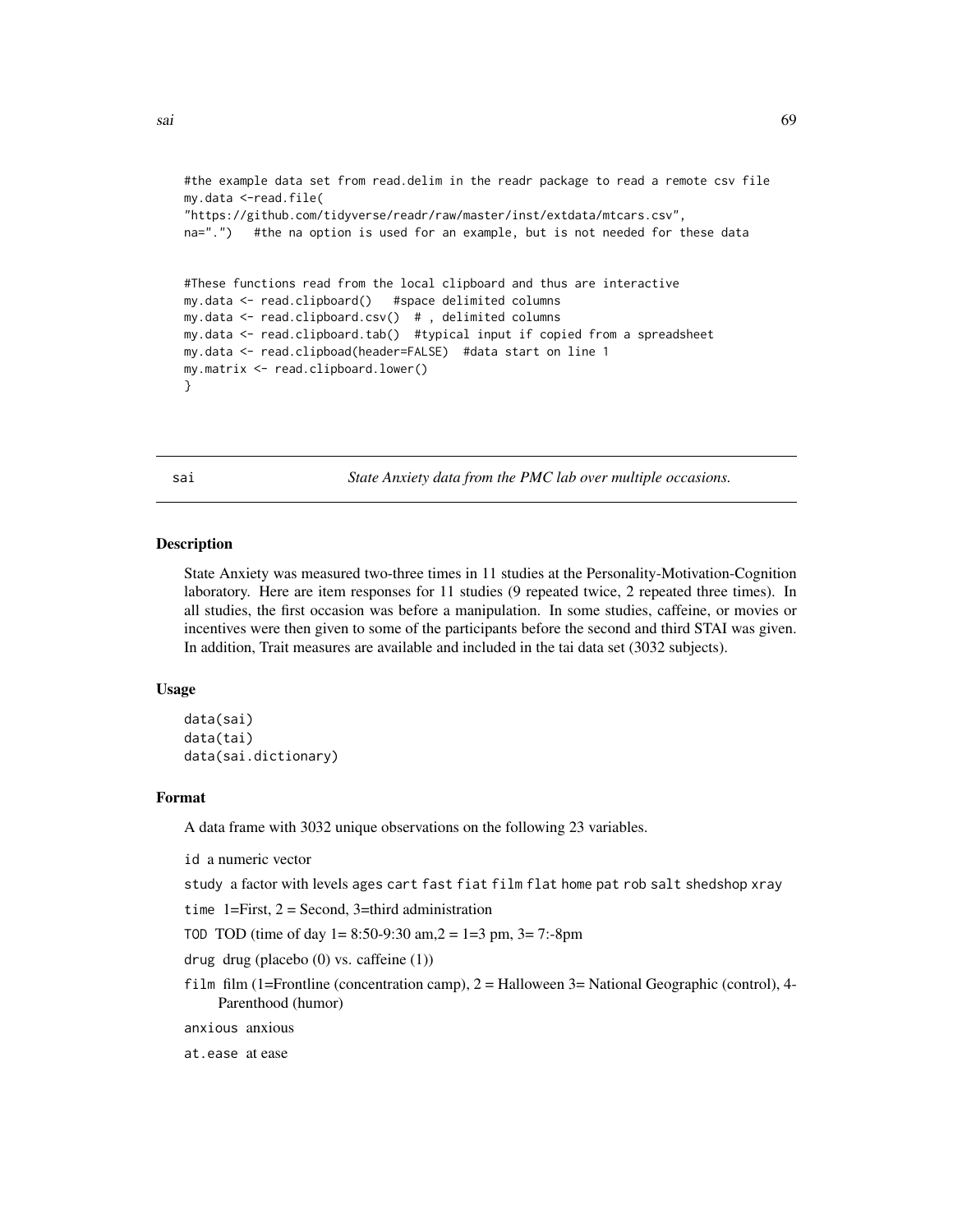calm calm comfortable comfortable confident confident content content high.strung high.strung jittery jittery joyful joyful nervous nervous pleasant pleasant rattled over-excited and rattled regretful regretful relaxed relaxed rested rested secure secure tense tense upset upset worried worried worrying worrying

# Details

The standard experimental study at the Personality, Motivation and Cognition (PMC) laboratory (Revelle and Anderson, 1997) was to administer a number of personality trait and state measures (e.g. the [epi](#page-26-0), [msq](#page-43-0), [msqR](#page-49-0) and [sai](#page-68-0)) to participants before some experimental manipulation of arousal/effort/anxiety. Following the manipulation (with a 30 minute delay if giving caffeine/placebo), some performance task was given, followed once again by measures of state arousal/effort/anxiety.

Here are the item level data on the [sai](#page-68-0) (state anxiety) and the [tai](#page-68-1) (trait anxiety). Scores on these scales may be found using the scoring keys. The [affect](#page-3-0) data set includes pre and post scores for two studies (flat and maps) which manipulated state by using four types of movies.

In addition to being useful for studies of motivational state, these studies provide examples of testretest and alternate form reliabilities. Given that 10 items overlap with the  $msqR$  data, they also allow for a comparison of immediate duplication of items with 30 minute delays.

Studies CART, FAST, SHED, RAFT, and SHOP were either control groups, or did not experimentally vary arousal/effort/anxiety.

AGES, CITY, EMIT, RIM, SALT, and XRAY were caffeine manipulations between time 1 and 2 (RIM and VALE were repeated day 1 and day 2)

FIAT, FLAT, MAPS, MIXX, and THRU were 1 day studies with film manipulation between time 1 and time 2.

SAM1 and SAM2 were the first and second day of a two day study. The STAI was given once per day. MSQ not MSQR was given.

VALE and PAT were two day studies with the STAI given pre and post on both days

RIM was a two day study with the STAI and MSQ given once per day.

Usually, time of day  $1 = 8:50$ -9am am, and  $2 = 7:30$  pm, however, in rob, with paid subjects, the times were 0530 and 22:30.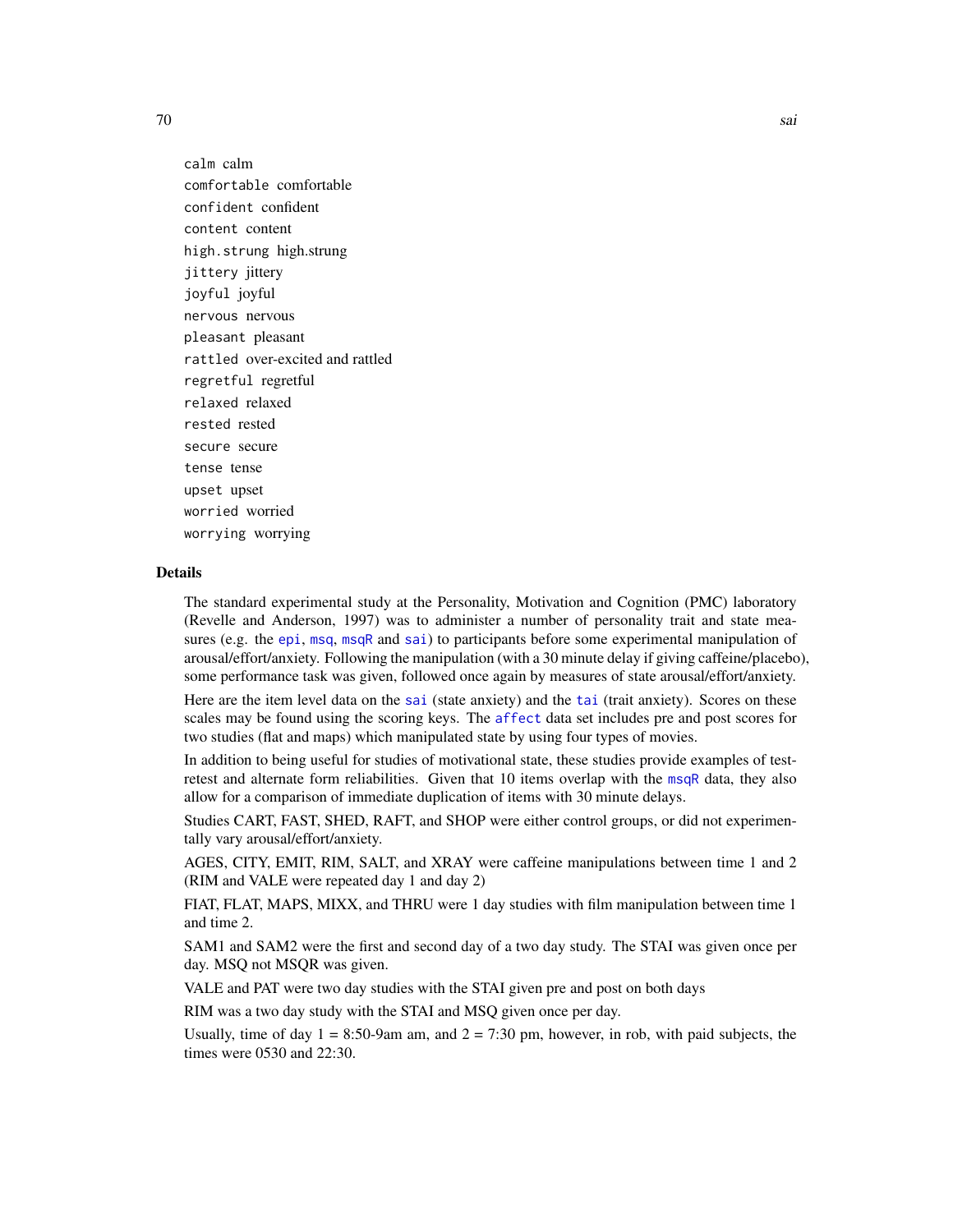Data collected at the Personality, Motivation, and Cognition Laboratory, Northwestern University, between 1991 and 1999.

#### References

Charles D. Spielberger and Richard L. Gorsuch and R. E. Lushene, (1970) Manual for the State-Trait Anxiety Inventory.

Revelle, William and Anderson, Kristen Joan (1997) Personality, motivation and cognitive performance: Final report to the Army Research Institute on contract MDA 903-93-K-0008

Rafaeli, Eshkol and Revelle, William (2006), A premature consensus: Are happiness and sadness truly opposite affects? Motivation and Emotion, 30, 1, 1-12.

Smillie, Luke D. and Cooper, Andrew and Wilt, Joshua and Revelle, William (2012) Do Extraverts Get More Bang for the Buck? Refining the Affective-Reactivity Hypothesis of Extraversion. Journal of Personality and Social Psychology, 103 (2), 206-326.

## Examples

data(sai)

table(sai\$study,sai\$time) #show the counts for repeated measures

```
#Here are the keys to score the sai total score, positive and negative items
sai.keys <- list(sai = c("tense","regretful" , "upset", "worrying", "anxious", "nervous" ,
"jittery" , "high.strung", "worried" , "rattled","-calm",
"-secure","-at.ease","-rested","-comfortable", "-confident" ,"-relaxed" , "-content" ,
"-joyful", "-pleasant" ) ,
sai.p = c("calm","at.ease","rested","comfortable", "confident", "secure" ,"relaxed" ,
       "content" , "joyful", "pleasant" ),
sai.n = c( "tense", "anxious", "nervous", "jittery", "rattled", "high.strung",
         "upset", "worrying","worried","regretful" )
)
tai.keys <- list(tai=c("-pleasant" ,"nervous" , "not.satisfied", "wish.happy",
   "failure","-rested", "-calm", "difficulties" , "worry" , "-happy" ,
   "disturbing.thoughts","lack.self.confidence",
   "-secure", "decisive" , "inadequate","-content","thoughts.bother","disappointments" ,
   "-steady" , "tension" ),
   tai.pos = c("pleasant", "-wish.happy", "rested","calm","happy" ,"secure",
   "content","steady" ),
   tai.neg = c("nervous", "not.satisfied", "failure","difficulties", "worry",
    "disturbing.thoughts" ,"lack.self.confidence","decisive","inadequate" ,
    "thoughts.bother","disappointments","tension" ) )
```

```
#using the is.element function instead of the %in% function
#just get the control subjects
control <- subset(sai,is.element(sai$study,c("Cart", "Fast", "SHED", "RAFT", "SHOP")) )
#pre and post drug studies
drug <- subset(sai,is.element(sai$study, c("AGES","CITY","EMIT","SALT","VALE","XRAY")))
```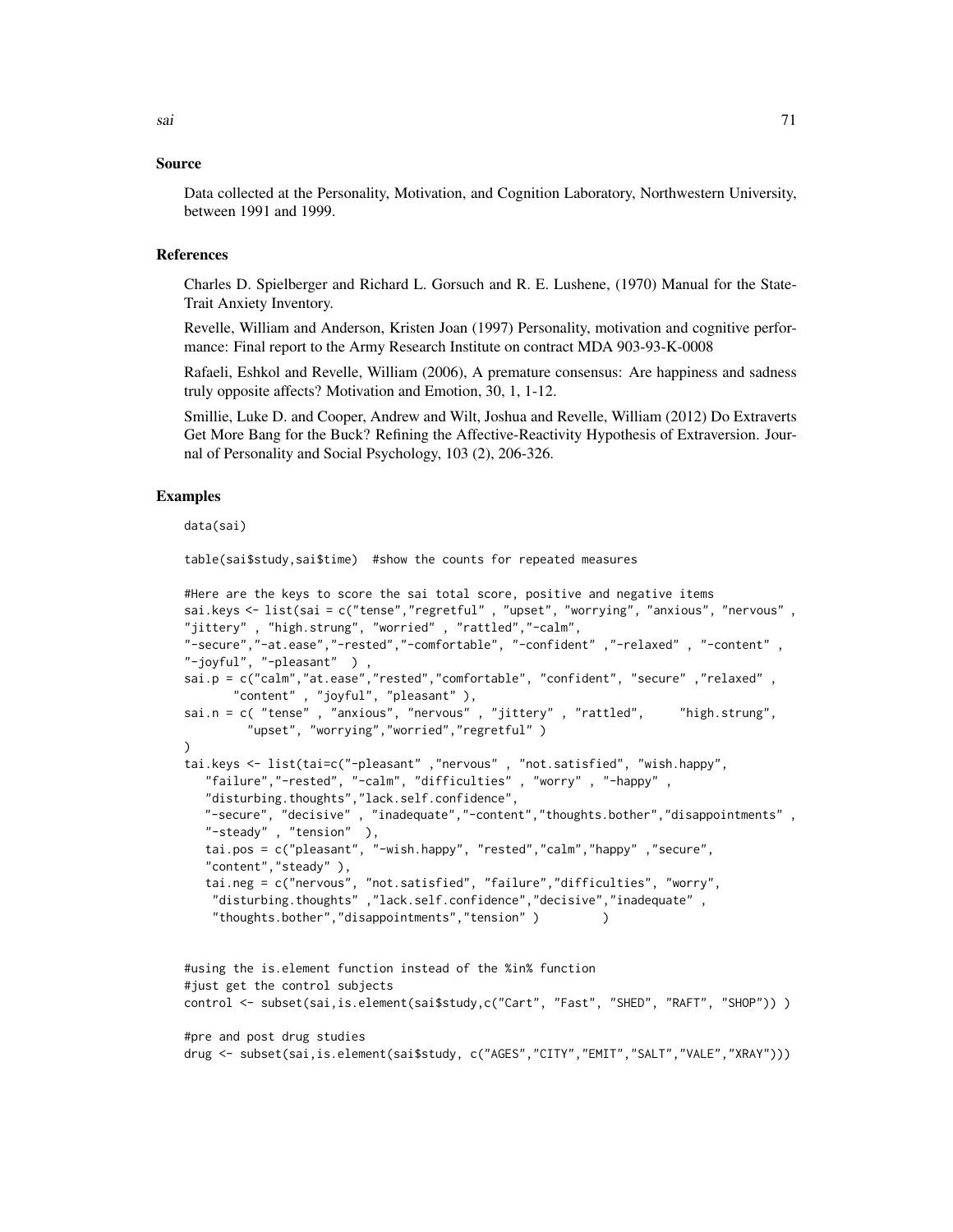```
#pre and post film studies
film <- subset(sai,is.element(sai$study, c("FIAT","FLAT", "MAPS", "MIXX") ))
#this next set allows us to score those sai items that overlap with the msq item sets
msq.items <- c("anxious", "at.ease" ,"calm", "confident","content", "jittery",
"nervous" , "relaxed" , "tense" , "upset" ) #these overlap with the msq
sai.msq.keys <- list(pos =c( "at.ease" , "calm" , "confident", "content","relaxed"),
 neg = c("anxious", "jittery", "nervous" ,"tense" , "upset"),
 anx = c("anxious", "jittery", "nervous" ,"tense", "upset","-at.ease" , "-calm" ,
  "-confident", "-content","-relaxed"))
sai.not.msq.keys <- list(pos=c( "secure","rested","comfortable" ,"joyful" , "pleasant" ),
    neg=c("regretful","worrying", "high.strung","worried", "rattled" ),
    anx = c("regretful","worrying", "high.strung","worried", "rattled", "-secure",
    "-rested", "-comfortable", "-joyful", "-pleasant" ))
sai.alternate.forms <- list( pos1 =c( "at.ease","calm","confident","content","relaxed"),
  neg1 = c("anxious", "jittery", "nervous" ,"tense" , "upset"),
  anx1 = c("anxious", "jittery", "nervous" ,"tense", "upset","-at.ease" , "-calm" ,
       "-confident", "-content","-relaxed"),
 pos2=c( "secure","rested","comfortable" ,"joyful" , "pleasant" ),
 neg2=c("regretful","worrying", "high.strung","worried", "rattled" ),
 anx2 = c("regretful","worrying", "high.strung","worried", "rattled", "-secure",
    "-rested", "-comfortable", "-joyful", "-pleasant" ))
sai.repeated <- c("AGES","Cart","Fast","FIAT","FILM","FLAT","HOME","PAT","RIM","SALT",
    "SAM","SHED","SHOP","VALE","XRAY")
sai12 <- subset(sai, is.element(sai$study, sai.repeated)) #the subset with repeated measures
#Choose those studies with repeated measures by :
sai.control <- subset(sai,is.element(sai$study, c("Cart", "Fast", "SHED", "SHOP")))
sai.film <- subset(sai,is.element(sai$study, c("FIAT","FLAT") ) )
sai.drug <- subset(sai,is.element(sai$study, c("AGES", "SALT", "VALE", "XRAY")))
sai.day <- subset(sai,is.element(sai$study, c("SAM", "RIM")))
```
sat.act *3 Measures of ability: SATV, SATQ, ACT*

#### Description

Self reported scores on the SAT Verbal, SAT Quantitative and ACT were collected as part of the Synthetic Aperture Personality Assessment (SAPA) web based personality assessment project. Age, gender, and education are also reported. The data from 700 subjects are included here as a demonstration set for correlation and analysis.

#### Usage

data(sat.act)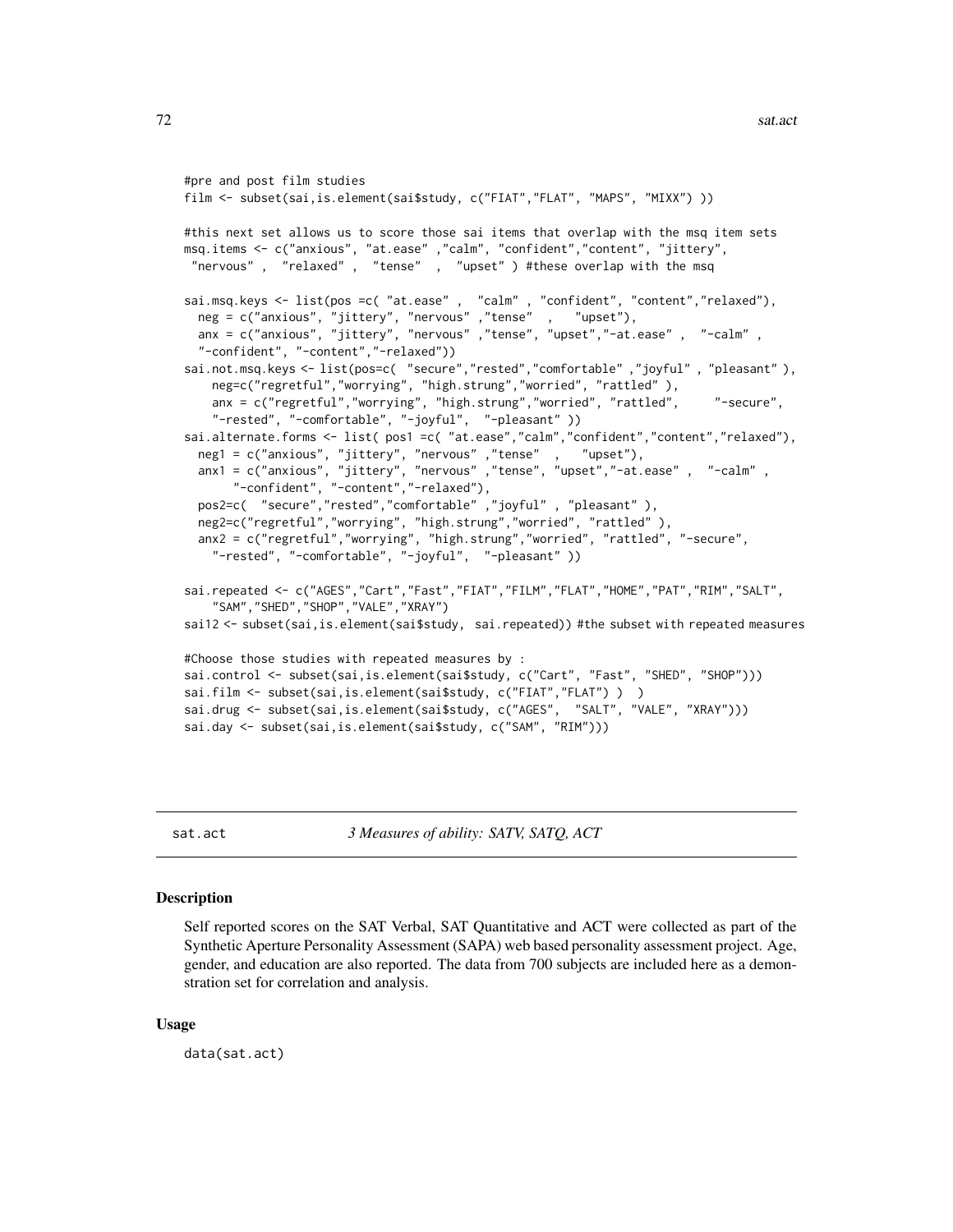#### <span id="page-72-0"></span>Schutz 2008 and 2008 and 2008 and 2008 and 2008 and 2008 and 2008 and 2008 and 2008 and 2008 and 2008 and 2008  $\sigma$

### Format

A data frame with 700 observations on the following 6 variables.

gender males =  $1$ , females =  $2$ 

education self reported education  $1 =$  high school ...  $5 =$  graduate work

age age

ACT ACT composite scores may range from 1 - 36. National norms have a mean of 20.

SATV SAT Verbal scores may range from 200 - 800.

SATQ SAT Quantitative scores may range from 200 - 800

#### Details

hese items were collected as part of the SAPA project (<https://www.sapa-project.org/>)to develop online measures of ability (Revelle, Wilt and Rosenthal, 2009). The score means are higher than national norms suggesting both self selection for people taking on line personality and ability tests and a self reporting bias in scores.

See also the iq.items data set.

# Source

<https://personality-project.org/>

# References

Revelle, William, Wilt, Joshua, and Rosenthal, Allen (2009) Personality and Cognition: The Personality-Cognition Link. In Gruszka, Alexandra and Matthews, Gerald and Szymura, Blazej (Eds.) Handbook of Individual Differences in Cognition: Attention, Memory and Executive Control, Springer.

# Examples

```
data(sat.act)
psych::describe(sat.act)
psych::pairs.panels(sat.act)
```
Schutz *The Schutz correlation matrix example from Shapiro and ten Berge*

## Description

Shapiro and ten Berge use the Schutz correlation matrix as an example for Minimum Rank Factor Analysis. The Schutz data set is also a nice example of how normal minres or maximum likelihood will lead to a Heywood case, but minrank factoring will not.

#### Usage

data("Schutz")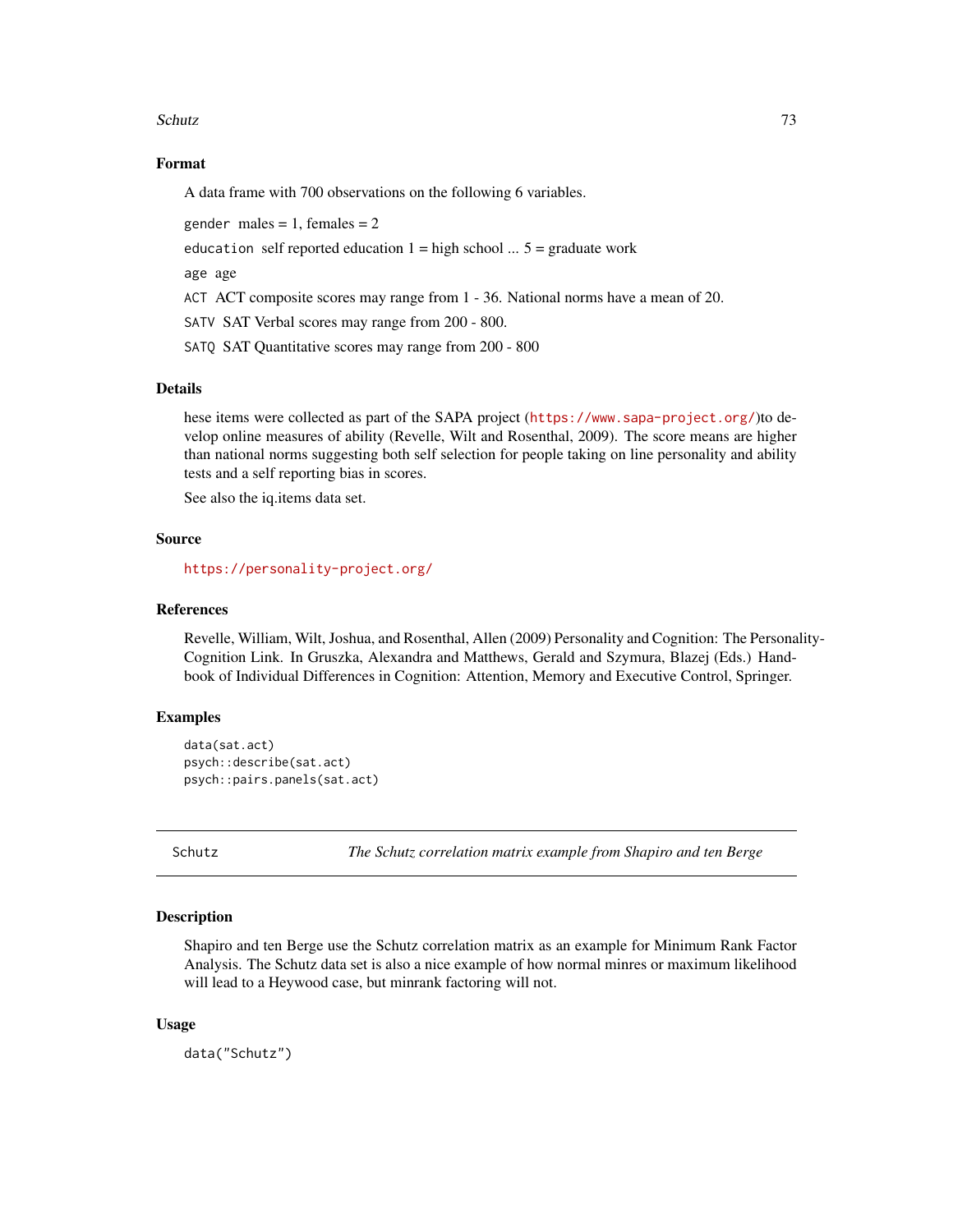#### <span id="page-73-0"></span>Format

The format is: num [1:9, 1:9] 1 0.8 0.28 0.29 0.41 0.38 0.44 0.4 0.41 0.8 ... - attr(\*, "dimnames")=List of 2 ..\$ :1] "Word meaning" "Odd Words" "Boots" "Hatchets" ... ..\$ : chr [1:9] "V1" "V2" "V3" "V4" ...

# Details

These are 9 cognitive variables of importance mainly because they are used as an example by Shapiro and ten Berge for their paper on Minimum Rank Factor Analysis.

The solution from the [fa](#page-0-0) function with the fm='minrank' option is very close (but not exactly equal) to their solution.

This example is used to show problems with different methods of factoring. Of the various factoring methods, fm = "minres", "uls", or "mle" produce a Heywood case. Minrank, alpha, and pa do not.

See the blant data set for another example of differences across methods.

#### Source

Richard E. Schutz,(1958) Factorial Validity of the Holzinger-Crowdeer Uni-factor tests. Educational and Psychological Measurement, 48, 873-875.

#### References

Alexander Shapiro and Jos M.F. ten Berge (2002) Statistical inference of minimum rank factor analysis. Psychometrika, 67. 70-94

# Examples

data(Schutz) psych::corPlot(Schutz,numbers=TRUE,upper=FALSE)

```
f4min <- psych::fa(Schutz,4,fm="minrank") #for an example of minimum rank factor Analysis
#compare to
f4 <- psych::fa(Schutz,4,fm="mle") #for the maximum likelihood solution which has a Heywood case
```
Spengler *Project Talent data set from Marion Spengler and Rodica Damian*

#### Description

Project Talent gave 440,000 US high school students a number of personality and ability tests. Of these, the data fror 346,000 were available for followup. Subsequent followups were collected 11 and 50 years later. Marion Spengler and her colleagues Rodica Damian, and Brent Roberts reported on the stability and change across 50 years of personality and ability. Here is the correlation matrix of 25 of their variables (Spengler) as well as a slightly different set of 19 variables (Damian). This is a nice example of mediation and regression from a correlation matrix.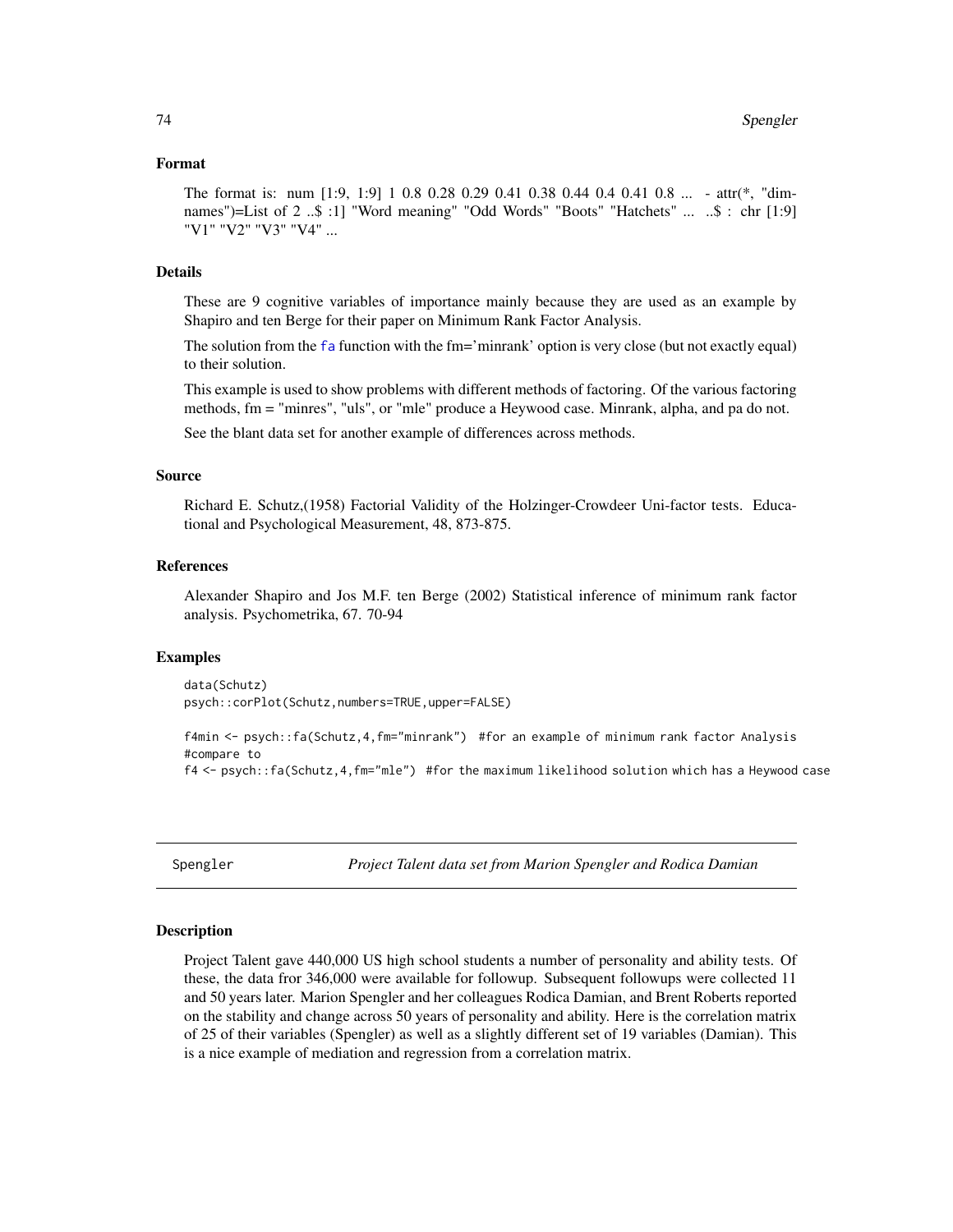#### Spengler 75

#### Usage

data("Damian")

#### Format

A 25 x 25 correlation matrix of demographic, personality, and ability variables, based upon 346,660 participants.

Race/Ethnicity  $1 =$  other,  $2 =$  white/caucasian Sex 1=Male, 2=Female Age Cohort =9th grade, 10th grade, 11th grade, 12th grade Parental Parental SES based upon 9 questions of home value, family income, etc. IQ Standardized composite of Verbal, Spatial and Mathematical Sociability etc. 10 scales based upon prior work by Damian and Roberts Maturity A higher order factor from the prior 10 scales Extraversion The second higher order factor Interest Self reported interest in school Reading Self report reading skills Writing Self report writing skills Responsible Self reported responsibility scale Ed.11 Education level at 11 year followup Educ.50 Education level at 50 year followup OccPres.11 Occupational Prestige at 11 year followup OccPres.50 Occupational Prestige at 50 year followup Income.11 Income at 11 year followup Income.50 Income at 50 year followup

# Details

Data from Project Talent was collected in 1960 on a representative sample of American high school students. Subsequent follow up 11 and 50 years later are reported by Spengler et al (2018) and others.

# Source

Marion Spengler, supplementary material to Damian et al. and Spengler et al.

# References

Rodica Ioana Damian and Marion Spengler and Andreea Sutu and Brent W. Roberts, 2019, Sixteen going on sixty-six: A longitudinal study of personality stability and change across 50 years Journal of Personality and Social Psychology, 117, (3) 274-695.

Marian Spengler and Rodica Ioana Damian and Brent W. Roberts (2018), How you behave in school predicts life success above and beyond family background, broad traits, and cognitive ability Journal of Personality and Social Psychology, 114 (4) 600-636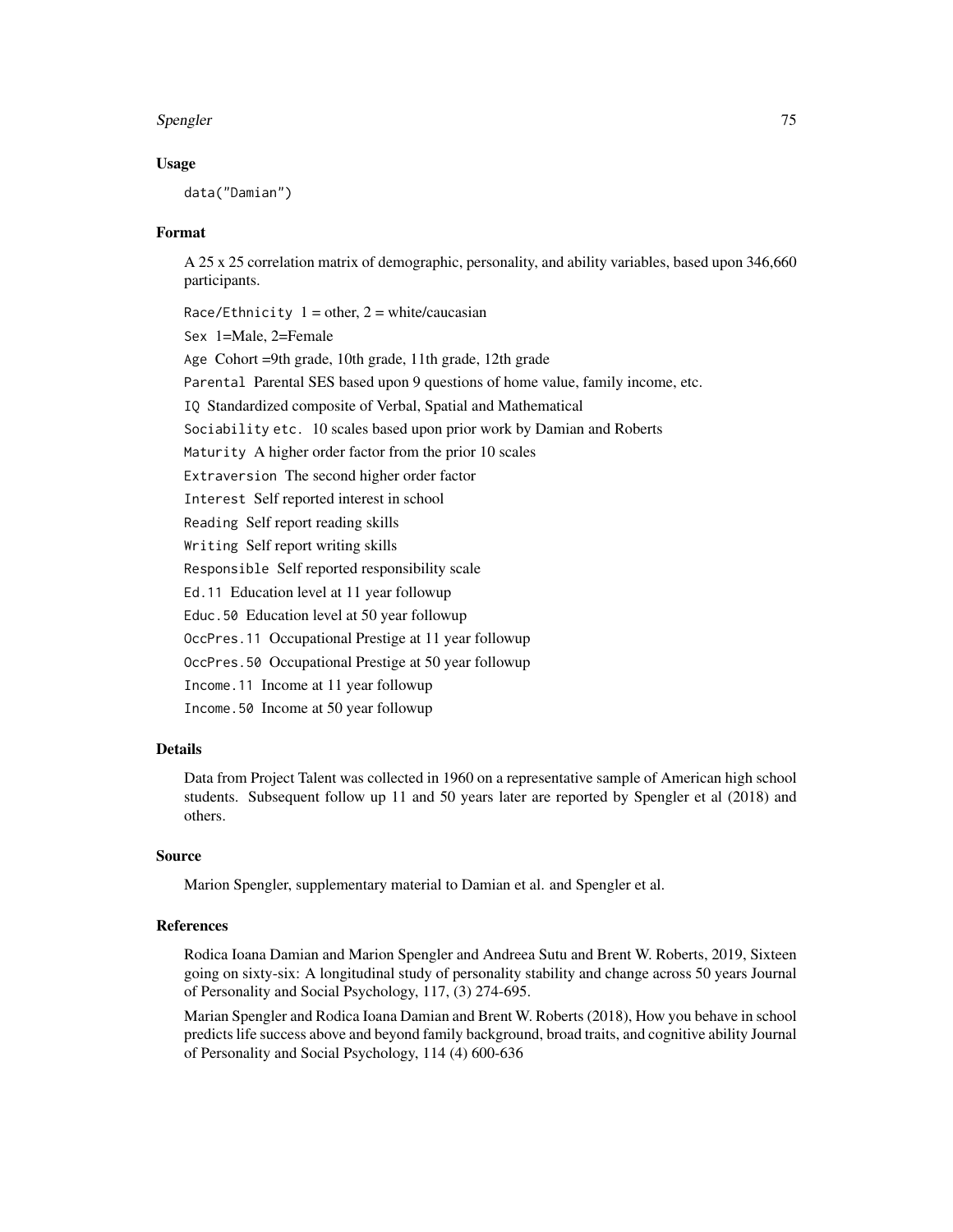#### Examples

```
data(Damian)
Spengler.stat #show the basic descriptives of the original data set
psych::lowerMat(Spengler[psych::cs(IQ,Parental,Ed.11,OccPres.50),
                        psych::cs(IQ,Parental,Ed.11,OccPres.50)])
psych::setCor(OccPres.50 ~ IQ + Parental + (Ed.11),data=Spengler)
#we reduce the number of subjects for faster replication in this example
mod <- psych::mediate(OccPres.50 ~ IQ + Parental + (Ed.11),data=Spengler,
      n.iter=50,n.obs=1000) #for speed
summary(mod)
```
spi *A sample from the SAPA Personality Inventory including an item dictionary and scoring keys.*

# **Description**

The SPI (SAPA Personality Inventory) is a set of 135 items primarily selected from International Personality Item Pool (ipip.ori.org). This is an example data set collected using SAPA procedures the sapa-project.org web site. This data set includes 10 demographic variables as well. The data set with 4000 observations on 145 variables may be used for examples in scale construction and validation, as well as empirical scale construction to predict multiple criteria.

#### Usage

```
data("spi")
data(spi.dictionary)
data(spi.keys)
```
### Format

A data frame with 4000 observations on the following 145 variables. (The q numbers are the SAPA item numbers).

- age Age in years from 11 -90
- sex Reported biological sex (coded by X chromosones  $\Rightarrow$  1=Male, 2 = Female)

health Self rated health 1-5: poor, fair, good, very good, excellent

- p1edu Parent 1 education
- p2edu Parent 2 education
- education Respondents education: less than 12, HS grad, current univ, some univ, associate degree, college degree, in grad/prof, grad/prof degree
- wellness Self rated "wellnes" 1-2
- exer Frequency of exercise: very rarely,  $\lt 1$ /month,  $\lt 1$ /wk, 1 or 2 times/week, 3-5/wk,  $> 5$ times/week

<span id="page-75-0"></span>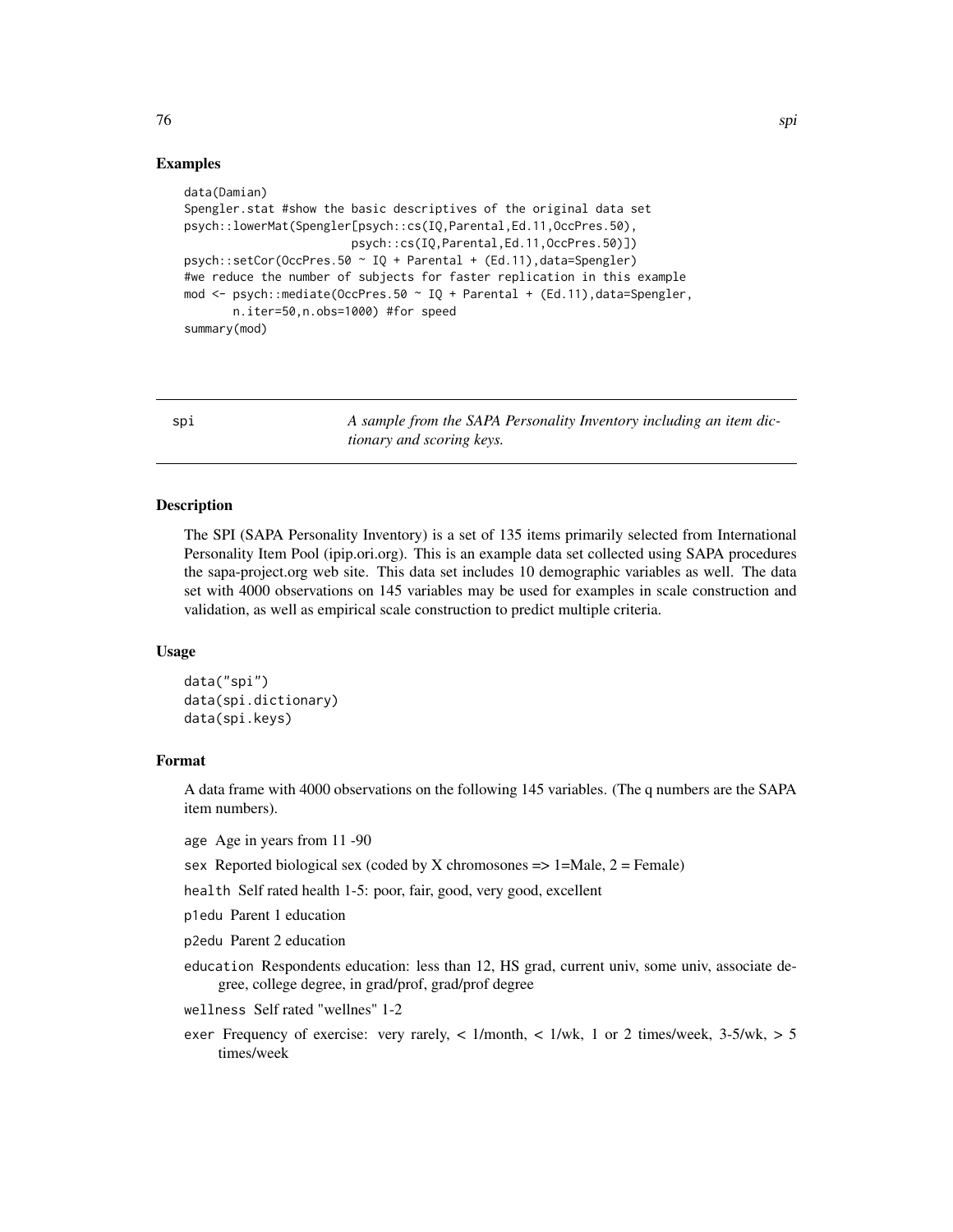smoke never, not last year,  $\lt 1$ /month,  $\lt 1$ /week, 1-3 days/week, most days, up to 5 x /day, up to 20  $x /day$ ,  $> 20x /day$ 

ER Emergency room visits none, 1x, 2x, 3 or more times

q\_253 see the spi.dictionary for these items (q\_253

q\_1328 see the dictionary for all items q\_1328)

# Details

Using the data contributed by about 125,000 visitors to the <https://www.SAPA-project.org/> website, David Condon has developed a hierarchical framework for assessing personality at two levels. The higher level has the familiar five factors that have been studied extensively in personality research since the 1980s – Conscientiousness, Agreeableness, Neuroticism, Openness, and Extraversion. The lower level has 27 factors that are considerably more narrow. These were derived based on administrations of about 700 public-domain IPIP items to 3 large samples. Condon describes these scales as being "empirically-derived" because relatively little theory was used to select the number of factors in the hierarchy and the items in the scale for each factor (to be clear, he means relatively little personality theory though he relied on quite a lot of sampling and statistical theory). You can read all about the procedures used to develop this framework in his book/manual. If you would like to reproduce these analyses, you can download the data files from Dataverse (links are also provided in the manual) and compile this script in R (he used knitR). Instructions are provided in the Preface to the manual.

The content of the spi items may be seen by examining the spi.dictionary. Included in the dictionary are the item id number from the SAPA project, the wording of the item, the source of the item, which Big 5 scale the item marks, and which "Little 27" scale the item marks.

This small subset of the data is provided for demonstration purposes.

# Source

https://sapa-project.org/research/SPI/SPIdevelopment.pdf.

# References

Condon, D. (2017) The SAPA Personality Inventory: An empirically-derived, hierarchically-organized self-report personality assessment model (https://psyarxiv.com/sc4p9/)

An analysis using the spi data set and various tools from the psych package may be found at

Revelle, Dworak and Condon, (2021) Exploring the persome: the power of the item in understanding personality structure. Personality and Individual Differences, 169, 1. Doi: 10.1016/j.paid.2020.109905.

#### Examples

```
data(spi)
data(spi.dictionary)
psych::bestScales(spi, criteria="health",dictionary=spi.dictionary)
sc <- psych::scoreVeryFast(spi.keys,spi) #much faster scoring for just scores
sc <- psych::scoreOverlap(spi.keys,spi) #gives the alpha reliabilities and various stats
      #these are corrected for overlap
psych::corPlot(sc$corrected,numbers=TRUE,cex=.4,xlas=2,min.length=6,
```
main="Structure of SPI (Corrected for overlap) disattenuated r above the diagonal)")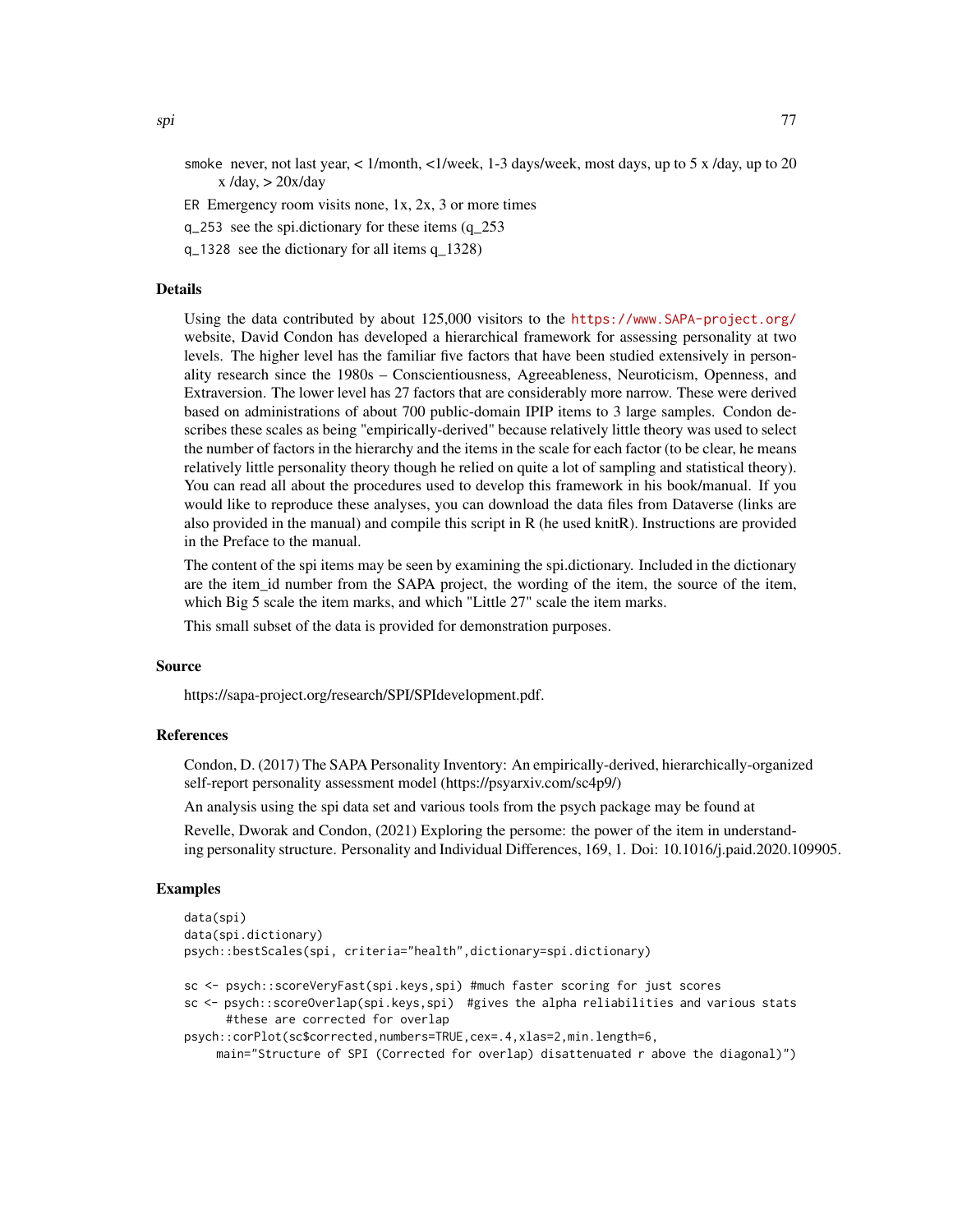## <span id="page-77-0"></span>Description

The correlation matrix of 17 anthropometric measures from the United States Air Force survey of 2420 airmen. The data are taken from the Anthropometry package and included here as a demonstration of a hierarchical factor structure suitable for analysis by the [omega](#page-0-0) or [omegaSem](#page-0-0).

# Usage

```
data("USAF")
```
# Format

The format is: num [1:17, 1:17] 1 0.1148 -0.0309 -0.028 -0.0908 ... - attr(\*, "dimnames")=List of 2 ..\$ : chr [1:17] "age" "weight" "grip" "height" ... ..\$ : chr [1:17] "age" "weight" "grip" "height" ...

#### Details

The original data were collected by the USAF and reported in Churchill et al, 1977. They are included as a data file of 2420 participants and 202 variables (the first being an id) in the Anthropometry package. The list of variable names may be found in Churchill et al, on pages 96-99.

The three (correlated) factor structure shows a clear height, bulk, and head size structure with an overall general factor (g) which may be interpreted as body size.

The variables included (and their variable numbers in Antropometry) are:

| age                      | V1               |
|--------------------------|------------------|
| weight                   | V <sub>2</sub>   |
| grip strength            | V12              |
| height (stature)         | V13              |
| leg length               | V26              |
| knee height              | V <sub>37</sub>  |
| upper arm                | V42              |
| thumb tip reach          | V47              |
| in sleeve                | V49              |
| chest breadth            | V <sub>52</sub>  |
| hip breadth              | V <sub>55</sub>  |
| waist circumference      | V <sub>71</sub>  |
| thigh circumference      | V97              |
| scye circumference       | V <sub>103</sub> |
| head circumference       | V141             |
| bitragion coronal        | V145             |
| head length              | V <sub>150</sub> |
| glabella to wall         | V181             |
| external canthus to wall | V183             |
|                          |                  |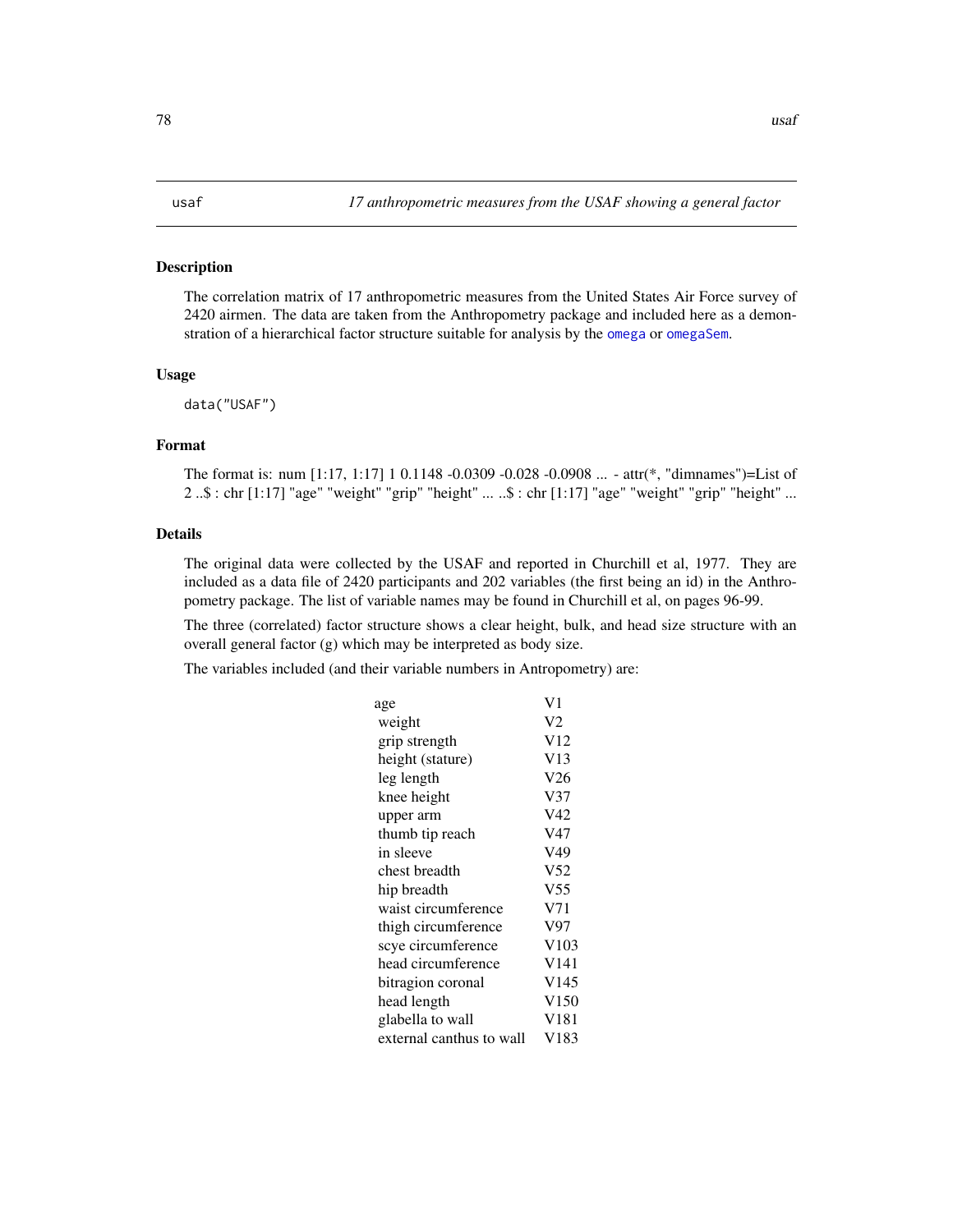#### <span id="page-78-1"></span>Utility 79

Note that these numbers are equivalant to the numbers in Churchill et al. The numbers in Anthropometry are these + 1.

# Source

Guillermo Vinue, Anthropometry: An R Package for Analysis of Anthropometric Data, Journal of Statistical Software, (2017), 77, 6.

# References

Edmund Churchill, Thomas Churchill, Paul Kikta (1977) The AMRL anthropmetric data bank library, volumes I-V. (Technical report AMRL-TR-77-1) ) https://apps.dtic.mil/dtic/tr/fulltext/u2/a047314.pdf

Guillermo Vinue, Anthropometry: An R Package for Analysis of Anthropometric Data, Journal of Statistical Software, (2017), 77, 6.

#### Examples

data(USAF) psych::corPlot(USAF,xlas=3) psych::omega(USAF[c(4:8,10:19),c(4:8,10:19)]) #just the size variables

Utility *Useful utility functions for file/directory exploration and manipulation.*

#### <span id="page-78-0"></span>**Description**

Wrappers for dirname, file.choose, readLines. file.create, file.path to be called directly for listing directories, creating files, showing the files in a directory, and listing the content of files in a directory. [fileCreate](#page-78-0) gives the functionality of [file.choose](#page-0-0)(new=TRUE). [filesList](#page-78-0) combines file.choose, dirname, and list.files to show the files in a directory, [fileScan](#page-78-0) extends this and then returns the first few lines of each readable file

# Usage

```
fileScan(f = NULL, nlines = 3, max = NULL, from = 1, filter = NULL)filesList(f=NULL)
filesInfo(f=NULL,max=NULL)
fileCreate(newName="new.file")
```
#### Arguments

| $\mathsf{f}$ | File path to use as base path (will use file.choose) if missing. If f is a directory,<br>will list the files in that directory, if f is a file, will find the directory for that file<br>and then list all of those files.) |
|--------------|-----------------------------------------------------------------------------------------------------------------------------------------------------------------------------------------------------------------------------|
| nlines       | How many lines to display                                                                                                                                                                                                   |
| max          | maximum number of files to display                                                                                                                                                                                          |
| from         | First file (number) to display                                                                                                                                                                                              |
| filter       | Just display files with "filter" in the name                                                                                                                                                                                |
| newName      | The name of the file to be created.                                                                                                                                                                                         |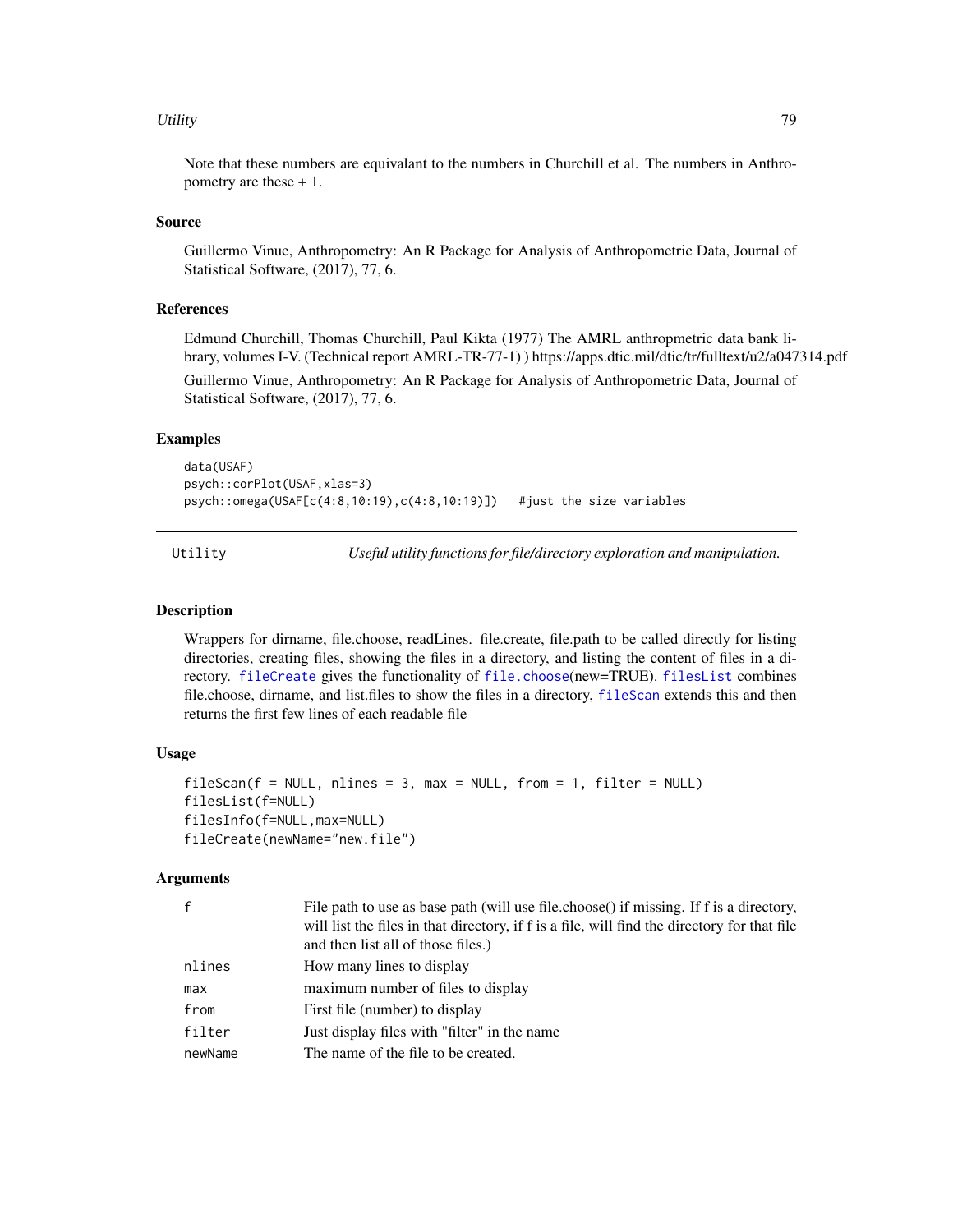# Details

Just a collection of simple wrappers to powerful core R functions. Allows the user more direct control of what directory to list, to create a file, or to display the content of files. The functions called include [file.choose](#page-0-0), [file.path](#page-0-0), [file.info](#page-0-0),[file.create](#page-0-0), [dirname](#page-0-0), and [dir.exists](#page-0-0). All of these are very powerful functions, but not easy to call interactively.

[fileCreate](#page-78-0) will ask to locate a file using file.choose, set the directory to that location, and then prompt to create a file with the new.name. This is a workaround for file.choose(new=TRUE) which only works for Macs not using R.studio.

[filesInfo](#page-78-0) will interactively search for a file and then list the information (size, date, ownership) of all the files in that directory.

[filesList](#page-78-0) will interactively search for a file and then list all the files in same directory.

# Note

Work arounds for core-R functions for interactive file manipulation

## Author(s)

William Revelle

# See Also

[read.file](#page-63-0) to read in data from a file or [read.clipboard](#page-63-1) from the clipboard. [dfOrder](#page-23-0) to sort data.frames.

#### Examples

```
if(interactive()) {
#all of these require interactive input and thus are not given as examples
fileCreate("my.new.file.txt")
filesList() #show the items in the directory where a file is displayed
fileScan() #show the content of the files in a directory
#or, if you have a file in mind
f <- file.choose() #go find it
filesList(f)
fileScan(f)
}
```
<span id="page-79-0"></span>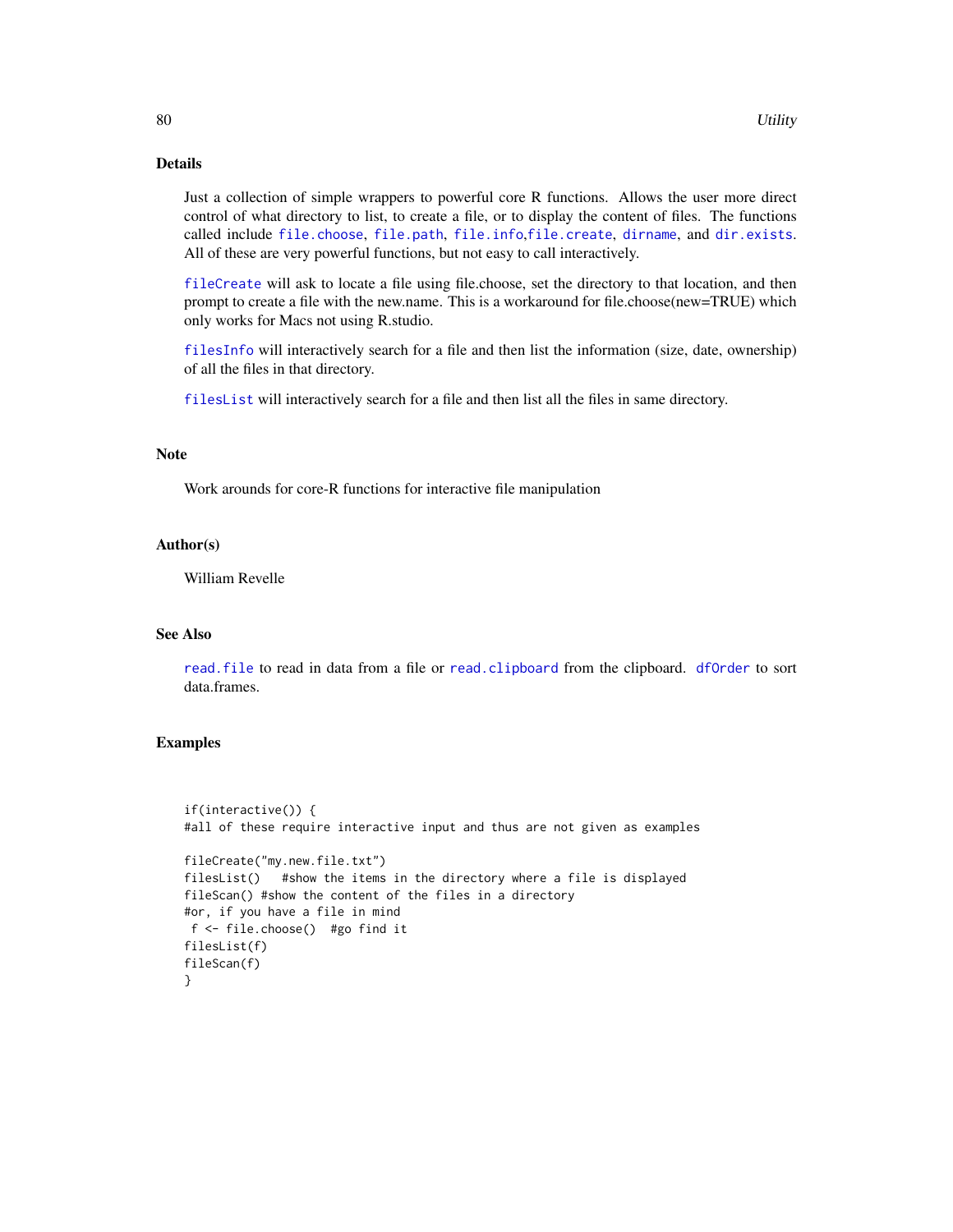#### <span id="page-80-0"></span>Description

A classic data set for demonstrating Thurstonian scaling is the preference matrix of 9 vegetables from Guilford (1954). Used by Guiford, Nunnally, and Nunally and Bernstein, this data set allows for examples of basic scaling techniques.

#### Usage

data(vegetables)

### Format

A data frame with 9 choices on the following 9 vegetables. The values reflect the perecentage of times where the column entry was preferred over the row entry.

Turn Turnips Cab Cabbage Beet Beets Asp Asparagus Car Carrots Spin Spinach S.Beans String Beans Peas Peas Corn Corn

#### Details

Louis L. Thurstone was a pioneer in psychometric theory and measurement of attitudes, interests, and abilities. Among his many contributions was a systematic analysis of the process of comparative judgment (thurstone, 1927). He considered the case of asking subjects to successively compare pairs of objects. If the same subject does this repeatedly, or if subjects act as random replicates of each other, their judgments can be thought of as sampled from a normal distribution of underlying (latent) scale scores for each object, Thurstone proposed that the comparison between the value of two objects could be represented as representing the differences of the average value for each object compared to the standard deviation of the differences between objects. The basic model is that each item has a normal distribution of response strength and that choice represents the stronger of the two response strengths. A justification for the normality assumption is that each decision represents the sum of many independent inputs and thus, through the central limit theorem, is normally distributed.

Thurstone considered five different sets of assumptions about the equality and independence of the variances for each item (Thurston, 1927). Torgerson expanded this analysis slightly by considering three classes of data collection (with individuals, between individuals and mixes of within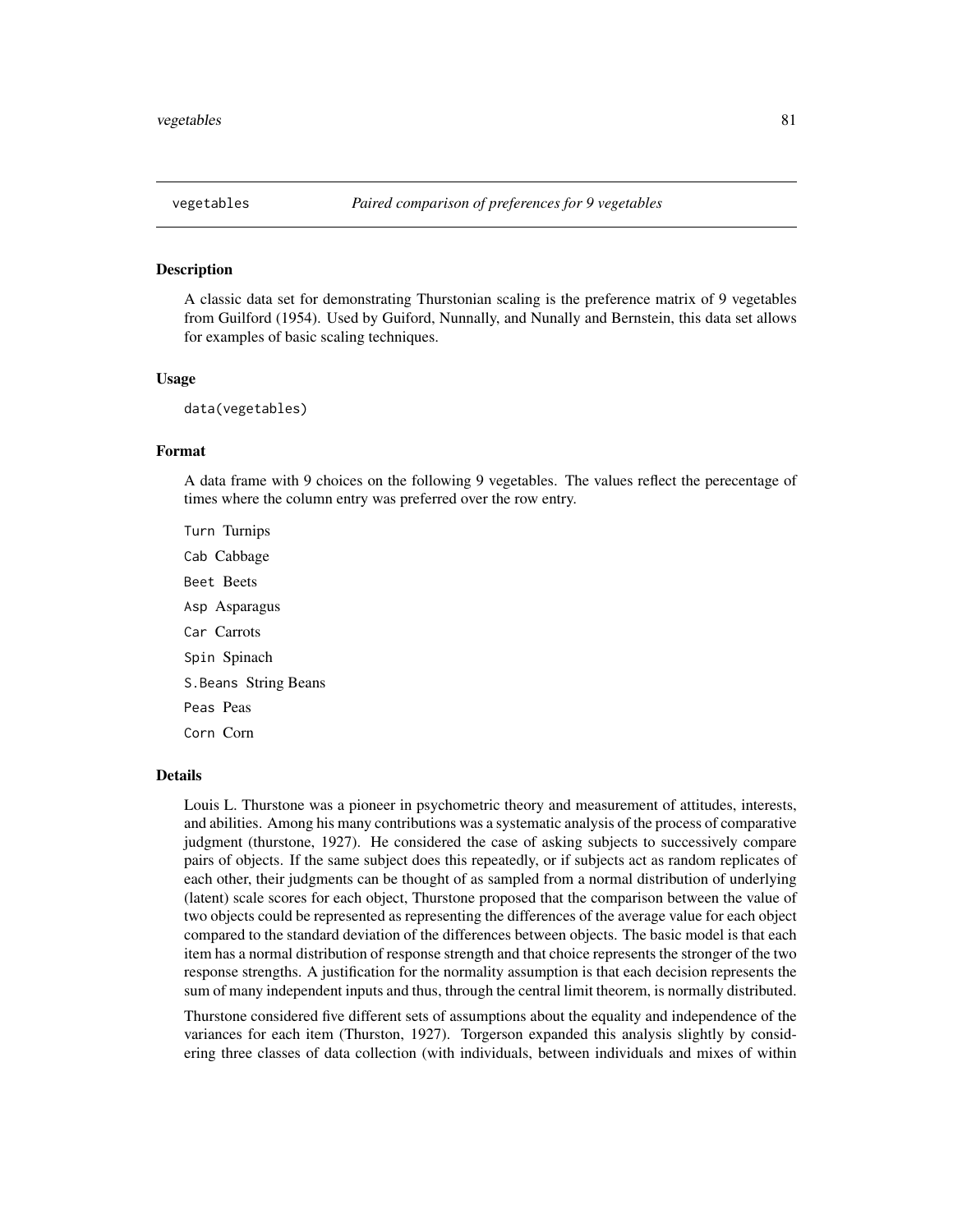<span id="page-81-0"></span>and between) crossed with three sets of assumptions (equal covariance of decision process, equal correlations and small differences in variance, equal variances).

This vegetable data set is used by Guilford and by Nunnally to demonstrate Thurstonian scaling.

# Source

Guilford, J.P. (1954) Psychometric Methods. McGraw-Hill, New York.

# References

Nunnally, J. C. (1967). Psychometric theory., McGraw-Hill, New York.

Revelle, W. An introduction to psychometric theory with applications in R. (in preparation), Springer. <https://personality-project.org/r/book/>

# See Also

# [thurstone](#page-0-0)

# Examples

data(vegetables) psych::thurstone(veg)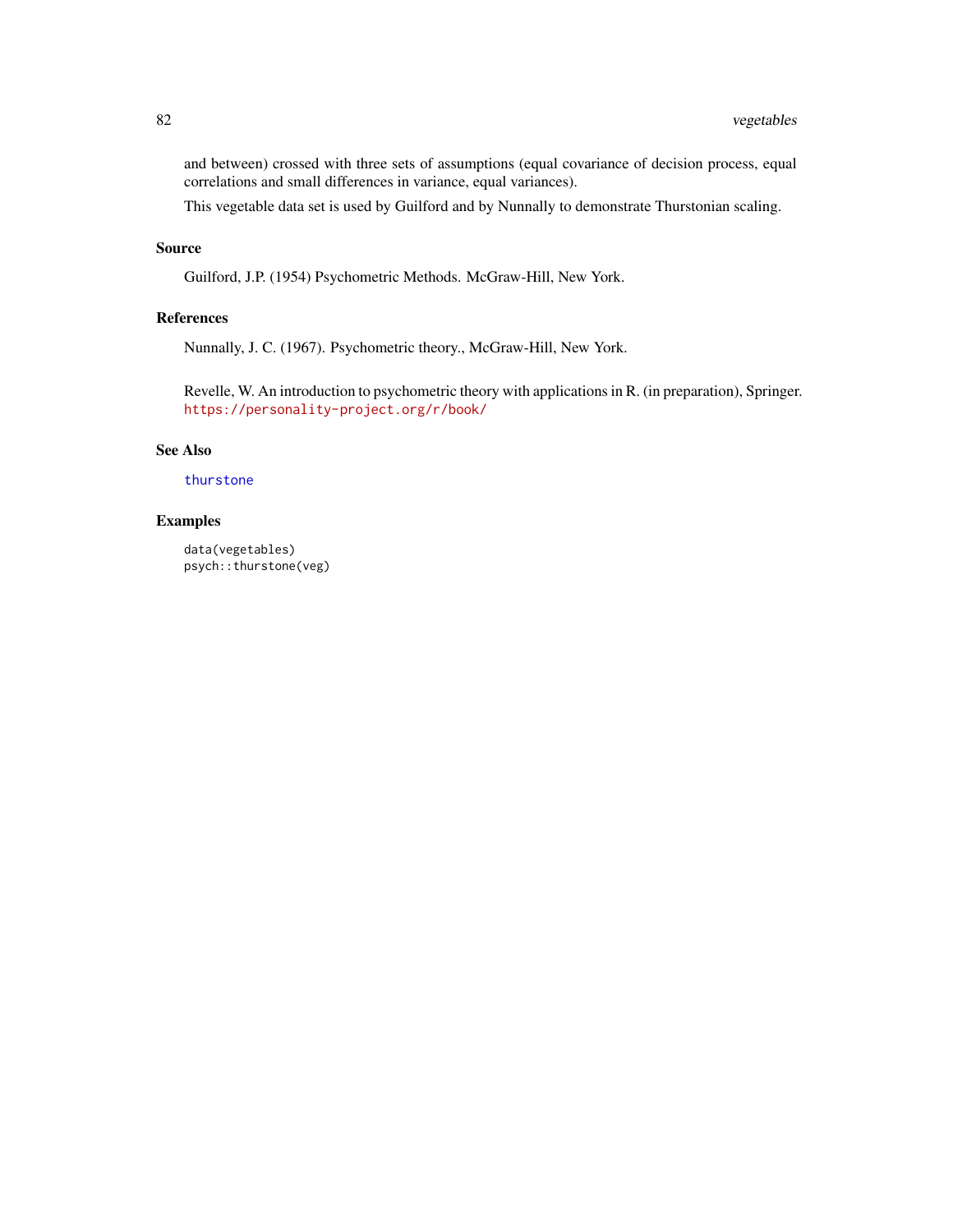# Index

∗ IO read.file, [64](#page-63-2) Utility, [79](#page-78-1) ∗ datasets ability, [2](#page-1-0) affect, [4](#page-3-0) Athenstaedt, [6](#page-5-0) bfi, [9](#page-8-0) BFI.adjectives.dictionary, [12](#page-11-0) big5.100.adjectives, [13](#page-12-0) blant, [14](#page-13-0) blot, [15](#page-14-0) burt, [17](#page-16-0) cities, [18](#page-17-0) cubits, [19](#page-18-0) cushny, [21](#page-20-0) eminence, [26](#page-25-0) epi, [27](#page-26-0) epi.bfi, [30](#page-29-0) galton, [31](#page-30-0) GERAS, [32](#page-31-0) globalWarm, [35](#page-34-0) heights, [36](#page-35-0) holzinger.swineford, [37](#page-36-0) income, [41](#page-40-0) iqitems, [42](#page-41-0) msq, [44](#page-43-0) msqR, [50](#page-49-0) neo, [58](#page-57-0) peas, [60](#page-59-0) Pollack, [61](#page-60-0) psychTools, [62](#page-61-0) sai, [69](#page-68-0) sat.act, [72](#page-71-0) Schutz, [73](#page-72-0) Spengler, [74](#page-73-0) spi, [76](#page-75-0) usaf, [78](#page-77-0) vegetables, [81](#page-80-0)

∗ file Utility, [79](#page-78-1) ∗ manip dfOrder, [24](#page-23-1) ∗ multivariate read.file, [64](#page-63-2) ∗ utilities df2latex, [22](#page-21-0) dfOrder, [24](#page-23-1) ability, [2,](#page-1-0) *[43](#page-42-0)*, *[63](#page-62-0)* affect, [4,](#page-3-0) *[12](#page-11-0)*, *[48,](#page-47-0) [49](#page-48-0)*, *[54,](#page-53-0) [55](#page-54-0)*, *[63](#page-62-0)*, *[70](#page-69-0)* all.income *(*income*)*, [41](#page-40-0) alpha, *[29](#page-28-0)* Athenstaedt, [6](#page-5-0) bfi, [9,](#page-8-0) *[63](#page-62-0)* bfi.adjectives *(*big5.100.adjectives*)*, [13](#page-12-0) BFI.adjectives.dictionary, [12](#page-11-0) bfi.adjectives.dictionary *(*BFI.adjectives.dictionary*)*, [12](#page-11-0) bi.bars, *[11](#page-10-0)* big5.100.adjectives, *[12](#page-11-0)*, [13](#page-12-0) big5.adjectives.dictionary *(*BFI.adjectives.dictionary*)*, [12](#page-11-0) big5.adjectives.keys *(*big5.100.adjectives*)*, [13](#page-12-0) blant, [14,](#page-13-0) *[63](#page-62-0)* blot, [15,](#page-14-0) *[63](#page-62-0)* burt, [17,](#page-16-0) *[63](#page-62-0)* cities, [18,](#page-17-0) *[63](#page-62-0)* city.location *(*cities*)*, [18](#page-17-0) cohen.d, *[32](#page-31-0)* cor.smooth, *[17,](#page-16-0) [18](#page-17-0)* cor2latex, *[64](#page-63-2)* cor2latex *(*df2latex*)*, [22](#page-21-0) cubits, [19,](#page-18-0) *[32](#page-31-0)*, *[36,](#page-35-0) [37](#page-36-0)*, *[61](#page-60-0)*, *[63](#page-62-0)* cushny, [21,](#page-20-0) *[63](#page-62-0)*

Damian, *[63](#page-62-0)*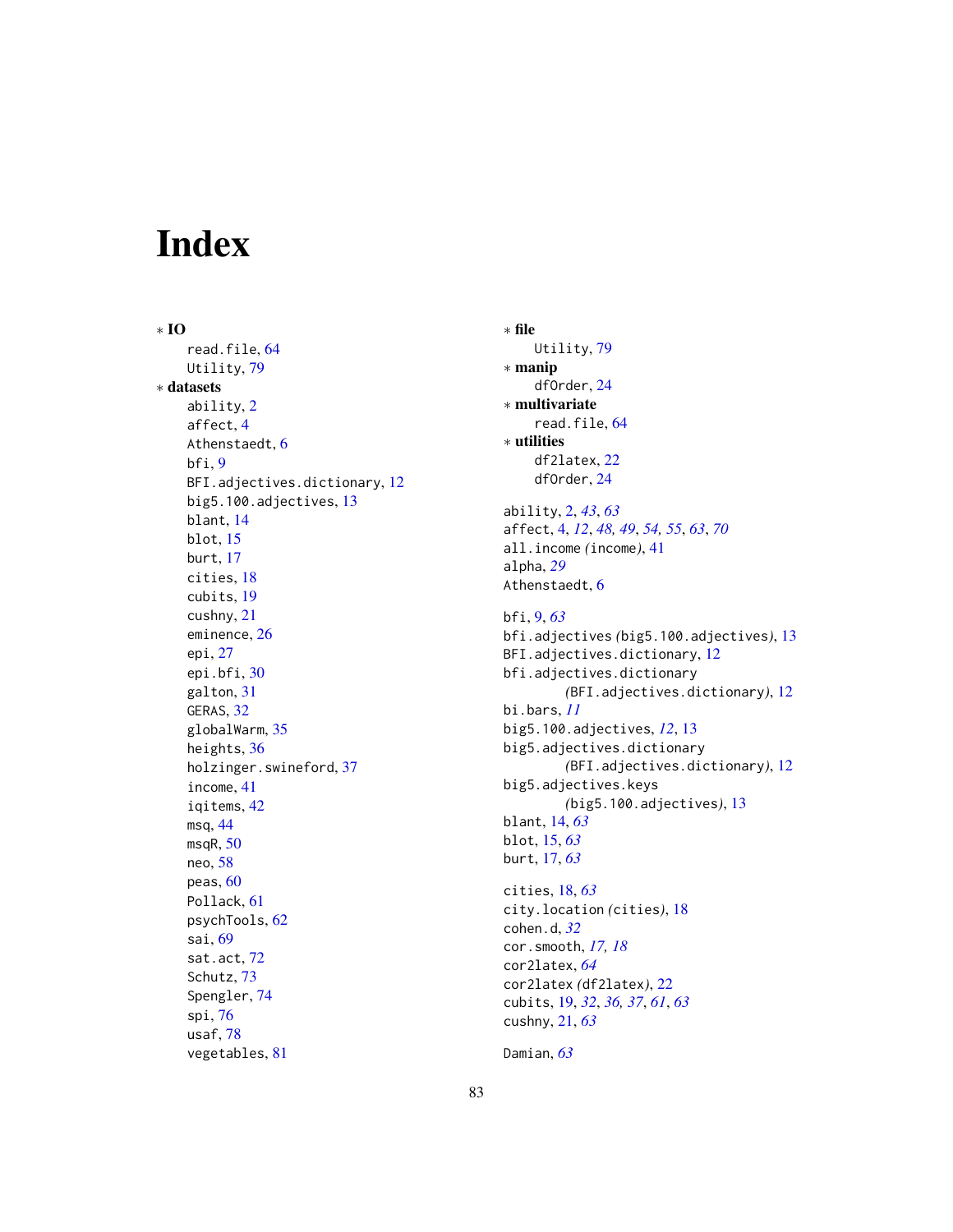# 84 INDEX

Damian *(*Spengler*)*, [74](#page-73-0) df2latex, [22,](#page-21-0) *[64](#page-63-2)* dfOrder, *[24](#page-23-1)*, [24,](#page-23-1) *[25](#page-24-0)*, *[64](#page-63-2)*, *[80](#page-79-0)* dir.exists, *[80](#page-79-0)* dirname, *[80](#page-79-0)* ellipses, *[20](#page-19-0)*, *[37](#page-36-0)* eminence, [26](#page-25-0) epi, [27,](#page-26-0) *[63](#page-62-0)*, *[70](#page-69-0)* epi.bfi, [30,](#page-29-0) *[63](#page-62-0)* epi.dictionary, *[29](#page-28-0)*

epiR, *[63](#page-62-0)* epiR *(*epi*)*, [27](#page-26-0) estress *(*Pollack*)*, [61](#page-60-0)

fa, *[15](#page-14-0)*, *[23](#page-22-0)*, *[49](#page-48-0)*, *[55](#page-54-0)*, *[68](#page-67-0)*, *[74](#page-73-0)* fa.extension, *[49](#page-48-0)*, *[55](#page-54-0)* fa2latex, *[64](#page-63-2)* fa2latex *(*df2latex*)*, [22](#page-21-0) file.choose, *[66,](#page-65-0) [67](#page-66-0)*, *[79,](#page-78-1) [80](#page-79-0)* file.create, *[80](#page-79-0)* file.info, *[80](#page-79-0)* file.path, *[80](#page-79-0)* fileCreate, *[25](#page-24-0)*, *[64](#page-63-2)*, *[79,](#page-78-1) [80](#page-79-0)* fileCreate *(*Utility*)*, [79](#page-78-1) fileScan, *[25](#page-24-0)*, *[79](#page-78-1)* fileScan *(*Utility*)*, [79](#page-78-1) filesInfo, *[25](#page-24-0)*, *[80](#page-79-0)* filesInfo *(*Utility*)*, [79](#page-78-1) filesList, *[25](#page-24-0)*, *[79,](#page-78-1) [80](#page-79-0)* filesList *(*Utility*)*, [79](#page-78-1) flat *(*affect*)*, [4](#page-3-0)

galton, *[20](#page-19-0)*, [31,](#page-30-0) *[37](#page-36-0)*, *[61](#page-60-0)*, *[63](#page-62-0)* GERAS, [32](#page-31-0) glbwarm *(*globalWarm*)*, [35](#page-34-0) globalWarm, [35](#page-34-0)

Harman, *[18](#page-17-0)* Harman.Burt, *[17,](#page-16-0) [18](#page-17-0)* heights, *[19,](#page-18-0) [20](#page-19-0)*, *[32](#page-31-0)*, *[36](#page-35-0)*, [36,](#page-35-0) *[61](#page-60-0)*, *[63](#page-62-0)* holzinger.dictionary *(*holzinger.swineford*)*, [37](#page-36-0) holzinger.raw, *[40](#page-39-0)* holzinger.raw *(*holzinger.swineford*)*, [37](#page-36-0) holzinger.swineford, [37,](#page-36-0) *[63](#page-62-0)*

ICC2latex, *[64](#page-63-2)* ICC2latex *(*df2latex*)*, [22](#page-21-0) ICLUST, *[68](#page-67-0)* income, [41,](#page-40-0) *[63](#page-62-0)* iqitems, *[2](#page-1-0)*, [42,](#page-41-0) *[63](#page-62-0)* irt.fa, *[2,](#page-1-0) [3](#page-2-0)*, *[10,](#page-9-0) [11](#page-10-0)*, *[16](#page-15-0)*, *[23](#page-22-0)*, *[43](#page-42-0)* irt2latex, *[64](#page-63-2)* irt2latex *(*df2latex*)*, [22](#page-21-0)

# load, *[66](#page-65-0)*

make.keys, *[10](#page-9-0)*, *[49](#page-48-0)*, *[55](#page-54-0)* maps *(*affect*)*, [4](#page-3-0) msq, *[5](#page-4-0)*, [44,](#page-43-0) *[55](#page-54-0)*, *[63](#page-62-0)*, *[70](#page-69-0)* msqR, *[5](#page-4-0)*, *[12](#page-11-0)*, *[29](#page-28-0)*, *[49](#page-48-0)*, [50,](#page-49-0) *[55](#page-54-0)*, *[63](#page-62-0)*, *[70](#page-69-0)*

neo, [58,](#page-57-0) *[63](#page-62-0)*

omega, *[3](#page-2-0)*, *[29](#page-28-0)*, *[43](#page-42-0)*, *[68](#page-67-0)*, *[78](#page-77-0)* omega2latex *(*df2latex*)*, [22](#page-21-0) omegaSem, *[78](#page-77-0)* order, *[24](#page-23-1)*

pca, *[68](#page-67-0)* peas, *[20](#page-19-0)*, *[32](#page-31-0)*, [60,](#page-59-0) *[63](#page-62-0)* Pollack, [61](#page-60-0) polychoric, *[10](#page-9-0)* psych, *[62](#page-61-0)* psychTools, [62](#page-61-0)

read.clipboard, *[25](#page-24-0)*, *[62](#page-61-0)*, *[64](#page-63-2)[–66](#page-65-0)*, *[68](#page-67-0)*, *[80](#page-79-0)* read.clipboard *(*read.file*)*, [64](#page-63-2) read.clipboard.lower, *[68](#page-67-0)* read.clipboard.tab, *[68](#page-67-0)* read.clipboard.upper, *[68](#page-67-0)* read.file, *[25](#page-24-0)*, *[62](#page-61-0)*, *[64](#page-63-2)*, [64,](#page-63-2) *[66,](#page-65-0) [67](#page-66-0)*, *[80](#page-79-0)* read.fwf, *[66](#page-65-0)* read.https *(*read.file*)*, [64](#page-63-2) read.spss, *[66,](#page-65-0) [67](#page-66-0)* read.table, *[66](#page-65-0)* read.xport, *[66](#page-65-0)* readRDS, *[66](#page-65-0)*

sai, *[29](#page-28-0)*, *[51](#page-50-0)*, *[55](#page-54-0)*, *[63](#page-62-0)*, [69,](#page-68-0) *[70](#page-69-0)* sat.act, [72](#page-71-0) saveRDS, *[67](#page-66-0)* scatterHist, *[32](#page-31-0)* Schutz, *[63](#page-62-0)*, [73](#page-72-0) score.items, *[10](#page-9-0)* scoreItems, *[49](#page-48-0)*, *[55](#page-54-0)* scoreOverlap, *[49](#page-48-0)*, *[55](#page-54-0)* sim.irt, *[25](#page-24-0)*